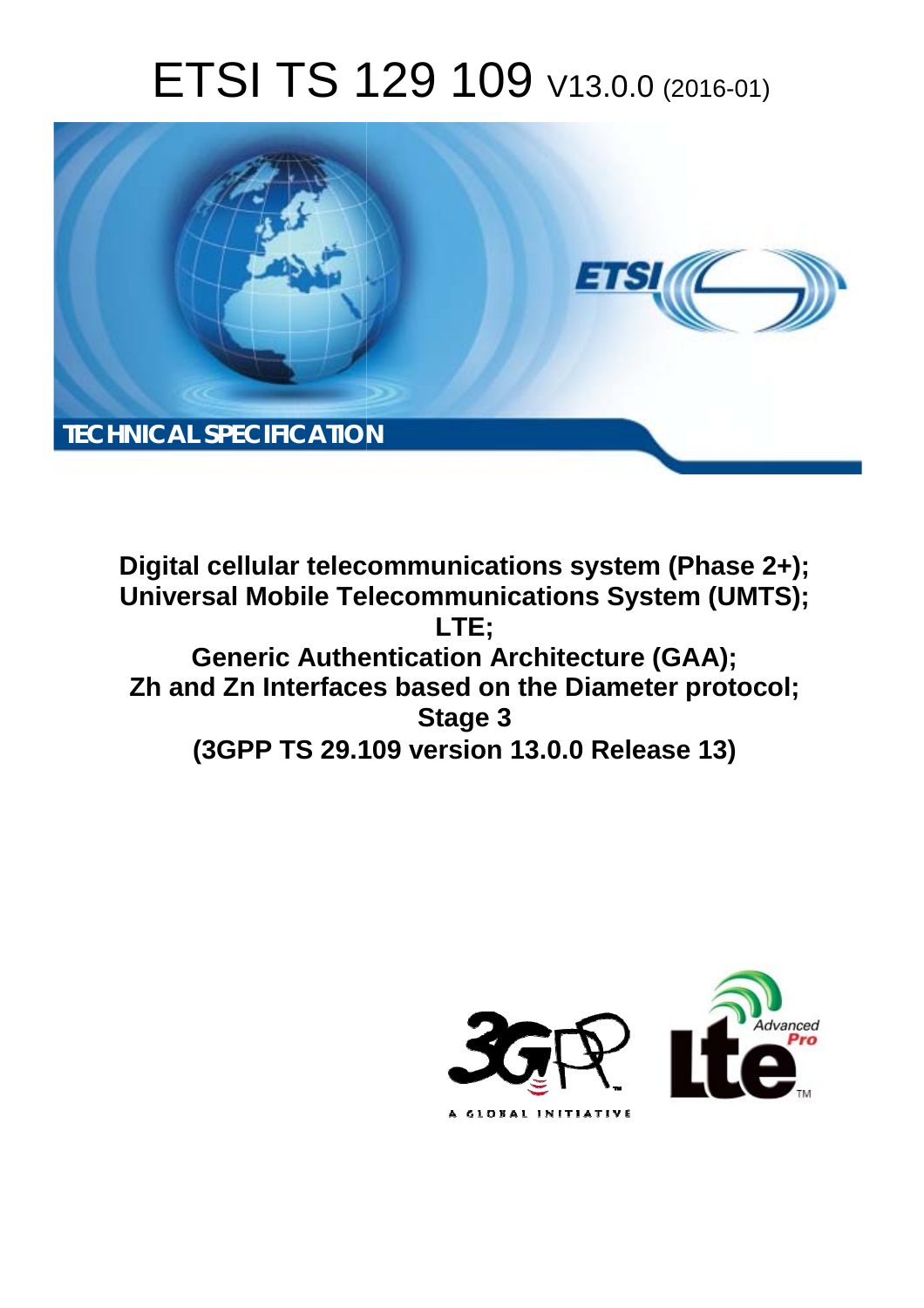Reference RTS/TSGC-0429109vd00

> Keywords GSM,LTE,UMTS

#### *ETSI*

#### 650 Route des Lucioles F-06921 Sophia Antipolis Cedex - FRANCE

Tel.: +33 4 92 94 42 00 Fax: +33 4 93 65 47 16

Siret N° 348 623 562 00017 - NAF 742 C Association à but non lucratif enregistrée à la Sous-Préfecture de Grasse (06) N° 7803/88

#### *Important notice*

The present document can be downloaded from: <http://www.etsi.org/standards-search>

The present document may be made available in electronic versions and/or in print. The content of any electronic and/or print versions of the present document shall not be modified without the prior written authorization of ETSI. In case of any existing or perceived difference in contents between such versions and/or in print, the only prevailing document is the print of the Portable Document Format (PDF) version kept on a specific network drive within ETSI Secretariat.

Users of the present document should be aware that the document may be subject to revision or change of status. Information on the current status of this and other ETSI documents is available at <http://portal.etsi.org/tb/status/status.asp>

If you find errors in the present document, please send your comment to one of the following services: <https://portal.etsi.org/People/CommiteeSupportStaff.aspx>

#### *Copyright Notification*

No part may be reproduced or utilized in any form or by any means, electronic or mechanical, including photocopying and microfilm except as authorized by written permission of ETSI.

The content of the PDF version shall not be modified without the written authorization of ETSI. The copyright and the foregoing restriction extend to reproduction in all media.

> © European Telecommunications Standards Institute 2016. All rights reserved.

**DECT**TM, **PLUGTESTS**TM, **UMTS**TM and the ETSI logo are Trade Marks of ETSI registered for the benefit of its Members. **3GPP**TM and **LTE**™ are Trade Marks of ETSI registered for the benefit of its Members and of the 3GPP Organizational Partners.

**GSM**® and the GSM logo are Trade Marks registered and owned by the GSM Association.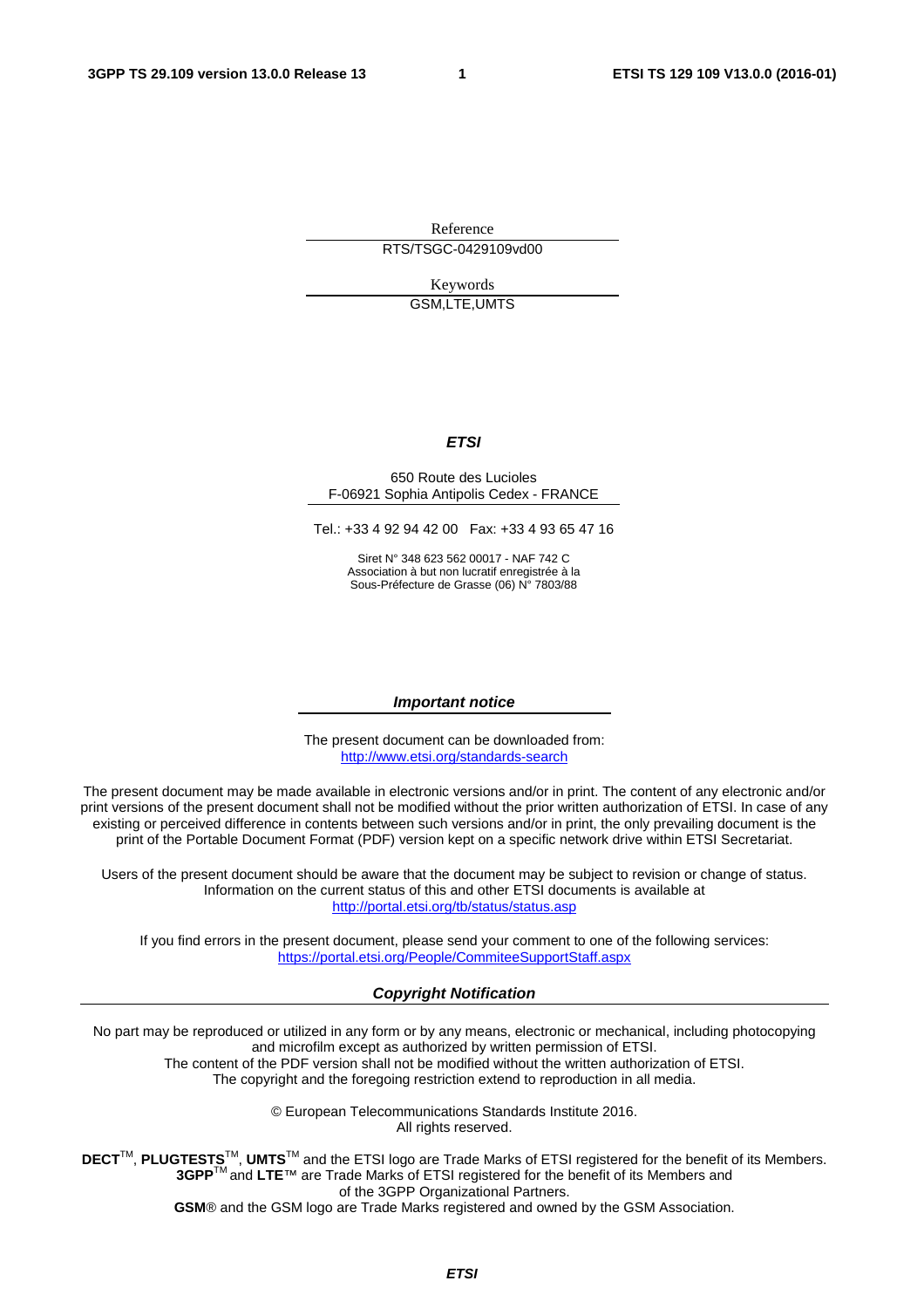# Intellectual Property Rights

IPRs essential or potentially essential to the present document may have been declared to ETSI. The information pertaining to these essential IPRs, if any, is publicly available for **ETSI members and non-members**, and can be found in ETSI SR 000 314: *"Intellectual Property Rights (IPRs); Essential, or potentially Essential, IPRs notified to ETSI in respect of ETSI standards"*, which is available from the ETSI Secretariat. Latest updates are available on the ETSI Web server [\(https://ipr.etsi.org/](https://ipr.etsi.org/)).

Pursuant to the ETSI IPR Policy, no investigation, including IPR searches, has been carried out by ETSI. No guarantee can be given as to the existence of other IPRs not referenced in ETSI SR 000 314 (or the updates on the ETSI Web server) which are, or may be, or may become, essential to the present document.

# Foreword

This Technical Specification (TS) has been produced by ETSI 3rd Generation Partnership Project (3GPP).

The present document may refer to technical specifications or reports using their 3GPP identities, UMTS identities or GSM identities. These should be interpreted as being references to the corresponding ETSI deliverables.

The cross reference between GSM, UMTS, 3GPP and ETSI identities can be found under [http://webapp.etsi.org/key/queryform.asp.](http://webapp.etsi.org/key/queryform.asp)

# Modal verbs terminology

In the present document "**shall**", "**shall not**", "**should**", "**should not**", "**may**", "**need not**", "**will**", "**will not**", "**can**" and "**cannot**" are to be interpreted as described in clause 3.2 of the [ETSI Drafting Rules](http://portal.etsi.org/Help/editHelp!/Howtostart/ETSIDraftingRules.aspx) (Verbal forms for the expression of provisions).

"**must**" and "**must not**" are **NOT** allowed in ETSI deliverables except when used in direct citation.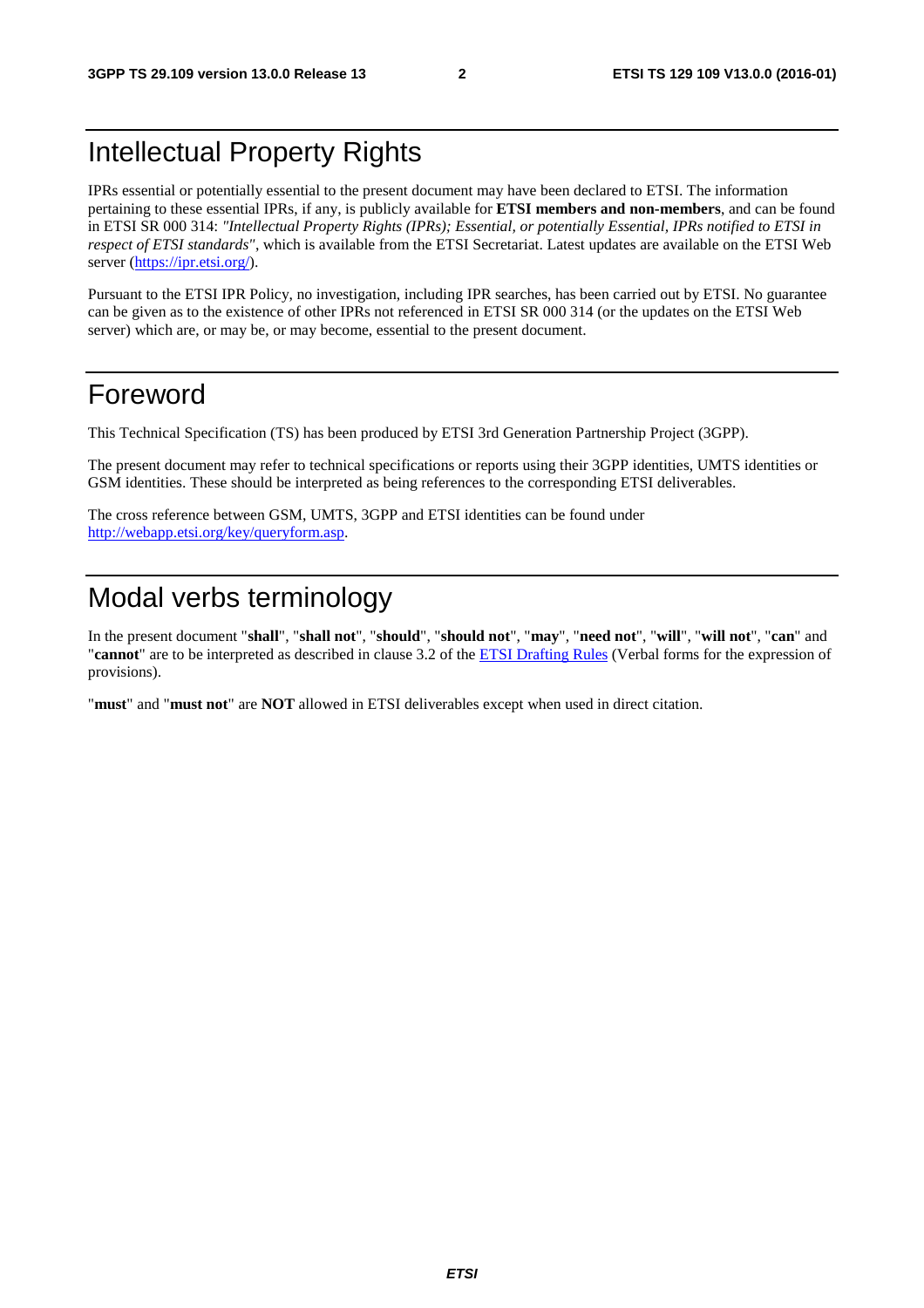$\mathbf{3}$ 

# Contents

| 1                  |                                                        |  |
|--------------------|--------------------------------------------------------|--|
| 2                  |                                                        |  |
| 3                  |                                                        |  |
| 3.1                |                                                        |  |
| 3.2                |                                                        |  |
| 3.3                |                                                        |  |
| 4                  |                                                        |  |
| 4.1                |                                                        |  |
| 4.2                |                                                        |  |
| 4.3                |                                                        |  |
| 4.3.1              |                                                        |  |
| 5                  |                                                        |  |
| 5.1                |                                                        |  |
| 5.2                |                                                        |  |
| 5.3                |                                                        |  |
| 5.4                |                                                        |  |
| 5.5                |                                                        |  |
| 6                  |                                                        |  |
| 6.0                |                                                        |  |
| 6.1                |                                                        |  |
| 6.2                |                                                        |  |
| 6.2.1              |                                                        |  |
| 6.2.2              |                                                        |  |
| 6.2.2.1            |                                                        |  |
| 6.2.2.2            |                                                        |  |
| 6.2.2.3            | DIAMETER_ERROR_TRANSACTION_IDENTIFIER_INVALID (5403)36 |  |
| 6.2.2.4            |                                                        |  |
| 6.2.2.5            |                                                        |  |
| 6.2.2.6            |                                                        |  |
| 6.2.2.7            |                                                        |  |
| 6.3                | <b>AVPs</b>                                            |  |
| 6.3.1              |                                                        |  |
| 6.3.1.1<br>6.3.1.2 |                                                        |  |
| 6.3.1.3            |                                                        |  |
| 6.3.1.4            |                                                        |  |
| 6.3.1.5            |                                                        |  |
| 6.3.1.6            |                                                        |  |
| 6.3.1.7            |                                                        |  |
| 6.3.1.8            |                                                        |  |
| 6.3.1.9            |                                                        |  |
| 6.3.1.10           |                                                        |  |
| 6.3.1.11           |                                                        |  |
| 6.3.1.12           |                                                        |  |
| 6.3.1.13           |                                                        |  |
| 6.3.1.14           |                                                        |  |
| 6.3.1.15           |                                                        |  |
| 6.3.1.16           |                                                        |  |
| 6.3.1.17           |                                                        |  |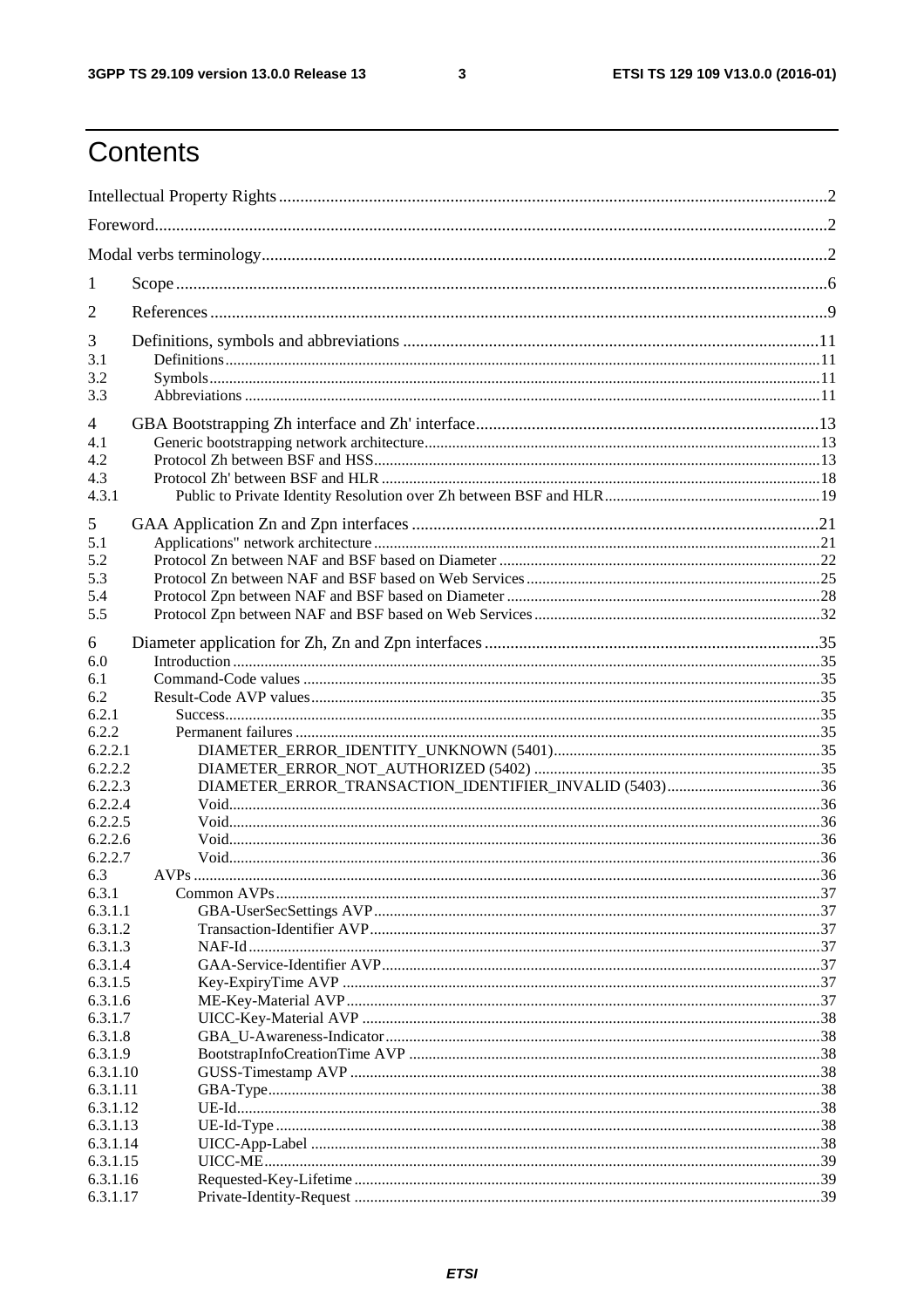$\overline{\mathbf{4}}$ 

| 6.3.1.18<br>6.3.1.19          |  |  |  |  |
|-------------------------------|--|--|--|--|
| 6.3.1.20                      |  |  |  |  |
| 6.3.1.21                      |  |  |  |  |
| 6.4                           |  |  |  |  |
| $\tau$                        |  |  |  |  |
| 7.1                           |  |  |  |  |
| 7.2                           |  |  |  |  |
| 7.3                           |  |  |  |  |
| <b>Annex A (normative):</b>   |  |  |  |  |
| <b>Annex B</b> (normative):   |  |  |  |  |
| <b>Annex C</b> (normative):   |  |  |  |  |
| <b>Annex D</b> (normative):   |  |  |  |  |
| <b>Annex E</b> (informative): |  |  |  |  |
| E.1                           |  |  |  |  |
| E.2                           |  |  |  |  |
| E.3                           |  |  |  |  |
| E.4                           |  |  |  |  |
| E.4.1                         |  |  |  |  |
| E.4.1.1                       |  |  |  |  |
| E.4.1.2                       |  |  |  |  |
| E.4.2<br>E.4.2.1              |  |  |  |  |
| E.4.2.2                       |  |  |  |  |
| E.4.3                         |  |  |  |  |
| E.4.3.1                       |  |  |  |  |
| E.4.3.2                       |  |  |  |  |
| E.4.4<br>E.4.4.1              |  |  |  |  |
| E.4.4.2                       |  |  |  |  |
| <b>Annex F</b> (informative): |  |  |  |  |
| F <sub>.1</sub>               |  |  |  |  |
| F <sub>.2</sub>               |  |  |  |  |
| F.3                           |  |  |  |  |
| F.4                           |  |  |  |  |
| F.4.1                         |  |  |  |  |
| F.4.1.1                       |  |  |  |  |
| F.4.1.2                       |  |  |  |  |
| F.4.2<br>F.4.2.1              |  |  |  |  |
| F.4.2.2                       |  |  |  |  |
| F.4.3                         |  |  |  |  |
| F.4.3.1                       |  |  |  |  |
| F.4.3.2                       |  |  |  |  |
| F.4.4<br>F.4.4.1              |  |  |  |  |
| F.4.4.2                       |  |  |  |  |
| <b>Annex G</b> (normative):   |  |  |  |  |
| <b>Annex H</b> (informative): |  |  |  |  |
|                               |  |  |  |  |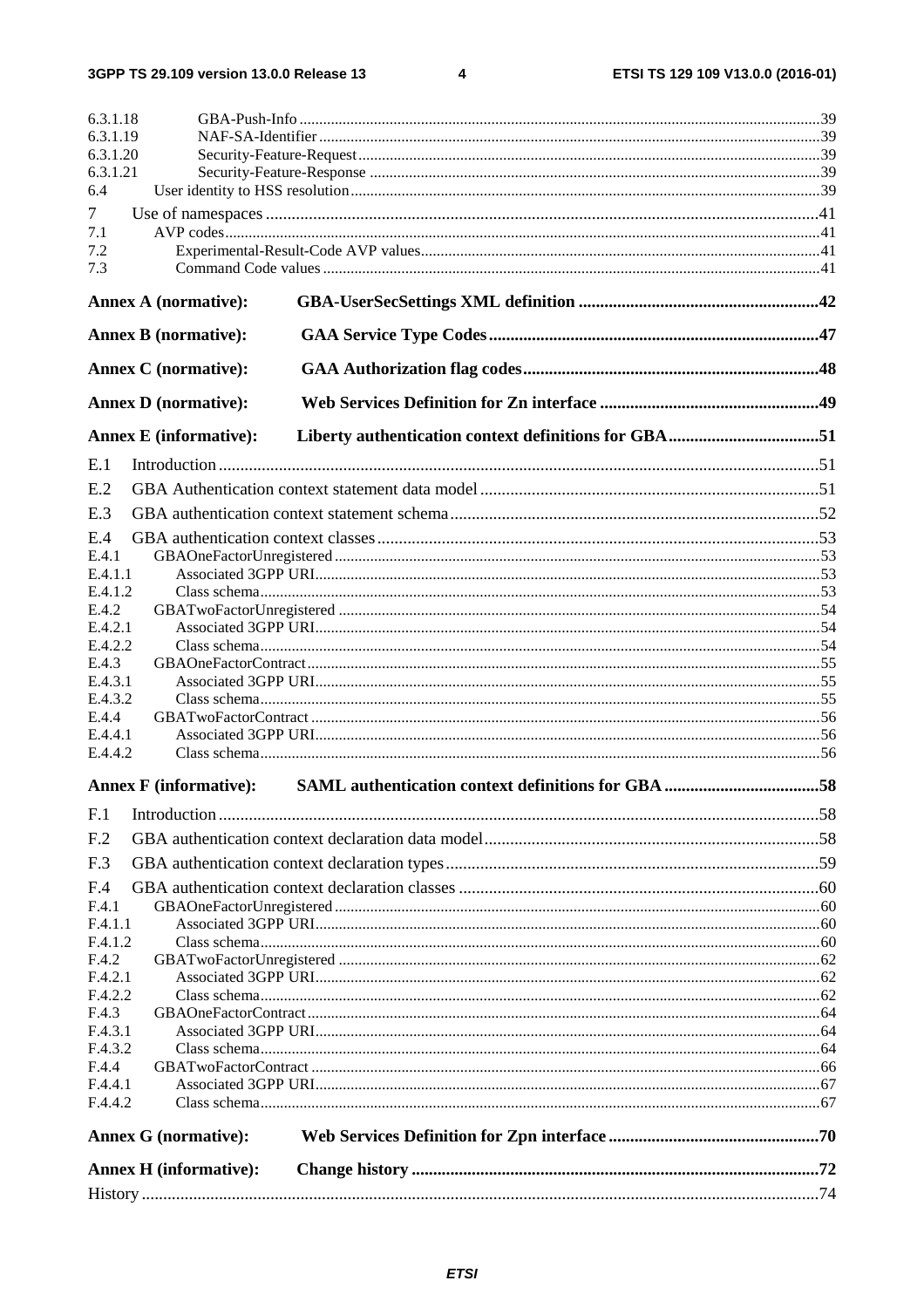# Foreword

This Technical Specification has been produced by the 3<sup>rd</sup> Generation Partnership Project (3GPP).

The contents of the present document are subject to continuing work within the TSG and may change following formal TSG approval. Should the TSG modify the contents of the present document, it will be re-released by the TSG with an identifying change of release date and an increase in version number as follows:

Version x.y.z

where:

- x the first digit:
	- 1 presented to TSG for information;
	- 2 presented to TSG for approval;
	- 3 or greater indicates TSG approved document under change control.
- y the second digit is incremented for all changes of substance, i.e. technical enhancements, corrections, updates, etc.
- z the third digit is incremented when editorial only changes have been incorporated in the document.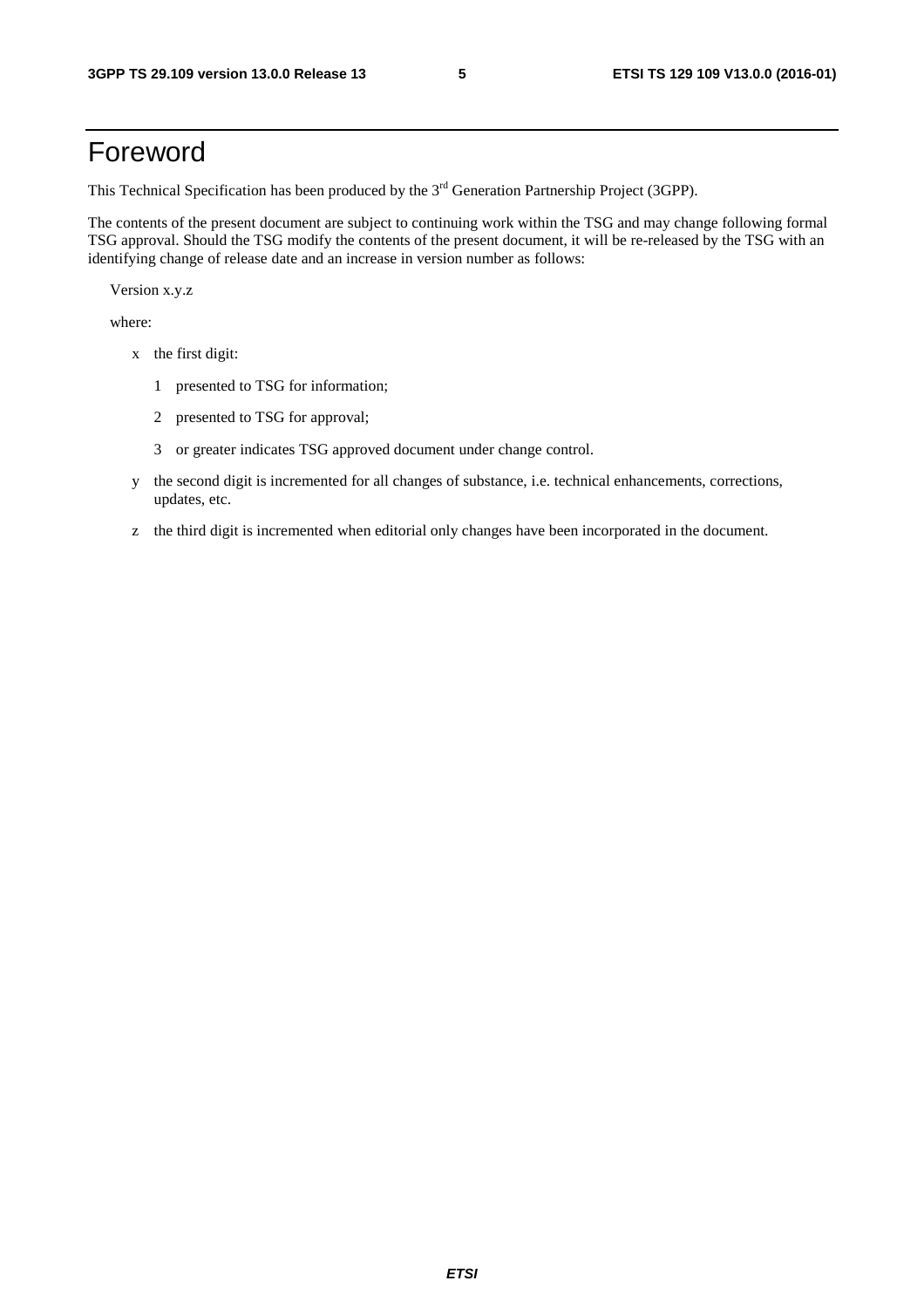# 1 Scope

The present stage 3 specification defines the Diameter based implementation for bootstrapping Zh interface (BSF-HSS) and Dz interface (BSF-SLF) for HSS resolution for the BSF, the MAP based implementation for bootstrapping Zh' interface (BSF-HLR) and GAA Application Zn interface (BSF-NAF) in Generic Authentication Architecture (GAA). This specification also defines the Web Services based implementation for GAA Application Zn reference point (BSF-NAF). The definition contains procedures, message contents and coding. The procedures for bootstrapping and usage of bootstrapped security association are defined in 3GPP TS 33.220 [5].

The present document also specifies the Diameter and Web Services based implementation for the GAA Application Push Function Zpn reference point (BSF-NAF). The procedures for bootstrapping are defined in 3GPP TS 33.223 [23].

This specification is a part of the Generic Authentication Architecture (GAA) specification series.

The diameter based implementation for the Zh interface is based on re-usage of Cx interface Multimedia-Auth-Request/Answer messages originally between CSCF and HSS. These messages are defined in 3GPP TS 29.229 [3]. The 3GPP IMS mobility management uses the same definitions between CSCF and HSS. The present document defines how the defined messages are used with the bootstrapping and GAA application procedures (e.g. subscriber certificates) and the application logic that is needed in GAA network elements (BSF, HSS, and NAF).

Figure 1.1 depicts the relationships of these specifications to the other specifications for the Diameter based implementations.



**Figure 1.1: Relationships to other specifications** 

Figure 1.2 provides an informal overall quick introduction to the whole signalling procedures in GAA system. The important identifiers are marked bold and optional data items are italicised. The Ub and Ua interfaces, not defined in this TS, are simplified.

NOTE: The Zh' interface (BSF-HLR) is not represented in this figure.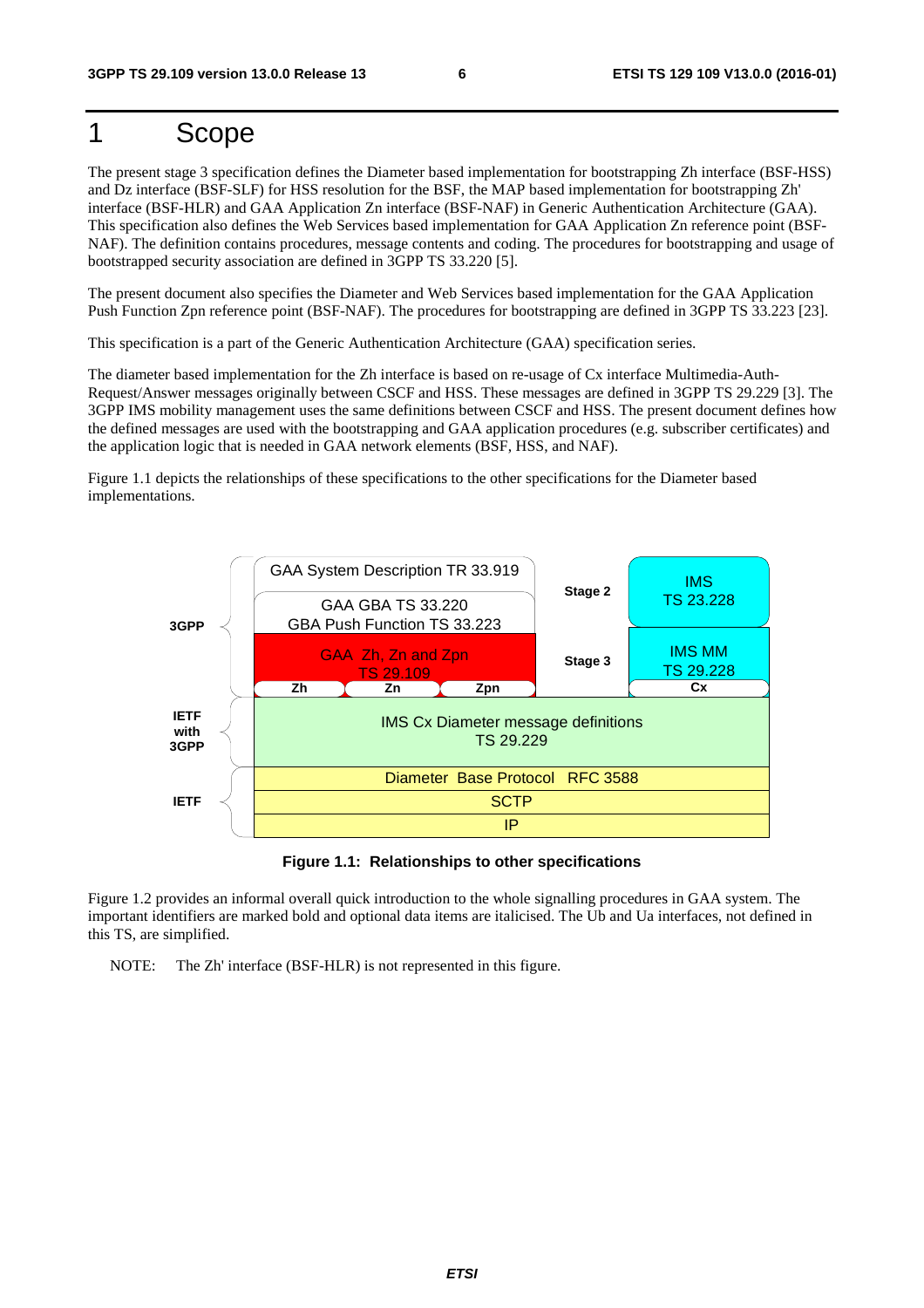

**Bold=**Important Identity. *Italic*=optional items. Ub and Ua interfaces are simplified.



Figure 1.3 provides an informal overall quick introduction to the whole signalling procedures in GAA Push Function. The important identifiers are marked bold and optional data items are italicised. The Ua and Upa interfaces, not defined in this TS, are simplified.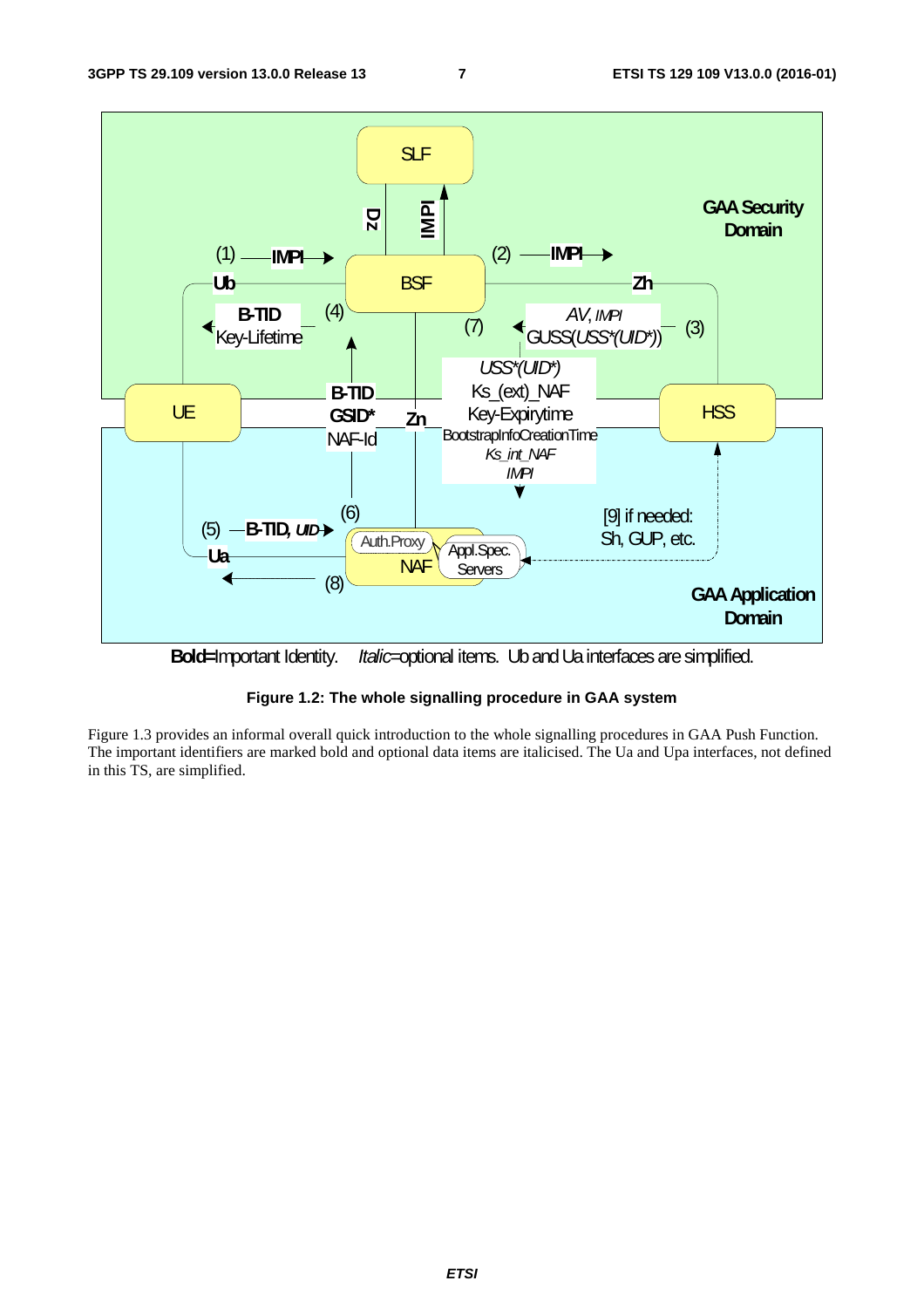

**Bold=**Important Identity. *Italic*=optional items. Ub and Ua interfaces are simplified.

**Figure 1.3: Signalling procedure in GAA Bootstrapping Push Function**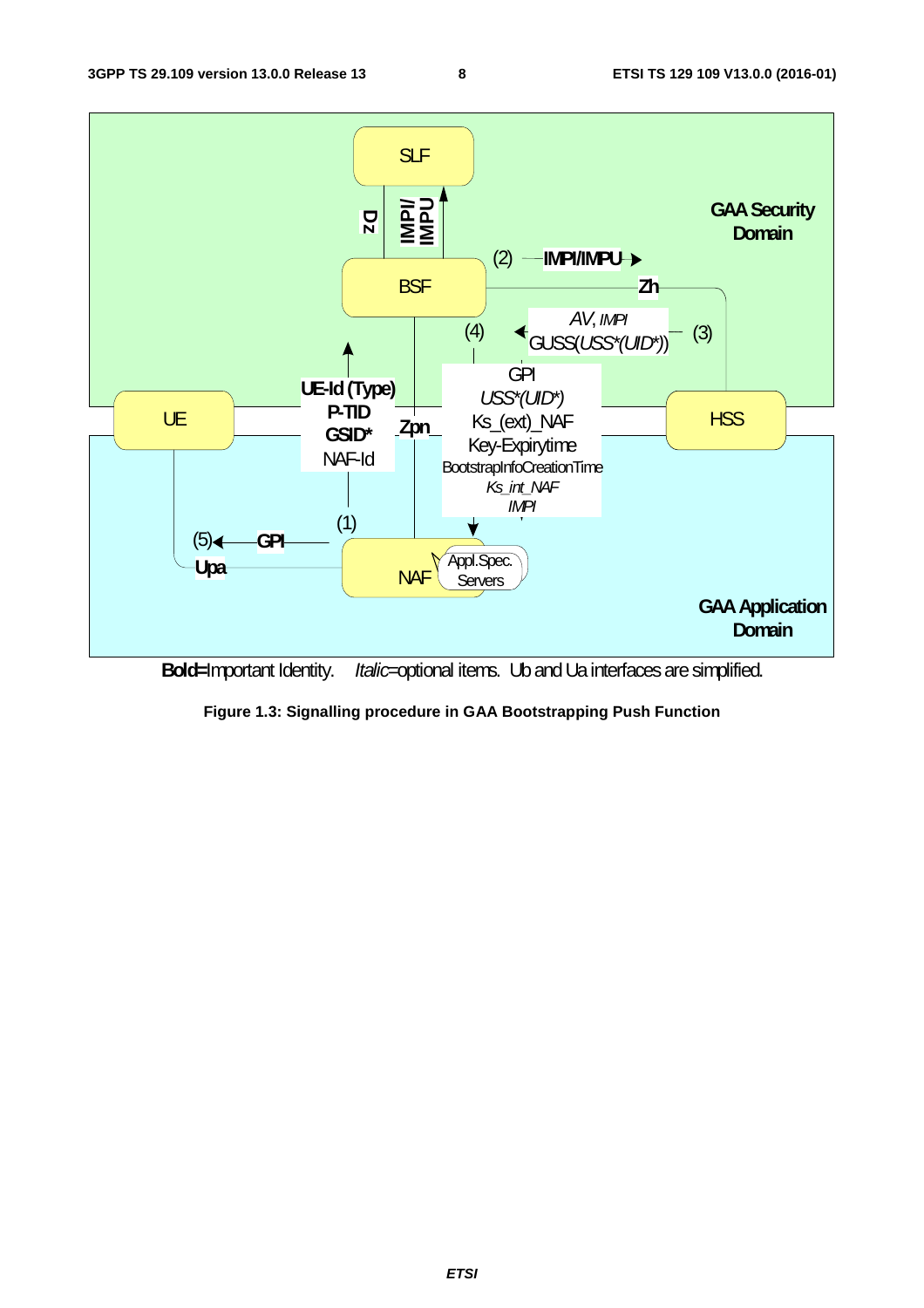# 2 References

The following documents contain provisions that, through reference in this text, constitute provisions of the present document.

- References are either specific (identified by date of publication, edition number, version number, etc.) or non-specific.
- For a specific reference, subsequent revisions do not apply.
- For a non-specific reference, the latest version applies. In the case of a reference to a 3GPP document (including a GSM document), a non-specific reference implicitly refers to the latest version of that document *in the same Release as the present document*.
- [1] IETF RFC 3588, "Diameter Base Protocol".
- [2] 3GPP TS 29.228: "IP Multimedia (IM) Subsystem Cx and Dx Interfaces; Signalling flows and message contents".
- [3] 3GPP TS 29.229: "Cx and Dx interfaces based on the Diameter protocol".
- [4] 3GPP TR 33.919 "Generic Authentication Architecture (GAA); System Description".
- [5] 3GPP TS 33.220 "Generic Authentication Architecture (GAA); Generic Bootstrapping Architecture".
- [6] 3GPP TS 33.221 "Generic Authentication Architecture (GAA); Support for Subscriber Certificates".
- [7] 3GPP TS 24.109: "Bootstrapping interface (Ub) and Network application function interface (Ua);Protocol details".
- [8] 3GPP TS 29.230: "Diameter applications; 3GPP specific codes and identifiers"
- [9] IETF RFC 3589: "Diameter Command Codes for Third Generation Partnership Project (3GPP)".
- [10] 3GPP TS 23.008: "Organisation of subscriber data"
- [11] 3GPP TS 33.222: "Generic Authentication Architecture (GAA); Access to network application functions using secure hypertext transfer protocol (HTTPS)".
- [12] 3GPP TS 23.228: "IP Multimedia Subsystem (IMS); Stage 2"
- [13] W3C: "Web Services Activity", http://www.w3.org/2002/ws/.
- [14] W3C: "Web Services Description Language (WSDL) Version 2.0 Part 0: Primer", [http://www.w3.org/TR/2005/WD-wsdl20-primer-20050803/.](http://www.w3.org/TR/2005/WD-wsdl20-primer-20050803/)
- [15] 3GPP TR 33.980: "Liberty Alliance and 3GPP Security Interworking; Interworking of Liberty Alliance ID-FF, ID-WSF and Generic Authentication Architecture".
- [16] Liberty Alliance Project: "Liberty ID-FF Authentication Context Specification".
- [17] 3GPP TS 33.110: "Key establishment between a Universal Integrated Circuit Card (UICC) and a terminal"
- [18] 3GPP TS 33.259: "Key establishment between a UICC Hosting Device and a Remote Device"
- [19] 3GPP TS 29.002: "Mobile Application Part (MAP) Specification"
- [20] 3GPP TS 33.102: "3rd Generation Partnership Project; Technical Specification Group Services and System Aspects; 3G Security; Security architecture".
- [21] 3GPP TS 23.003: "Numbering, addressing and identification".
- [22] OASIS Standard: "Authentication Context for the OASIS Security Assertion Markup Language (SAML) V2.0 OASIS Standard, 15 March 2005, saml-authn-context-2.0-os".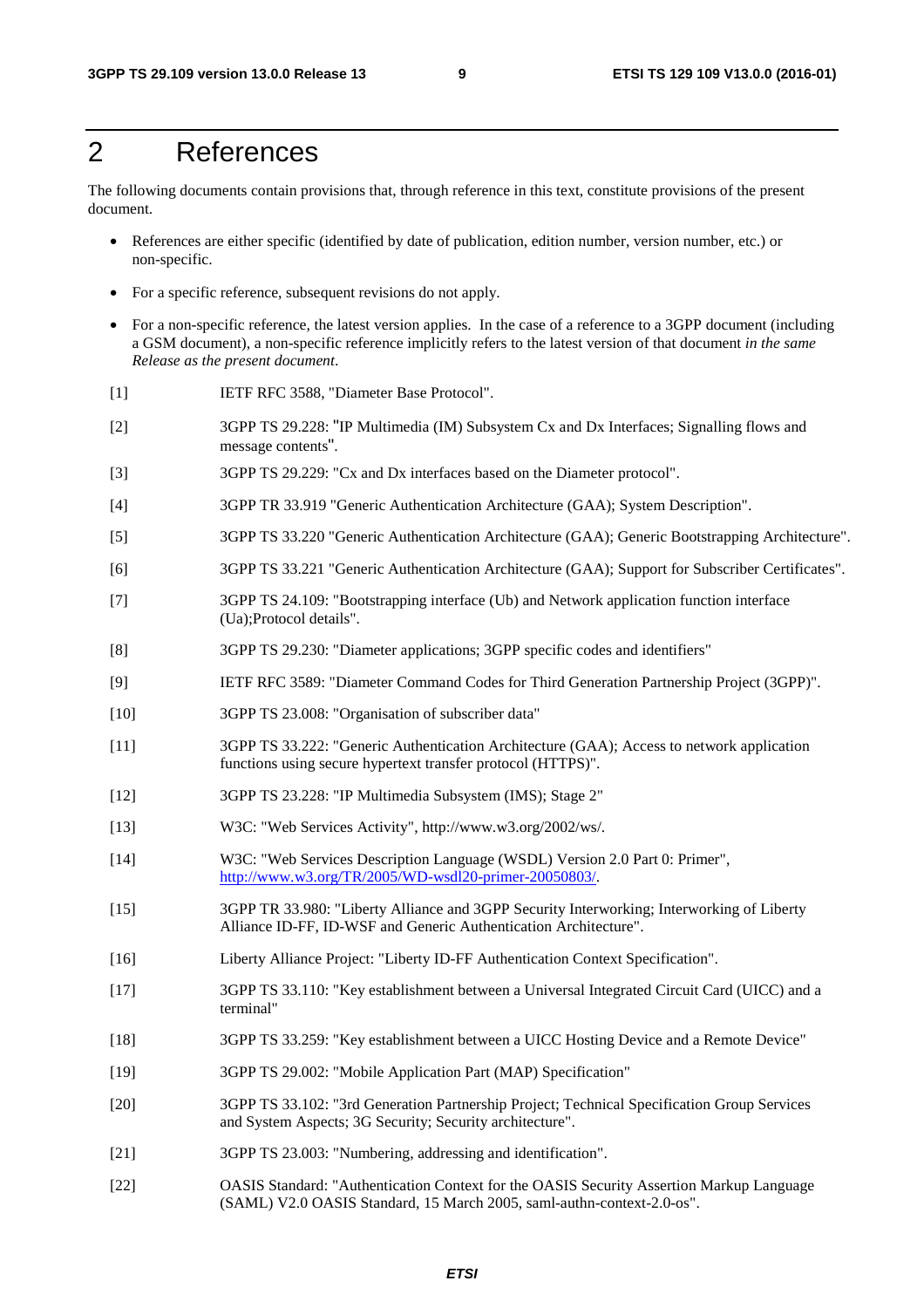- [23] 3GPP TS 33.223 "Generic Authentication Architecture (GAA); Generic Bootstrapping Architecture (GBA) Push Function".
- [24] 3GPP TS 33.402: "3GPP System Architecture Evolution (SAE); Security aspects of non-3GPP accesses".
- [25] Void
- [26] 3GPP TS 26.237: "IP Multimedia Subsystem (IMS) based Packet Switched Streaming (PSS) Multimedia Broadcast/Multicast Services (MBMS); User Service; Protocols".
- [27] Void
- [28] Void
- [29] 3GPP TR 33.924: "Identity Management and 3GPP Security Interworking; Identity Management and Generic Authentication Architecture (GAA) Interworking".
- [30] 3GPP TS 33.224: "Generic Authentication Architecture (GAA); Generic Push Layer".
- [31] 3GPP TS 33.203: "Access security for IP-based services".
- [32] 3GPP TS 29.329: " Sh Interface based on the Diameter protocol; Protocol details".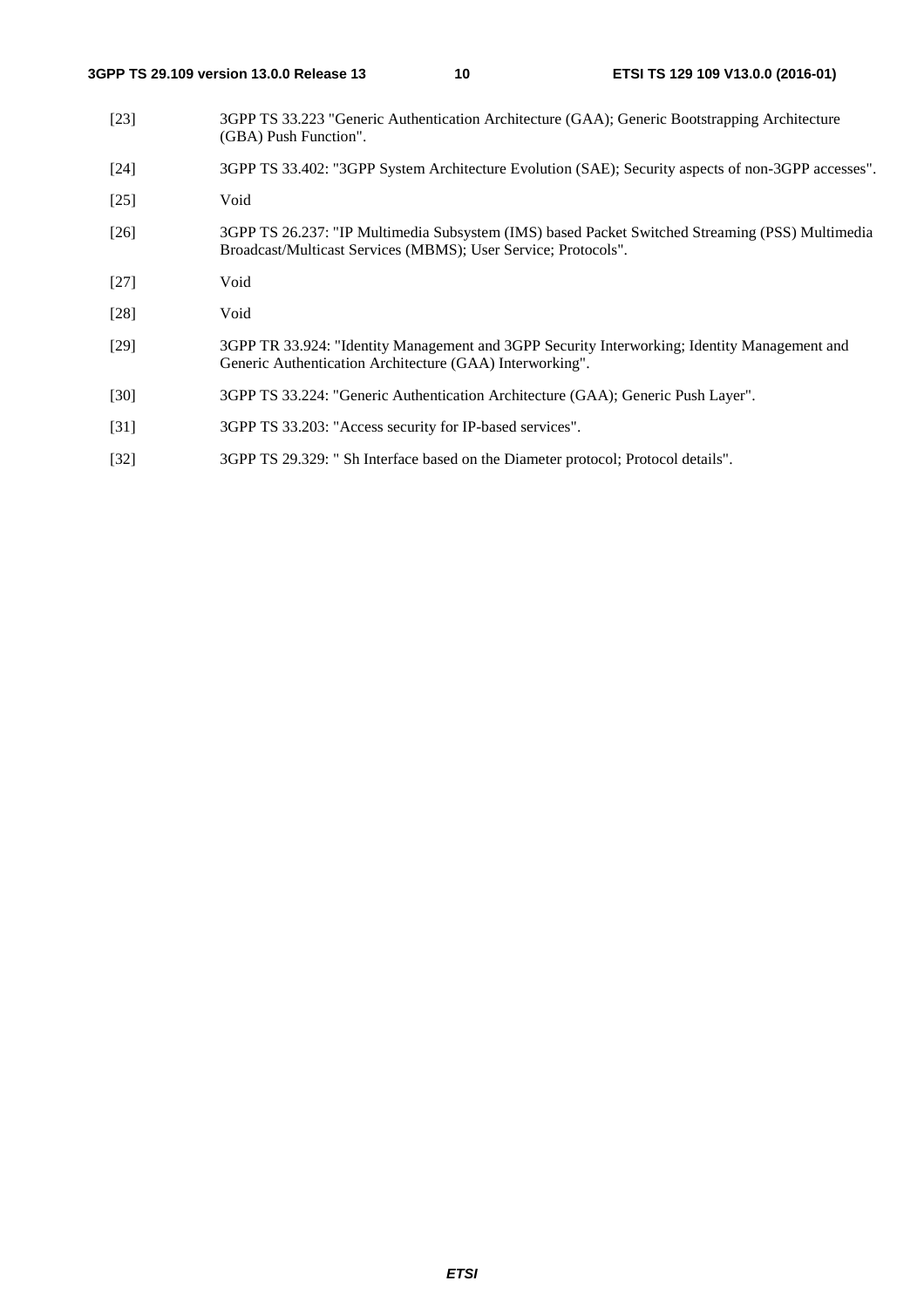# 3 Definitions, symbols and abbreviations

### 3.1 Definitions

For the purposes of the present document, the terms and definitions given in 3GPP TS 23.008 [10], 3GPP TR 33.919 [4], 3GPP TS 33.220 [5] apply with following additions.

**Bootstrapping information** (Bootstrapped data) in a BSF consists of a bootstrapping transaction identifier (B-TID), a key material (Ks), the key lifetime (expiry time), the boostrapinfo creation time, the IMPI and the GUSS (if received from HSS) with BSF control information. Each bootstrapping procedure creates a bootstrapped data entity with B-TID as retrieval key..

**GAA application is** an application that uses the security association created by GBA Bootstrapping procedure.

**GAA service** is an operator specific end user service that uses the security association created by GAA Bootstrapping procedure. GAA services are identified by **GAA Service Identifiers**. A GAA service is implemented using some standardised or propriatary GAA application defined by GAA application type.

**NAF specific Bootstrapping information** transferred from a BSF to a NAF contains NAF and its service specific parts from bootstrapped data and needed key information derived from the bootstrapped data.

**Service/Application.** The term service is used here in its common meaning. A service is something that a MNO offers to subscribers. GAA Services are identified by GAA Service Identifier (GSID). In stage 2 documents ([4], [5], [6] and [11]) the term application is used in the same meaning i.e. MNOs offer applications to subscribers. There is a reason to avoid the usage of the term application here. The application is an already reserved term in Diameter. In Diameter applications are identified by Application Identifiers.

### 3.2 Symbols

For the purposes of the present document, the terms and definitions given in 3GPP TS 23.008 [10].

### 3.3 Abbreviations

For the purposes of the present document, the following abbreviations apply:

| AK             | Anonymity Key                                                   |
|----------------|-----------------------------------------------------------------|
| AKA            | Authentication and Key Agreement                                |
| <b>AUTN</b>    | Authentication token                                            |
| AV             | Authentication Vector. 3GPP AV=[RAND, AUTN, XRES, CK, IK].      |
| AVP            | Attribute-Value-Pair in Diameter messages.                      |
| <b>BIA</b>     | BootstrappingInfo-Answer message                                |
| <b>BIR</b>     | BootstrappingInfo-Request message                               |
| <b>BS</b>      | <b>BootStrapping Procedure</b>                                  |
| <b>BSF</b>     | Bootstrapping server functionality                              |
|                | BSF is hosted in a network element under the control of an MNO. |
| B-TID          | <b>Bootstrapping Transaction Identifier</b>                     |
| <b>CA</b>      | <b>Certificate Authority</b>                                    |
| CK.            | Confidential Key                                                |
| <b>FQDN</b>    | Full Qualified Domain Name in URI (e.g. http://FQDN:80)         |
| <b>GAA</b>     | Generic Authentication Architecture                             |
| <b>GBA</b>     | Generic Bootstrapping Architecture                              |
| <b>GPI</b>     | <b>GBA Push Information</b>                                     |
| <b>GSID</b>    | <b>GAA</b> Service Identifier                                   |
| <b>GUSS</b>    | <b>GBA User Security Settings</b>                               |
| <b>HSS</b>     | Home Subscriber System                                          |
| IK             | Integrity Key                                                   |
| <b>IMPI</b>    | IP Multimedia Private Identity                                  |
| <b>IMPU</b>    | IP Multimedia Public Identity                                   |
| K <sub>S</sub> | Key Material                                                    |
| Ks_ext_NAF     | MEbased key for a specific NAF                                  |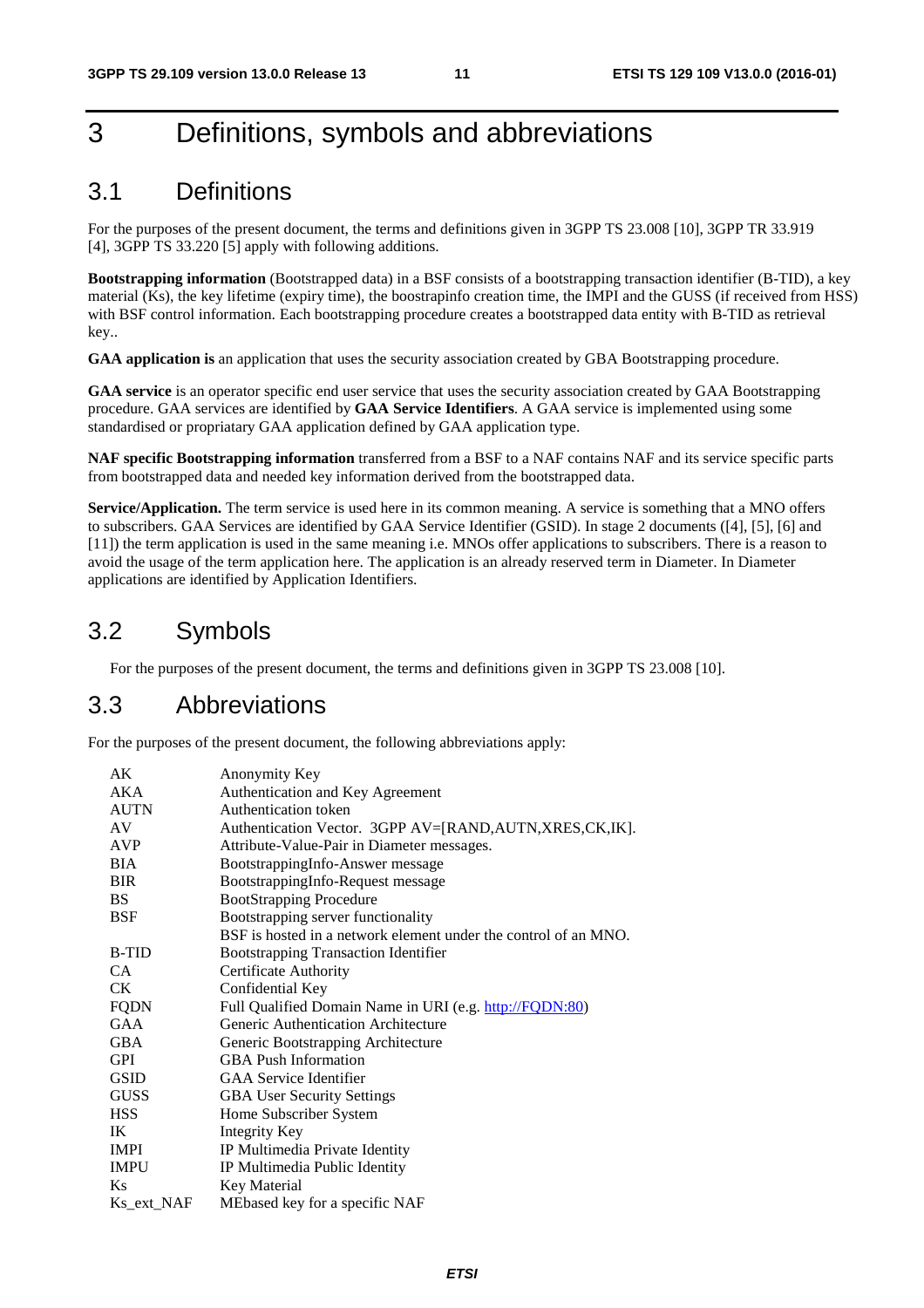| Ks int NAF  | UICC based key for a specific NAF                               |
|-------------|-----------------------------------------------------------------|
| <b>ME</b>   | Mobile Equipment                                                |
| <b>MNO</b>  | Mobile network operator                                         |
| <b>NAF</b>  | Operator-controlled network application function functionality. |
|             | NAF is hosted in a network element under the control of an MNO. |
| P-TID       | Push Temporary Identifier                                       |
| <b>RAND</b> | Random challenge in authentication                              |
| <b>REQ</b>  | In Diameter header indicates that the message is a Request.     |
| <b>SCTP</b> | <b>Stream Control Transmission Protocol</b>                     |
| <b>SLF</b>  | <b>Subscription Location Function</b>                           |
| <b>SSC</b>  | Subscriber Certificate Procedure                                |
| Ua          | UE-NAF interface for GAA applications                           |
| Ub          | UE-BSF interface for bootstrapping                              |
| UE          | User Equipment                                                  |
| <b>USS</b>  | User Security Settings (a part of GUSS)                         |
| <b>XRES</b> | Expected response in authentication                             |
| Zh          | BSF-HSS interface for bootstrapping procedure                   |
| Zh'         | BSF-HLR interface for bootstrapping procedure                   |
| Zn          | BSF-NAF interface for GAA applications                          |
| Zpn         | BSF-NAF interface for GBA push.                                 |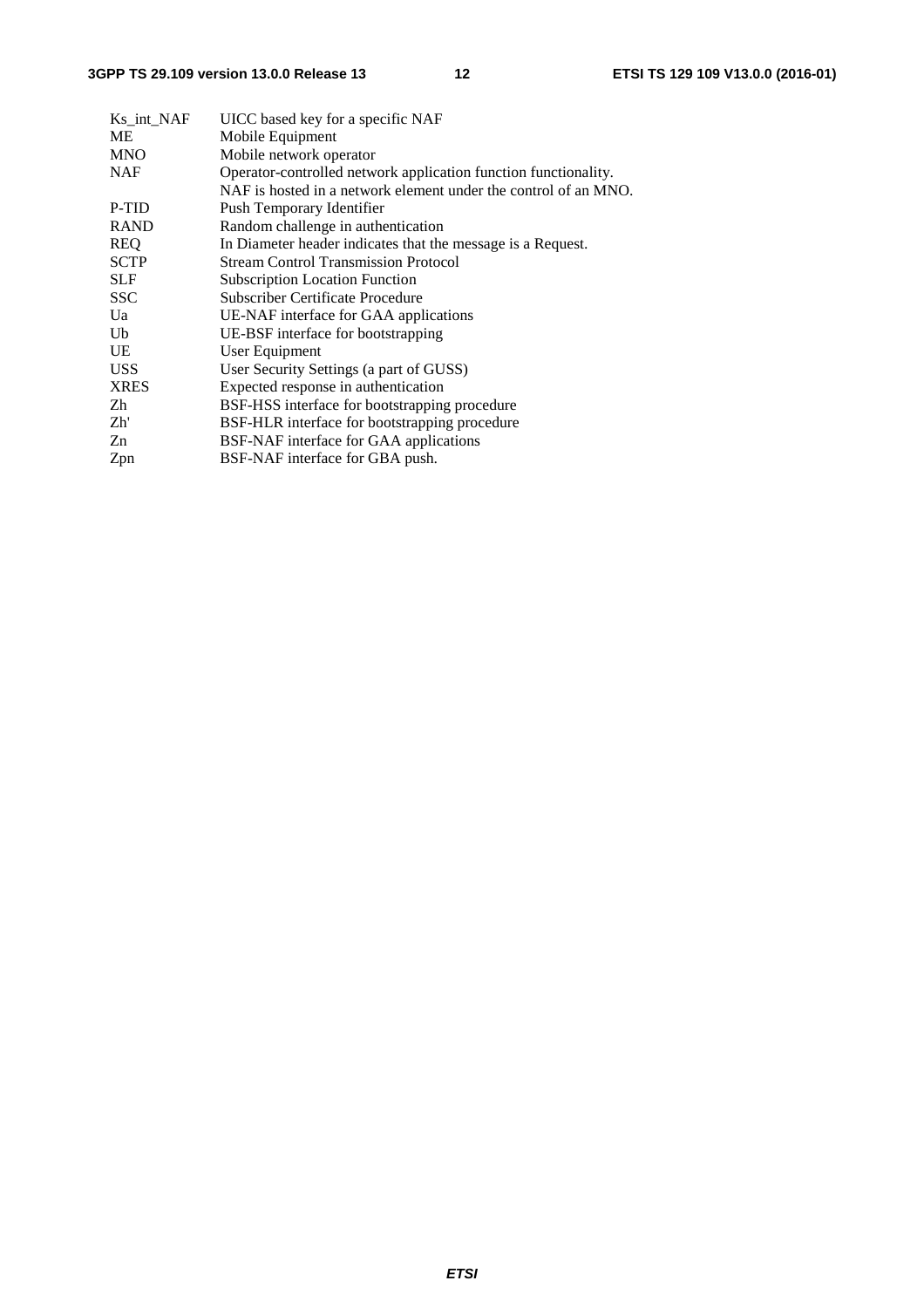# 4 GBA Bootstrapping Zh interface and Zh' interface

# 4.1 Generic bootstrapping network architecture

The network architecture of the Diameter based implementation for Bootstrapping procedure is presented in Figure 4.1- 1. The interface Ub (bootstrapping) is defined in 3GPP TS 24.109 [7] and the interface Zh in this specification.



**Figure 4.1-1: Network architecture of bootstrapping procedure** 

The generic boostrapping network architecture for Bootstrapping Push procedures is presented in Figure 4.1-2. The interface Zpn is also defined in this specification.



#### **Figure 4.1-2: Network architecture of bootstrapping push procedure**

The protocol stack of the Zh interface in Bootstrapping procedure is presented in Figure 4.2. The Diameter Base protocol is defined in [1] and the Diameter application in 3GPP TS 29.229 [3]. The requirements for Zh interface are defined in 3GPP TS 33.220 [5] and 3GPP TS 33.223 [23].



#### **Figure 4.2: Protocol stack of Zh interface**

The MAP based Bootstrapping Zh' interface is defined in the section 4.3.

### 4.2 Protocol Zh between BSF and HSS

The requirements for Zh interface are defined in 3GPP TS 33.220 [5] and 3GPP TS 33.223 [23].

The Bootstrapping Zh interface performs the retrieval of an authentication vector and possibly GBA User Security Settings from the HSS.

The overall Bootstrapping procedure is depicted in Figure 4.3. The basic procedure is: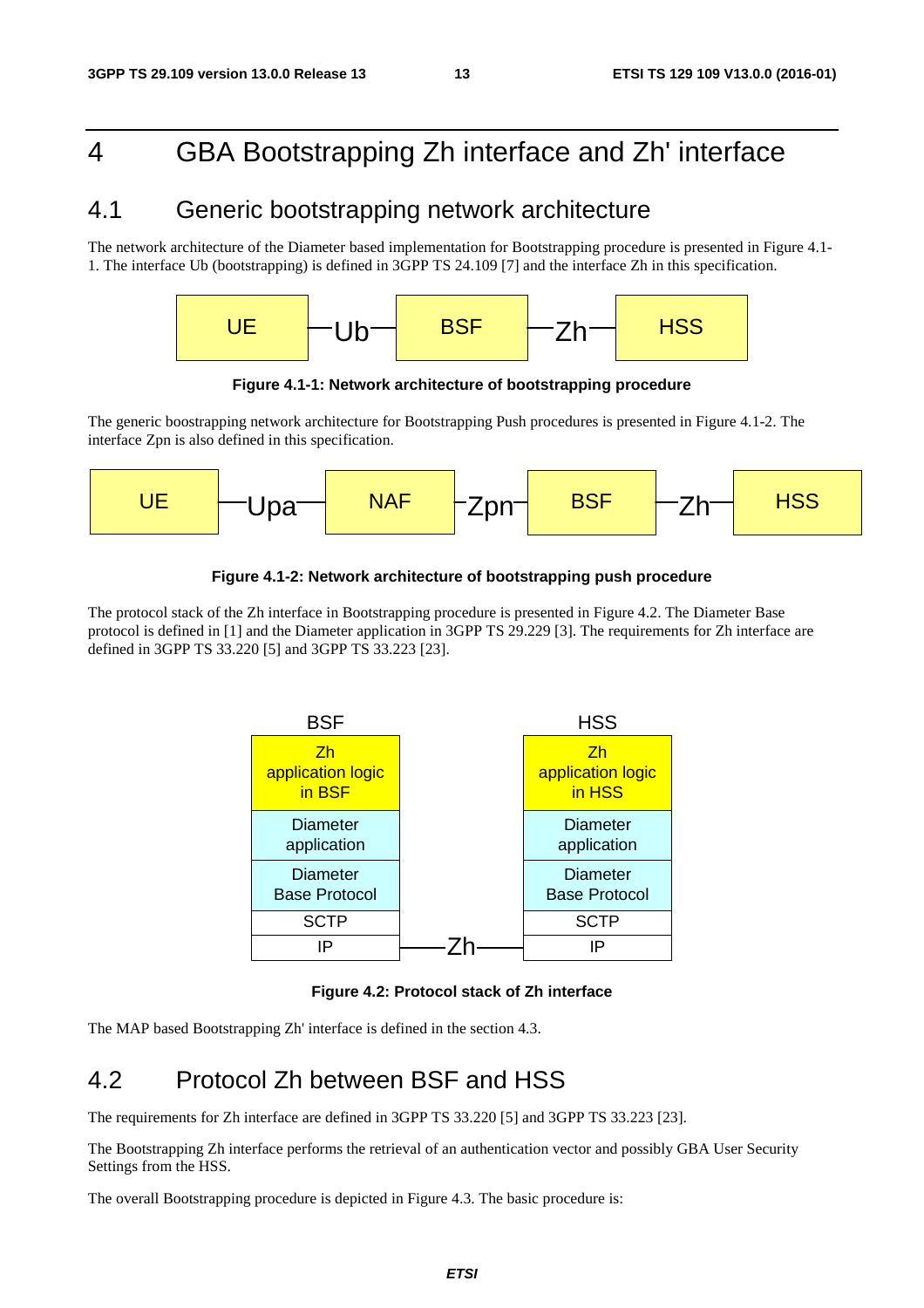A) A UE starts the bootstrapping procedure by protocol Ub with a BSF giving the IMPI of the user (see 3GPP TS 24.109 [7]).

B) The BSF starts protocol Zh with user"s HSS

- The BSF requests user"s authentication vector and GBA User Security Settings (GUSS) corresponding to the IMPI. If the authentication scheme is to use SIP Digest credentials, the BSF shall indicate this in the request.
- The HSS supplies to the BSF the requested authentication vector and GUSS (if applicable, cf. 3GPP TS 33.220 [5]). The HSS supplies the requested authentication vector relating to SIP Digest only if explicitely indicated in the request.

NOTE 1: If there is more than one HSS deployed within the network, the BSF may have to contact the SLF using the Dz interface prior to sending the request for information to the HSS (see section 6.4).

C) The BSF continues the protocol Ub with the UE (see 3GPP TS 24.109 [7]).



**Figure 4.3: The GBA bootstrapping procedure** 

The overall Bootstrapping Push procedure is depicted in Figure 4.4. The Push procedure shall not apply with an authentication scheme using SIP Digest credentials. The Push procedure is:

A) A NAF sends a bootstrapping push request to the BSF via Zpn interface including the IMPI or IMPU of the user (see section 5).

B) The BSF starts protocol Zh with user"s HSS

- The BSF requests user"s authentication vector and GBA User Security Settings (GUSS) corresponding to the IMPI or IMPU.
- The HSS supplies to the BSF the requested authentication vector and GUSS (if any).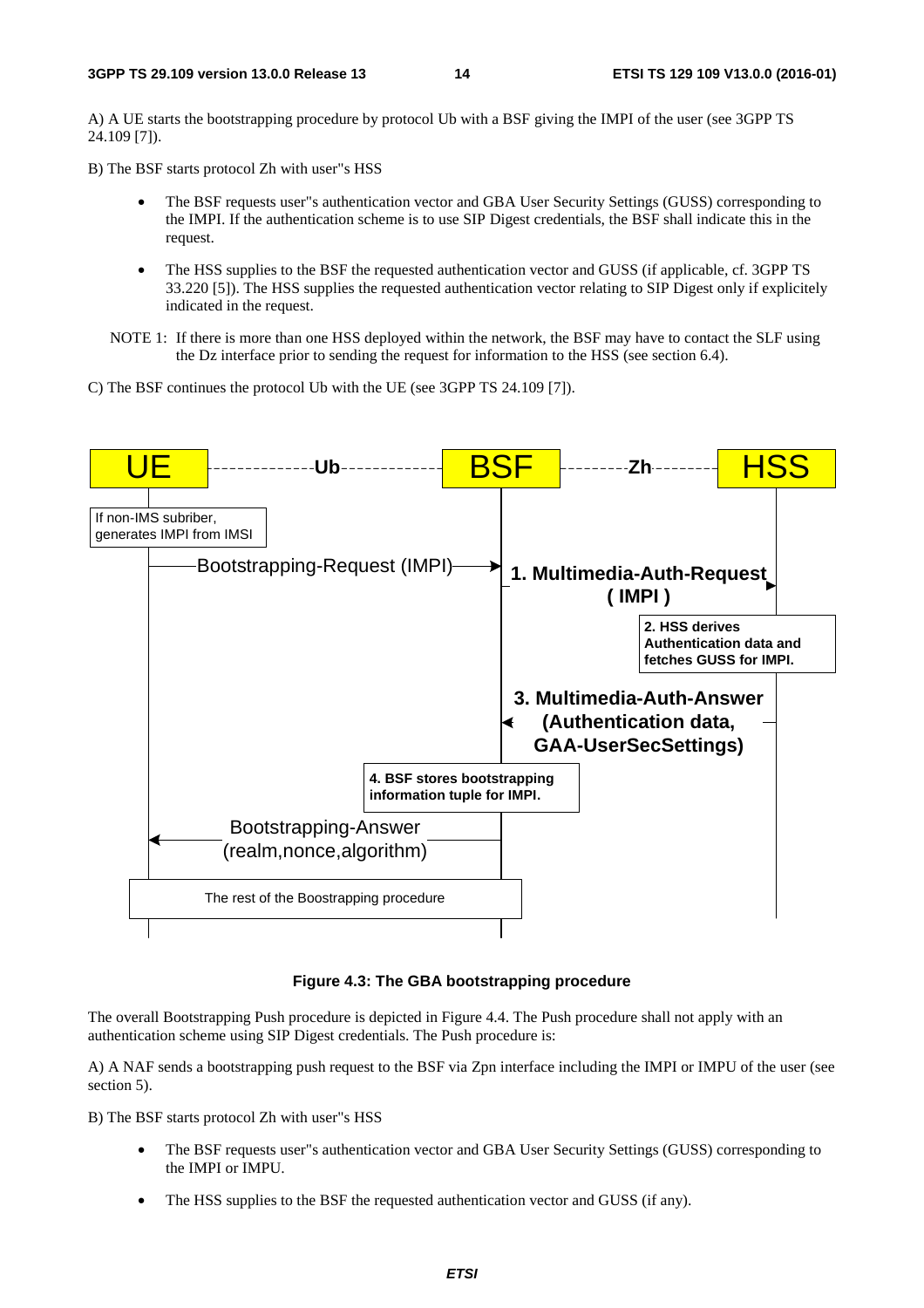NOTE 2: If there is more than one HSS deployed within the network, the BSF may have to contact the SLF using the Dz interface prior to sending the request for information to the HSS (see section 6.4).

D) The NAF starts protocol Upa with the UE, as specified in 3GPP TS 24.109 [7].



**Figure 4.4: The GBA bootstrapping Push procedure** 

The steps of the bootstrapping procedure over Zh reference point in Figure 4.3 and Figure 4.4 are:

#### **Step 1**

The BSF shall send the following Bootstrapping-Request to the HSS in the format of Multimedia-Auth-Request (MAR) message. The content of the message is given below in the same format as in 3GPP TS 29.229 [3]. The curly brackets indicate mandatory AVPs. The square brackets indicate optional AVPs. The "address of" refers to the Fully Qualified Host Name (FQDN).

```
<Multimedia-Auth-Request> ::=<Diameter Header: 303, REQ, PXY, 16777221 > 
               < Session-Id > 
                Vendor-Specific-Application-Id }<br>Auth-Session-State }        ; NO_STATE_MAINTAINED
                {\tt AuthorSession-State}{ Origin-Host } ; Address of BSF 
               { Origin-Realm } ; Realm of BSF 
               { Destination-Realm } ; Realm of HSS 
               [ Destination-Host ] \qquad \qquad ; Address of the HSS
               [ User-Name ] \qquad \qquad ; \text{ IMPI from UE} [ Public-Identity ] ; IMPU from UE 
               [ SIP-Auth-Data-Item ] \qquad \qquad ; Authentication Scheme,
                                                   Synchronization Failure
```
C) The BSF continues the protocol Zpn with the NAF (see section 5).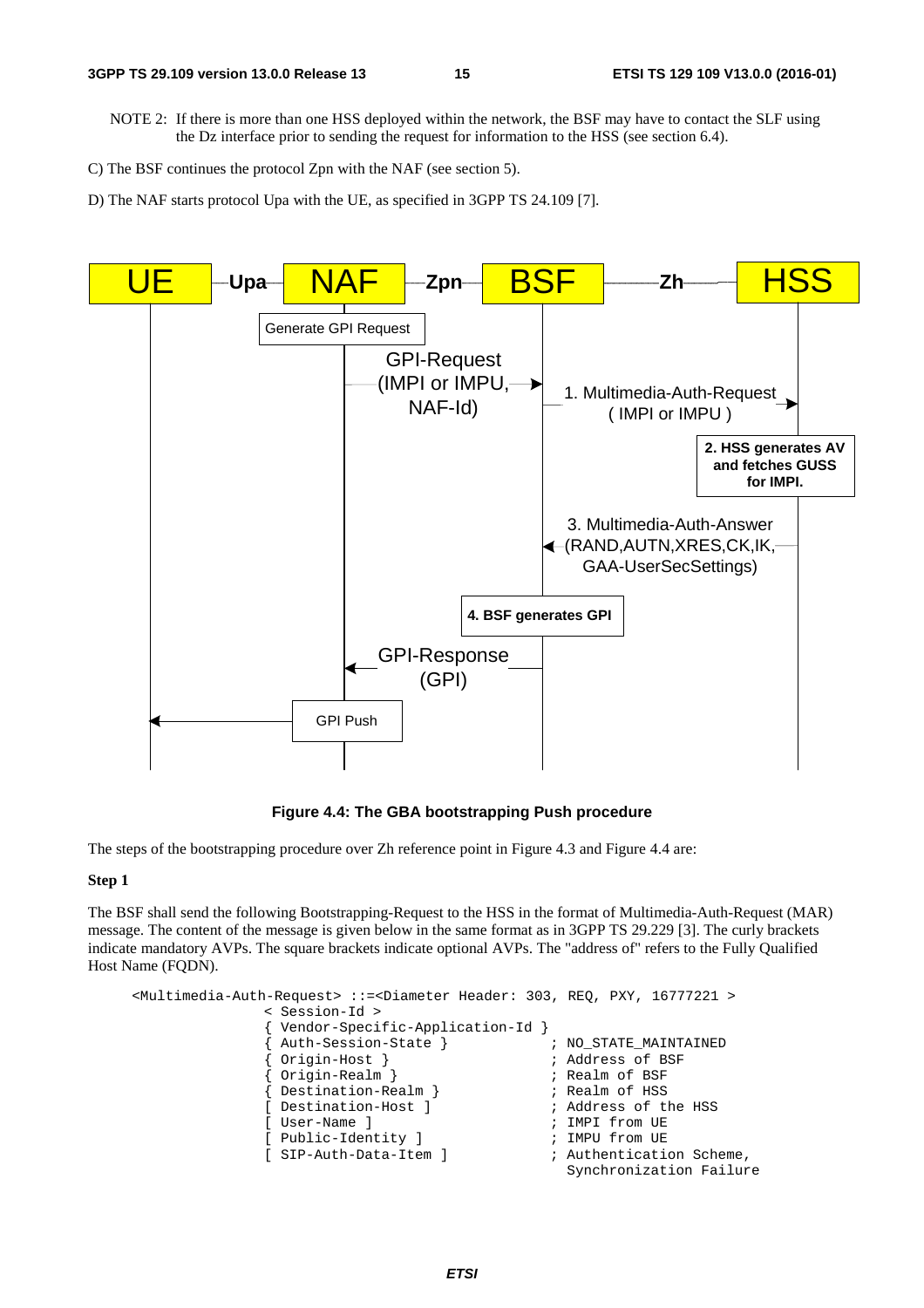```
[ GUSS-Timestamp ] \qquad \qquad ; Timestamp of GUSS in BSF
*[ AVP ]
*[ Proxy-Info ] 
*[ Route-Record ]
```
The content of mandatory Vendor-Specific-Application-ID according [1] is:

<Vendor-Specific-Application-Id>::=<AVP header: 260> ; 3GPP is 10415<br>; 16777221 0\*1 {Auth-Application-Id} 0\*1 {Acct-Application-Id} ; Omitted

When determining the value of Destination-Host AVP the BSF can use redirector function (SLF) to resolve the address of the HSS if needed (see 3GPP TS 29.229 [3]). The BSF shall set the Auth-Session-State AVP to NO\_STATE\_MAINTAINED to inform that the HSS does not need to maintain any status information for this session according 3GPP TS 29.229 [3].

The User-name is the IMS Private User Identity (IMPI) as required in 3GPP TS 29.228 [2]. In bootstrapping push procedures the IMPI may not be available to the NAF and BSF. In such cases, only the Public-Identity AVP shall be present instead, and shall contain the IMS Public User Identity, otherwise only the User-Name AVP shall be present. If the identity received from the NAF is an MSISDN, the BSF shall include this MSISDN in the form of a tel URI in the Public-Identity AVP (see 3GPP TS 29.229 [2]).

If the BSF supports the GUSS timestamp mechanism and has local copy of the GUSS, which has a timestamp, the BSF may include the GUSS-Timestamp AVP. In this case the GUSS-Timestamp AVP shall contain the timestamp from subscriber's GUSS. Otherwise the GUSS-Timestamp AVP shall not be present.

The SIP-Auth-Data-Item AVP, when present, shall indicate the authentication scheme chosen, i.e SIP Digest when applicable. By default, when the SIP-Auth-Data-Item AVP is not present, the authentication scheme is Digest-AKAv1- MD5. The SIP-Auth-Data-Item AVP should not be present to indicate the authentication scheme is Digest-AKAv1- MD5.

NOTE 3: A pre-Rel-11 HSS only received SIP-Auth-Data-Item AVP in Zh MAR in case of synchronization failure for IMS-AKA. Apart from that, when SIP-Auth-Data-Item AVP was not present, it implied that the authentication scheme was Digest-AKAv1-MD5. Therefore, if SIP-Auth-Data-Item AVP is not present, it means that the authentication scheme is Digest-AKAv1-MD5, like before Rel-11. Moreover, in order to avoid interoperability problems between a pre-Rel-11 HSS and a Rel-11 (or later) BSF, the BSF should not include the SIP-Auth-Data-Item AVP to indicate the authentication scheme is Digest-AKAv1-MD5.

If the Authentication Request is triggered by a synchronization failure (see 3GPP TS 24.109 [7]), the BSF shall include the SIP-Auth-Data-Item AVP within the MAR message according to 3GPP TS 29.228 [2].

#### **Step 2**

When the HSS receives the MAR message, the HSS shall derive the user Authentication Vector (AV) information according the IMPI and, if present, the authentication scheme and populates it into SIP-Auth-Data-Item AVP as defined for IMS-AKA or SIP Digest authentication schemes in 3GPP TS 29.229 [3]. Only one AV shall be provided.

If the Public User Identity is received, the HSS shall resolve to the corresponding IMPI/IMSI associated to such IMPU/ MSISDN before deriving the AV information. If Public to Private identity resolution is not possible i.e. due to the IMPU is shared with multiple IMPIs, the HSS shall set the Experimental-Result-Code to DIAMETER\_ERROR\_OPERATION\_NOT\_ALLOWED (see 3GPP TS 29.329 [32]).

If the request indicates that there is a synchronization failure, the HSS shall process AUTS as described in 3GPP TS 33.203 [31] and return the requested authentication information. The Result-Code shall be set to DIAMETER\_SUCCESS.

If GUSS exists for the IMPI, the HSS shall do one of the following:

- 1. If the HSS supports the GUSS timestamp mechanism and received the GUSS-Timestamp AVP in MAR message then it shall compare the timestamp of the GUSS in the HSS with the received timestamp.
	- If timestamps are equal, then it shall populate the GBA-UserSecSettings AVP with static string "GUSS TIMESTAMP EQUAL".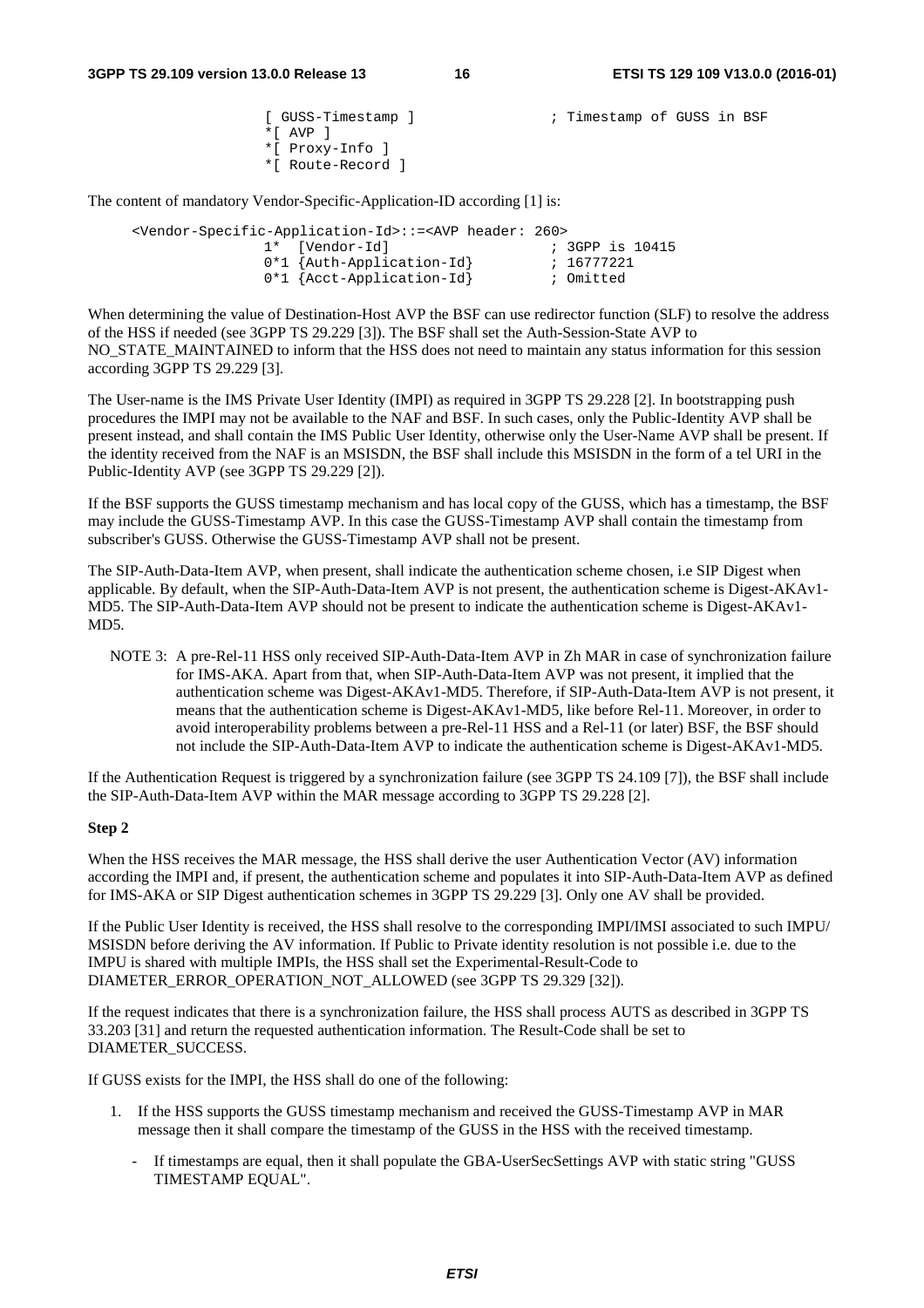- If the GUSS-Timestamp AVP was not received, or timestamps are not equal, then it shall populate the GBA-UserSecSettings AVP with the GUSS.
- 2. If the HSS does not support GUSS timestamp mechanism, it shall populate the GBA-UserSecSettings AVP with the GUSS.

The MAR/MAA sequence in the Zh interface must not change possible status information of the possible simultaneously ongoing IMS MM application sessions in the HSS.

If the User-Name (IMPI) or Public-Identity (IMPU) from the BSF is totally unknown to the HSS, the error situation 5401 is raised.

Exceptions to the cases specified here shall be treated by HSS as error situations. The Result-Code shall be set to DIAMETER\_UNABLE\_TO\_COMPLY and no authentication or GUSS information shall be returned.

#### **Step 3**

The HSS shall send the following Bootstrapping-Answer message in the format of Multimedia-Auth-Answer (MAA) message back to the BSF.

```
< Multimedia-Auth-Answer> ::= < Diameter Header: 303, PXY, 16777221 > 
                   < Session-Id > 
                    { Vendor-Specific-Application-Id } 
                    [ Result-Code ] 
                    [ Experimental-Result] 
                    { mappineside } ; NO_STATE_MAINTAINED<br>{ Auth-Session-State } ; NO_STATE_MAINTAINED<br>{ and the state is in a state of HSS
                                                             ; Address of HSS<br>; Realm of HSS
                    { Origin-Host }<br>{ Origin-Realm }
                    [ User-Name ] ; IMPI<br>[ Public-Identity ] ; impu
                   [ Public-Identity ]
                   [ SIP-Auth-Data-Item ] 
                   [ GBA-UserSecSettings ] ; GUSS
                    *[ AVP ] 
                    *[ Proxy-Info ] 
                    *[ Route-Record ]
```
The HSS shall set the mandatory Auth-Session-State AVP to NO\_STATE\_MAINTAINED because the HSS does not maintain any state information about this session and the BSF does not need to send any session termination request 3GPP TS 29.229 [3].

If the Public-Identity was present in the request, both Public-Identity and User-Name AVPs shall be present in the response. Otherwise, the User-name AVP (IMPI) may be sent back for checking.

The required authentication vector data is sent in the SIP-Auth-Data-Items AVP as defined for IMS-AKA or SIP Digest authentication schemes according to 3GPP TS 29.228 [2]. The security settings of user"s all GAA applications are sent in GBA-UserSecSettings AVP.

If the 2G GBA option (see 3GPP TS 33.220, Annex I [5]) is applied for the user the SIP-Auth-Data-Item AVP shall be filled as follows: The SIP-Authentication-Scheme AVP is set to "Digest-AKAv1-MD5-2G-GBA" to indicate a 2G GBA vector for GBA. The SIP-Authenticate AVP contains only RAND. The SIP-Authorization AVP contains RES. The Confidentiality-Key AVP contains Kc. The Integrity-Key AVP shall not be present. If a 2G Authentication Vector is requested for the user but the 2G GBA option is not supported by the HSS, the HSS shall set the Experimental-Result-Code to DIAMETER\_AUTHENTICATION\_SCHEME\_NOT\_SUPPORTED (see 3GPP TS 29.228 [2]).

#### **Step 4**

When the BSF receives the MAA message, the BSF shall check the value of the SIP-Authentication-Scheme AVP. If the BSF does not support the authentication-scheme the BSF shall stop processing the message and should indicate an error via the O&M subsystem.

The BSF generates the needed key material (Ks) as described in 3GPP TS 33.220 [5] and stores temporarily the tuple <IMPI,Ks,GBA-UserSecSettings> for further use in GAA applications. The rest of the bootstrapping procedure in Ub interface will later add also the Bootstrapping Transaction Identifier (B-TID) to that tuple as key and the key lifetime (expiry time).

If the BSF sent the GUSS-Timestamp AVP in step 1, and if the GBA-UserSecSettings AVP contains a static string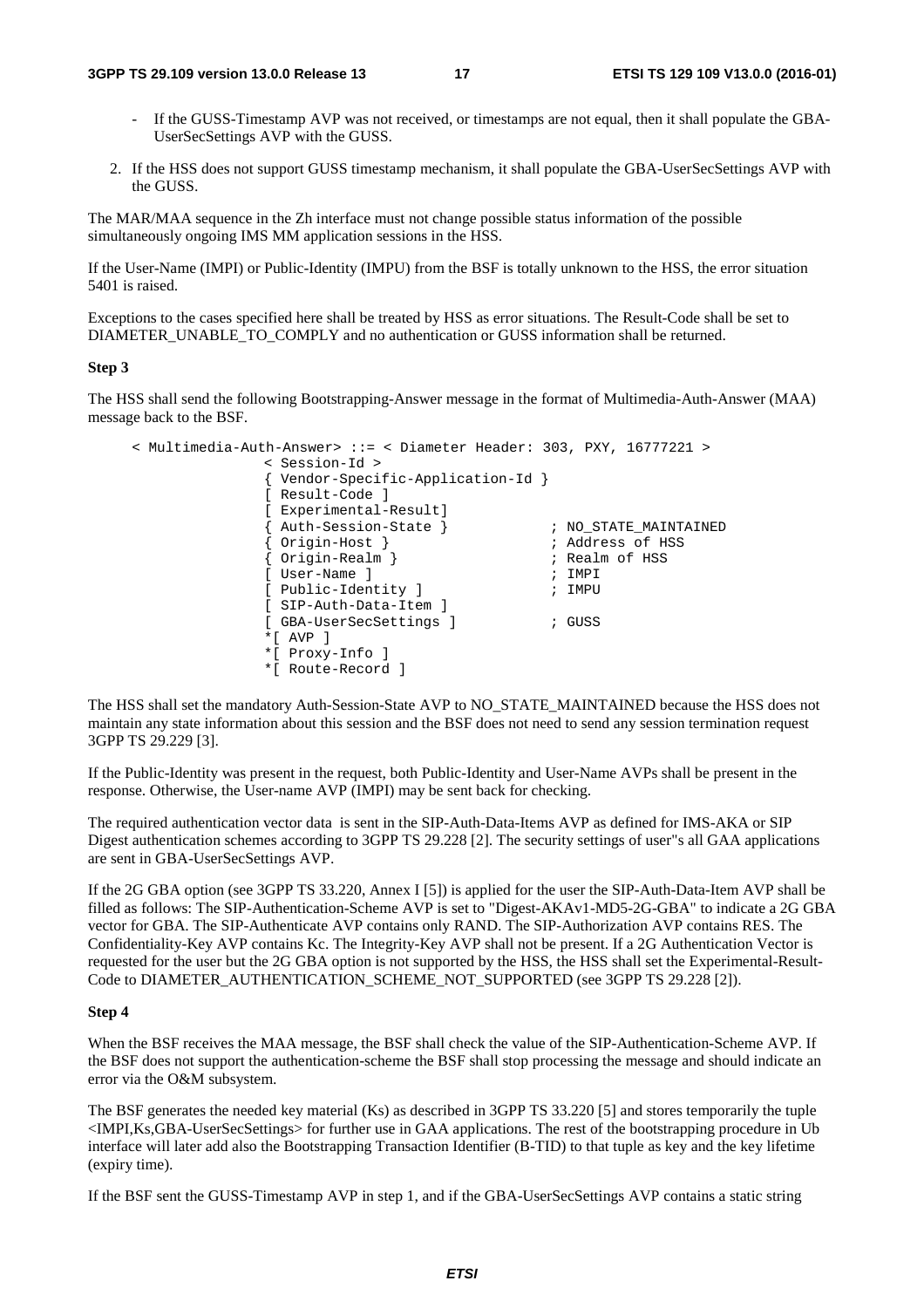"GUSS TIMESTAMP EQUAL", then the local copy of the GUSS in the BSF shall be preserved. If the GBA-UserSecSettings AVP was not present in the MAA message, the local copy of the GUSS shall be deleted. If the GBA-UserSecSettings AVP contains a new GUSS, the local copy of the GUSS shall be deleted, and the new GUSS shall be stored in the BSF.

In GBA Bootstrapping Push procedures, the BSF generates the requested NAF-key(s) according to provided NAF\_Id and the GBA Push Information (GPI). The BSF completes the rest of the bootstrapping push procedure sending its response to the NAF over Zpn interface, and deleting the Ks used as defined in section 5.

# 4.3 Protocol Zh' between BSF and HLR

The requirements for Zh' reference point are the same with the one for the Zh reference point defined in 3GPP TS 33.220 [5], except that the GBA User Security Settings (GUSS) are not supported.

The Bootstrapping Zh' interface performs the retrieval of an authentication vector. The basic procedure is:

- A) A UE starts the bootstrapping procedure by protocol Ub with a BSF giving the IMPI of the user (see 3GPP TS 24.109 [7]). In bootstrapping push procedures a NAF initiates a GBA Push Information Request by protocol Zpn with the BSF giving the user identity (see section 5). The BSF derives the IMSI from the IMPI. In bootstrapping push procedures when only the Public Identity of the user is made available to the BSF, the BSF shall perform public to private identity resolution as defined in section 4.3.1.
- B) The BSF starts protocol Zh' with user"s HLR
	- The BSF requests user"s authentication vector corresponding to the IMSI.
	- The HLR supplies to the BSF the requested authentication vector.
- C) The BSF continues the protocol Ub with the UE (see 3GPP TS 24.109 [7]).

The BSF shall use the following Bootstrapping-Request to the HLR in the format of a MAP\_SEND\_AUTHENTICATION\_INFO. The content of the request, result and error messages is given below in the same format as in 3GPP TS 29.002 [19]. The parameter usage is as follows:

#### IMSI

See 3GPP TS 29.002 [19] section 7.6.2 for the use of this parameter.

Number of requested vectors

The BSF shall only request one authentication vector at a time.

Requesting node type

**BSF** 

Re-synchronisation Info

For definition and use of this parameter see 3GPP TS 33.102 [20].

Segmentation prohibited indicator

This parameter is not applicable and should not be sent by the BSF.

Immediate response preferred indicator

This parameter indicates that one of the requested authentication vectors is requested for immediate use in the BSF.

Requesting PLMN ID

The PLMN-ID of the requesting node. See 3GPP TS 23.003 [21].

AuthenticationSetList

One authentication vector is transferred from the HLR to the BSF, if the outcome of the service was successful.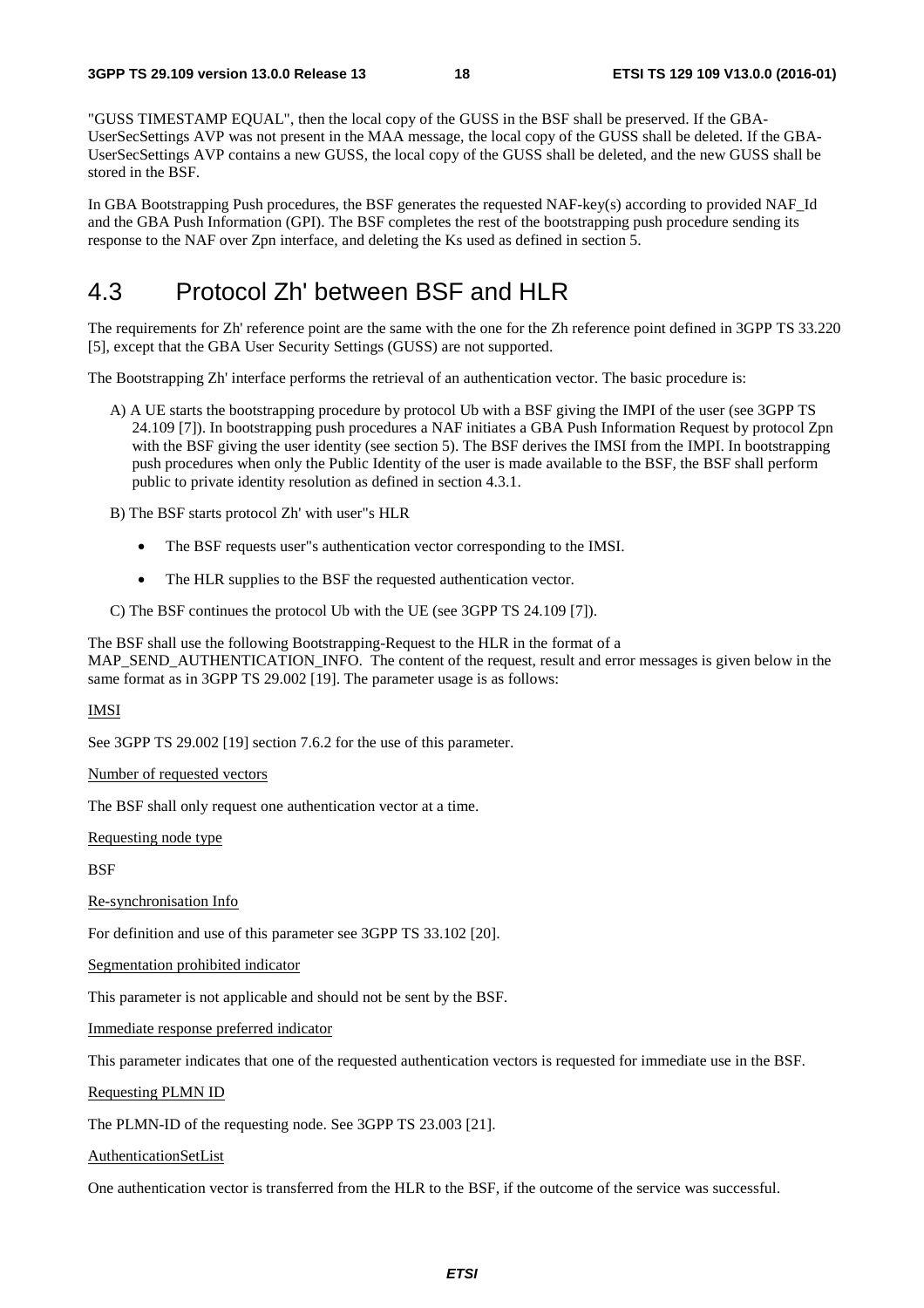#### User error

One of the following error causes defined in 3GPP TS 29.002 [19] shall be sent by the user in case of unsuccessful outcome of the service, depending on the respective failure reason:

- unknown subscriber:
- unexpected data value;
- system failure;
- data missing.

#### Provider error

See 3GPP TS 29.002 [19] for the use of this parameter.

When the BSF receives the response of the MAP\_SEND\_AUTHENTICATION\_INFO service, then it shall generate the needed key material (Ks) from confidential key (CK) and integrity key (IK) as described in 3GPP TS 33.220 [5], respecively from Kc as decribed in 3GPP TS 33.220 [5] and stores temporarily the tuple <IMPI,Ks> for further use in GAA/GBA applications. The rest of the bootstrapping procedure in Ub interface will later add also the Bootstrapping Transaction Identifier (B-TID) to that tuple as key and the key lifetime (expiry time).

### 4.3.1 Public to Private Identity Resolution over Zh between BSF and HLR

When the UE identity used by the NAF in a GPI Request towards the BSF is an MSISDN, the BSF shall resolve the corresponding private user identity (IMSI) for the user.

When Zh interface between BSF and HLR is used, the BSF shall resolve the private user identity with the HLR in the format of a MAP\_SEND\_IMSI or a MAP\_SEND\_ROUTING\_INFO\_FOR\_SM.

The content of the request, result and error messages is given below in the same format as in 3GPP TS 29.002 [19]. The parameter usage when the MAP\_SEND\_IMSI operation is used is as follows:

#### MSISDN

See 3GPP TS 29.002 [19] section 7.6.2 for the use of this parameter.

#### IMSI

See 3GPP TS 29.002 [19] section 7.6.2 for the use of this parameter. The presence of this parameter is mandatory in a successful case.

#### User error

Only one of the following values is applicable:

- Unknown subscriber;
- Unexpected data value;
- Data missing.

The parameter usage when the MAP\_SEND\_ROUTING\_INFO\_FOR\_SM operation is used is as follows:

#### MSISDN

See 3GPP TS 29.002 [19] section 7.6.2 for the use of this parameter.

#### SM-RP-PRI

BSF shall set this parameter to indicate that delivery of the short message shall NOT be attempted when a service centre address is already contained in the Message Waiting Data file.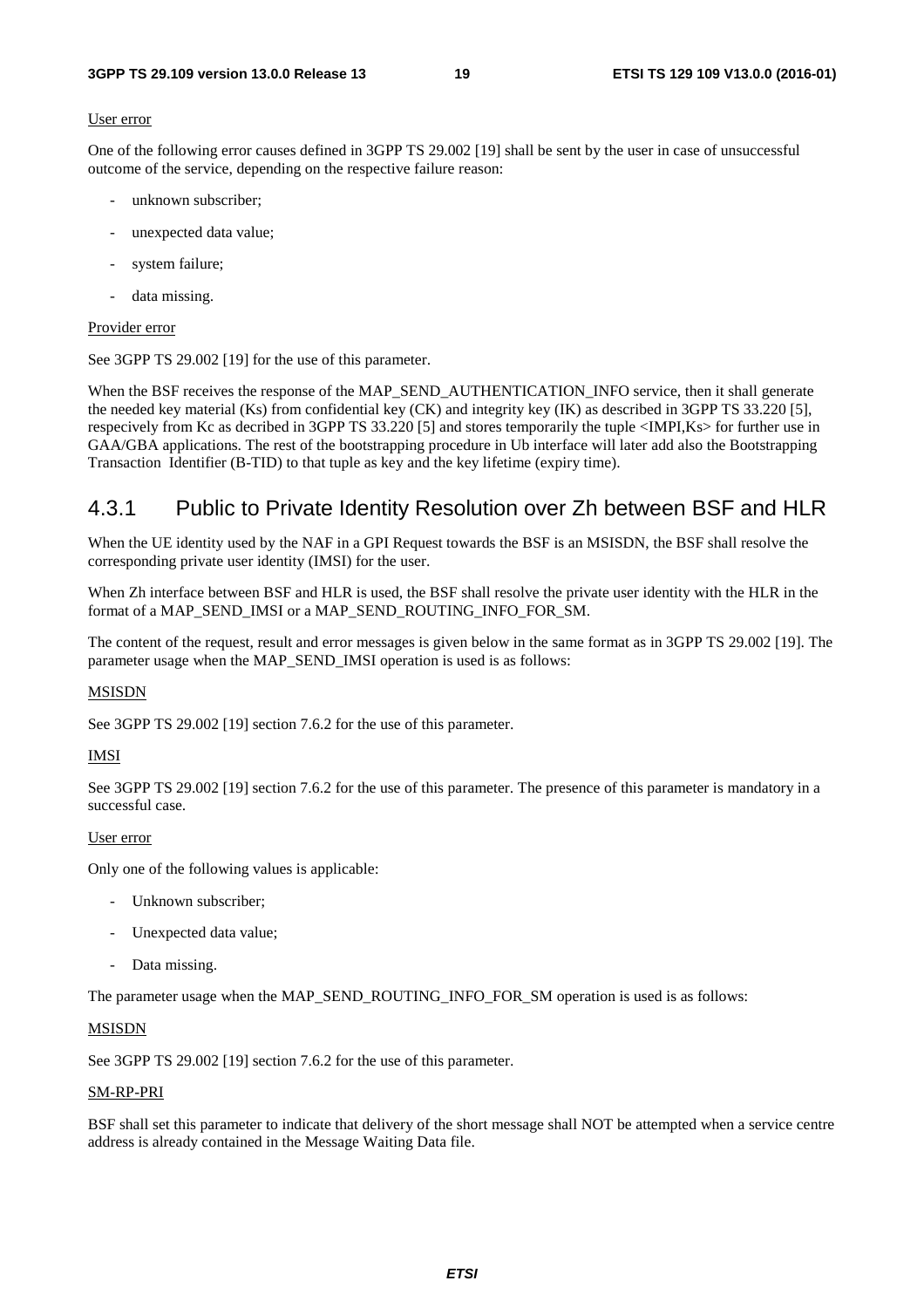#### Service Centre Address

BSF shall include the BSF address within this parameter.

#### SM-RP-MTI SM-RP-SMEA GPRS Support Indicator

BSF shall not use these parameters in the public to private identity resolution request.

#### SM-Delivery Not Intended

BSF shall set this parameter to indicate that delivery of a short message is not intended and that only IMSI is requested.

#### IMSI

See 3GPP TS 29.002 [19] section 7.6.2 for the use of this parameter. The presence of this parameter is mandatory in a successful case.

Network Node Number LMSI GPRS Node Indicator Additional Number

BSF ignores these parameters if present in the public to private identity resolution response.

#### User error

One of the following error causes defined in 3GPP TS 29.002 [19] shall be sent by the user in case of unsuccessful outcome of the service, depending on the respective failure reason:

- Unknown subscriber;
- Call Barred:
- Teleservice Not Provisioned;
- Absent Subscriber\_SM;
- Facility Not Supported;
- System failure;
- Unexpected Data Value;
- Data missing.

#### Provider error

See 3GPP TS 29.002 [19] for the use of this parameter.

When the HLR is able to resolve the private identity of the user, the BSF continues with the boostrapping procedures over Zh and requests a user"s authentication vector corresponding to the IMSI as defined above. Otherwise the BSF provides the corresponding error to the NAF over Zpn as defined in section 5.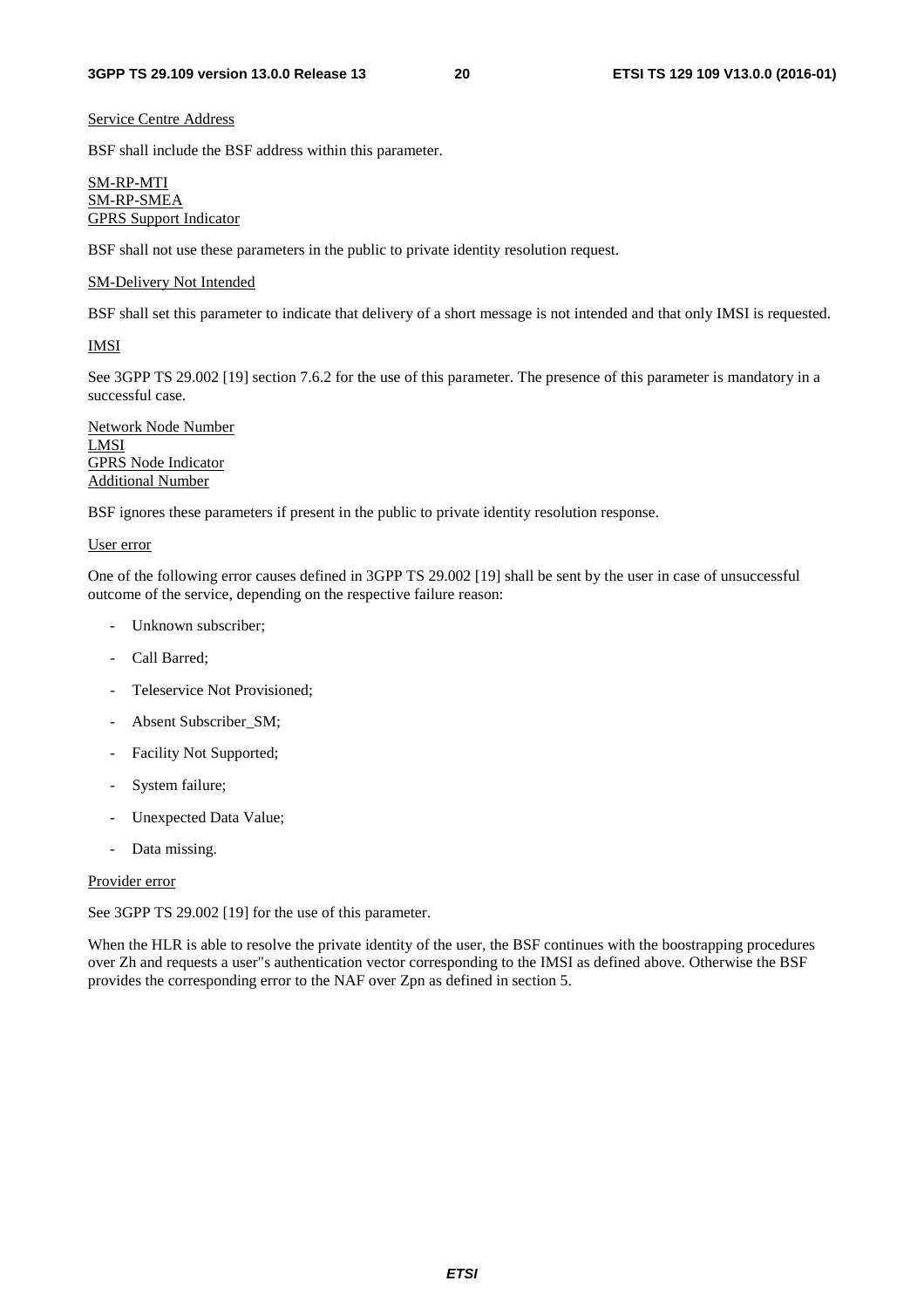# 5 GAA Application Zn and Zpn interfaces

# 5.1 Applications" network architecture

The network architecture of the GAA applications procedure using Zn is presented in Figure 5.1-1. The 3GPP GAA applications are listed in annex B. Different GAA applications may implement the Ua interface in different way. The Zn interface is defined in this specification.



**Figure 5.1-1: Network architecture of GAA application using Zn** 

The network architecture of GBA push procedure using Zpn is presented in Figure 5.1-2. The Zpn interface is also defined in this specification.



#### **Figure 5.1-2: Network architecture of GBA push procedure using Zpn**

Two options are specified for the protocol stack to be used on the Zn and Zpn interface:

The protocol stack of the DIAMETER based Zn interface,

the protocol stack of the Web Services based Zn interface.

The BSF shall support both options whereas the NAF shall support one or both of these options.

The protocol stack of the Diameter based implementation of the Zn interface for GAA applications and Zpn interface for GBA push procedure is presented in Figure 5.2-1. The Zn interface is specified in clause 5.2. The Zpn interface is specified in clause 5.4. The diameter Base protocol is defined in [1] and the Diameter application in 3GPP TS 29.229 [3]. The requirements for Zn interface are defined in 3GPP TS 33.220 [5]. The requirements for Zpn interface are defined in 3GPP TS 33.223 [23].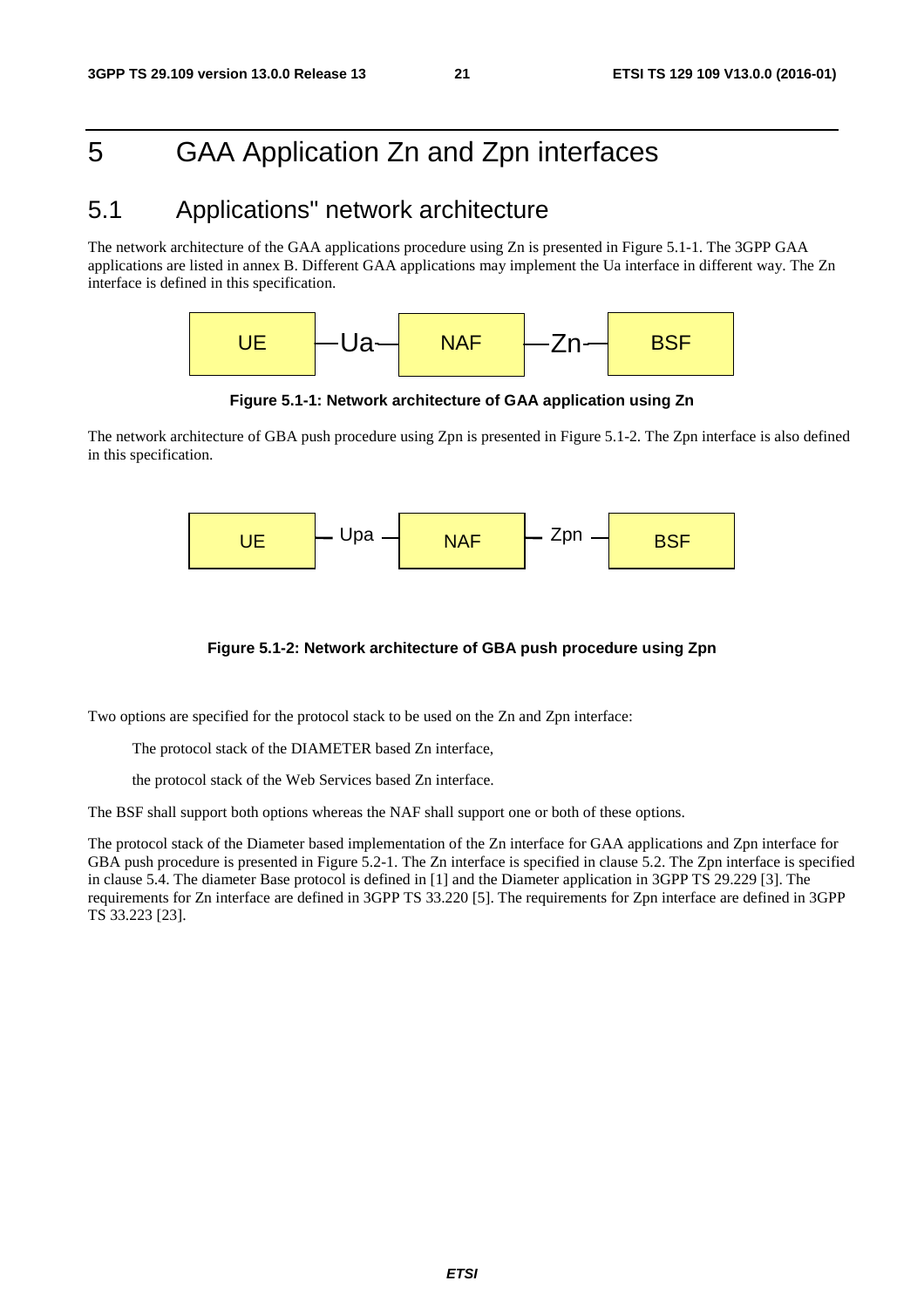

**Figure 5.2-1: Protocol stack of Diameter based Zn and Zpn interfaces** 

The protocol stack of the Web Services based Zn interface for GAA applications and Zpn interface for GBA push procedure is presented in Figure 5.2-2. The Zn interface is specified in clause 5.3. The Zpn interface is specified in clause 5.5.



**Figure 5.2-2: Protocol stack of Web Services based Zn interface** 

### 5.2 Protocol Zn between NAF and BSF based on Diameter

The requirements for Zn interface are defined in 3GPP TS 33.220 [5].

The protocol Zn retrieves the key material and possibly user security settings data by NAF from BSF. After UE is authenticated with the BSF, every time the UE wants to interact with an NAF the following steps are executed as depicted in Figure 5.3. The basic procedure is:

A) The UE starts protocol Ua (see 3GPP TS 33.220 [5])

- In general, the UE and the NAF will not yet share the key(s) required to protect protocol Ua. If they already do, there is no need for the NAF to invoke protocol Zn.
- It is assumed that UE supplies sufficient information to NAF, i.e. the Bootstrapping Transaction Identifier (B-TID), to allow the NAF to retrieve specific key material (e.g. Ks\_NAF in the case of GBA\_ME, and Ks ext NAF or Ks int NAF or both in the case of GBA U) from BSF.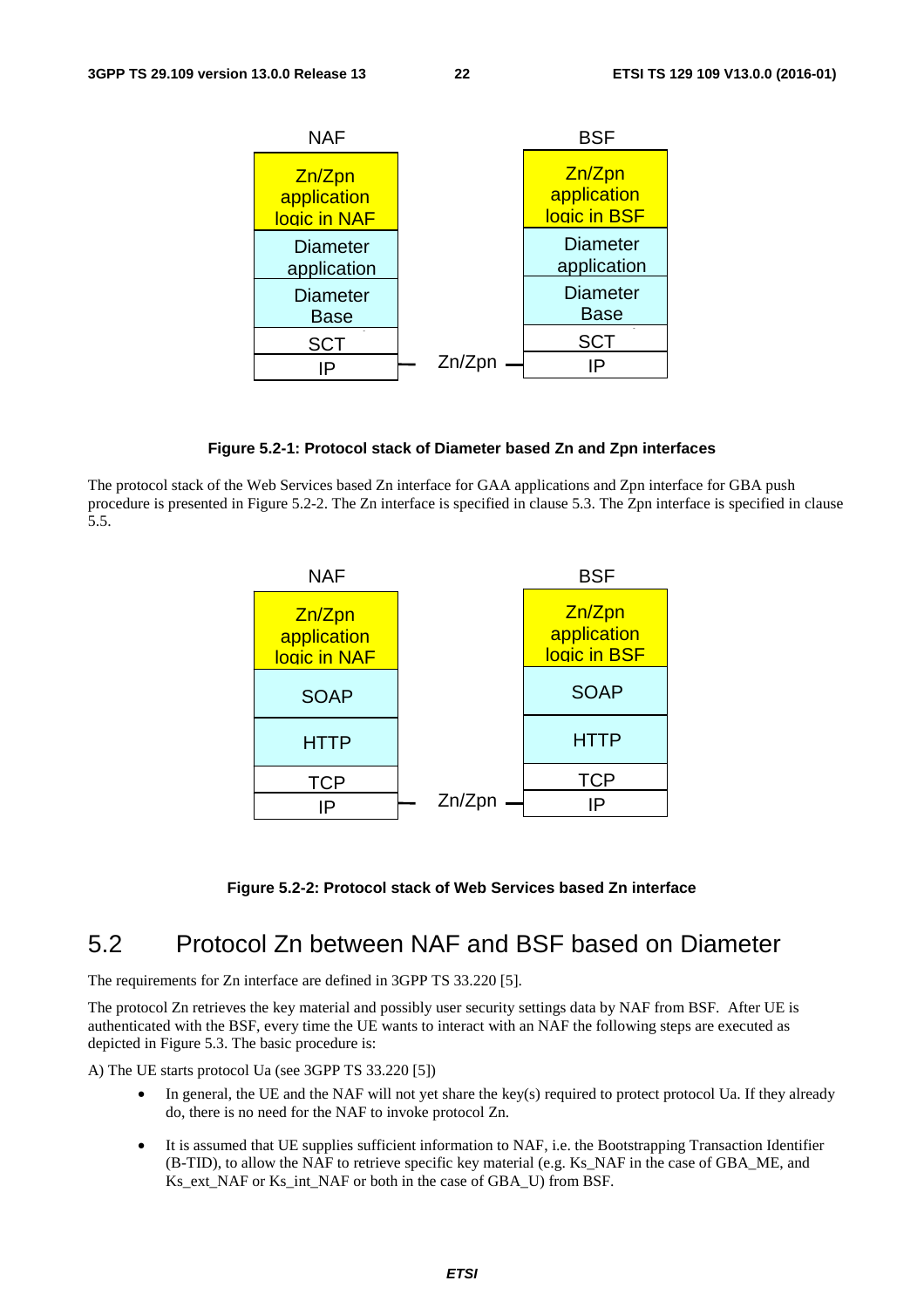• The UE derives the keys required to protect protocol Ua from the key material.

B) The NAF starts protocol Zn with BSF

- The NAF requests NAF specific key material corresponding to the information supplied by the UE to the NAF (i.e. the bootstrapping transaction identifier) in the start of protocol Ua.
- The BSF generates and supplies to the NAF the requested NAF specific key material, the expiry time, the bootstrapinfo creation time, and the appropriate User Security Settings defined for received application identifiers.

C) The NAF continues protocol Ua with the UE (see 3GPP TS 33.221 [6])

Once the run of protocol Ua is completed the purpose of bootstrapping is fulfilled as it enabled UE and NAF to run protocol Ua in a secure way.

The common GAA application procedure is presented in Figure 5.3.



**Figure 5.3: The Diameter based GAA application procedure** 

The steps of the GAA application procedure in Figure 5.3 are:

Step 1

 The NAF shall send a Bootstrapping-Info-Request message (BIR) to the BSF. The content of the message is given here in the same format as in 3GPP TS 29.229 [3]. The curly brackets indicate mandatory AVPs. The square brackets indicate optional AVP. The address refers to the Fully Qualified Host Name (FQDN).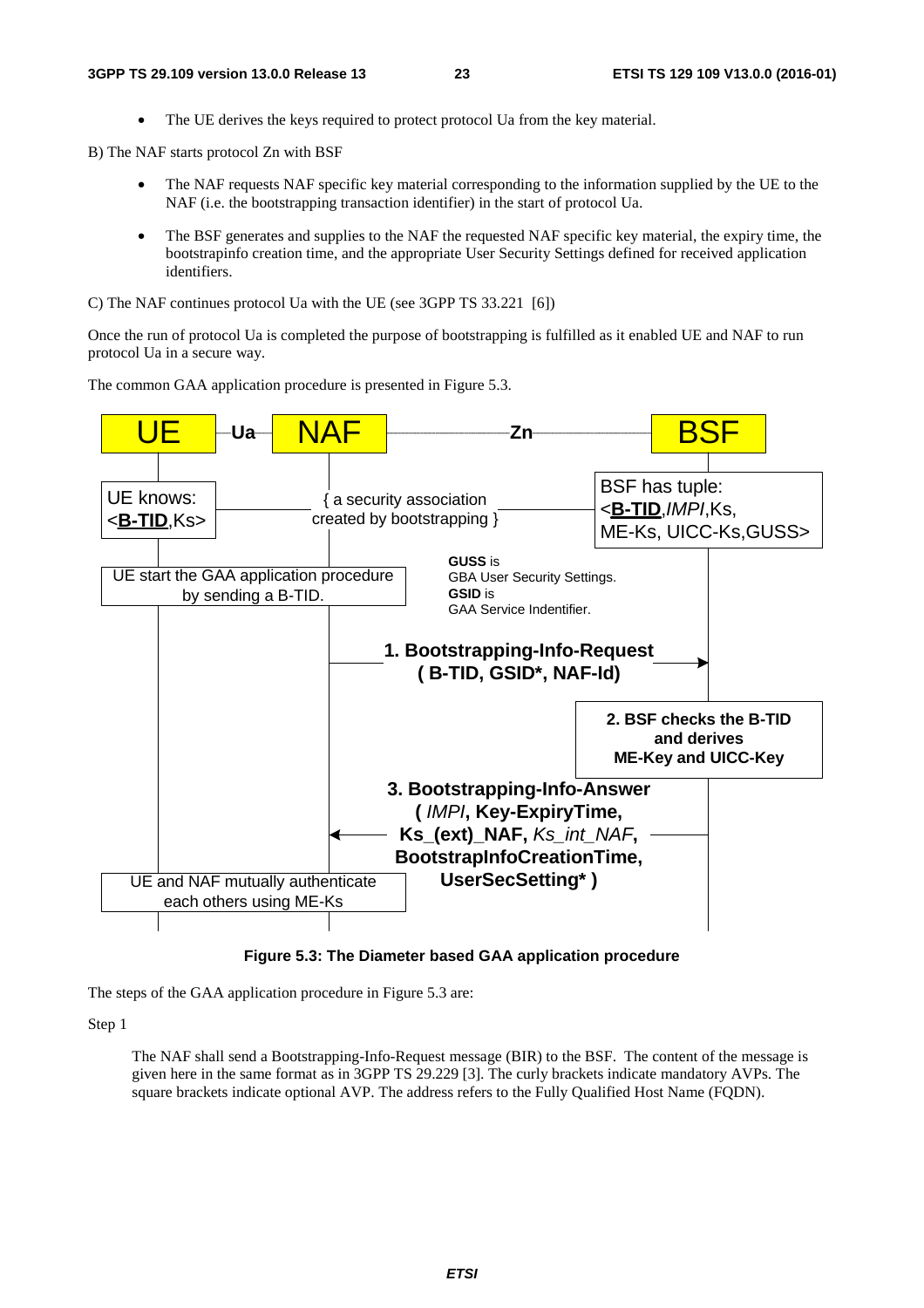```
< Bootstrapping-Info-Request> ::=<Diameter Header: 310, REQ, PXY, 16777220 > 
             < Session-Id > 
             { Vendor-Specific-Application-Id } 
             [ Auth-Session-State ] \overline{a} , NO STATE MAINTAINED
             { Origin-Host } ; Address of NAF 
             { Origin-Realm } ; Realm of NAF 
             { Destination-Realm } <br> [ Destination-Host ] <br> ; Address of t
                                                ; Address of the BSF
             * [ GAA-Service-Identifier ] ; Service identifiers 
             { Transaction-Identifier } ; B-TID 
             \overrightarrow{MAF-Id} ; NAF\_ID[ GBA_U-Awareness-Indicator ] ; GBA_U awareness of the NAF 
             *[ AVP ] 
             *[ Proxy-Info ] 
             *[ Route-Record ]
```
The content of Vendor-Specific-Application-ID according [1] is:

| <vendor-specific-application-id>::=<avp 260="" header:=""></avp></vendor-specific-application-id> |                 |
|---------------------------------------------------------------------------------------------------|-----------------|
| 1* [Vendor-Id]                                                                                    | ; 3GPP is 10415 |
| $0*1$ {Auth-Application-Id}                                                                       | ; 16777220      |
| $0*1$ {Acct-Application-Id}                                                                       | ; Omitted       |

 The NAF should set the Auth-Session-State AVP to NO\_STATE\_MAINTAINED to inform that the BSF does not need to maintain any session state information for this session according 3GPP TS 29.229 [3].

The Destination-Realm AVP is set to subscriber"s BSF. The address of the BSF is extracted from the B-TID.

NOTE: In the case where the subscriber has contacted a NAF that is in a visited network, the NAF contacts the subscriber's home BSF through a Diameter based Proxy (Zn-Proxy) that is located in the same network as the NAF. The local BSF and the Zn-Proxy may be co-located. See 3GPP TS 33.220 [6].

 The NAF indicates the GAA services for which the information is retrieved by GAA-Service-Identifier AVPs. The Bootstrapping Transaction Identifier defines the earlier bootstrapping procedure execution.

#### Step 2

In the successful case the BSF has a tuple  $\langle$ B-TID,IMPI,Ks, Key lifetime, Bootstrapinfo creation time, GBA-UserSecSettings> identified by Bootstrapping Transaction Identifier (B-TID). When the BSF receives the request it checks the existence and validity of the tuple for given B-TID. If checking fails the BSF sends an Answer message with Experimental-Result set to indicate the error type 5403. If the tuple for B-TID exists, but is expired, error type 5403 is also send to indicate needs for renewal of the boostrapping procedure. In successful case the Result-Code is set to 2xxx as defined in [1].

The BSF derives the key material for the ME (i.e., Ks\_NAF in the case of GBA\_ME, and Ks\_ext\_NAF in the case of GBA\_U) and possibly the key material for the UICC (i.e., Ks\_int\_NAF in the case of GBA\_U) according to the B-TID and packs them into ME-Key-Material AVP and possible UICC-Key-Material AVP. The ME-Key-Material contains Ks (ext) NAF and the UICC-key-Material contains the Ks int NAF key. The BSF select correct user"s Security Settings according the request"s GAA-Service-Identifier AVP to GBA-UserSecSettings AVP. If NAF grouping is used by the operator and there are one or more USSs corresponding to the requested GSID, then also the nafGroup attribute of USS is checked. If the NAF has sent a GAA-Service-Identifier that does not have corresponding user"s security settings, and the BSF is locally configured to reject those requests from the NAF, then the error 5402 is raised. If the NAF has sent a GAA-Service-Identifier that have corresponding user's security settings, but the BSF is locally configured to reject those from that NAF, then the error 5402 is raised too.

 The NAF may be addressed from the UE with different FQDNs. The BSF shall check if this NAF-Id is allowed to be used for the NAF. If the NAF identified by its Origin-Host AVP is configured in the BSF not to be authorized to use the given NAF-Id, the BSF may raise the error situation 5402. The BSF may also be configured so that a certain NAF is not authorized to use a certain GAA-Service-Identifier. This situation may be also indicated by error code 5402.

Exceptions to the cases specified here shall be treated by BSF as error situations. The Result-Code shall be set to DIAMETER\_UNABLE\_TO\_COMPLY.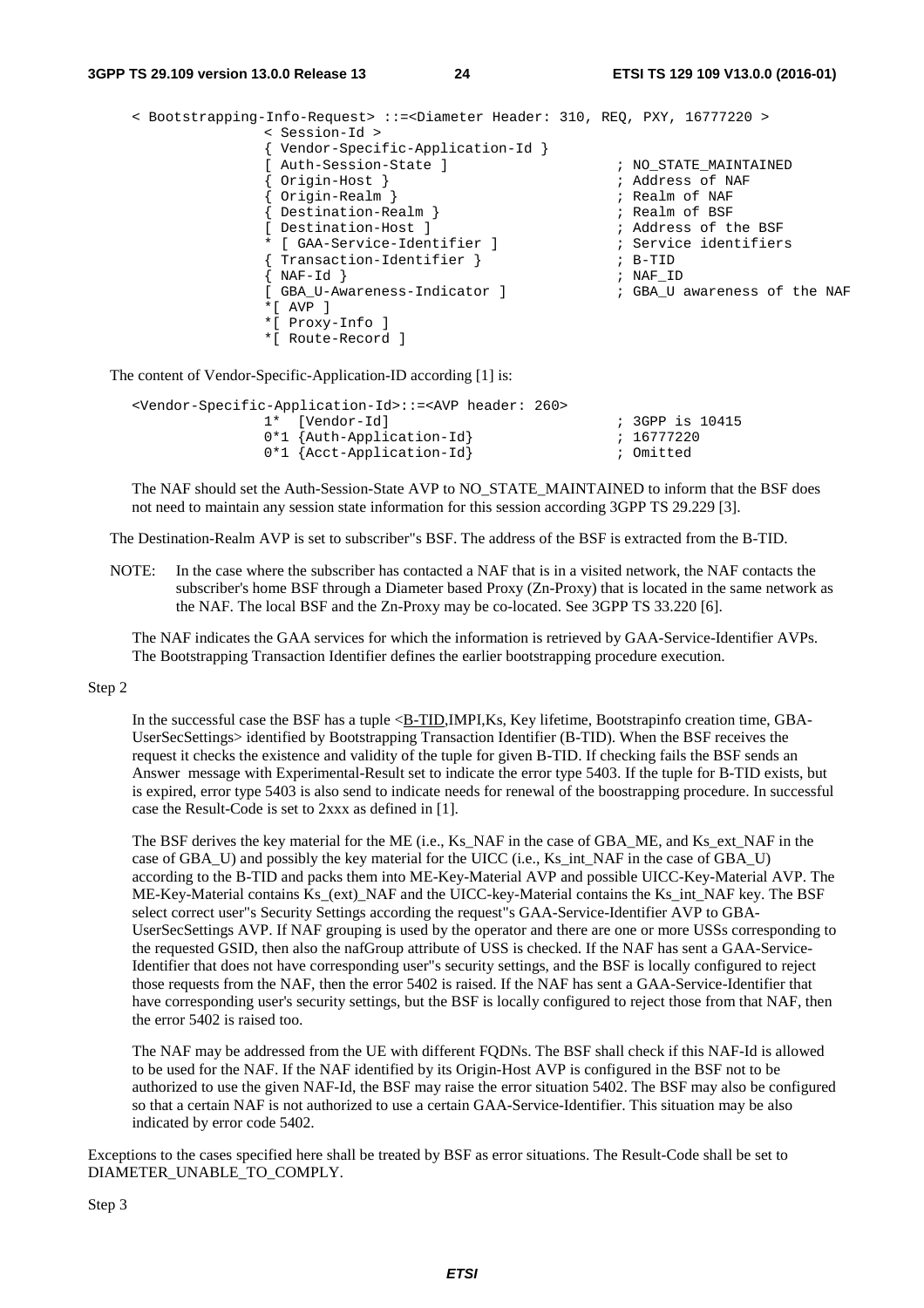After that the BSF shall send a Bootstrapping-Info-Answer message (BIA) back to the NAF.

```
< Boostrapping-Info-Answer> ::= < Diameter Header: 310, PXY, 16777220 > 
                < Session-Id > 
                { Vendor-Specific-Application-Id } 
                [ Result-Code ] 
                [ Experimental-Result] 
               [ Auth-Session-State ] \qquad \qquad ; \text{ NO\_STATE\_MAINTAINED}{ Origin-Host } ; Address of BSF 
                { Origin-Host }<br>{ Origin-Realm } <br>[ User-Name ] <br>; Realm of BSF
                [ User-Name ]
               [ ME-Key-Material ] \qquad \qquad ; Required
               [ UICC-Key-Material ] \qquad \qquad ; Conditional
                [ Key-ExpiryTime ] ; Time of expiry 
                [ BootstrapInfoCreationTime ] ; Bootstrapinfo creation time 
                [ GBA-UserSecSettings ]
                [ GBA-Type ] ; GBA type used in bootstrapping 
                *[ AVP ] 
                *[ Proxy-Info ] 
                *[ Route-Record ]
```
 The BSF shall set the Auth-Session-State AVP to NO\_STATE\_MAINTAINED because the BSF does not maintain any session state information about this session and the NAF does not need to send any session termination request 3GPP TS 29.229 [3].

The BSF may or may not send the User-name AVP (IMPI) according its configuration.

The mandatory common key material with the ME (Ks\_NAF or Ks\_ext\_NAF) is sent in the ME-Key-Material AVP. The common key material with the UICC (Ks\_int\_NAF) is optionally sent in the UICC-Key-Material AVP only if the "uiccType" tag in bsfInfo from the HSS is set to "GBA\_U".

 The Key-ExpiryTime AVP contains the expiry time of the Bootstrapping information in the BSF according its configuration. The expiry time is represented according the Diameter Time data format in seconds that have passed since 0h on January 1, 1900 UTC . If a special key lifetime value is given in the "lifeTime" tag inside the bsfInfo from the HSS in bootstraping procedure, it is used instead of the BSF default configuration value when the expiry time is calculated.

 The BootstrapInfoCreationTime AVP contains the bootstrapinfo creation time, i.e., creation time of the Bootstrapping information in the BSF. The bootstrapinfo creation time is represented in seconds that have passed since January 1, 1900 00:00:00.000 UTC.

 The BSF selects the appropriate User Security Settings (if any) to the GBA-UserSecSettings AVP from stored GAA-UserSecSettings in Bootstrapping information according the GBA-Service-Identifier AVPs in the request message.

 The BSF shall indicate the type of used authentication in the bootstrapping procedure to the NAF in GBA-Type, if other than 3G GBA type has been performed.

When the NAF receives the BIA message, the NAF shall check the value of the GBA-Type AVP if it is included in the message. If the NAF does not support the GBA-Type the NAF shall stop processing the message and should indicate an error via the O&M subsystem. The further procedure in the NAF when the BIA is received is described in 3GPP TS 33.220 [5], 3GPP TS 33.222 [11] and optionally in GAA service type specific TSs.

### 5.3 Protocol Zn between NAF and BSF based on Web Services

The procedures in the NAF and in the BSF related Web Services [13] based Zn interface are the same as specified in clause 5.2, but instead of Diameter messages a Web Services procedures shall be used to communicate over Zn interface. Annex D specifies the GBA Service for Web Services, i.e., it contains the Web Services Definition Language (WSDL) [14] specification for GBA Service. Below are the attributes that are defined for GBA Service request, response, and fault cases.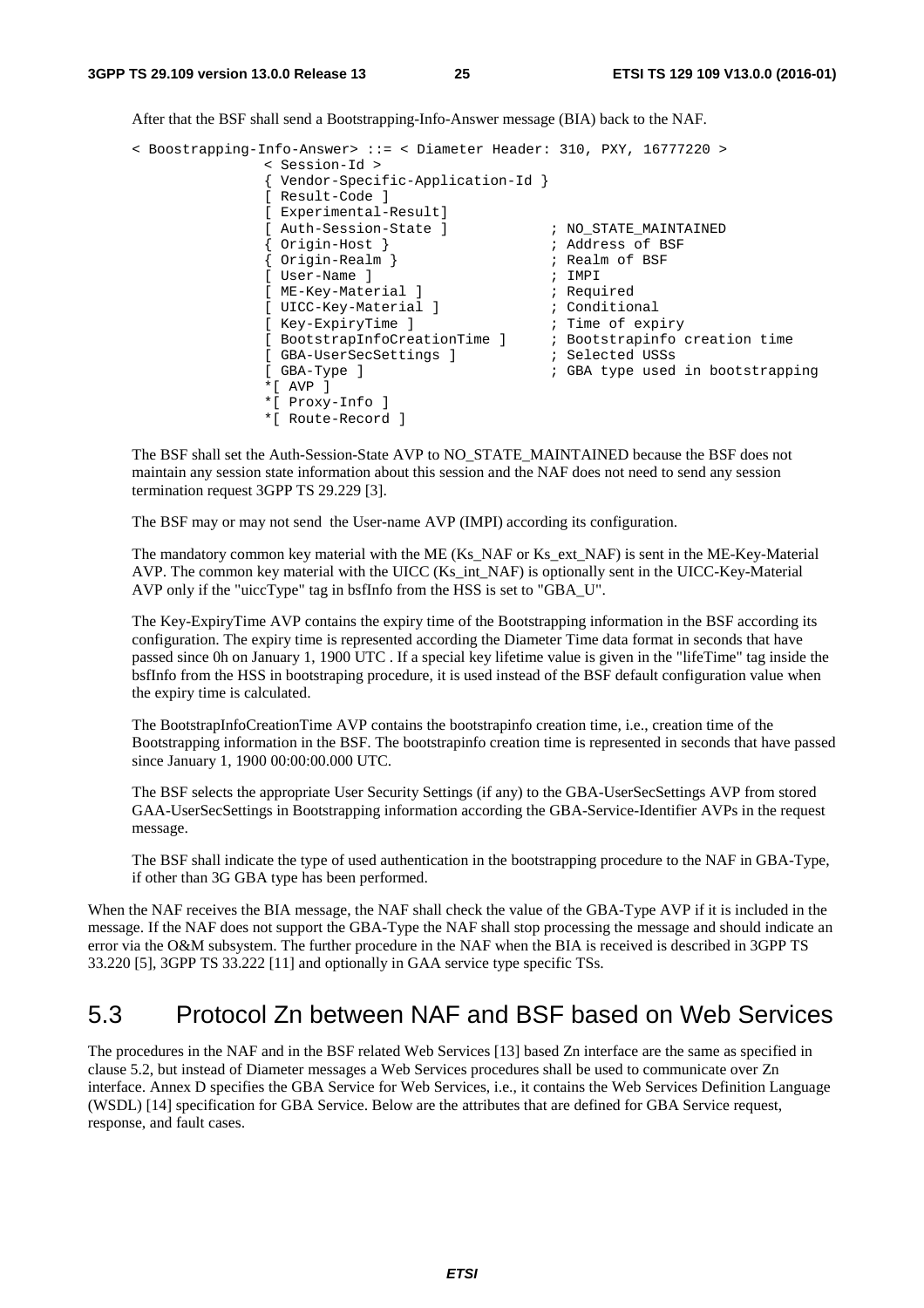

**Figure 5.4: The Web Services based GAA application procedure** 

The possible attribute value definitions and restrictions for the request, response, and fault messages are the same as in clause 6 unless explicitly specified in this clause. The steps of the GAA application procedure in Figure 5.4 are:

Step 1

 The NAF shall send a "requestBootstrappingInfoRequest" message to the BSF. The WSDL schema of this message is included in Annex D.

Following elements are included into this message:

"btid"

This is B-TID and defines the earlier bootstrapping procedure execution. Description in subclause 6.3.1.2 applies.

"nafid"

This is the NAF-Id. Description in subclause 6.3.1.3 applies.

"gsid"

This element contains the GAA Services Identifiers. Description in subclause 6.3.1.4 applies while the GAA Service Type Codes for 3GPP standardized services are defined in Annex B.

"gbaUAware"

This element is optionally included. It indicates whether NAF is GBA\_U aware, and is capable of using and handling the "uiccKeyMaterial". The default value for "gbaUAware" is false. Description and values defined for the corresponding Diameter AVP in subclause 6.3.1.8 apply.

The NAF may use one or more "extension" elements to include additional data to the request, but the BSF may ignore the additional data.

This SOAP message shall be sent to BSF, then the URI of the message shall contain the BSF address extracted from "btid".In the case where the subscriber has contacted a NAF that is in a visited network, the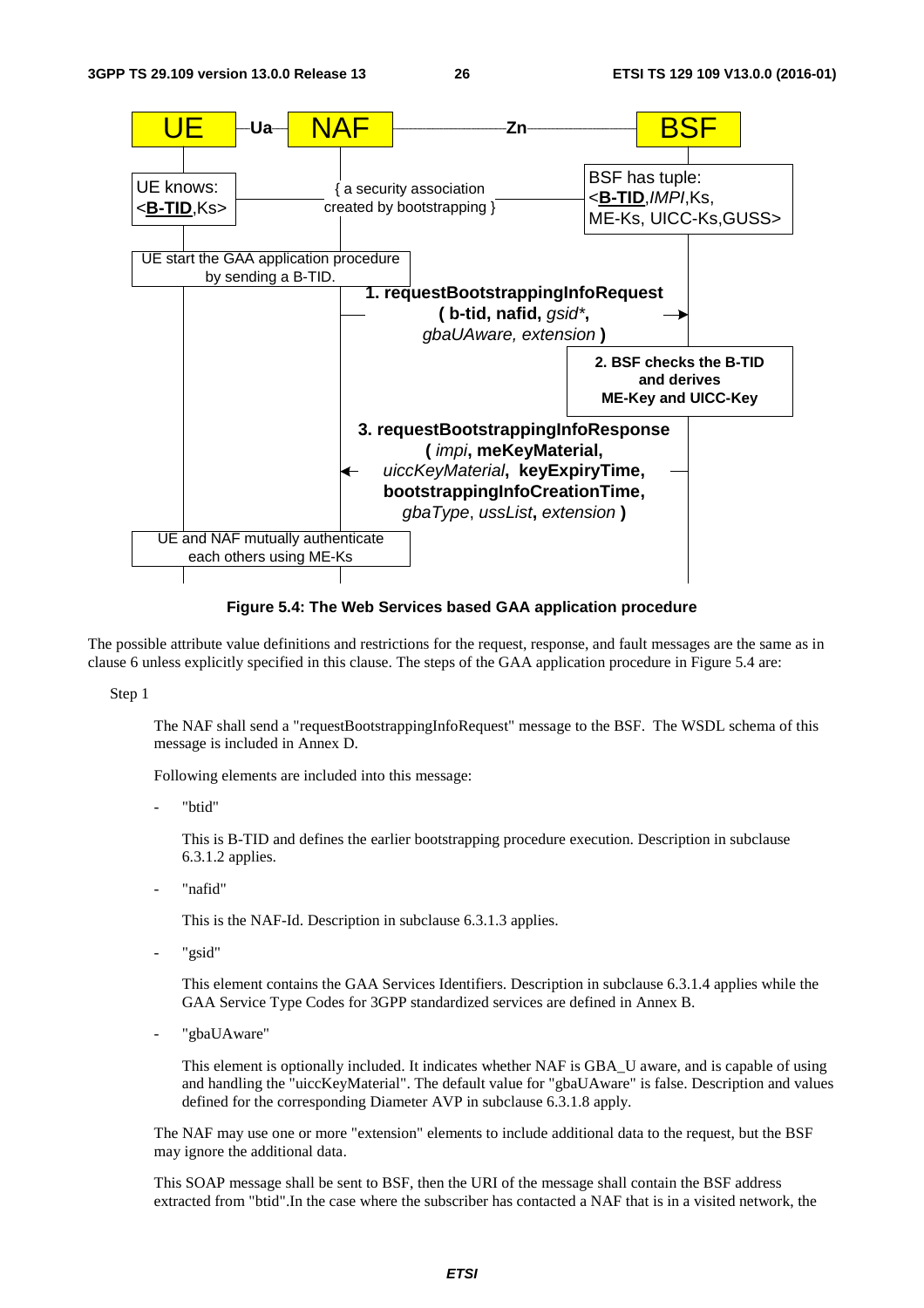NAF contacts the subscriber's home BSF through a GBA-Proxy that is located in the same network as the NAF. The local BSF and the GBA-Proxy may be co-located. See 3GPP TS 33.220 [6].

#### Step 2

The procedures for step 2 are the same as in step 2 in clause 5.2.

 If any of the error situations described in step 2 in clause 5.2 arises, the BSF shall respond with a "requestBootstrappingInfoFault" message, as defined in Annex D. The "errorCode" element shall contain the corresponding Diameter error code (see clause 6.2.2). If the "errorText" is included, it shall contain a humanreadable description of the error.

#### Step 3

 After that, "requestBootstrappingInfoResponse" message is sent back to the NAF. The WSDL schema of this message is included in Annex D.

Following elements are included into this message:

"impi"

This element is optionally included according to BSF configuration. Description for User-Name AVP from 3GPP TS 29.229 [3] applies.

"meKeyMaterial"

It includes the mandatory common key material with the ME (Ks\_NAF or Ks\_ext\_NAF). Description in subclause 6.3.1.6 applies.

"uiccKeyMaterial"

This element is the common key material with the UICC (Ks\_int\_NAF). It is optionally sent only if the "uiccType" tag in "bsfInfo" (received by BSF from the HSS over Zh) is set to "GBA\_U". Description in subclause 6.3.1.7 applies.

"keyExpiryTime"

It contains the expiry time of the Bootstrapping information in the BSF according its configuration. If a special key lifetime value is given in the "lifeTime" tag inside the "bsfInfo" (received by BSF from the HSS over Zh) in bootstraping procedure, it shall be used instead of the BSF default configuration value when the expiry time is calculated. Description in subclause 6.3.1.5 applies.

- "bootstrappingInfoCreationTime"

This element contains the bootstrapinfo creation time, i.e., creation time of the Bootstrapping information in the BSF. Description in subclause 6.3.1.9 applies.

"gbaType"

This element indicates the type of used authentication in the bootstrapping procedure to the NAF in "gbaType" element. It shall be included if other than 3G GBA type has been performed. Description and values defined for the corresponding Diameter AVP in subclause 6.3.1.11 apply.

"ussList"

This element is optionally included. The BSF shall select the appropriate User Security Settings (if any) into the "ussList" element from stored GAA-UserSecSettings in Bootstrapping information according "gsid" elements in the request message. The "ussList" element contains a standalone XML document whose root element shall be "ussList" element as specified in Annex A and which contains the User Security Settings selected by the BSF. Description in subclause 6.3.1.1 applies.

 The BSF may use one or more "extension" elements to include additional data to the request, but the NAF may ignore the additional data.

When the NAF receives the "requestBootstrappingInfoResponse" message, the NAF shall check the value of the "gbaType" element if it is included in the message. If the NAF does not support the GBA type the NAF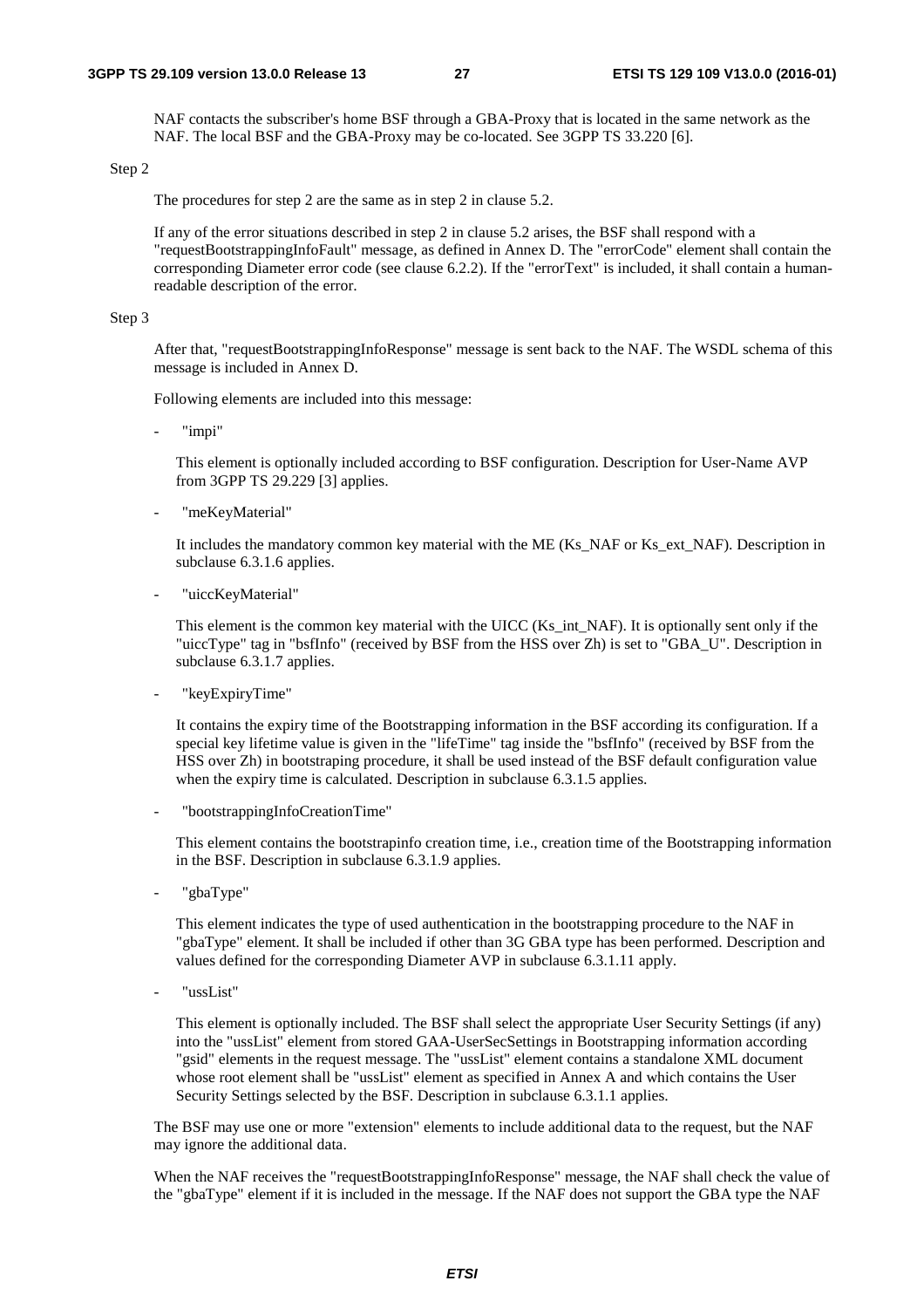shall stop processing the message and should indicate an error via the O&M subsystem. The further procedure in the NAF when the requestBootstrappingInfoResponse message is received is described in 3GPP TS 33.220 [5], 3GPP TS 33.222 [11] and optionally in GAA service type specific TSs.

# 5.4 Protocol Zpn between NAF and BSF based on Diameter

The requirements for Zpn interface are defined in 3GPP TS 33.223 [23].

The protocol Zpn retrieves the GPI, key material and possibly user security settings data by NAF from BSF. When the NAF wants to send data to the UE, but the NAF has no valid NAF-key available, the following steps are executed as depicted in Figure 5.4. The basic procedure is:

In general, the UE and the NAF will not yet share the key(s) required to protect protocol Ua. If they already do, there is no need for the NAF to invoke protocol Zpn.

It is assumed that the NAF has sufficient information available, i.e. user identity and the address of BSF.

A) The NAF starts protocol Zpn with BSF

- The NAF requests GBA-Push-Info (GPI), NAF specific key material corresponding to the user identity.
- The BSF fetches AVs from the HSS, generates and supplies to the NAF the requested GPI, NAF specific key material, the expiry time, the bootstrapinfo creation time, and the appropriate User Security Settings defined for received application identifiers.

B) The NAF sends GPI over protocol Upa to the UE (see 3GPP TS 33.223 [23])

Once the run of protocol Upa is completed the purpose of bootstrapping is fulfilled and it will enable the UE and NAF to run protocol Ua in a secure way.

The GBA push procedure over Zpn is presented in Figure 5.4.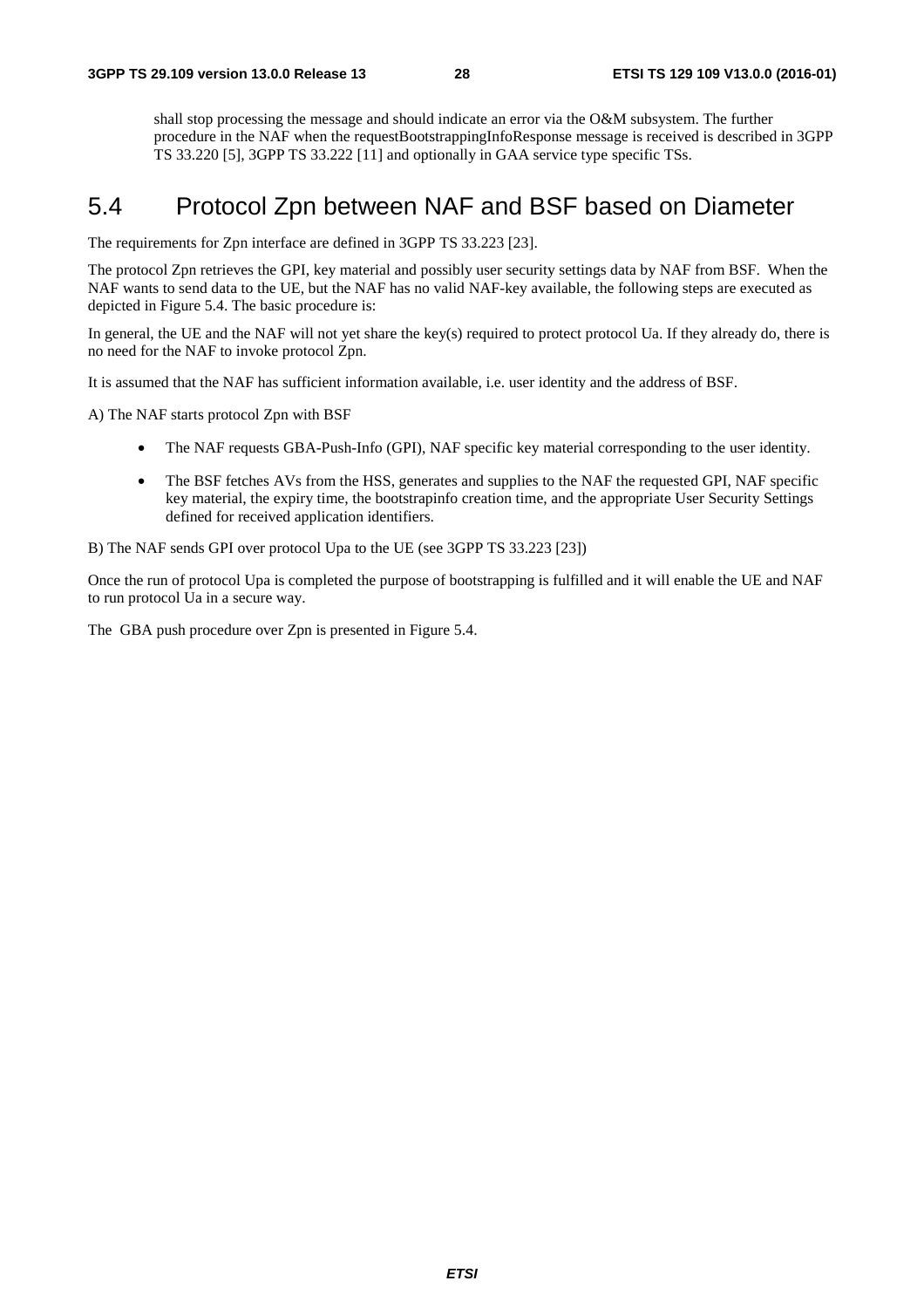

**Figure 5.4-1: The Diameter based GBA push procedure over Zpn** 

The steps of the GBA push procedure in Figure 5.4-1 are:

- Step 1

 The NAF shall send a GBA-Push-Info-Request message to the BSF. The content of the message is given here in the same format as in 3GPP TS 29.229 [3]. The curly brackets indicate mandatory AVPs. The square brackets indicate optional AVP. The address refers to the Fully Qualified Domain Name (FQDN).

```
< GBA-Push-Info-Request> ::=<Diameter Header: xxx, REQ, PXY, xxxxxxxx > 
                   < Session-Id > 
                    { Vendor-Specific-Application-Id } 
                   { Origin-Host } ; Address of NAF 
                   { Origin-Realm } \qquad \qquad ; Realm of NAF
                   { Destination-Realm }<br>
[ Destination-Host ] <br>
; Address of t
                   [ Destination-Host ] \begin{array}{ccc} 1 & \cdots & \cdots & \cdots \\ 1 & \cdots & \cdots & \cdots \\ 1 & \cdots & \cdots & \cdots \\ 1 & \cdots & \cdots & \cdots \\ 1 & \cdots & \cdots & \cdots \\ 1 & \cdots & \cdots & \cdots \end{array}; User identity
                   { UE-Id-Type } ; Public or private identity 
                   { UICC-App-Label } ; UICC application label 
                   * [ GAA-Service-Identifier ]                     ; Service identifiers<br>{ NAF-SA-Identifier }                       ; P-TID
                   {EXA-Identifier }\begin{array}{c} \text{NAF-Id} \\ \end{array} ; NAF\_ID{ UICC-ME } ; Use of GBA_ME or GBA_U 
                   { Requested-Key-Lifetime } ; Requested NAF-Key lifetime 
                   { Private-Identity-Request } \begin{array}{ccc} \cdot & \cdot & \cdot \\ \downarrow & \cdot & \cdot \\ \downarrow & \cdot & \cdot \\ \end{array} ; Request private identity
                   [ GBA_U-Awareness-Indicator ] ; GBA_U awareness of the NAF 
                   [ Security-Feature-Request ] ; Sec. feature request 
                   *[ AVP ] 
                   *[ Proxy-Info ] 
                   *[ Route-Record ]
```
The content of Vendor-Specific-Application-ID according [1] is: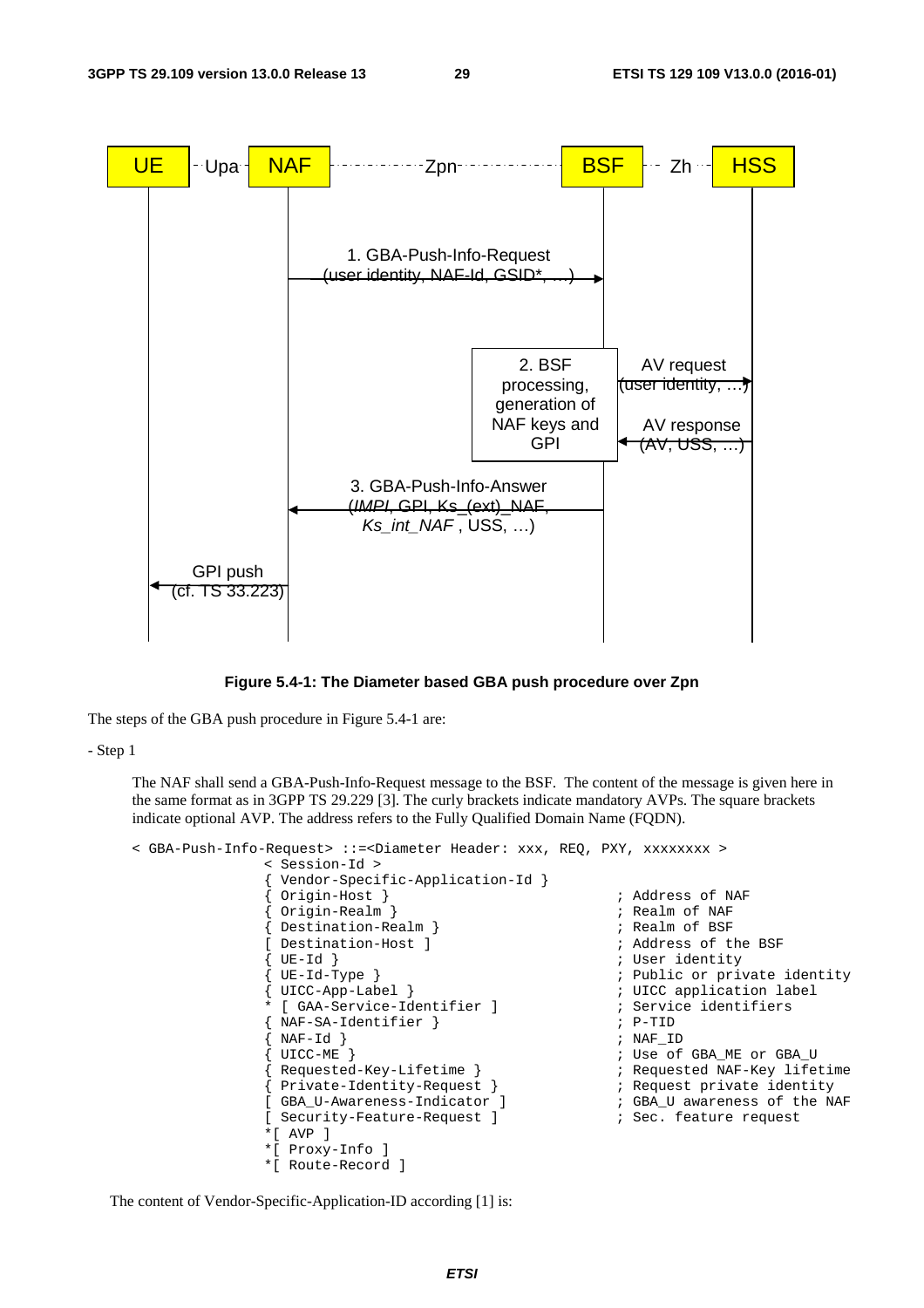| <vendor-specific-application-id>::=<avp 260="" header:=""></avp></vendor-specific-application-id> |                 |
|---------------------------------------------------------------------------------------------------|-----------------|
| 1* [Vendor-Id]                                                                                    | ; 3GPP is 10415 |
| $0*1$ {Auth-Application-Id}                                                                       | ; xxxxxxxx      |
| $0*1$ {Acct-Application-Id}                                                                       | ; Omitted       |

The Destination-Realm AVP and Destination-Host AVP are set to subscriber"s BSF.

NOTE: In the case the NAF is in a visited network, the NAF contacts the subscriber's home BSF through a Diameter based Proxy (Zn-Proxy) that is located in the same network as the NAF. In this case the Destination-Host shall not be included.The local BSF and the Zn-Proxy may be co-located. See 3GPP TS 33.220 [6].

The NAF indicates the GAA services for which the information is retrieved by GAA-Service-Identifier AVPs.

 With UE-Id and UE-Id-Type AVPs the NAF indicates the user identity and its type, i.e. private or public. The NAF uses UICC-ME and UICC-App-Label AVPs to identity which UICC application is to be used and if GBA-ME or GBA\_U should be used. Private-Identity-Request indicates if he NAF requests the BSF to send the private user identity. Requested-Key-Lifetime AVP indicates the requested key lifetime for the NAF keys. NAF-SA-Identifier (P-TID) is sent to the BSF so that BSF can include it to the encrypted GPI. See 3GPP TS 33.223 [23]).

 The NAF may request information on the availability of security features using the Security-Features-Resquest AVP. The AVP may contain a semicolumn-separated list of security features that are available ordered by preference.

- Step 2

When the BSF receives the GPI request it checks that the requested key lifetime in the GPI request is less than the allowed max value in the system. If checking fails the BSF sends an Answer message with Experimental-Result set to indicate the error type 5402. In successful case the Result-Code is set to 2xxx as defined in [1].

The BSF includes the received user identity (public of private) to the Zh protocol request.

 If GBA\_U was requested by the NAF, the BSF queries its database to find out if the private user identity is registered and if a valid Ks already exists. If a valid Ks exists, the BSF shall invalidate this Ks

The BSF derives the key material for the ME (i.e., Ks\_NAF in the case of GBA\_ME, and Ks\_ext\_NAF in the case of GBA\_U) and possibly the key material for the UICC (i.e., Ks\_int\_NAF in the case of GBA\_U) according to the NAF-ID and packs them into ME-Key-Material AVP and possible UICC-Key-Material AVP. The ME-Key-Material contains Ks\_(ext)\_NAF and the UICC-key-Material contains the Ks\_int\_NAF key. The BSF select correct user"s Security Settings according the request"s GAA-Service-Identifier AVP to GBA-UserSecSettings AVP. If NAF grouping is used by the operator and there are one or more USSs corresponding to the requested GSID, then also the nafGroup attribute of USS is checked. If the NAF has sent a GAA-Service-Identifier that does not have corresponding user"s security settings, and the BSF is locally configured to reject those requests from the NAF, then the error 5402 is raised. If the NAF has sent a GAA-Service-Identifier that have corresponding user's security settings, but the BSF is locally configured to reject those from that NAF, then the error 5402 is raised too.

The BSF generates the GPI according to TS 33.223 [23].

 The BSF shall check if this NAF-Id is allowed to be used for the NAF. If the NAF identified by its Origin-Host AVP is configured in the BSF not to be authorized to use the given NAF-Id, the BSF may raise the error situation 5402. The BSF may also be configured so that a certain NAF is not authorized to use a certain GAA-Service-Identifier. This situation may be also indicated by error code 5402.

#### - Step 3

 After that the BSF shall send a GBA-Push-Info-Answer message back to the NAF. The BSF deletes the used Ks according to 3GPP TS 33.223 [23].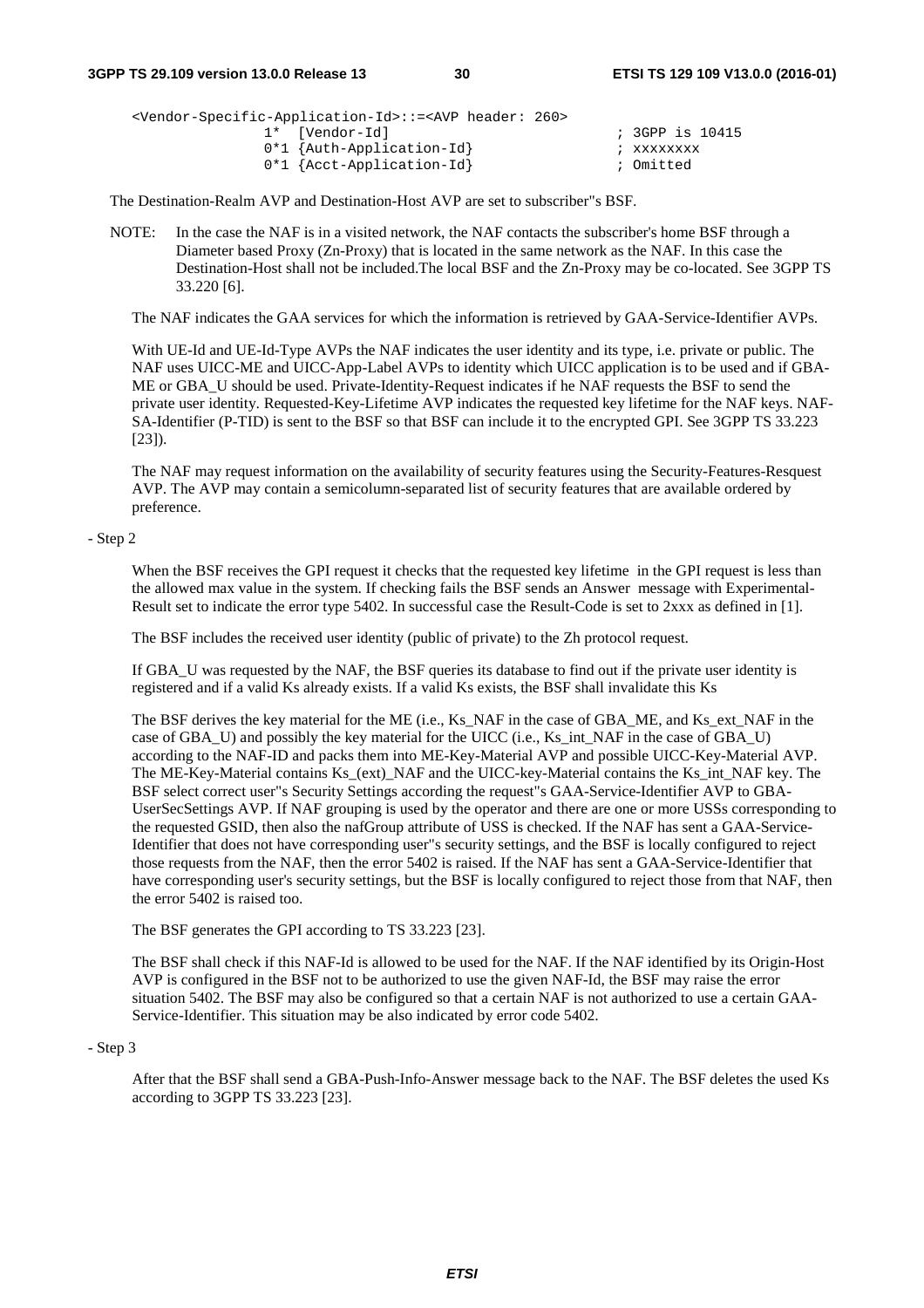#### **3GPP TS 29.109 version 13.0.0 Release 13 31 ETSI TS 129 109 V13.0.0 (2016-01)**

```
< GBA-Push-Info-Answer> ::= < Diameter Header: xxx, PXY, xxxxxxxx > 
              < Session-Id > 
              { Vendor-Specific-Application-Id } 
              [ Result-Code ] 
              [ Experimental-Result] 
              { Origin-Host } ; Address of BSF 
              { Origin-Realm } ; Realm of BSF 
              [ User-Name ] \qquad \qquad ; \text{ IMPI}[ ME-Key-Material ] \qquad \qquad ; Required
              [ UICC-Key-Material ] \qquad \qquad ; Conditional
              [ Key-ExpiryTime ] ; Time of expiry 
              [ BootstrapInfoCreationTime ] ; Bootstrapinfo creation time 
              [ GBA-UserSecSettings ] \qquad \qquad ; Selected USSs
              [ GBA-Type ] \qquad \qquad ; GBA type used in bootstrapping
              [ GBA-Push-Info ] ; GBA Push Info 
              [ Security-Feature-Response ] \qquad ; Sec. feature response
              *[ AVP ]
              *[ Proxy-Info ] 
              *[ Route-Record ]
```
 The BSF may or may not send the User-name AVP (IMPI) It is only returned if requested and public user identity was used in the GBA-Push-Info-Request message according its configuration.

The mandatory common key material with the ME (Ks\_NAF or Ks\_ext\_NAF) is sent in the ME-Key-Material AVP. The common key material with the UICC (Ks\_int\_NAF) is optionally sent in the UICC-Key-Material AVP only if the "uiccType" tag in bsfInfo from the HSS is set to "GBA\_U".

 The Key-ExpiryTime AVP contains the expiry time of the Bootstrapping information in the BSF according its configuration. The expiry time is represented according the Diameter Time data format in seconds that have passed since 0h on January 1, 1900 UTC . If a special key lifetime value is given in the "lifeTime" tag inside the bsfInfo from the HSS in bootstraping procedure, it is used instead of the BSF default configuration value when the expiry time is calculated.

 The BootstrapInfoCreationTime AVP contains the bootstrapinfo creation time, i.e., creation time of the Bootstrapping information in the BSF. The bootstrapinfo creation time is represented in seconds that have passed since January 1, 1900 00:00:00.000 UTC.

 The BSF selects the appropriate User Security Settings (if any) to the GBA-UserSecSettings AVP from stored GAA-UserSecSettings in Bootstrapping information according the GBA-Service-Identifier AVPs in the request message.

 The BSF shall indicate the type of used authentication in the bootstrapping procedure to the NAF in GBA-Type, if other than 3G GBA type has been performed.

The GBA-Push-Info AVP includes the GPI. The contents of GPI are defined in 3GPP TS 33.223 [23].

 If the BSF supports the usage of securityFeature and the NAF has requested the securityFeatures from the BSF in the request, the BSF shall extract securityFeatures element from the bsfInfo element in subscriber's GUSS and add those security features to the Security-Features-Response AVP in the response which are common in the received securityFeatures request from the NAF and in the extracted information from the bsfInfo element. The common security features are added to the Security-Features-Response AVP in the order as they appear in the bsfInfo element. If securityFeatures element is not defined in the GUSS,or there is no common securityFeature, the BSF shall include an empty string to the Security-Features-Response AVP in the response.

When the NAF receives the GBA-Push-Info-Answer message, the NAF shall check the value of the GBA-Type AVP if it is included in the message. If the NAF does not support the GBA-Type the NAF shall stop processing the message and should indicate an error via the O&M subsystem. The further procedure in the NAF when the GBA-Push-Info-Answer message is received is described in 3GPP TS 33.223 [23], 3GPP TS 24.109 [7].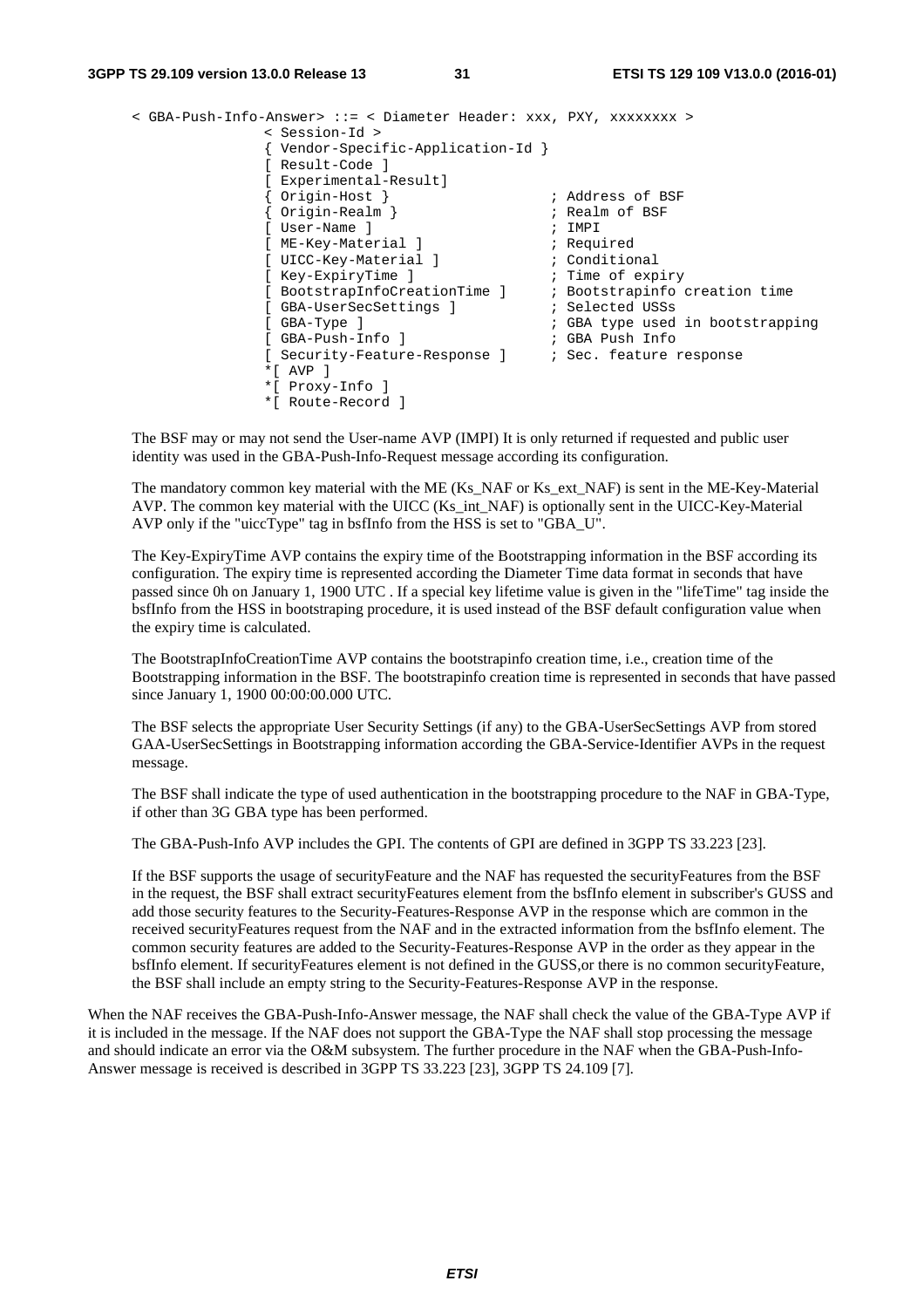# 5.5 Protocol Zpn between NAF and BSF based on Web Services

The procedures in the NAF and in the BSF related Web Services [13] based Zpn interface are the same as specified in clause 5.4, but instead of Diameter messages a Web Services procedures shall be used to communicate over Zpn interface. AnnexG specifies the GBA Service for Web Services, i.e., it contains the Web Services Definition Language (WSDL) [14] specification for GBA Service. Below are the attributes that are defined for GBA Service request, response, and fault cases.



**Figure 5.5: The Web Services based GAA application procedure** 

The possible attribute value definitions and restrictions for the request, response, and fault messages are the same as in clause 6 unless explicitly specified in this clause. The steps of the GAA application procedure in Figure 5.4 are:

Step 1

 The NAF shall send a "requestGbaPushInfoRequest message" to the BSF. The WSDL schema of this message is included in Annex G.

Following elements are included into this message:

"ptid"

This is P-TID and it is given to the BSF so that it can be included in the encrypted "gbaPushInfo" element in the response. Description in subclause 6.3.1.19 applies.

"nafid"

This is the NAF-Id. Description in subclause 6.3.1.3 applies.

"gsid"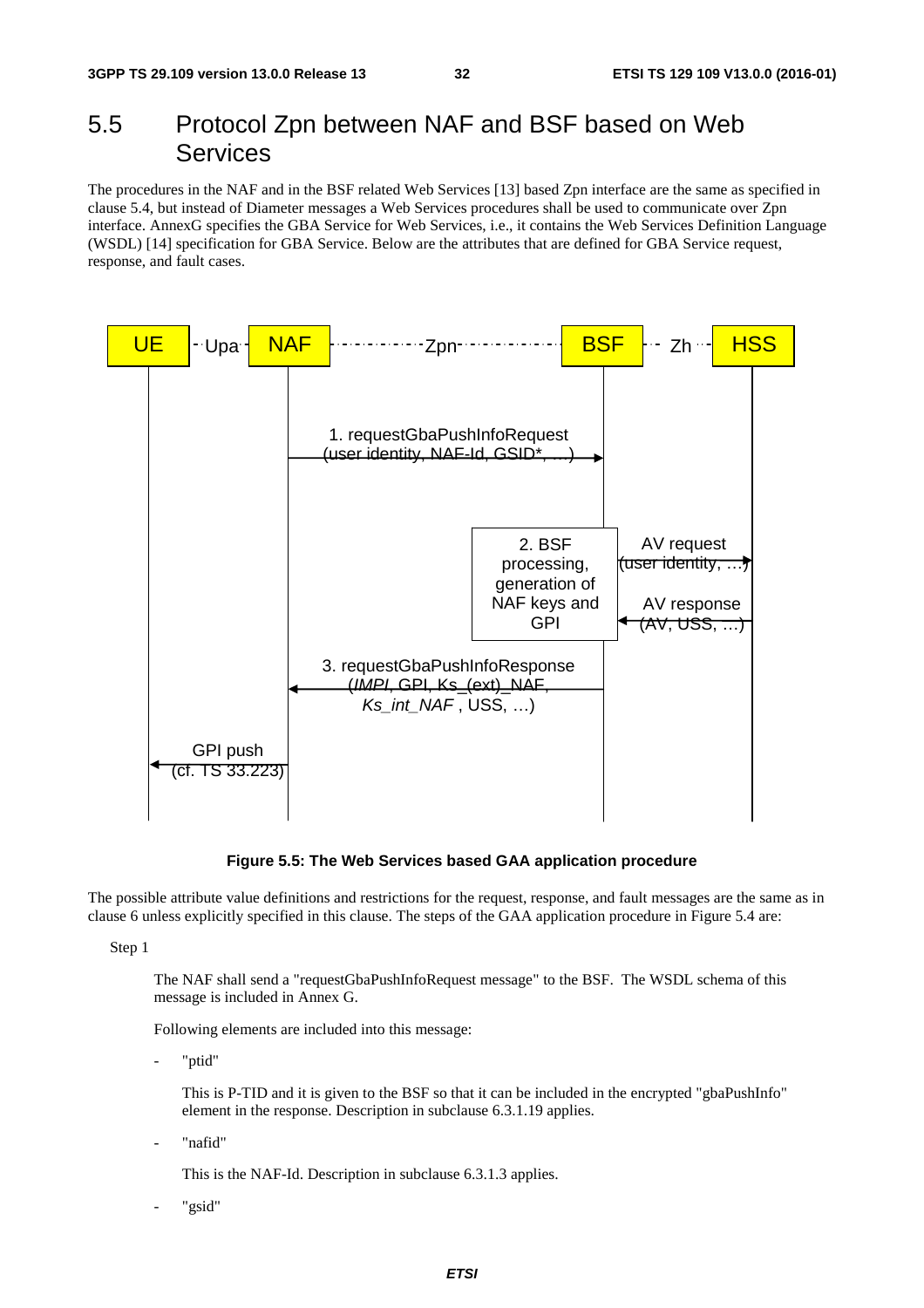This element contains the GAA Services Identifiers. Description in subclause 6.3.1.4 applies while the GAA Service Type Codes for 3GPP standardized services are defined in Annex B.

"gbaUAware"

This element is optionally included. It indicates whether NAF is GBA\_U aware, and is capable of using and handling the "uiccKeyMaterial". The default value for "gbaUAware" is false. Description and values defined for the corresponding Diameter AVP in subclause 6.3.1.8 apply.

"userId"

This element indicates the user identity. Description in subclause 6.3.1.12 applies.

"userIdType"

This element indicates the user identity type, i.e. private or public. Description and values defined for the corresponding Diameter AVP in subclause 6.3.1.13 apply.

"uiccAppLabel"

This element includes the UICC application identity to be used. Description in subclause 6.3.1.14 applies.

"uiccOrMe"

This element indicates the BSF whether GBA\_ME or GBA\_U is to be used for GBA push. Description and values defined for the corresponding Diameter AVP in subclause 6.3.1.15 apply.

- "requestedLifeTime"

This element indicates the requested key lifetime for the NAF keys. Description in subclause 6.3.1.16 applies.

- "privateIdRequest"
- If this element is present it indicates that the NAF requests the BSF to send the private user identity of the user. Description and values defined for the corresponding Diameter AVP in subclause 6.3.1.17 apply."securityFeaturesRequest"

If this element is present it indicates that the NAF requests information on the availability of security features. The element may contain a semicolumn-separated list of security features that are available ordered by preference. Description in subclause 6.3.1.20 applies while the values are defined in Annex A.

 The NAF may use one or more "extension" elements to include additional data to the request, but the BSF may ignore the additional data.

This SOAP message shall be sent to BSF, then the URI of the message shall contain the BSF address.

In the case the NAF is in a visited network, the NAF contacts the subscriber's home BSF through a GBA-Proxy that is located in the same network as the NAF. The local BSF and the GBA-Proxy may be co-located. See 3GPP TS 33.220 [6].

#### Step 2

The procedures for step 2 are the same as in step 2 in clause 5.4.

If any of the error situations described in step 2 in clause 5.4 arises, the BSF shall respond with a requestGbaPushInfoFault message, as defined in Annex G. The "errorCode" element shall contain the corresponding Diameter error code (see clause 6.2.2). If the "errorText" is included, it shall contain a humanreadable description of the error.

#### Step 3

 After that, the "requestGbaPushInfoResponse" message is sent back to the NAF. The WSDL schema of this message is included in Annex G.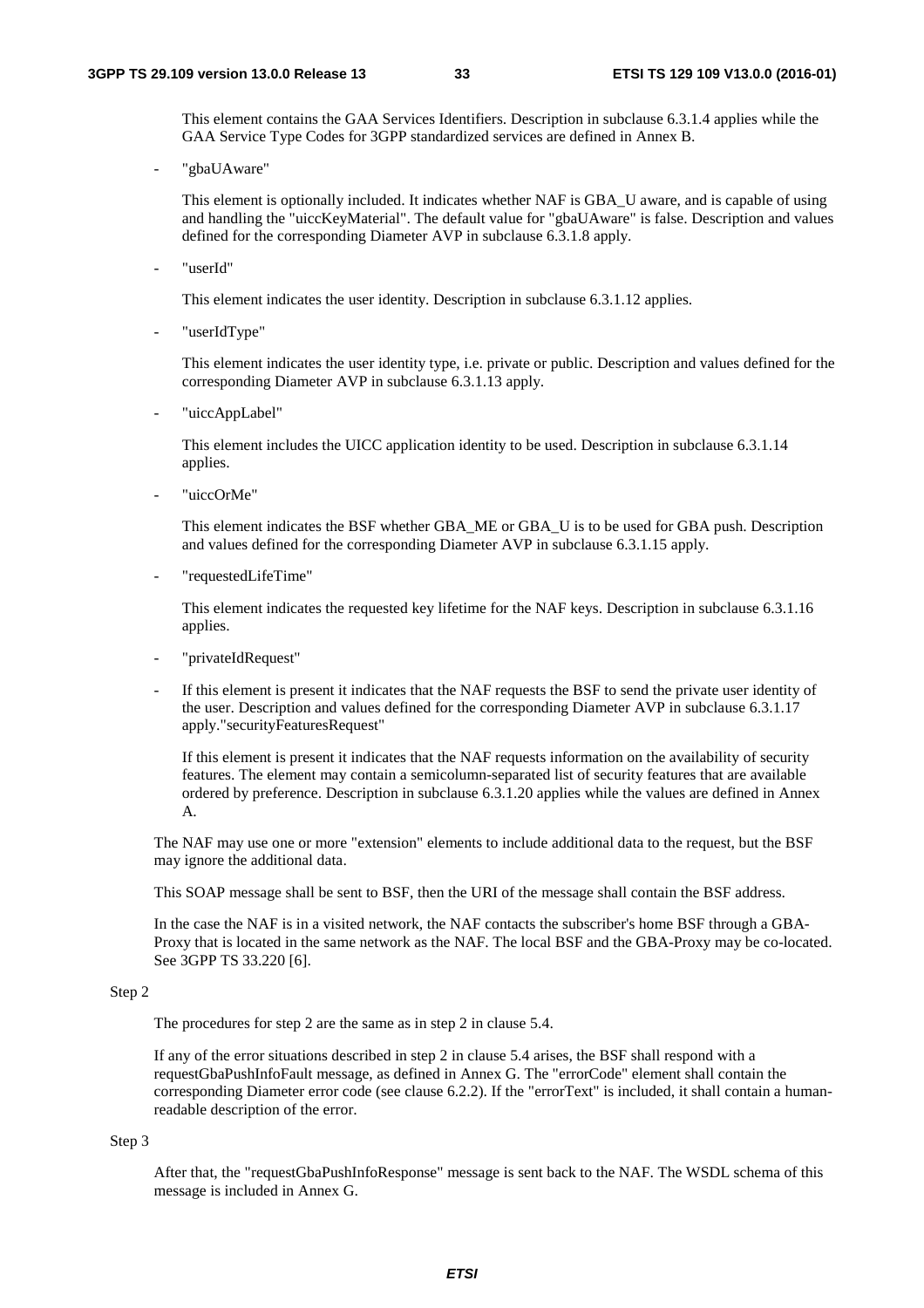Following elements are included into this message:

"impi"

This element is optionally included according to BSF configuration. It is only returned if requested and public user identity was used in "requestGbaPushInfoRequest" message. Description for User-Name AVP from 3GPP TS 29.229 [3] applies.

"meKeyMaterial"

It includes the mandatory common key material with the ME (Ks\_NAF or Ks\_ext\_NAF). Description in subclause 6.3.1.6 applies.

"uiccKeyMaterial"

This element is the common key material with the UICC (Ks\_int\_NAF). It is optionally sent only if the "uiccType" tag in "bsfInfo" (received by BSF from the HSS over Zh) is set to "GBA\_U". Description in subclause 6.3.1.7 applies.

"keyExpiryTime"

It contains the expiry time of the Bootstrapping information in the BSF according its configuration. If a special key lifetime value is given in the "lifeTime" tag inside the "bsfInfo" (received by BSF from the HSS over Zh) in bootstraping procedure, it shall be used instead of the BSF default configuration value when the expiry time is calculated. Description in subclause 6.3.1.5 applies.

- "bootstrappingInfoCreationTime"

This element contains the bootstrapinfo creation time, i.e., creation time of the Bootstrapping information in the BSF. Description in subclause 6.3.1.9 applies.

"gbaType"

This element indicates the type of used authentication in the bootstrapping procedure to the NAF in "gbaType" element. It shall be included if other than 3G GBA type has been performed. Description and values defined for the corresponding Diameter AVP in subclause 6.3.1.11 apply.

"ussList"

This element is optionally included. The BSF shall select the appropriate User Security Settings (if any) into the "ussList" element from stored GAA-UserSecSettings in Bootstrapping information according "gsid" elements in the request message. The "ussList" element contains a standalone XML document whose root element shall be "ussList" element as specified in Annex A and which contains the User Security Settings selected by the BSF. Description in subclause 6.3.1.1 applies.

"gbaPushInfo"

This element includes the GPI. Description in subclause 6.3.1.18 applies.

- "securityFeaturesResponse"

If the BSF supports the usage of securityFeature and the NAF has requested the securityFeatures from the BSF in the request, the BSF shall extract securityFeatures element from the "bsfInfo" element in subscriber's GUSS and add those security features to the securityFeaturesResponse element in the response which are common in the received "securityFeaturesRequest" from the NAF and the extracted information from the "bsfInfo" element. The common security features are added to the "SecurityFeaturesResponse" element in the order as they appear in the "bsfInfo" element. If "securityFeatures" element is not defined in the GUSS or there is no common "securityFeature", the BSF shall add empty string to the "securityFeaturesResponse" element in the response. Description in subclause 6.3.1.21 applies while the values are defined in Annex A.

 The BSF may use one or more "extension" elements to include additional data to the request, but the NAF may ignore the additional data.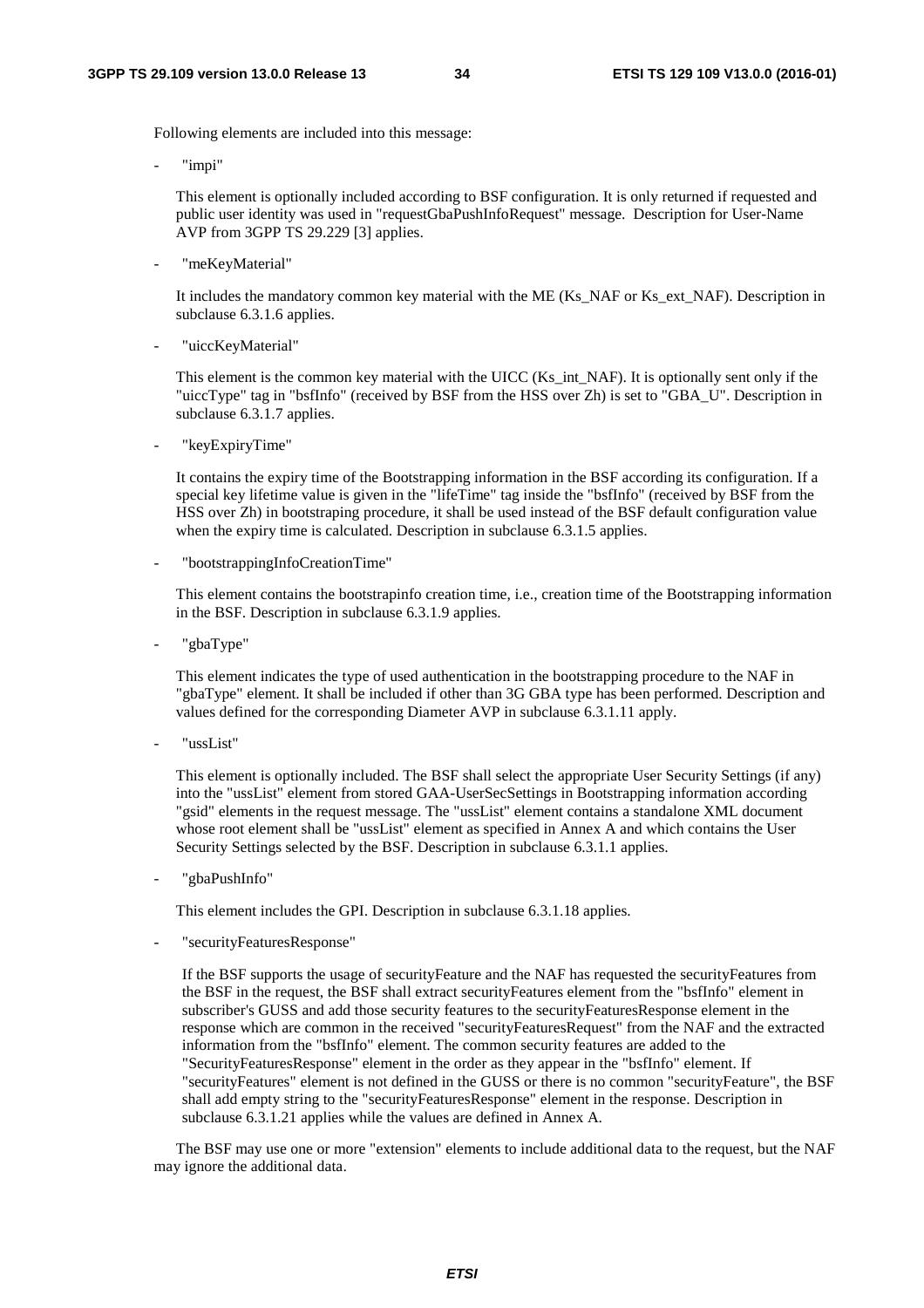When the NAF receives the "requestGbaPushInfoResponse" message, the NAF shall check the value of the "gbaType" element if it is included in the message. If the NAF does not support the GBA type the NAF shall stop processing the message and should indicate an error via the O&M subsystem. The further procedure in the NAF when the "requestGbaPushInfoResponse" message is received is described in 3GPP TS 33.220 [5], 3GPP TS 33.222 [11] and optionally in GAA service type specific TSs.

# 6 Diameter application for Zh, Zn and Zpn interfaces

### 6.0 Introduction

The Zh, Zn and Zpn interface protocols are defined as IETF vendor specific Diameter applications, where the vendor is 3GPP. The vendor identifier assigned by IANA to 3GPP (http://www.iana.org/assignments/enterprise-numbers) is 10415.

The Diameter application identifier assigned to the Zh interface application is 16777221 (allocated by IANA).

The Diameter application identifiers assigned to the Zn and Zpn interface application are 16777220 and 16777268 respectively (allocated by IANA).

# 6.1 Command-Code values

The Zn and Zpn interfaces assign new Command-Codes 310 and 312.

The messages in Zh interface use the same Command-Code value 303 as Multimedia-Auth-Request/Answer messages defined in 3GPP TS 29.229 [3] for Cx interface.

### 6.2 Result-Code AVP values

This section defines new result code values that must be supported by all Diameter implementations that conform to this specification. When one of the result codes defined here is included in a response, it shall be inside an Experimental-Result AVP and Result-Code AVP shall be absent.

### 6.2.1 Success

Errors that fall within the Success category are used to inform a peer that a request has been successfully completed.

The success category result codes defined in 3GPP TS 29.229 [3] for Cx interface are useless and therefore not required in Zh, Zn and Zpn interfaces.

### 6.2.2 Permanent failures

Errors that fall within the Permanent Failures category are used to inform the peer that the request failed, and should not be attempted again.

The Permanent failure category result codes defined in 3GPP TS 29.229 [3] for Cx interface are useless and therefore not required in Zh , Zn and Zpn interfaces.

#### 6.2.2.1 DIAMETER\_ERROR\_IDENTITY\_UNKNOWN (5401)

A message was received by the HSS for an IMPI or IMPU that is unknown.

### 6.2.2.2 DIAMETER\_ERROR\_NOT\_AUTHORIZED (5402)

A message was received by the BSF which the BSF can not authorize. In this case the NAF should indicate to the UE that the service is not allowed. In case of GBA push, the NAF should not contact the UE.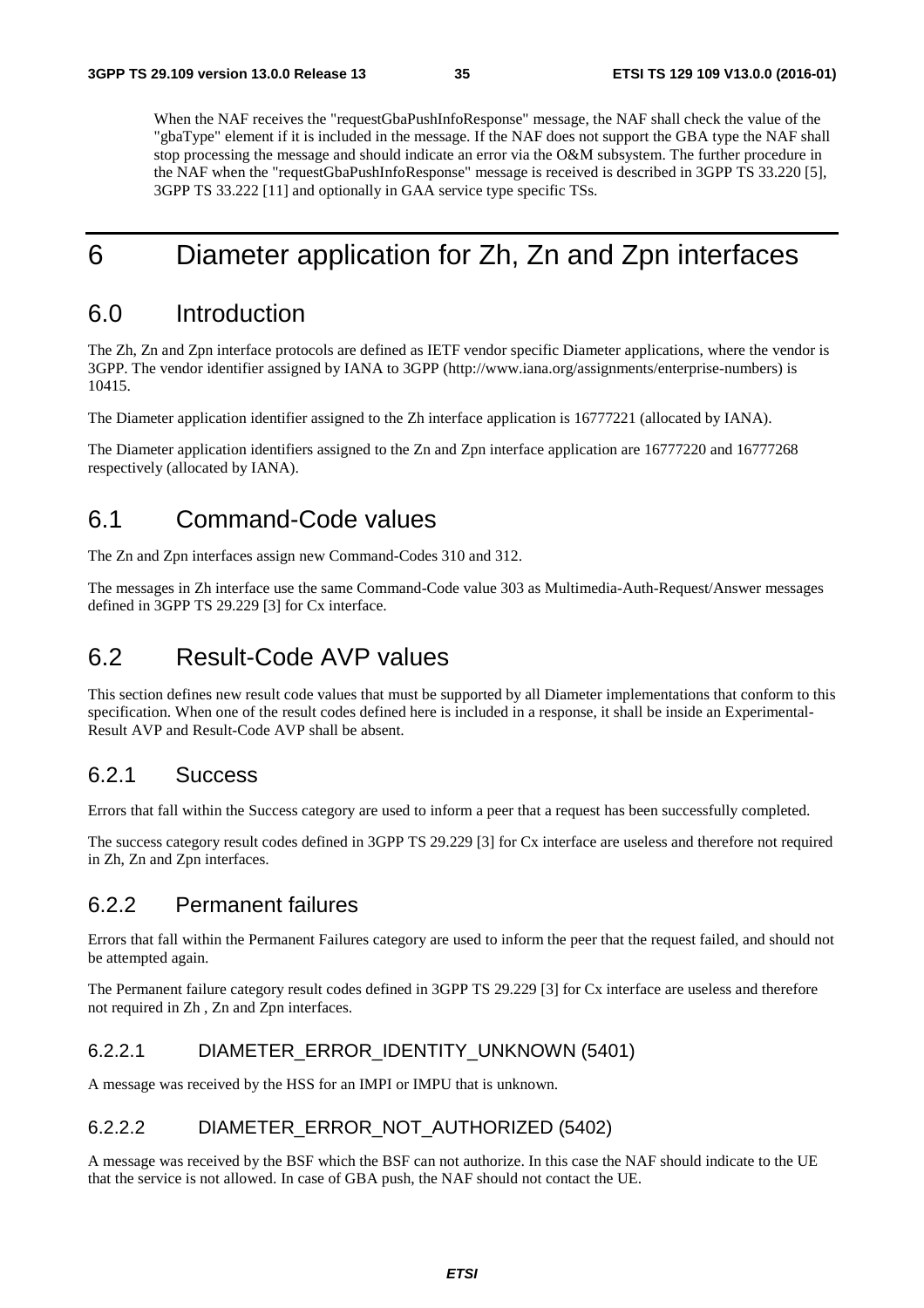### 6.2.2.3 DIAMETER\_ERROR\_TRANSACTION\_IDENTIFIER\_INVALID (5403)

A message was received by the BSF for an invalid (e.g. unknown or expired) Bootstrapping Transaction Identifier (B-TID). In this case the NAF should request the UE to bootstrap again.

| 6.2.2.4 | Void |
|---------|------|
| 6.2.2.5 | Void |
| 6.2.2.6 | Void |
| 6.2.2.7 | Void |

## 6.3 AVPs

The AVPs defined in 3GPP TS 29.229 [3] for 3GPP IMS Cx interface Multimedia-Auth-Request/Answer messages are used as they are.

The following table describes the additional new Diameter AVPs defined for the Zh, Zn and Zpn interface protocol, their AVP Code values, types, possible flag values and whether or not the AVP may be encrypted. The Vendor-Id header of all AVPs defined in this specification shall be set to 3GPP (10415).

|                               |                    |                           |                   | <b>AVP Flag rules</b> |     |                    |     |                     |
|-------------------------------|--------------------|---------------------------|-------------------|-----------------------|-----|--------------------|-----|---------------------|
| <b>Attribute Name</b>         | <b>AVP</b><br>Code | <b>Section</b><br>defined | <b>Value Type</b> | <b>Must</b>           | May | Should Must<br>not | not | <b>May</b><br>Encr. |
| GBA-UserSecSettings           | 400                | $6.\overline{3}.1.1$      | OctedString       | M, V                  |     |                    |     | N <sub>o</sub>      |
| <b>Transaction-Identifier</b> | 401                | $6.\overline{3}.1.2$      | OctetString       | M, V                  |     |                    |     | N <sub>o</sub>      |
| NAF-Id                        | 402                | 6.3.1.3                   | OctetString       | M, V                  |     |                    |     | N <sub>o</sub>      |
| GAA-Service-Identifier        | 403                | 6.3.1.4                   | OctedString       | M, V                  |     |                    |     | N <sub>o</sub>      |
| Key-ExpiryTime                | 404                | 6.3.1.5                   | Time              | M, V                  |     |                    |     | N <sub>o</sub>      |
| ME-Key-Material               | 405                | $6.\overline{3}.1.6$      | OctedString       | M, V                  |     |                    |     | N <sub>o</sub>      |
| UICC-Key-Material             | 406                | 6.3.1.7                   | OctedString       | M, V                  |     |                    |     | N <sub>o</sub>      |
| GBA U-Awareness-Indicator     | 407                | 6.3.1.8                   | Enumerated        | M, V                  |     |                    |     | N <sub>o</sub>      |
| BootstrapInfoCreationTime     | 408                | 6.3.1.9                   | Time              | $\overline{M, V}$     |     |                    |     | N <sub>o</sub>      |
| GUSS-Timestamp                | 409                | 6.3.1.10                  | Time              | $\mathbf{V}$          |     |                    | M   | N <sub>o</sub>      |
| GBA-Type                      | 410                | 6.3.1.11                  | Enumerated        | M, V                  |     |                    |     | N <sub>o</sub>      |
| UE-Id                         | 411                | 6.3.1.12                  | OctetString       | M, V                  |     |                    |     | N <sub>o</sub>      |
| UE-Id-Type                    | 412                | 6.3.1.13                  | Enumerated        | M, V                  |     |                    |     | N <sub>o</sub>      |
| UICC-App-Label                | 413                | $\overline{6.3.1.14}$     | OctetString       | M, V                  |     |                    |     | N <sub>o</sub>      |
| UICC-ME                       | 414                | $\overline{6.3.1.15}$     | Enumerated        | M, V                  |     |                    |     | N <sub>o</sub>      |
| Requested-Key-Lifetime        | 415                | 6.3.1.16                  | Time              | M, V                  |     |                    |     | N <sub>o</sub>      |

### **Table 6.1: New Diameter Multimedia Application AVPs**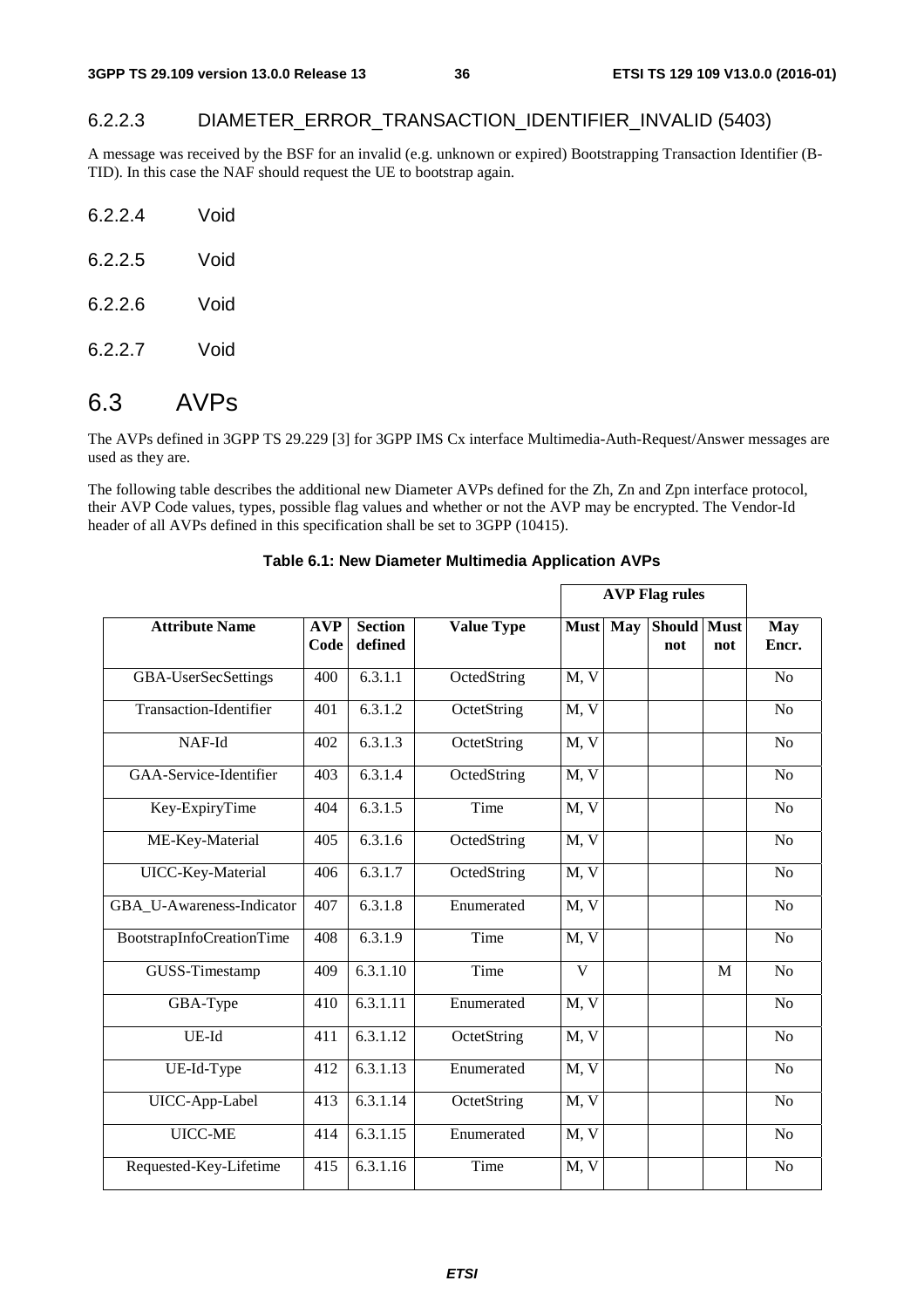| Private-Identity-Request                                                                                                                                                                                        | 416 | 6.3.1.17 | Enumerated  | M, V |  | No             |
|-----------------------------------------------------------------------------------------------------------------------------------------------------------------------------------------------------------------|-----|----------|-------------|------|--|----------------|
| GBA-Push-Info                                                                                                                                                                                                   | 417 | 6.3.1.18 | OctedString | M, V |  | No             |
| NAF-SA-Identifier                                                                                                                                                                                               | 418 | 6.3.1.19 | OctedString | M, V |  | N <sub>0</sub> |
| Security-Feature-Request                                                                                                                                                                                        | 419 | 6.3.1.20 | OctetString | M,V  |  | No             |
| Security-Feature-Response                                                                                                                                                                                       | 420 | 6.3.1.21 | OctetString | M.V  |  | N <sub>0</sub> |
| NOTE 1: The AVP header bit denoted as "M", indicates whether support of the AVP is required. The AVP header<br>bit denoted as "V", indicates whether the optional Vendor-ID field is present in the AVP header. |     |          |             |      |  |                |

## 6.3.1 Common AVPs

### 6.3.1.1 GBA-UserSecSettings AVP

The GBA-UserSecSettings AVP (AVP code 400) is of type OctetString. If transmitted on the Zh interface it contains GBA user security settings (GUSS). If transmitted on the Zn interface it contains the relevant USSs only. The content of GBA-UserSecSettings AVP is a XML document whose root element shall be the "guss" element for Zh interface and the "ussList" element for the Zn interface. The XML schema is defined in annex A.

### 6.3.1.2 Transaction-Identifier AVP

The Transaction-Identifier AVP (AVP code 401) is of type OctetString. This AVP contains the Bootstrapping Transaction Identifier (B-TID).

### 6.3.1.3 NAF-Id

The NAF-Id AVP (AVP code 402) is of type OctetString. This AVP contains the full qualified domain name (FQDN) of the NAF that the UE uses concatenated with the Ua security protocol identifier as specified in 3GPP TS 33.220 [5]. The FQDN of the NAF that is part of the NAF\_Id may be a different domain name that with which the BSF knows the NAF.

#### 6.3.1.4 GAA-Service-Identifier AVP

The GAA-Service-identifier AVP (AVP code 403) is of type OctedString. This AVP informs a BSF about the support of a GAA-service by the NAF. According this AVP the BSF can select the right service"s user security settings.

For 3GPP standardized services (e.g., PKI portal), the GAA-Service-Identifier (GSID) shall be in the range 0 to 999999, and the currently standardized values for GSID shall be the GAA Service Type Code of the particular service. The GAA Service Type Codes for 3GPP standardized services are defined in Annex B.

NOTE: In the future, standardized GSID values that are different than the GAA Service Type Code may be standardised (e.g. to differentiate between the services "MBMS streaming" and "MBMS download") and then several different GSID can exist within one GAA Service Type Code.

Examples: The GSID is "1" for all PKI-portals, and "4" for all MBMS services.

### 6.3.1.5 Key-ExpiryTime AVP

The Key-ExpiryTime AVP (AVP code 404) is of type Time. This AVP informs the NAF about the expiry time of the key.

### 6.3.1.6 ME-Key-Material AVP

The required ME-Key-Material AVP (AVP code 405) is of type OctetString. The NAF is sharing this key material (Ks\_NAF in the case of GBA\_ME or Ks\_ext\_NAF in the case of GBA\_U) with the Mobile Equipment (ME).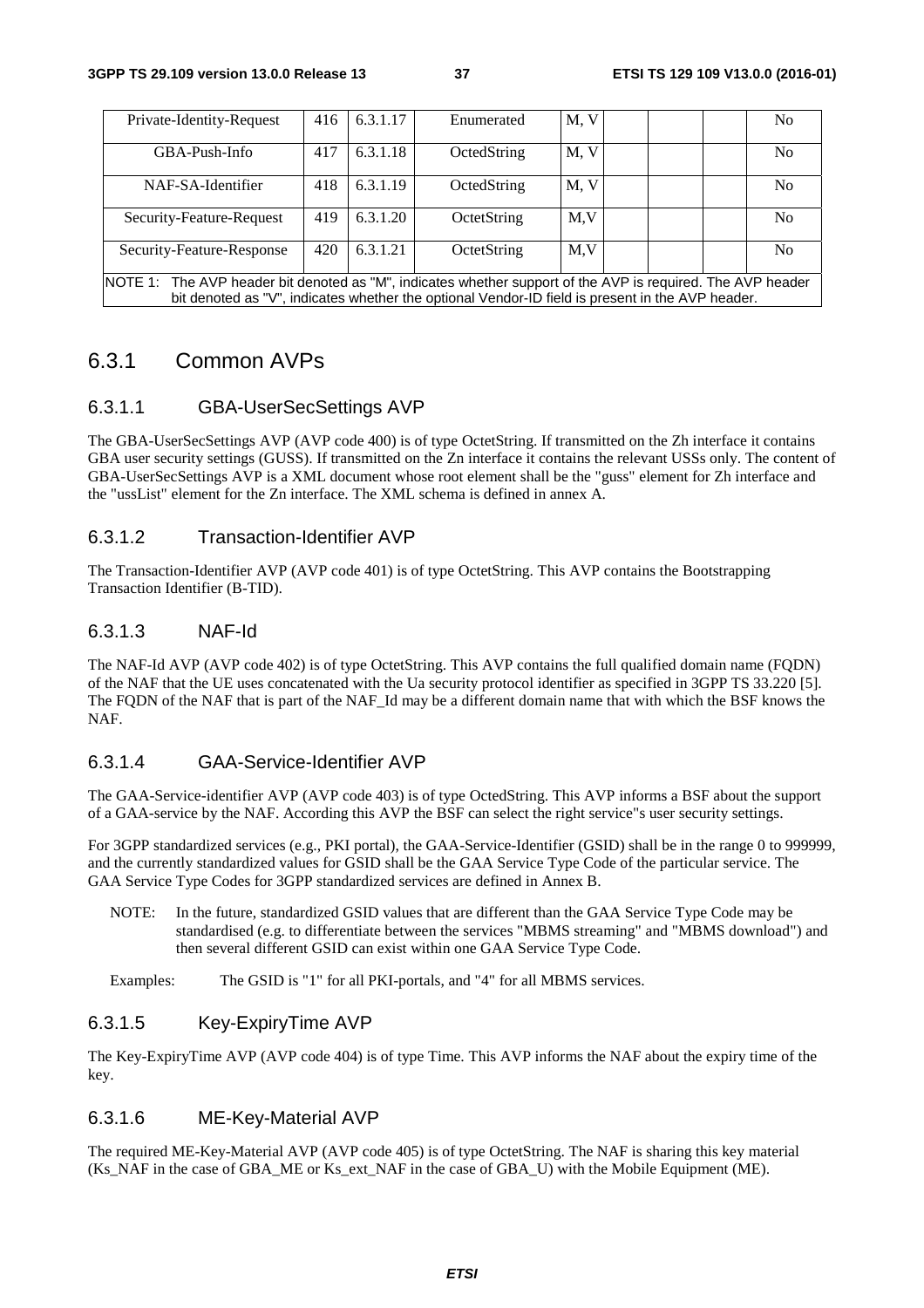### 6.3.1.7 UICC-Key-Material AVP

The condition UICC-Key-Material AVP (AVP code 406) is of type OctetString. The NAF may share this key material (Ks\_int\_NAF in the case of GBA\_U) with a security element (e.g. USIM, ISIM, etc..) in the UICC. Only some GAA applications use this conditional AVP.

#### 6.3.1.8 GBA\_U-Awareness-Indicator

The conditional GBA\_U-Awareness-Indicator AVP (AVP code 407) is of type Enumerated. The following values are defined.

NO (0) The sending node is not GBA U aware

YES(1) The sending node is GBA U aware

The default value is 0 i.e. absence of this AVP indicates that the sending node is not GBA\_U aware.

### 6.3.1.9 BootstrapInfoCreationTime AVP

The BootstrapInfoCreationTime AVP (AVP code 408) is of type Time. This AVP informs the NAF about the bootstrapinfo cration time of the key.

### 6.3.1.10 GUSS-Timestamp AVP

The GUSS-Timestamp AVP (AVP code 409) is of type Time. If transmitted this AVP informs the HSS about the timestamp of the GUSS stored in the BSF.

### 6.3.1.11 GBA-Type

The GBA-Type AVP (AVP code 410) is of type Enumerated. The AVP informs the NAF about the authentication type that was used during bootstrapping procedure.

The following values are defined:

- 3G GBA (0) The 3G GBA has been performed as defined in TS 33.220 [5].
- 2G GBA (1) The 2G GBA has been performed as defined in TS 33.220 [5], Annex I.
- GBA Digest (2) The GBA Digest has been performed as defined in TS 33.220 [5], Annex M.

The default value is 0 i.e. the absence of this AVP indicates 3G GBA. The value 2 is not applicable for Zpn.

### 6.3.1.12 UE-Id

The UE-Id AVP (AVP code 411) is of type OctedString. The AVP informs the BSF the identity of the user.

#### 6.3.1.13 UE-Id-Type

The UE-Id-Type AVP (AVP code 412) is of type Enumerated. The AVP informs the BSF the type of the identity of the user.

The following values are defined:

- (0) Private user identity.
- (1) Public user identity.

#### 6.3.1.14 UICC-App-Label

The UICC-App-Label AVP (AVP code 413) is of type OctedString. The AVP informs the BSF the UICC application to be used for GBA push.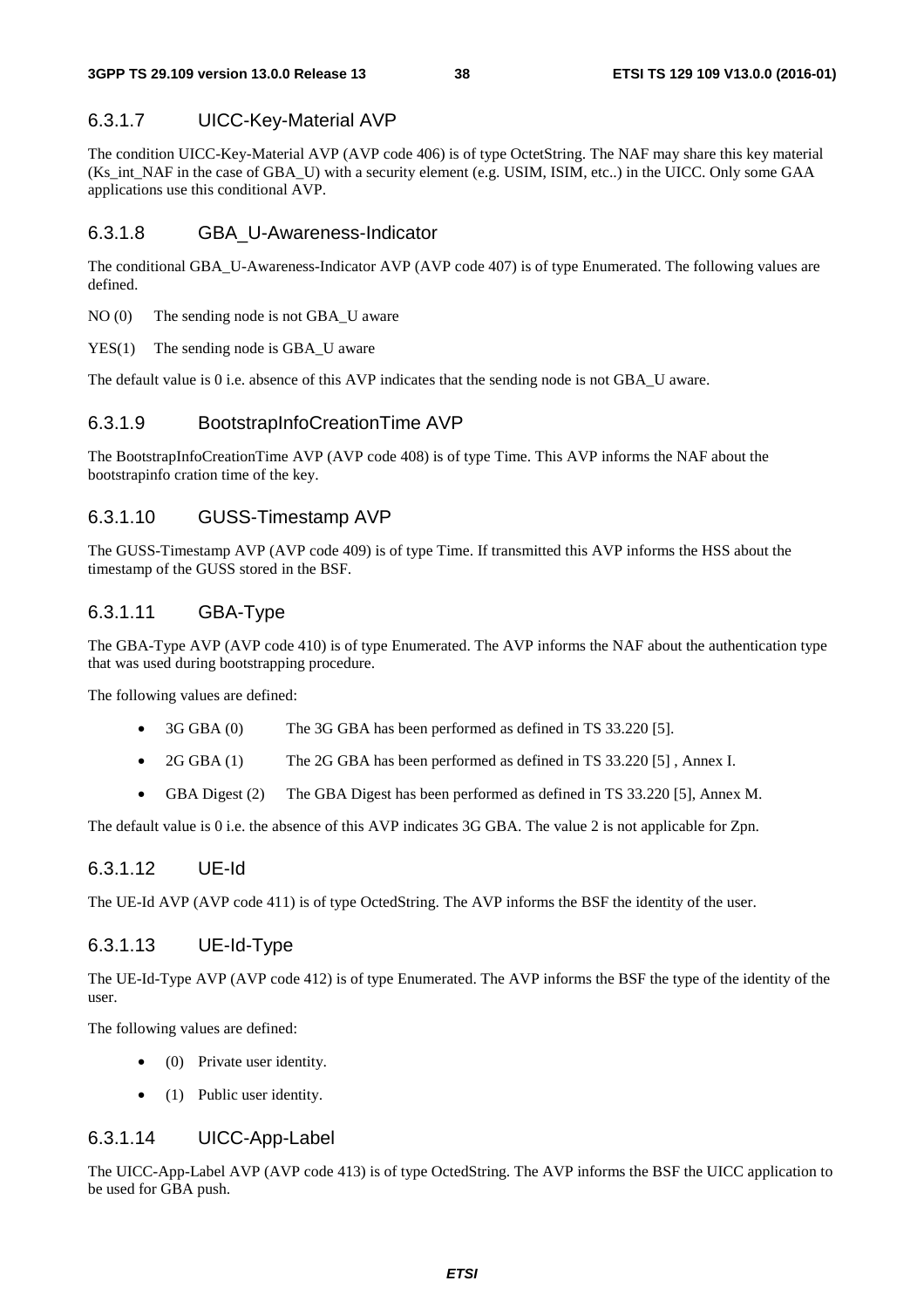#### 6.3.1.15 UICC-ME

The UICC-ME AVP (AVP code 414) is of type Enumerated. The AVP informs the BSF the whether GBA\_ME or GBA U is to be used for GBA push.

The following values are defined:

- GBA\_ME (0) GBA\_ME shall be run.
- GBA  $U(1)$  GBA U shall be run.

#### 6.3.1.16 Requested-Key-Lifetime

The Requested-Key-Lifetime AVP (AVP code 415) is of type Time. The AVP informs the BSF about the requested lifetime for the NAF keys.

#### 6.3.1.17 Private-Identity-Request

The Private-Identity-Request AVP (AVP code 416) is of type Enumerated. The AVP informs the BSF if the NAF requests the private identity of the user.

The following values are defined:

- Private identity requested  $(0)$ .
- Private identity not requested (1)

#### 6.3.1.18 GBA-Push-Info

The GBA-Push-Info AVP (AVP code 417) is of type OctetString. The AVP includes the GBA-Push-Info as defined in 3GPP TS 33.223 [23].

### 6.3.1.19 NAF-SA-Identifier

The NAF-SA-Identifier AVP (AVP code 418) is of type OctetString. The AVP contains the NAF-SA-Identifier (P-TID). See 3GPP TS 33.223 [23].

#### 6.3.1.20 Security-Feature-Request

The Security-Feature-Request AVP (AVP code 419) is of type OctetString. The AVP contains one or several of the security features requested by the NAF. The values are defined in Annex A.

### 6.3.1.21 Security-Feature-Response

The Security-Feature-Request AVP (AVP code 420) is of type OctetString. The AVP contains one or several of the security features identified by the HSS. This information is conveyed to the BSF using the "securityFeatures" element in the "bsfElement" of GUSS (cf. Annex A), and the securityFeatures received in the request. The values are defined in Annex A.

## 6.4 User identity to HSS resolution

The User identity to HSS resolution mechanism enables the BSF to find the identity of the HSS that holds the subscriber data for a given subscriber when multiple and separately addressable HSSs have been deployed by the network operator. The resolution mechanism is not required in networks that utilise a single HSS or when a BSF is configured to use pre-defined HSS.

The resolution mechanism is equivalent to the mechanism defined for the Cx/Dx interface described in 3GPP TS 23.228 [12] and shall use a Subscription Locator Function (SLF) or a Diameter Proxy Agent.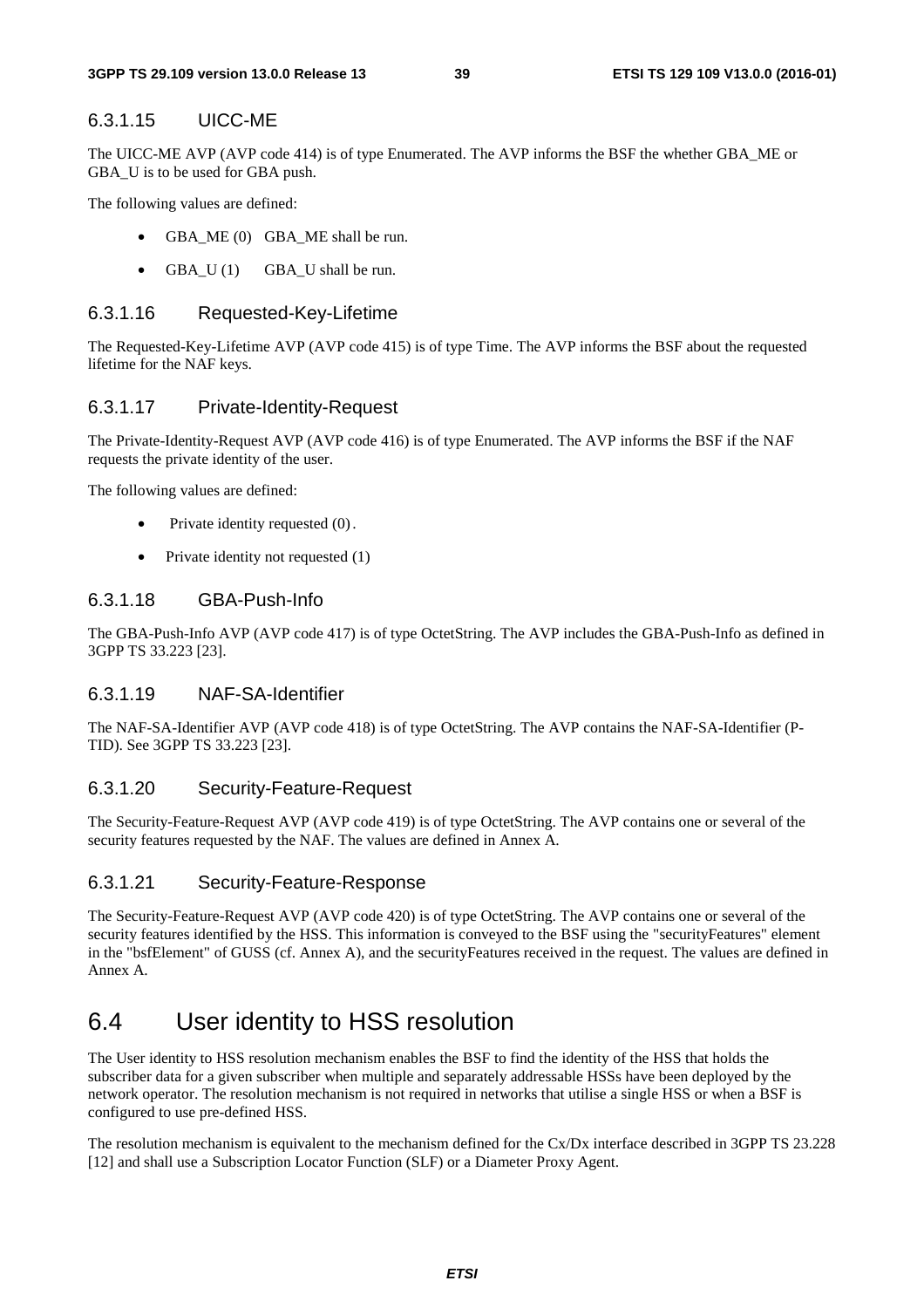The BSF accesses the SLF via the Dz interface. The Dz interface shall be always used in conjunction with the Zh interface. The Dz interface is based on Diameter. The SLF functionality shall use the routing mechanism provided by an enhanced Diameter redirect agent, which is able to extract the Subscriber identity from the received requests.

The SLF or the Diameter Proxy Agent shall be able to determine the HSS identity.

To get the HSS identity the BSF shall send the Zh request normally destined to the HSS to a pre-configured Diameter identity.

- If this Zh request is received by an SLF (acting as a Diameter redirect agent), the SLF shall determines the HSS identity and shall send to the BSF a notification of redirection towards the HSS identity, in response to the Zh request. Multiple HSS identities may be included in the response, as specified in IETF RFC 3588 [1]. In such a case, the BSF shall send the Zh Request to the first HSS identity in the ordered list received in the Zh Response from the SLF. If the BSF does not receive a successful response to the Zh Request, the BSF shall send a Zh Request to the next HSS identity in the ordered list. This procedure shall be repeated until a successful response from an HSS is received.
- If this Zh request is received by the Diameter Proxy Agent, the Diameter Proxy Agent shall determine the HSS identity and shall forward the Zh request directly to the HSS. The BSF shall determine the HSS identity from the response to the Zh request received from the HSS.

After the user identity to HSS resolution, the BSF may store the HSS identity and, if stored, shall use it in further Zh requests associated to the same Subscriber.

In networks where the use of the user identity to HSS resolution mechanism is required and the BSF is not configured to use predefined HSS, each BSF shall be configured with the address/name of the SLF or the Diameter Proxy Agent implementing this resolution mechanism.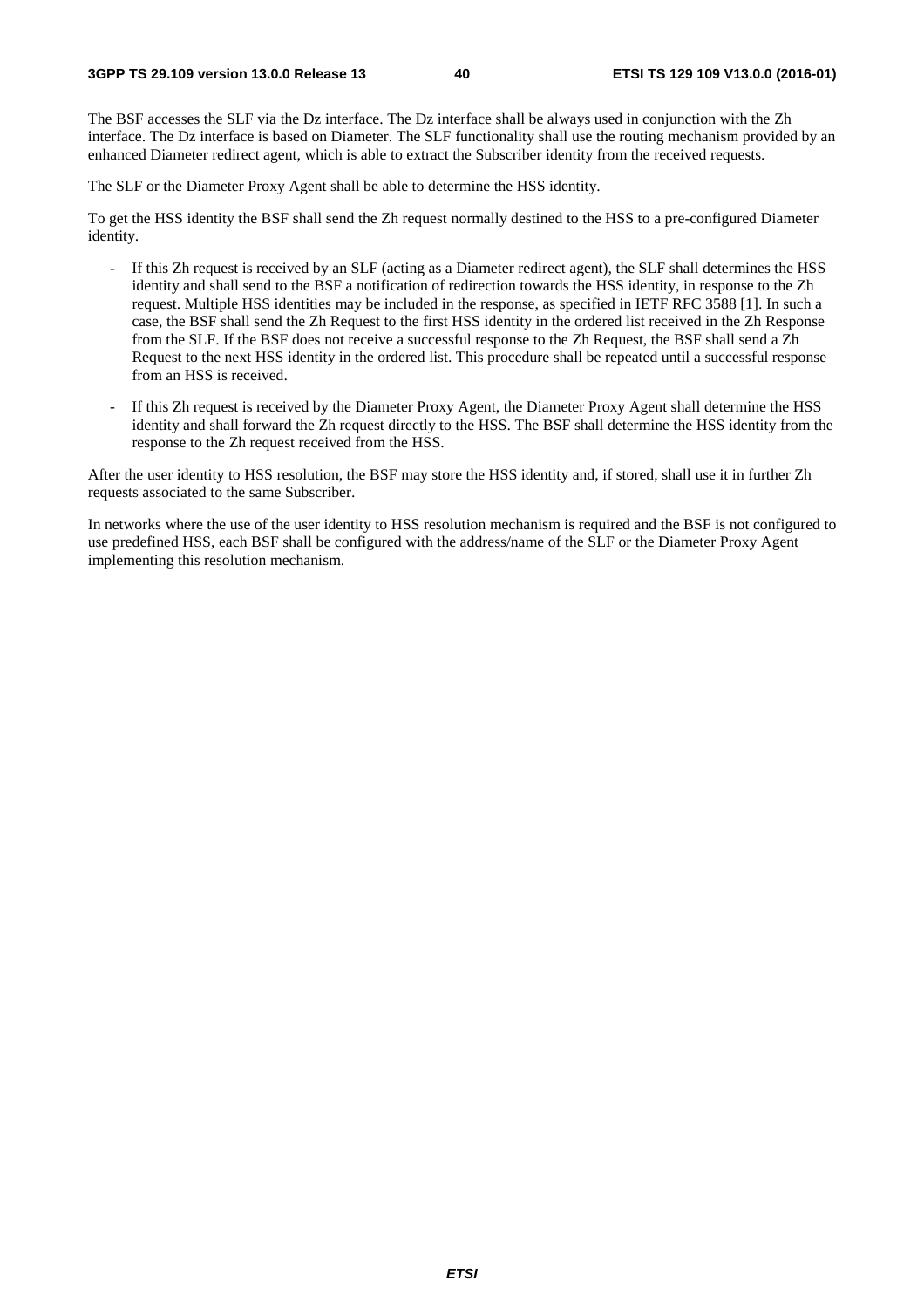## 7 Use of namespaces

This clause contains the namespaces that have either been created in this 3GPP specification, or in 3GPP specification 3GPP TS 29.229 [3] or the values assigned to existing namespaces managed by IANA.

## 7.1 AVP codes

This specification reserves the 3GPP vendor specific values 10415:400-499 and assigns values 10415:400-418 for the GAA from the 3GPP AVP Code namespace for 3GPP Diameter applications ([8]). The 3GPP vendor specific AVP code space is managed by 3GPP CT4. See section 6 for the assignment of the namespace in this specification.

Besides the Diameter Base Protocol AVPs [1] this specification reuses the following AVPs from 3GPP TS 29.229 [3]: Authentication-Session-State, User-Name, Public-User-Identity and SIP-Auth-Data-Item.

## 7.2 Experimental-Result-Code AVP values

This specification reserves Experimental-Result-Code AVP values 10415:2401-2409 and 10415:5401-5409. See section 6.2.

## 7.3 Command Code values

Only Command-Codes 310 and 303 from 3GPP TS 29.229 [3] is used in this specification.

This specification reuses only the Command-Code value, not the content of the original specification. The AVPs, that are defined required in TS 29.229 [3], but are not needed in Zh, Zn or Zpn interfaces, are removed and are therefore not required in Zh, Zn or Zpn interface messages. All new AVPs for GAA are defined optional although they may be mandatory in GAA viewpoint.

This specification does not assign new command codes to the 3GPP TS 29.229 [3].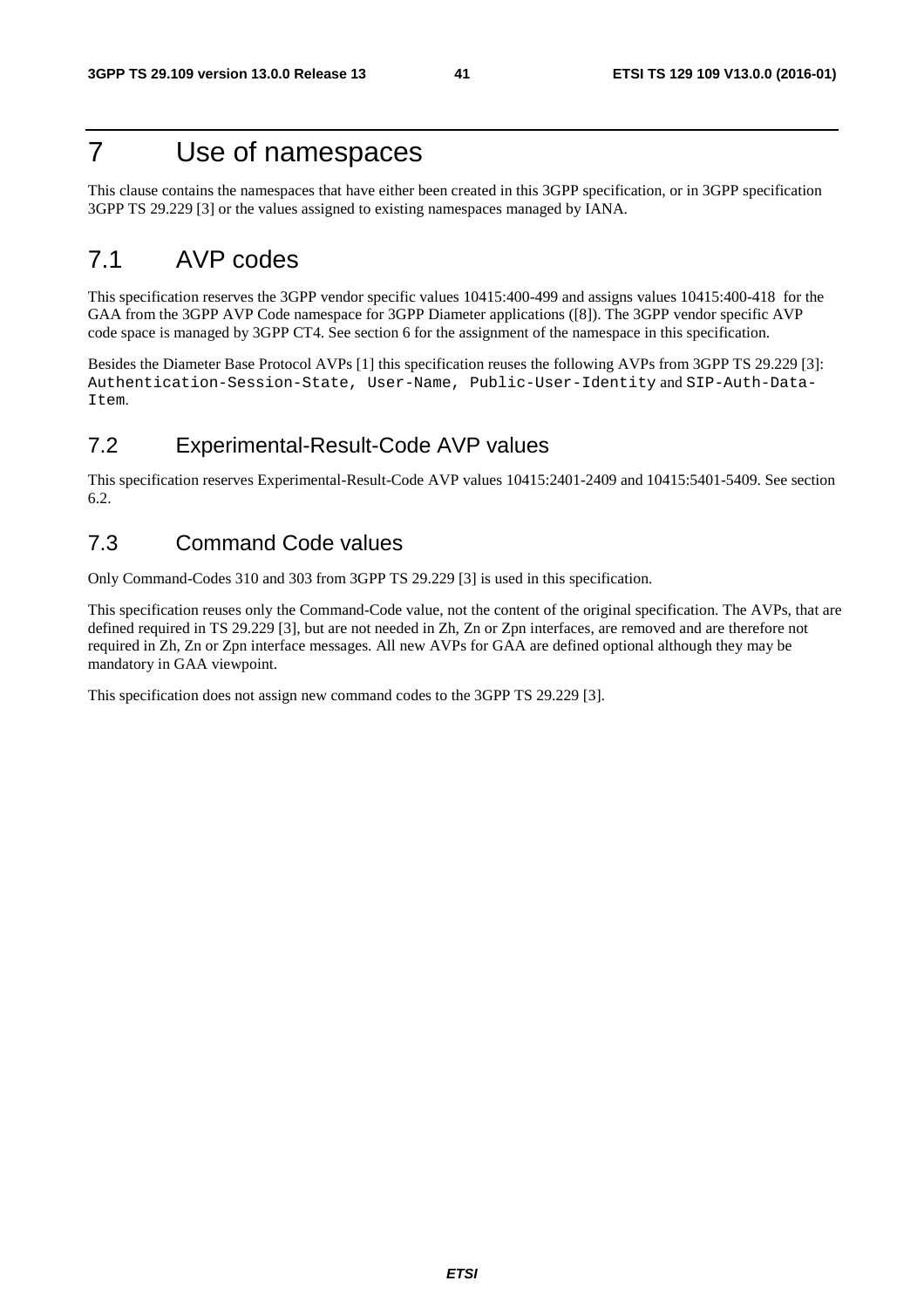# Annex A (normative): GBA-UserSecSettings XML definition

<?xml version="1.0" encoding="UTF-8"?>

This annex contains the XML schema definition for an XML document carrying the GBA User Security Settings inside GBA-UserSecSettings AVP in Zh,Zn and Zpn interface.

```
<xs:schema targetNamespace="urn:3gpp:gba:GBAGUSSSchema-R9:2010-02" 
     xmlns:tns="urn:3gpp:gba:GBAGUSSSchema-R9:2010-02" 
     xmlns:xs="http://www.w3.org/2001/XMLSchema" 
     elementFormDefault="qualified" 
     attributeFormDefault="unqualified"> 
   <!-- This import brings in the XML language attribute xml:lang--> 
   <xs:import namespace="http://www.w3.org/XML/1998/namespace" 
       schemaLocation="http://www.w3.org/2001/xml.xsd"/> 
   <!-- Root element to be used in Zh reference point--> 
   <xs:element name="guss" type="tns:gussType"/> 
   <!-- Root element to be used in Zn reference point--> 
   <xs:element name="ussList" type="tns:ussListType"/> 
   <xs:complexType name="ExtensionType"> 
     <xs:sequence> 
       <xs:any processContents="lax" minOccurs="0" maxOccurs="unbounded"/> 
     </xs:sequence> 
   </xs:complexType> 
   <xs:complexType name="GUSSExtensionType"> 
     <xs:sequence> 
       <xs:element name="timestamp" type="xs:dateTime" minOccurs="0"/> 
       <xs:element name="Extension" type="tns:ExtensionType" minOccurs="0"/> 
     </xs:sequence> 
   </xs:complexType> 
   <xs:complexType name="USSExtensionType"> 
     <xs:sequence> 
       <xs:element name="keyChoice" type="xs:string" minOccurs="0" /> 
       <xs:element name="Extension" type="tns:ExtensionType" minOccurs="0"/> 
     </xs:sequence> 
   </xs:complexType> 
   <!-- The whole user"s GBA specific data set --> 
   <xs:complexType name="gussType"> 
     <xs:sequence> 
        <xs:element name="bsfInfo" type="tns:bsfInfoType" minOccurs="0"/> 
        <xs:element name="ussList" type="tns:ussListType"/> 
        <xs:element name="Extension" type="tns:GUSSExtensionType" minOccurs="0"/> 
        <xs:any namespace="##other" processContents="lax" minOccurs="0" 
maxOccurs="unbounded"/> 
     </xs:sequence> 
     <xs:attribute name="id" type="xs:string"/> 
   </xs:complexType> 
   <!-- BSF specific information element --> 
   <xs:complexType name="bsfInfoType"> 
     <xs:sequence> 
       <xs:element name="uiccType" type="xs:string" minOccurs="0" />
```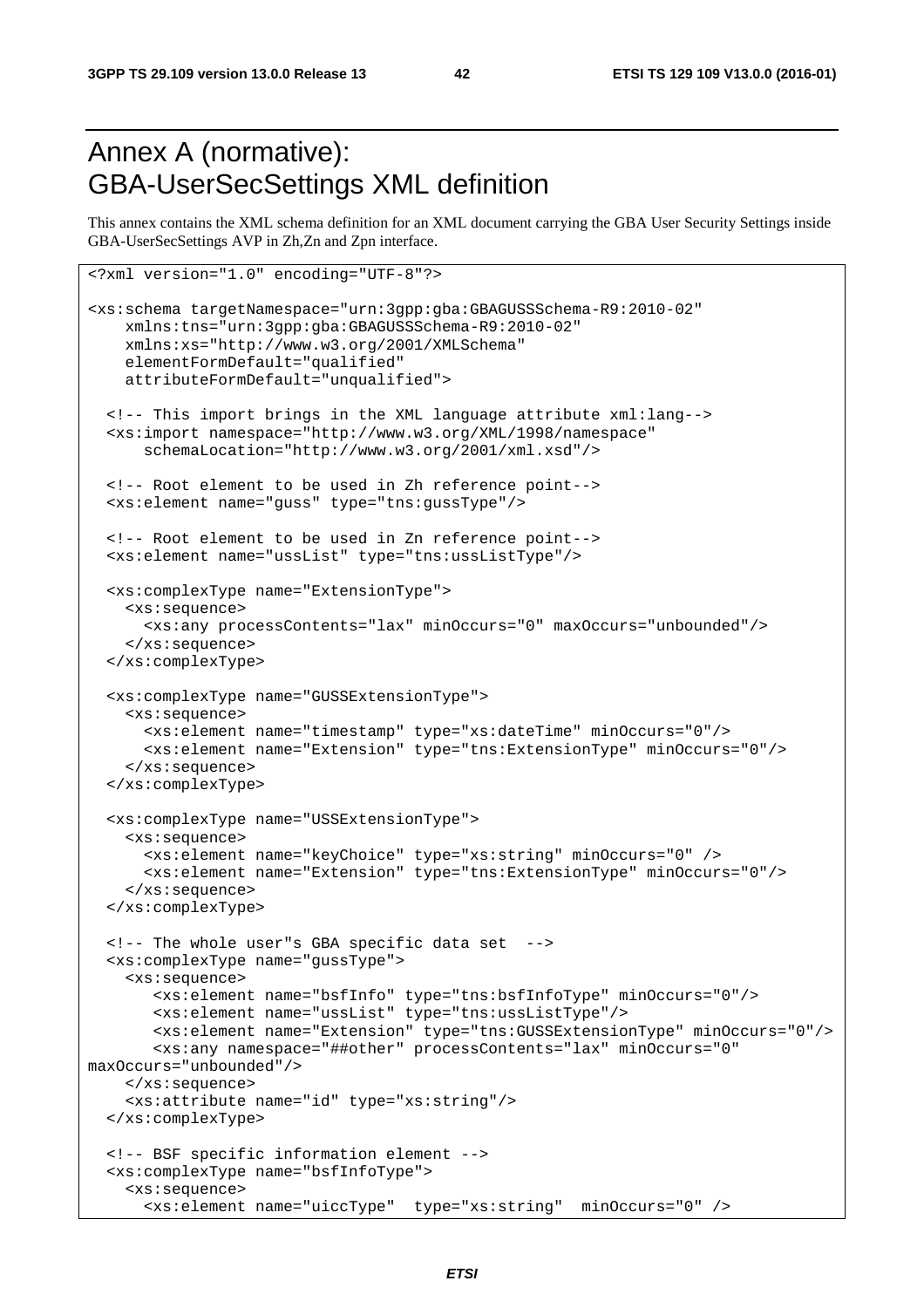```
 <xs:element name="lifeTime" type="xs:integer" minOccurs="0" /> 
       <xs:element name="securityFeatures" type="xs:string" minOccurs="0" /> 
       <xs:element name="Extension" type="tns:ExtensionType" minOccurs="0"/> 
       <xs:any namespace="##other" processContents="lax" minOccurs="0" 
maxOccurs="unbounded"/> 
     </xs:sequence> 
   </xs:complexType> 
   <!--List of all users individual User Security Settings --> 
   <xs:complexType name="ussListType"> 
     <xs:sequence minOccurs="0" maxOccurs="unbounded"> 
        <xs:element name="uss" type="tns:ussType"/> 
        <xs:element name="Extension" type="tns:ExtensionType" minOccurs="0"/> 
        <xs:any namespace="##other" processContents="lax" minOccurs="0" 
maxOccurs="unbounded"/> 
    </xs:sequence> 
   </xs:complexType> 
   <!-- User Security Setting data --> 
   <xs:complexType name="ussType"> 
     <xs:sequence> 
       <xs:element name="uids" type="tns:uidsType"/> 
       <xs:element name="flags" type="tns:flagsType"/> 
       <xs:element name="Extension" type="tns:USSExtensionType" minOccurs="0"/> 
       <xs:any namespace="##other" processContents="lax" minOccurs="0" 
maxOccurs="unbounded"/> 
     </xs:sequence> 
     <xs:attribute name="id" use="required" type="xs:string"/> 
     <xs:attribute name="type" use="required" type="xs:int"/> 
     <xs:attribute name="nafGroup" use="optional" type="xs:string"/> 
   </xs:complexType> 
   <!-- User Public Identities for authentication --> 
   <xs:complexType name="uidsType"> 
     <xs:sequence minOccurs="1" maxOccurs="unbounded"> 
       <xs:element name="uid" type="xs:string"/> 
       <xs:element name="Extension" type="tns:ExtensionType" minOccurs="0"/> 
       <xs:any namespace="##other" processContents="lax" minOccurs="0" 
maxOccurs="unbounded"/> 
    </xs:sequence> 
   </xs:complexType> 
   <!-- GAA Application type specific Authorization flag codes --> 
   <xs:complexType name="flagsType"> 
     <xs:sequence minOccurs="0" maxOccurs="unbounded"> 
       <xs:element name="flag" type="xs:int"/> 
       <xs:element name="Extension" type="tns:ExtensionType" minOccurs="0"/> 
       <xs:any namespace="##other" processContents="lax" minOccurs="0" 
maxOccurs="unbounded"/> 
     </xs:sequence> 
   </xs:complexType> 
</xs:schema>
```
NOTE 1: The  $\langle x \rangle$  elements within the complex types ExtensionType allow for compatible standard extensions in future releases. The <xs:any namespace=##other"> elements within the other complex types allow for compatible private extensions.

The values are:

• The value of the attribute "id" in the element "guss" is the same as user"s IM Private Identity (IMPI) used in User-Name AVP.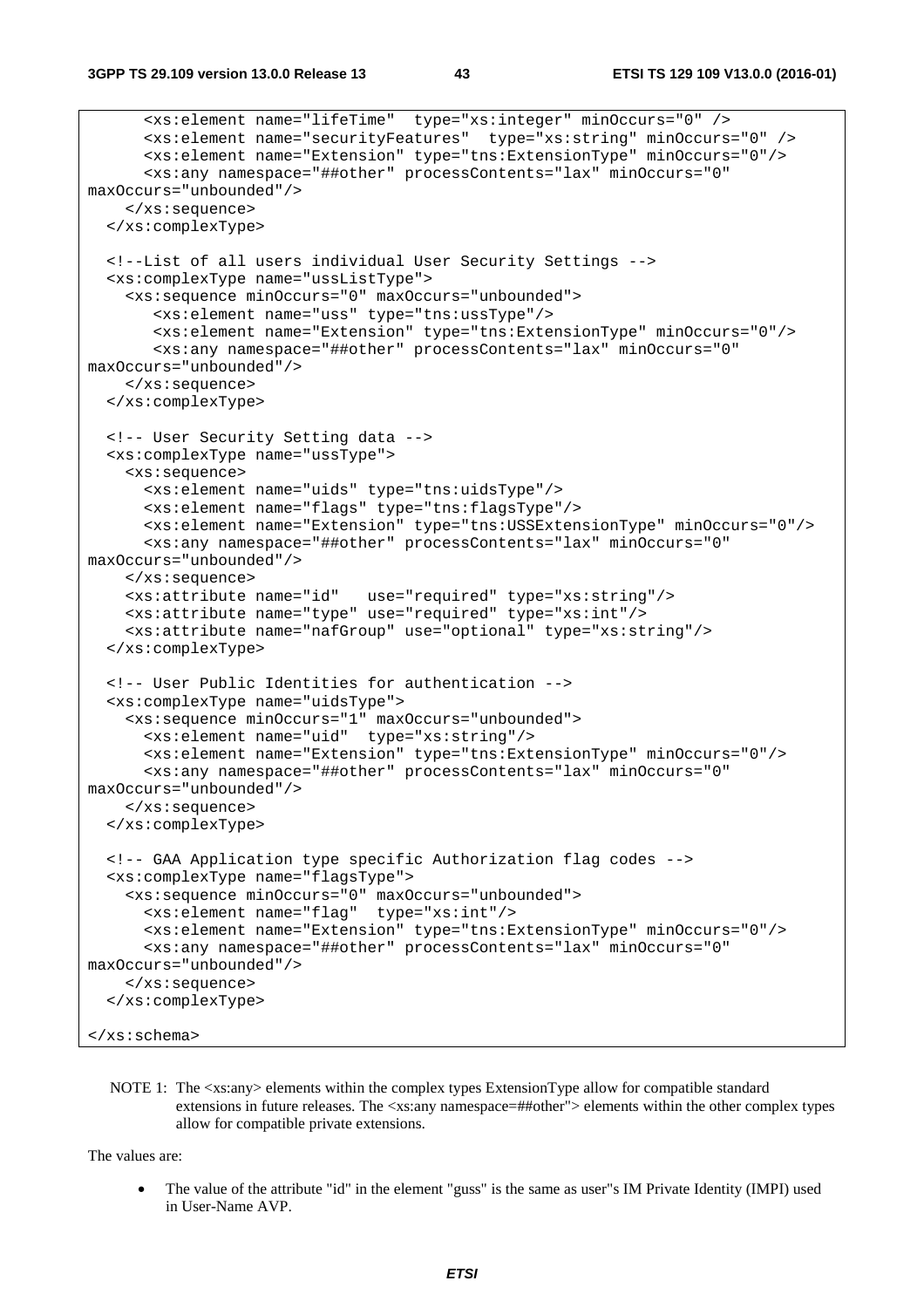- The value of the element "timestamp" in the element "guss" is the same type as GUSS-Timstamp used in GUSS-Timestamp AVP and indicates the timestamp of the GUSS. Timestamp value shall be expressed in UTC form, indicated by a time zone designator "Z" immediately following the time portion of the value.
- The value of the attribute "id" in the element "uss" is the same as service identifier (GSID) used in GAA-Service-Identifier AVP.
- NOTE 2: In the case with currently standardized 3GPP applications (c. f. Annex B), the service identifier (GSID) is the same as the GAA Service Type Code i.e. the "id" and the "type" attribute would have the same value. For example, in the interoperator GAA where the requesting BM-SC (i.e. NAF) is different operator network than the answering BSF, the BM-SC (NAF) can request particular user's MBMS USS by using "4" for the GSID in the "id" attribute in the USS. If the BSF operator wishes to have different MBMS USSs for different BM-SCs (NAFs), it can use the nafGroup attribute to separate NAFs to specific groups, and each group would get a particular USSs: <uss id="4" type="4" nafGroup="A"> would be given to NAFs in group A, and <uss id="4" type="4" nafGroup="B"> would be given to NAFs in group B when they request it. NAF groups are operator specific, i.e., operator decides which USS is given to which NAF."
	- The value of the element "uiccType" in the element "bsfInfo" is: GBA to indicate the basic case, or GBA\_U to indicate that generation of Ks\_int\_NAF is also required in the BSF. The default value is GBA.
	- The value of the element "lifeTime" in the element "bsfInfo" indicates a user specific key lifetime (duration in seconds). If the lifeTime element is missing the default value in the BSF is used.
	- The value of the optional element "securityFeatures" in the element "bsfInfo" indicates a user specific security feature list that the UE supports. If the securityFeature element is missing then the security features are not defined. If there is a list of several values, they are separated by ";". Defined values are:
	- "GPL\_U": The UICC supports Generic Push Layer on the UICC as specified in 3GPP TS 33.224 [30].
	- The value of attribute "type" in the element "uss" is GAA service type code defined in annex B.
	- The value of attribute "nafGroup" in the element "uss" is an operator internal group designator for a NAF group the USS is valid for. If this attribute is missing then only the attribute "id" is used for selection of this element.
	- Values of the element "uid" are user"s public authentication identities from the HSS.
	- Values of element "flag" are user"s authorization flag codes from the HSS for GAA service type indicated in the type attribute in the parent uss element. If an authorization flag exist the NAF have permission to give the corresponding service, otherwise not
	- The value of the element "keyChoice" in the "Extension" element inside the "uss" element is "ME-basedkey", i.e., Ks\_ NAF or Ks\_ext\_NAF shall be used, or "UICC-based-key", i.e., Ks\_int\_NAF shall be used or "ME-UICC-based-keys", i.e., Ks\_ext\_NAF or Ks\_int\_NAF can be used. The value of this element indicates to the NAF, which key shall be used. If the keyChoice element is missing, then as a default the "ME-based-key" shall be used by the NAF unless a prior agreement exists that mandates to use "UICCbased-key" or "ME-UICC-based-keys".

In the following illustrative examples the values are italised and underlined. The content of one User Security Setting tag is boxed.

```
<guss id="358500004836551@ims.mnc050.mcc358.3gppnetwork.org"> 
     <bsfInfo> 
          <lifeTime>86400</lifeTime> 
      </bsfInfo> 
      <ussList> 
         <uss id="1" type="1" nafGroup="A"> 
               <uids> 
                     <uid>tel:358504836551</uid>
                    <uid>lauri.laitinen@example.com</uid>
           … 
               </uids>
```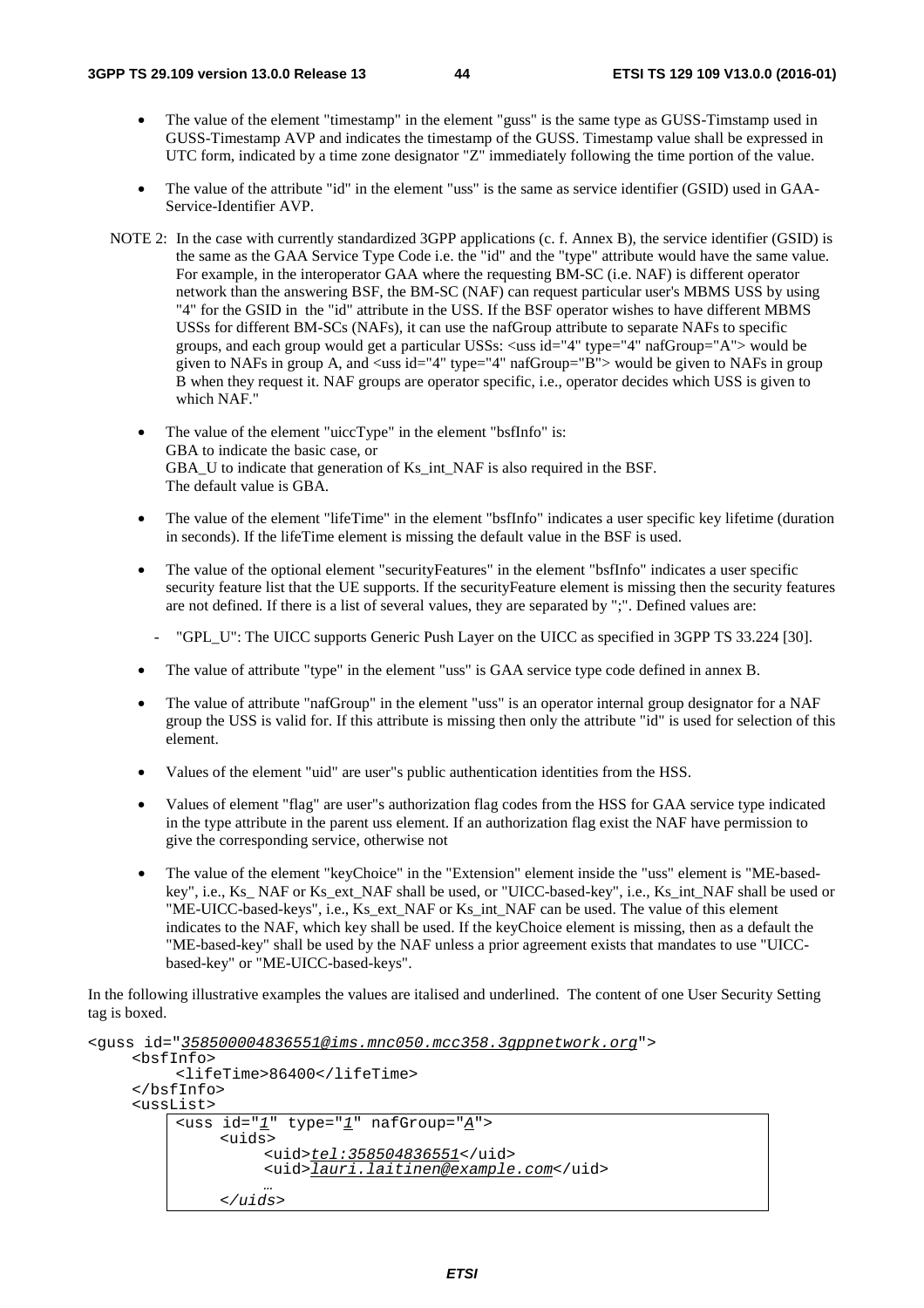```
 <flags> 
                    <flag>1</flag> 
          … 
              </flags> 
               <Extension> 
                    <keyChoice>ME-based-key</keyChoice> 
               </Extension> 
           </uss> 
 …
```
 </ussList> </guss>

The above GAA User Security Settings example for user "358500004836551@ ims.mnc050.mcc358.3gppnetwork.org" defines that for PKI-Portal (GAA service type code is 1) services are allowed for user identities "tel:358504836551" and "lauri.laitinen@example.com" and authentication is allowed (flag 1 exists) but non-repudiation is not allowed (flag 2 is missing) to NAFs that provide the GAA service identified by "1" GAA Service Identifier. This particular USS for PKI-Portal is intended to be used only with a NAF group that is labeled as "A" (NAF groupings and NAFs that belong to these groups are specified by the MNO). Additionally, the key choice for the PKI-Portal should use only ME based key (as key keyChoice is set to "ME-based-key"). The BSF shall not generate UICC-Ks, because uiccType is missing. A special key lifetime defines that the duration after which the key expires is 86400 seconds.

```
<![CDATA[<?xml version='1.0'?> 
<ussList> 
      <uss id="1" type="1"> 
            <uids> 
                 <uid>tel:358504836551</uid>
                 <uid>lauri.laitinen@example.com</uid>
            </uids>
            <flags> 
                 <flag>1</flag> 
            </flags> 
            <Extension> 
                 <keyChoice>ME-based-key</keyChoice> 
           </Extension> 
      </uss> 
</ussList> 
]]>
```
The above is an example how the value of "GAA-UserSecSettings" in Diameter based Zn reference point and "ussList" in Web Services based Zn reference point is populated.

NOTE 3: The BSF has removed the "nafGroup" attribute from "uss" element. Also, the XML document has been surrounded by "<![CDATA[" and "]]>" tags, so that the XML parser handling the outer message (i.e., in Web Services case) will not parse the ussList. The ussList will be parsed by the application itself handling the incoming message.

Below is an example illustrating the usage of the flag for service authorization. The content of one User Security Setting tag is boxed.

```
<guss id="358501234567@ims.mnc050.mcc358.3gppnetwork.org"> 
      <bsfInfo> 
           <lifeTime>86400</lifeTime> 
      </bsfInfo> 
      <ussList> 
          <uss id="8" type="8" nafGroup="A">
                <uids> 
                     <uid>tel:358501234567</uid>
                    <uid>pekka.mustermann@example.com</uid> … 
                </uids>
                <flags> 
                     <flag>1</flag> 
           … 
               </flags> 
                <Extension> 
                     <keyChoice>ME-based-key</keyChoice>
```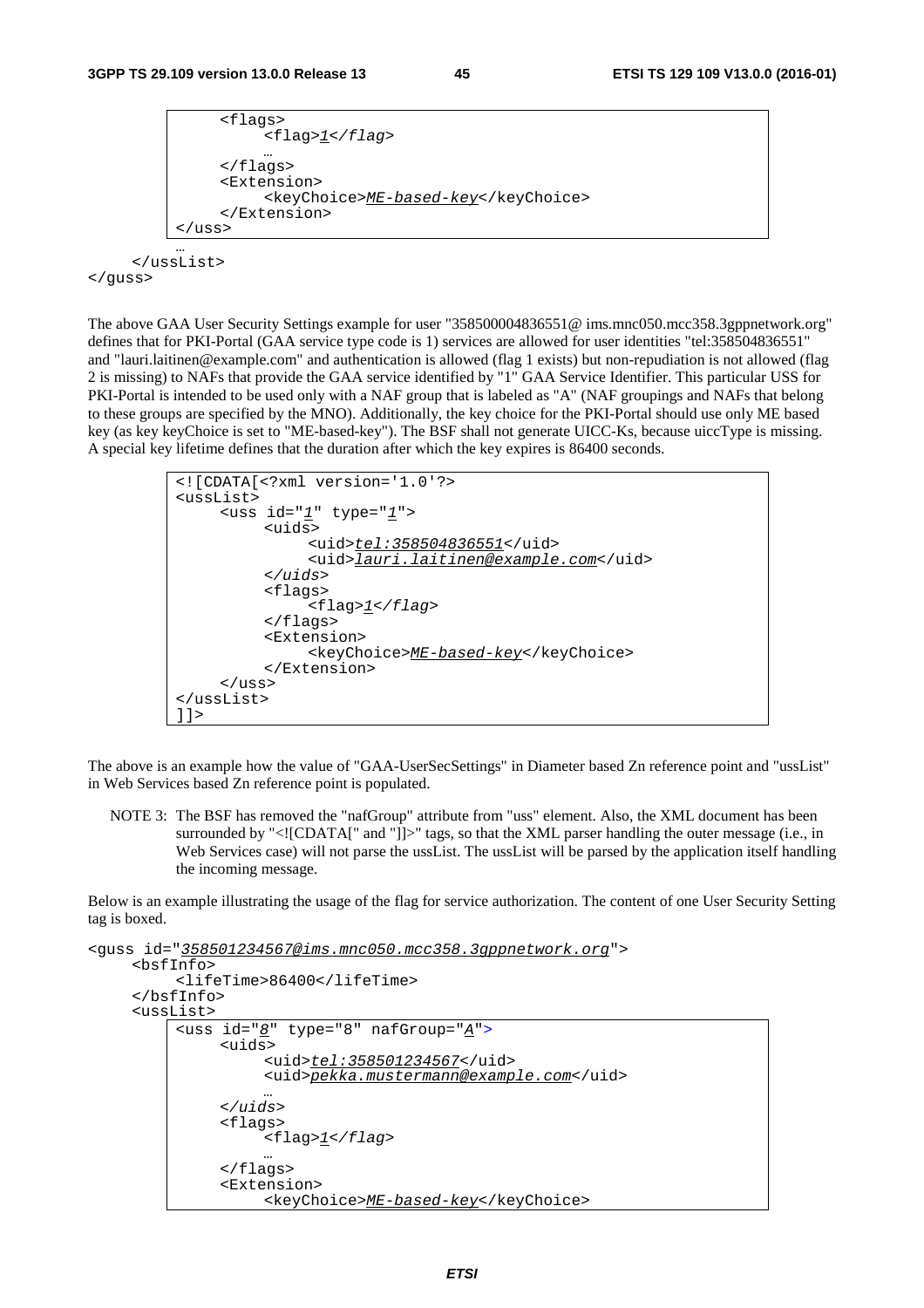</guss>

```
 … 
            </Extension> 
        /uss>
 … 
    </ussList>
```
The above GAA User Security Settings example for user "358501234567@ ims.mnc050.mcc358.3gppnetwork.org" defines that for ANDSF (GAA service type code is 8) services are allowed for user identities "tel:358501234567" and "pekka.mustermann@example.com" and authentication is allowed (flag 1 exists) i.e. the user is authorized to use the ANDSF service according to the policy stored in the ANDSF server. If the flag contains a 0 or is missing, the stated user identities would not be authorized to use the GAA service identified by "8" GAA Service Identifier. Additionally, the key choice for the ANDSF should use only ME based key (as key keyChoice is set to "ME-based-key").

Analogously, the authorization flag is used for OpenID GBA Interworking (GAA Service Type Code 11) the authentication is allowed (flag 1 exists) i.e. the user is authorized to use the OpenID-GBA Interworking service. If the flag contains a 0 or is missing, the stated user identities would not be authorized to use the GAA service identified by "11" GAA Service Identifier. Additionally, the key choice for the OpenID/GBA Interworking should use only ME based key if the keyChoice extension is set to "ME-based-key".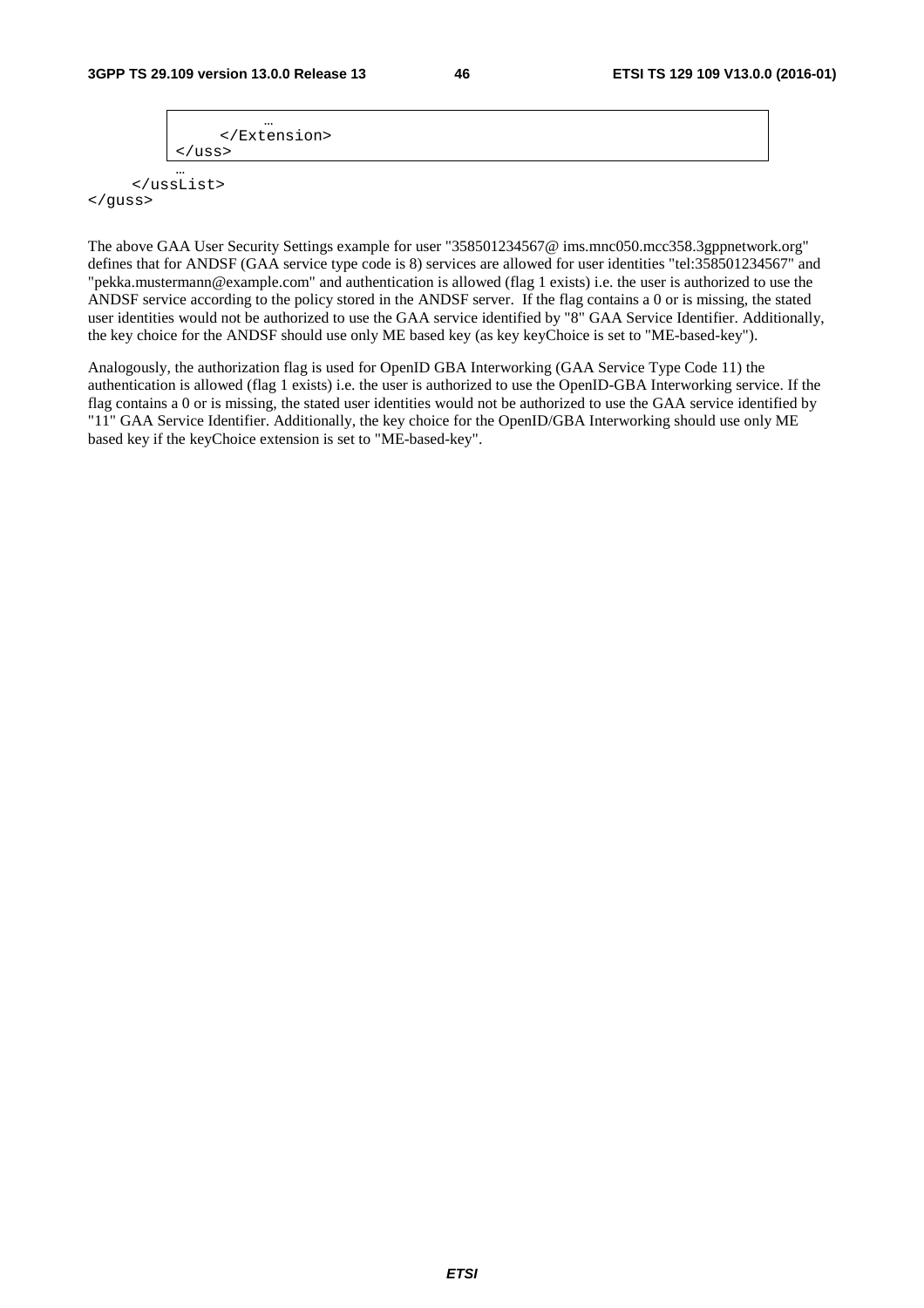# Annex B (normative): GAA Service Type Codes

The GAA Service Type Code values are used in GAA to indicate interpretation, coding and usage of GAA service type specific data.

For examples each GAA service type may have their own set of authorization flags. Meaning and coding of these flags are defined in Annex C. There may also be proprietary GAA service types with their own definitions in the future.

Code values 0 – 999999 are reserved for standardized GAA service types.

The following values are defined for standardized GAA service types with 3GPP specification:

- 0 Unspecific service
- 1 PKI-Portal
- 2 Authentication Proxy<br>3 Presence
- **Presence**
- 4 MBMS
- 5 Liberty Alliance Project (see [15])
- 6 UICC Terminal Key Establishment (see [17])
- 7 Terminal Remote Device Key Establishment (see [18])
- 8 ANDSF (see [24])
- 9. GBA Push (see [25])
- 10 IMS based PSS MBMS (see [26])
- 11 OpenID GBA Interworking (see [29])<br>12 Generic Push Laver (see [30])
- Generic Push Layer (see [30])

Default value is 0. An unspecific service may or may not have user security settings containing or not a list of public identities. An unspecific service cannot have specified authorization flags or other service type specific data.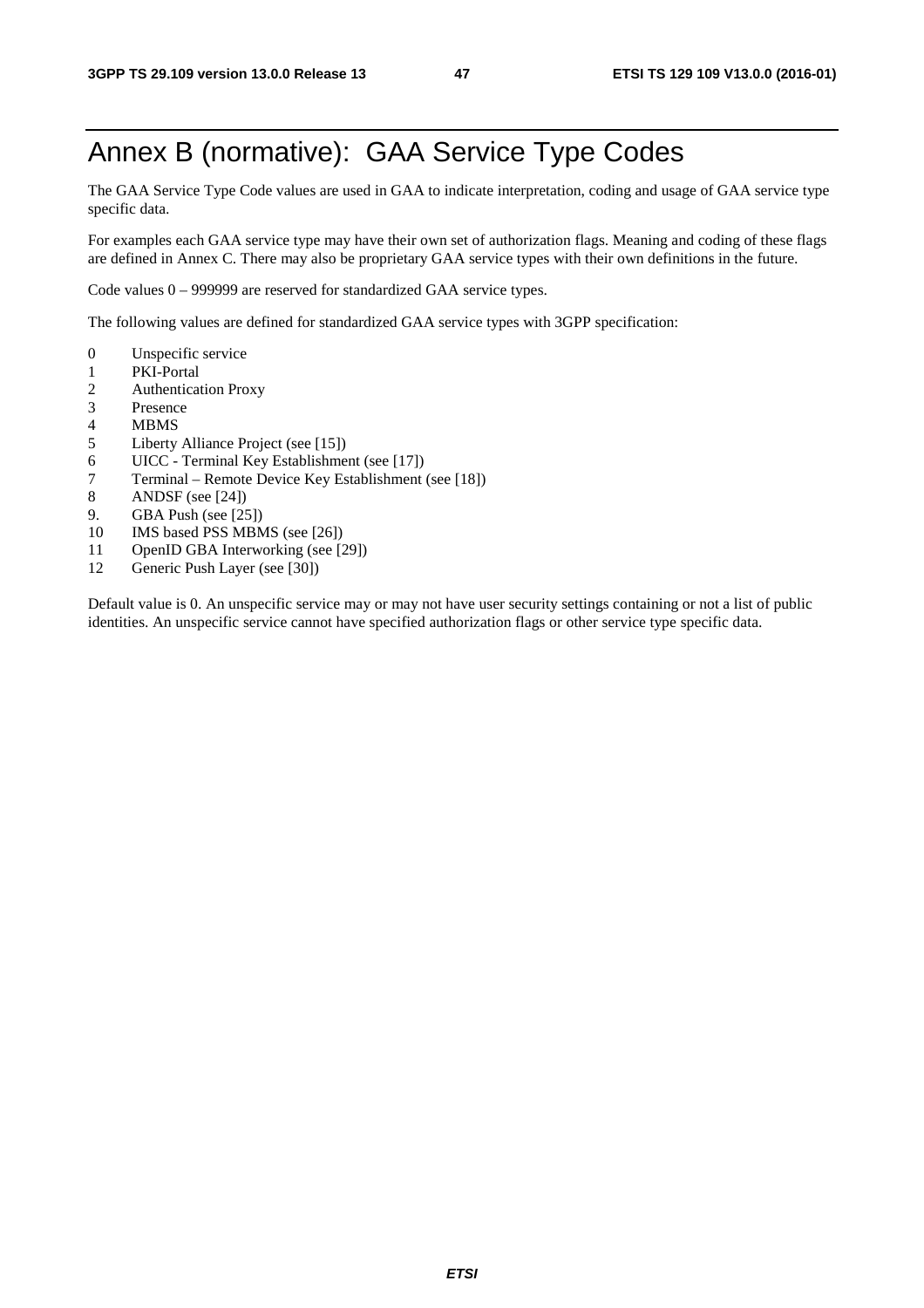# Annex C (normative): GAA Authorization flag codes

For GAA services which have a defined set of special authorization flag codes the following rule holds: The service specified by the GAA authorization flag codes is allowed for a user only if user"s user security setting contains that flag.

The following standardised GAA service types that are listed in previous annex B have the following special authorization flag codes:

#### **PKI-Portal (1)**

- 1 Authentication allowed
- 2 Non-repudiation allowed

#### **ANDSF (8)**

- 0 Not authorized
- 1 Authorized according to policy stored in ANDSF server

#### **OpenID Interworking (13)**

- 0 Not authorized
- 1 Authorized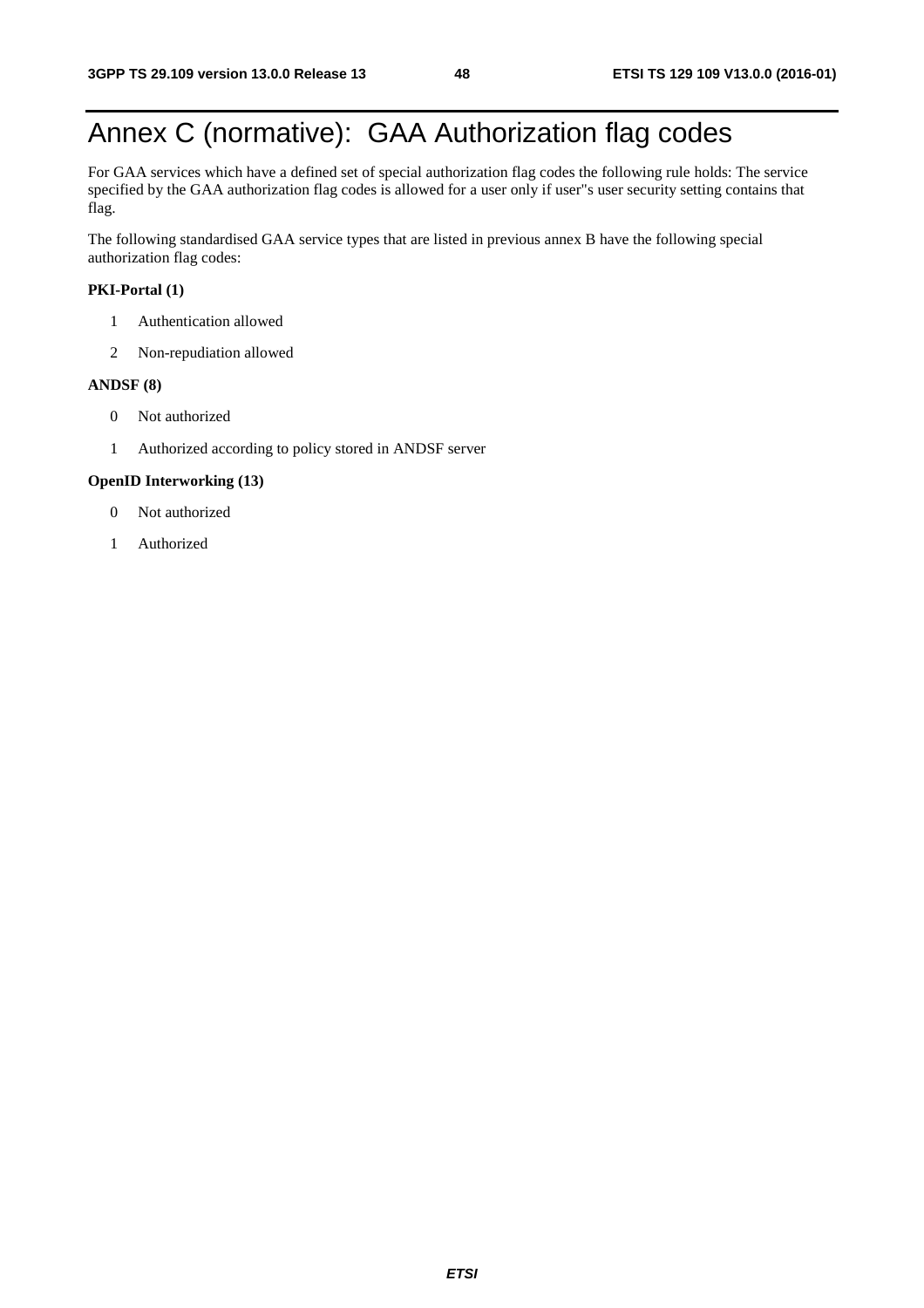## Annex D (normative): Web Services Definition for Zn interface

This annex contains the Web Services Defination Language (WSDL) [14] for Zn interface:

```
<?xml version="1.0" encoding="UTF-8"?> 
<wsdl:definitions name="GBAService" 
                   targetNamespace="urn:3gpp:gba:GBAService:2010-02" 
                   xmlns:typens="urn:3gpp:gba:GBAService:2010-02" 
                   xmlns:wsdl="http://schemas.xmlsoap.org/wsdl/" 
                   xmlns:soap="http://schemas.xmlsoap.org/wsdl/soap/" 
                   xmlns:xsd="http://www.w3.org/2001/XMLSchema" 
                   xmlns:soapenc="http://schemas.xmlsoap.org/soap/encoding/"> 
  <wsdl:types> 
    <xsd:schema targetNamespace="urn:3gpp:gba:GBAService:2010-02"> 
      <!-- Extension element definition --> 
      <xsd:complexType name="tExtension"> 
        <xsd:sequence> 
          <xsd:any processContents="lax" minOccurs="0" maxOccurs="unbounded"/> 
        </xsd:sequence> 
      </xsd:complexType> 
       <!-- Request Bootstrapping info request parameter definitions --> 
       <xsd:element name="requestBootstrappingInfoRequest"> 
         <xsd:complexType> 
           <xsd:sequence> 
             <xsd:element name="btid" type="xsd:string"/> 
             <xsd:element name="nafid" type="xsd:base64Binary"/> 
             <xsd:element name="gsid" type="xsd:string" minOccurs="0" maxOccurs="unbounded"/> 
             <xsd:element name="gbaUAware" type="xsd:boolean" minOccurs="0"/> 
             <xsd:element name="extension" type="typens:tExtension" minOccurs="0"/> 
           </xsd:sequence> 
         </xsd:complexType> 
       </xsd:element> 
       <!-- Request Bootstrapping info responset parameter definitions --> 
       <xsd:element name="requestBootstrappingInfoResponse"> 
         <xsd:complexType> 
           <xsd:sequence> 
             <xsd:element name="impi" type="xsd:string" minOccurs="0"/> 
             <xsd:element name="meKeyMaterial" type="xsd:base64Binary"/> 
             <xsd:element name="uiccKeyMaterial" type="xsd:base64Binary" minOccurs="0"/> 
             <xsd:element name="keyExpiryTime" type="xsd:dateTime"/> 
             <xsd:element name="bootstrappingInfoCreationTime" type="xsd:dateTime"/> 
             <xsd:element name="gbaType" type="xsd:string" minOccurs="0"/> 
             <xsd:element name="ussList" type="xsd:string" minOccurs="0"/> 
             <xsd:element name="extension" type="typens:tExtension" minOccurs="0"/> 
           </xsd:sequence> 
         </xsd:complexType> 
       </xsd:element> 
       <!-- Request Bootstrapping info fault parameter definitions --> 
       <xsd:element name="requestBootstrappingInfoFault"> 
         <xsd:complexType> 
          <xsd:sequence> 
             <xsd:element name="errorCode" type="xsd:integer"/> 
             <xsd:element name="errorText" type="xsd:string" minOccurs="0"/> 
           </xsd:sequence> 
         </xsd:complexType> 
       </xsd:element> 
    </xsd:schema> 
  </wsdl:types> 
  <wsdl:message name="requestBootstrappingInfoRequestMessage"> 
    <wsdl:part name="body" element="typens:requestBootstrappingInfoRequest"/> 
  </wsdl:message> 
  <wsdl:message name="requestBootstrappingInfoResponseMessage"> 
     <wsdl:part name="body" element="typens:requestBootstrappingInfoResponse"/> 
   </wsdl:message>
```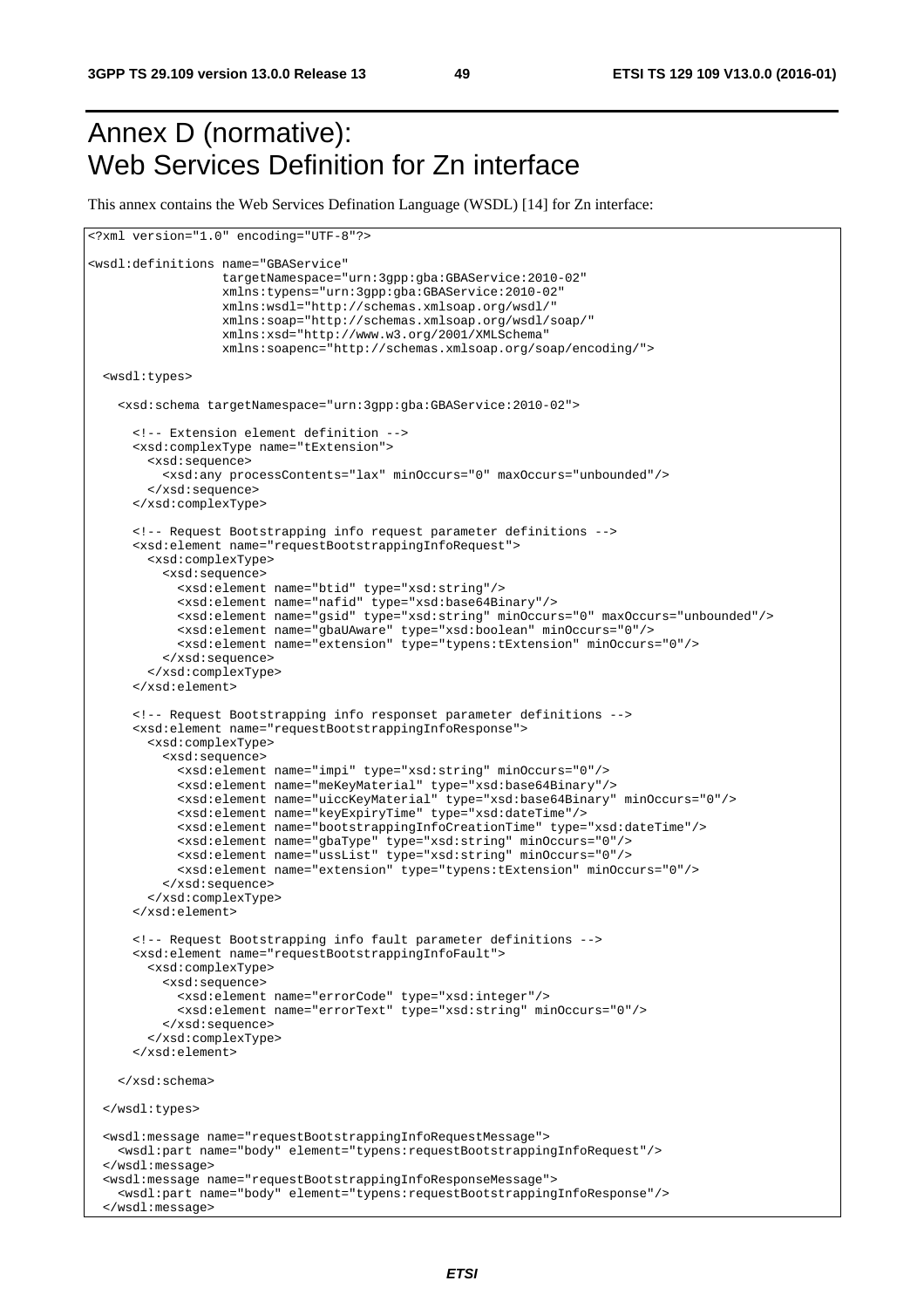```
 <wsdl:message name="requestBootstrappingInfoFaultMessage"> 
    <wsdl:part name="body" element="typens:requestBootstrappingInfoFault"/> 
  </wsdl:message> 
  <wsdl:portType name="GBAServicePortType"> 
    <wsdl:operation name="requestBootstrappingInfo"> 
      <wsdl:input message="typens:requestBootstrappingInfoRequestMessage"/> 
      <wsdl:output message="typens:requestBootstrappingInfoResponseMessage"/> 
      <wsdl:fault name="FaultName" message="typens:requestBootstrappingInfoFaultMessage"/> 
    </wsdl:operation> 
  </wsdl:portType> 
  <wsdl:binding name="GBAServiceBinding" type="typens:GBAServicePortType"> 
    <soap:binding style="document" transport="http://schemas.xmlsoap.org/soap/http"/> 
    <wsdl:operation name="requestBootstrappingInfo"> 
      <soap:operation soapAction="urn:3gpp:gba:GBAServiceAction:2007-05"/> 
      <wsdl:input> 
        <soap:body use="literal"/> 
      </wsdl:input> 
      <wsdl:output> 
        <soap:body use="literal"/> 
      </wsdl:output> 
      <wsdl:fault name="FaultName"> 
        <soap:fault name="FaultName" use="literal"/> 
       </wsdl:fault> 
    </wsdl:operation> 
  </wsdl:binding> 
  <wsdl:service name="GBAService"> 
    <wsdl:port name="GBAServicePort" binding="typens:GBAServiceBinding"> 
      <!-- add SOAP address location URI below --> 
      <soap:address location="http://add.here.uri.to/GBAService"/> 
    </wsdl:port> 
  </wsdl:service> 
</wsdl:definitions>
```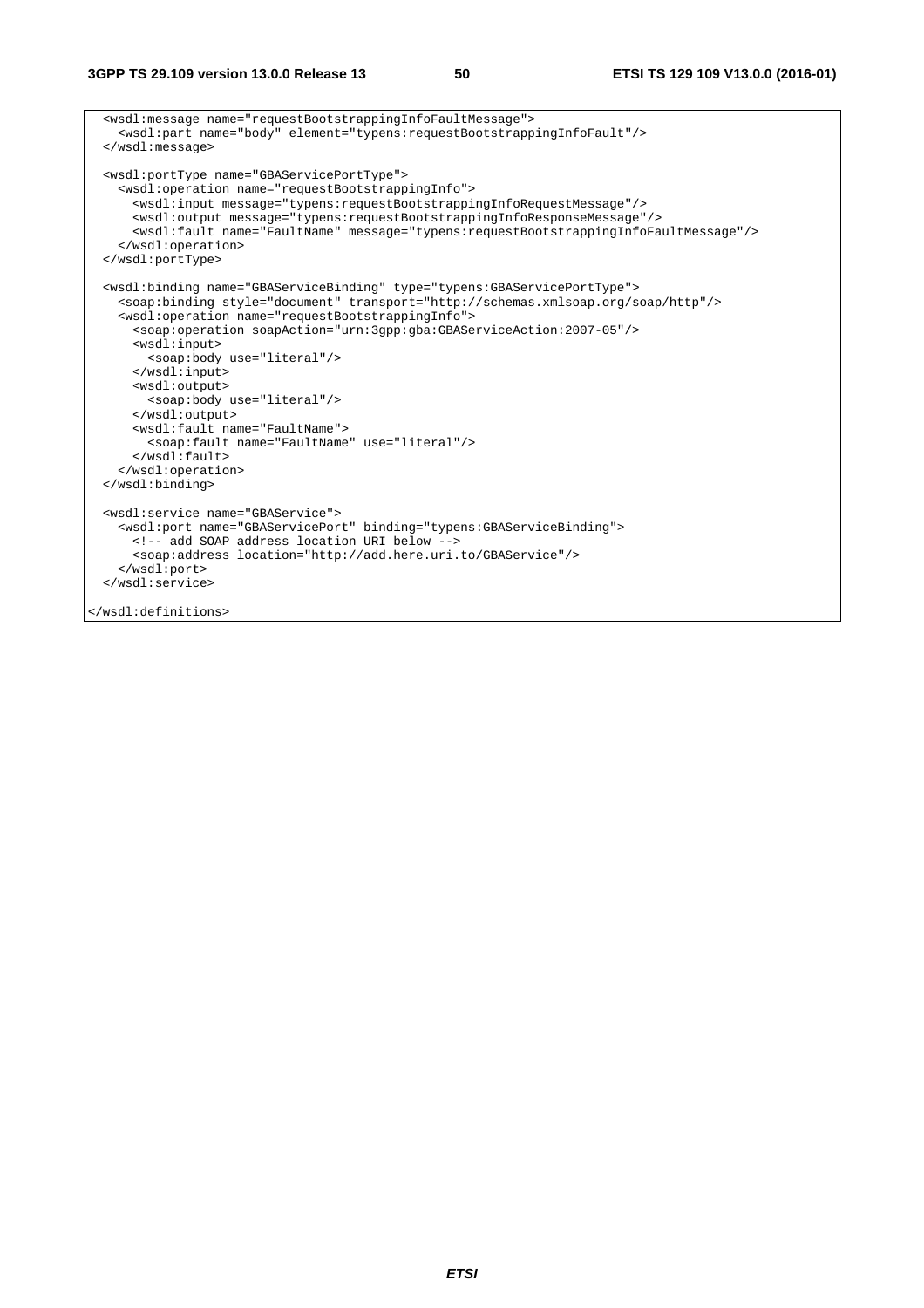# Annex E (informative): Liberty authentication context definitions for GBA

# E.1 Introduction

This clause describes the GBA Authentication Context definition that the Liberty Identity Provider uses to describe GBA parameters to Liberty Service Provider. The Liberty 3GPP Security Interworking is further discussed in 3GPP TR 33.980 [15].

# E.2 GBA Authentication context statement data model

A particular Liberty authentication context statement will capture the characteristics of the process, procedures, and mechanisms by which the authentication authority verified the subject before issuing an identity, protects the secrets on which subsequent authentications are based, and the mechanisms used for this authentication. These characteristics are categorized in the Liberty ID-FF Authentication Context Specification [16] as follows:

- Identification Characteristics that describe the processes and mechanism the authentication authority uses to initially create an association between a subject and the identity (or name) by which the subject will be known.
- Technical Protection Characteristics that describe how the "secret" (the knowledge or possession of which allows the subject to authenticate to the authentication authority) is kept secure.
- Operational Protection Characteristics that describe procedural security controls employed by the authentication authority (for example, security audits, records archival).
- Authentication Method Characteristics that define the mechanisms by which the subject of the issued assertion authenticates to the authentication authority (for example, a password versus a smartcard).
- Governing Agreements Characteristics that describe the legal framework (e.g. liability constraints and contractual obligations) underlying the authentication event and/or its associated technical authentication infrastructure.

Compared to Liberty Authentication Context [16], the GBA Authentication Context statement data model adds a description to to which GBA mechanism was used during bootstrapping with the BSF, and how the corresponding shared secret was used with the Identity Provider (IdP) that functions as a NAF.

The authentication contexts classes specific to mobile terminals specified by Liberty Alliance are called

- MobileOneFactorUnregistered,
- MobileTwoFactorUnregistered,
- MobileOneFactorContract, and
- MobileTwoFactorContract classes.

The GBA authentication context uses some of the elements in these classes and introduces a new element called "GBAMechanism", which can be used to describe GBA specific parameters of the authentication. The elements used in the GBA Authentication Context schemas are:

- GBAMechanismType: describes the GBA bootstrapping mechanism (identifies the method used over Ub reference point);
- AuthenticatorTransportProtocolType: describes the authentication mechanism that was used authenticate the UE towards the Liberty Identity Provider (identifies the method used over Ua reference point);
- KeyActivationType: describes the mechanism to achieve two factor authentication (valid in \*TwoFactor\* authentication schemas).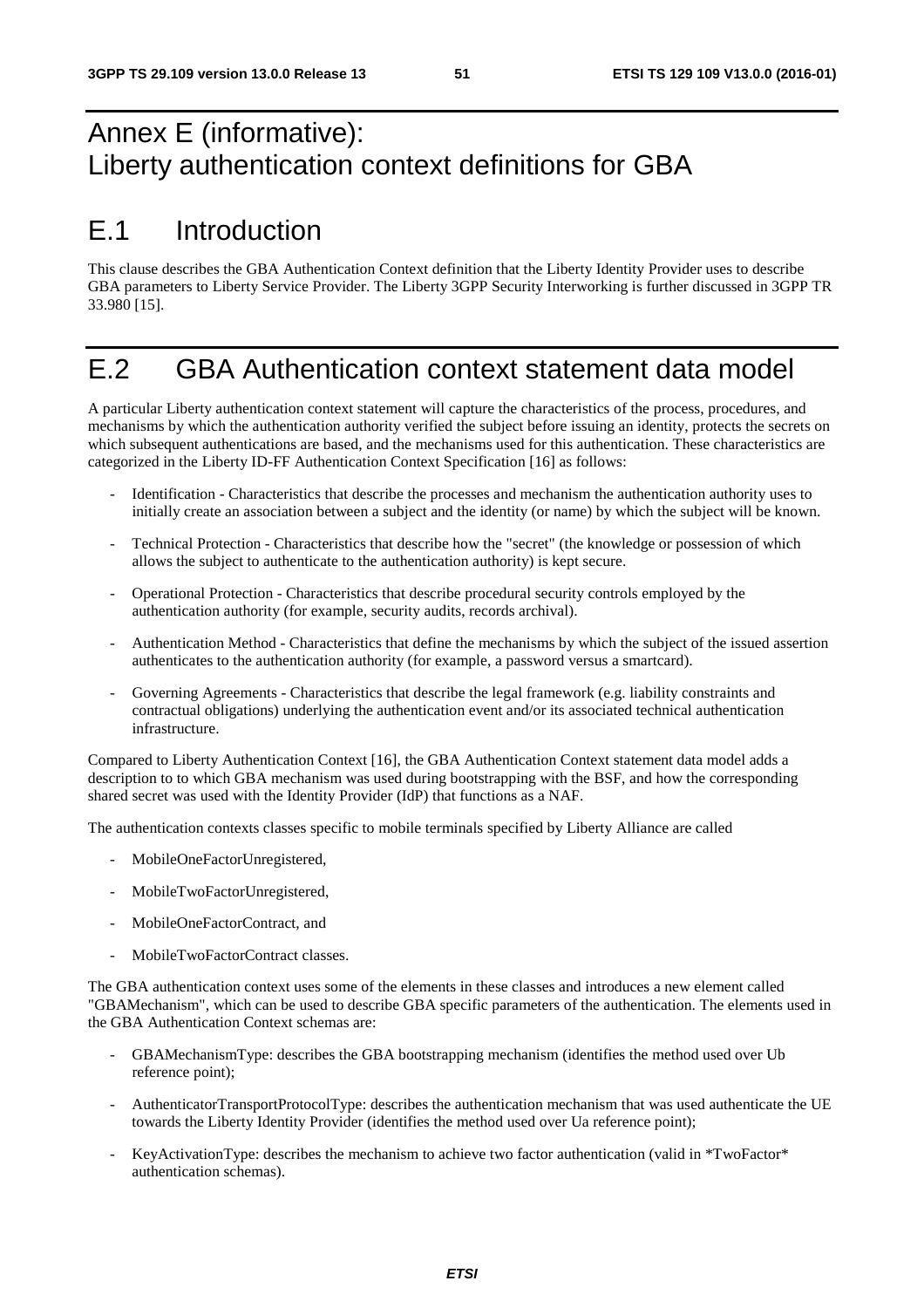<?xml version="1.0" encoding="UTF-8"?>

# E.3 GBA authentication context statement schema

This section lists the complete GBA Authentication Context XML schema. It is based on Liberty Authentication Context XML Schema to which the addition is the additional description of how GBA procedures have been conducted, i.e., GBAMechanism element.

```
<xs:schema targetNamespace="urn:3gpp:gba:ac:2006-10" 
  xmlns:xs="http://www.w3.org/2001/XMLSchema" 
  xmlns:ac="urn:liberty:ac:2004-12" 
  xmlns="urn:3gpp:gba:ac:2006-10"> 
   <!-- imports Liberty Authentication Context definitions --> 
   <xs: import namespace="urn:liberty:ac:2004-12" 
    schemaLocation="liberty-authentication-context-v2.0.xsd"/> 
   <xs:annotation> 
     <xs:documentation> 
       This authentication context has been defined for the 
       3GPP and 3GPP2 Generic Bootstrapping Architecture. It 
       defines new GBAMechanismType and its values, but reuses 
       the Liberty authentication context schema for other 
       values. The GBA authentication context is based on the 
       MobileOneFactor* and MobileTwoFactor* authentication 
       contexts with the exception that only shared secret 
       based authentication methods (i.e., symmetric) are used, 
       and private key (i.e., asymmetric) methods are not 
       used when authenticating the UE due to the nature of GBA. 
     </xs:documentation> 
   </xs:annotation> 
   <!-- new type definitions for different GBA procedures --> 
   <xs:element name="LegacyGBA"> 
     <xs:annotation> 
       <xs:documentation> 
         Legacy GBA where existing old authentication 
         frameworks are used for bootstrapping such 
         2G GBA in 3GPP, and CDMA 1x and CDMA 1xEvDo 
         in 3GPP2. 
       </xs:documentation> 
     </xs:annotation> 
   </xs:element> 
   <xs:element name="GBAMobileMobile"> 
     <xs:annotation> 
       <xs:documentation> 
         GBA using AKA as specified in 3GPP and 3GPP2. 
         The shared secret is derived in the mobile and 
         used in the mobile. 
       </xs:documentation> 
     </xs:annotation> 
   </xs:element> 
   <xs:element name="GBAUICCMobile"> 
     <xs:annotation> 
       <xs:documentation> 
         GBA_U using AKA as specified in 3GPP and 3GPP2. 
         The shared secret is derived in the UICC and used 
         in the mobile. 
       </xs:documentation> 
     </xs:annotation> 
   </xs:element> 
   <xs:element name="GBAUICCUICC"> 
     <xs:annotation> 
       <xs:documentation> 
         GBA_U using AKA as specified in 3GPP and 3GPP2. 
         The shared secret is derived in the UICC and used 
         in the UICC. 
       </xs:documentation> 
     </xs:annotation> 
   </xs:element> 
   <xs:element name="GBAMechanism" type="GBAMechanismType"> 
     <xs:annotation>
```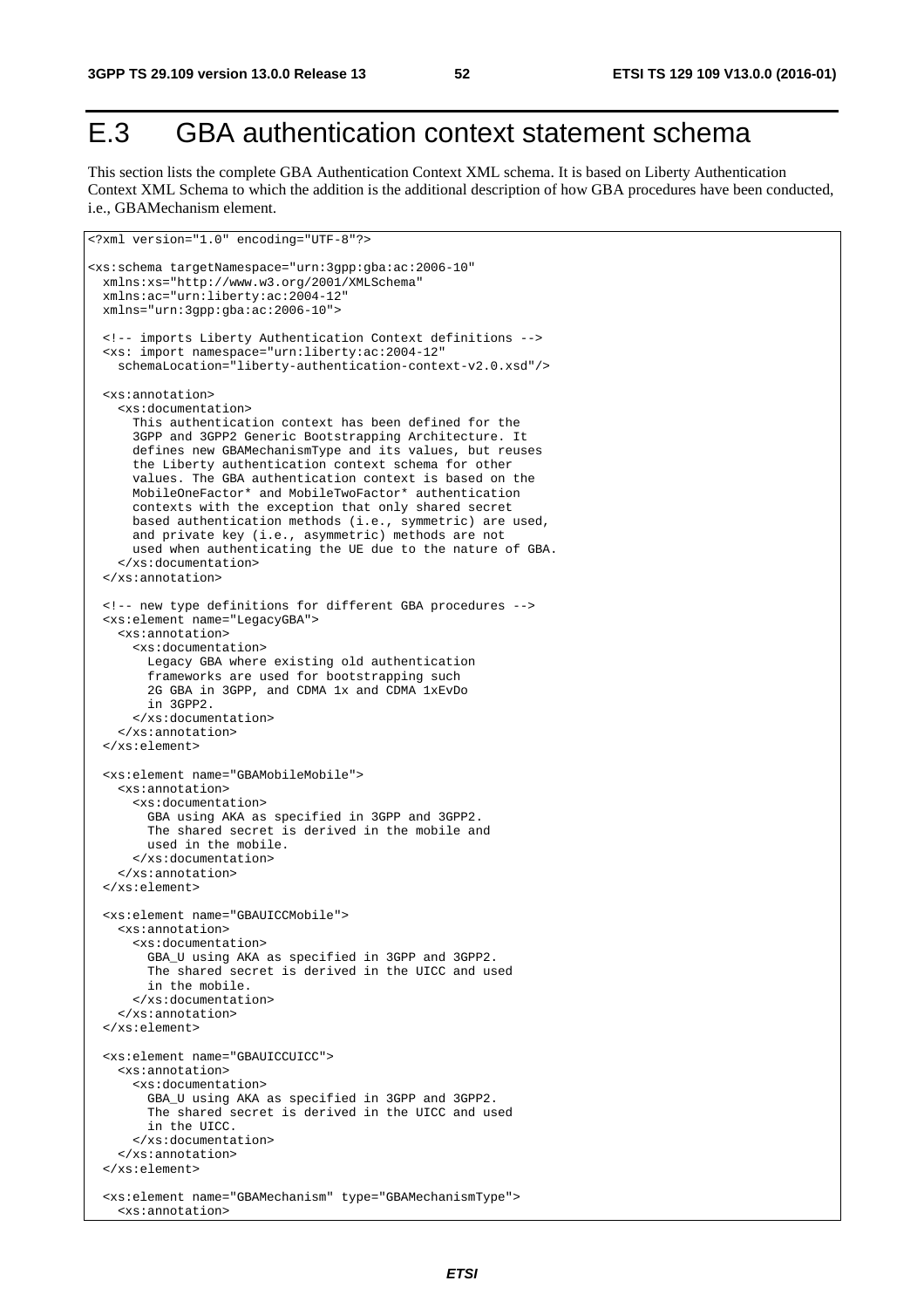```
 <xs:documentation> 
        GBA mechanism used in the bootstrapping procedure. 
      </xs:documentation> 
    </xs:annotation> 
 </xs:element> 
 <xs:complexType name="GBAMechanismType"> 
   <xs:choice> 
      <xs:element ref="LegacyGBA"/> 
      <xs:element ref="GBAMobileMobile"/> 
      <xs:element ref="GBAUICCMobile"/> 
      <xs:element ref="GBAUICCUICC"/> 
    </xs:choice> 
 </xs:complexType> 
</xs:schema>
```
## E.4 GBA authentication context classes

## E.4.1 GBAOneFactorUnregistered

This class reflects that there were no mobile customer registration procedures and an authentication of the UE is done without requiring explict end-user interaction.

## E.4.1.1 Associated 3GPP URI

http://www.3gpp.org/schemas/authctx/classes/GBAOneFactorUnregistered

### E.4.1.2 Class schema

```
<?xml version="1.0" encoding="UTF-8"?> 
<xs:schema targetNamespace="urn:3gpp:gba:ac:2006-10" 
  xmlns:xs="http://www.w3.org/2001/XMLSchema" 
  xmlns:ac="urn:liberty:ac:2004-12" 
  xmlns="urn:3gpp:gba:ac:2006-10" 
  finalDefault="extension" 
  version="1.0"> 
  <!-- Imports Liberty authentication context schema definitions --> 
  <xs:import namespace="urn:liberty:ac:2004-12" 
    schemaLocation="liberty-authentication-context-v2.0.xsd"/> 
  <!-- includes 3GPP GBA Authentication Context generic definitions --> 
  <xs:include schemaLocation="3gpp-gba-authentication-context-v1.0.xsd"/> 
  <!-- GBAOneFactorUnregistered --> 
  <xs:complexType name="GBAOneFactorUnregisteredGBAMechanismType"> 
    <xs:complexContent> 
      <xs:restriction base="GBAMechanismType"> 
         <xs:choice> 
          <xs:element ref="LegacyGBA"/> 
           <xs:element ref="GBAMobileMobile"/> 
          <xs:element ref="GBAUICCMobile"/> 
          <xs:element ref="GBAUICCUICC"/> 
         </xs:choice> 
      </xs:restriction> 
    </xs:complexContent> 
  </xs:complexType> 
  <!-- states which protocol was used between UE and NAF/IdP to authenticate the UE --> 
  <xs:complexType name="GBAOneFactorUnregisteredAuthenticatorTransportProtocolType"> 
    <xs:complexContent> 
      <xs:restriction base="ac:AuthenticatorTransportProtocolType"> 
         <xs:choice> 
           <xs:element ref="ac:HTTP"/> <!-- HTTP Digest over SSL/TLS --> 
           <xs:element ref="ac:SSL"/> <!-- PSK TLS -->
```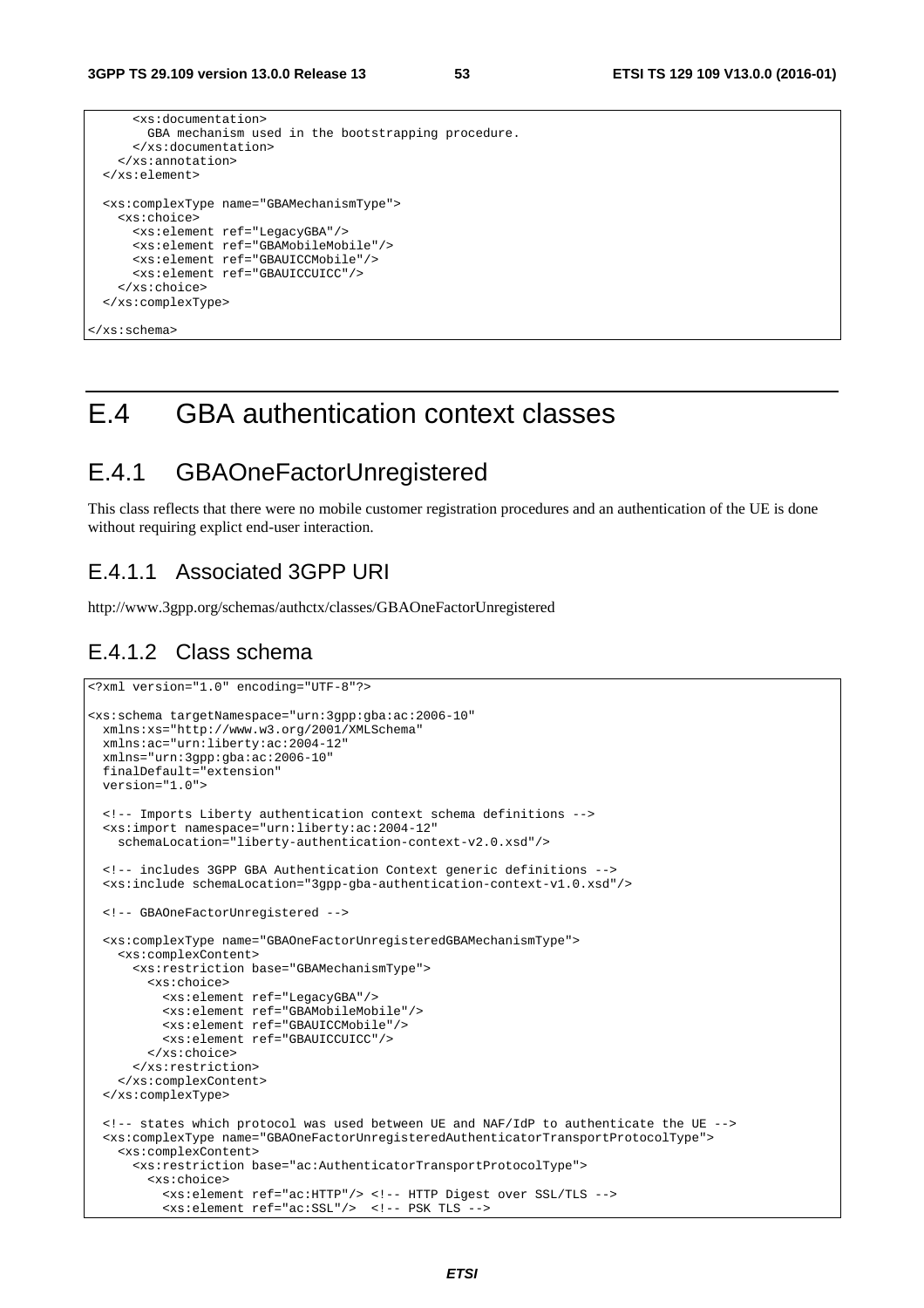```
 </xs:choice> 
     </xs:restriction> 
   </xs:complexContent> 
 </xs:complexType>
```
</xs:schema>

## E.4.2 GBATwoFactorUnregistered

This class reflects that there were no mobile customer registration procedures and a two-factor based authentication of the UE is done requiring an explicit end-user interaction during authentication procedure (e.g., a PIN needs to be typed).

### E.4.2.1 Associated 3GPP URI

http://www.3gpp.org/schemas/authctx/classes/GBATwoFactorUnregistered

## E.4.2.2 Class schema

```
<?xml version="1.0" encoding="UTF-8"?> 
<xs:schema targetNamespace="urn:3gpp:gba:ac:2006-10" 
   xmlns:xs="http://www.w3.org/2001/XMLSchema" 
   xmlns:ac="urn:liberty:ac:2004-12" 
   xmlns="urn:3gpp:gba:ac:2006-10" 
   finalDefault="extension" 
   version="1.0"> 
   <!-- Imports Liberty authentication context schema definitions --> 
   <xs:import namespace="urn:liberty:ac:2004-12" 
     schemaLocation="liberty-authentication-context-v2.0.xsd"/> 
   <!-- includes 3GPP GBA Authentication Context generic definitions --> 
   <xs:include schemaLocation="3gpp-gba-authentication-context-v1.0.xsd"/> 
   <!-- GBATwoFactorUnregistered --> 
   <xs:complexType name="GBATwoFactorUnregisteredGBAMechanismType"> 
     <xs:complexContent> 
       <xs:restriction base="GBAMechanismType"> 
         <xs:choice> 
           <xs:element ref="LegacyGBA"/> 
           <xs:element ref="GBAMobileMobile"/> 
           <xs:element ref="GBAUICCMobile"/> 
           <xs:element ref="GBAUICCUICC"/> 
         </xs:choice> 
       </xs:restriction> 
     </xs:complexContent> 
   </xs:complexType> 
   <!-- states which protocol was used between UE and NAF/IdP to authenticate the UE --> 
   <xs:complexType name="GBATwoFactorUnregisteredAuthenticatorTransportProtocolType"> 
     <xs:complexContent> 
       <xs:restriction base="ac:AuthenticatorTransportProtocolType"> 
         <xs:choice> 
           <xs:element ref="ac:HTTP"/> <!-- HTTP Digest over SSL/TLS --> 
           <xs:element ref="ac:SSL"/> <!-- PSK TLS --> 
         </xs:choice> 
       </xs:restriction> 
     </xs:complexContent> 
   </xs:complexType> 
   <xs:complexType name="GBATwoFactorUnregisteredKeyActivationType"> 
    <xs:complexContent> 
       <xs:restriction base="ac:KeyActivationType"> 
         <xs:choice> 
           <xs:element ref="ac:ActivationPin"/> 
           <xs:element ref="ac:Extension" maxOccurs="unbounded"/> 
         </xs:choice> 
       </xs:restriction> 
     </xs:complexContent> 
   </xs:complexType>
```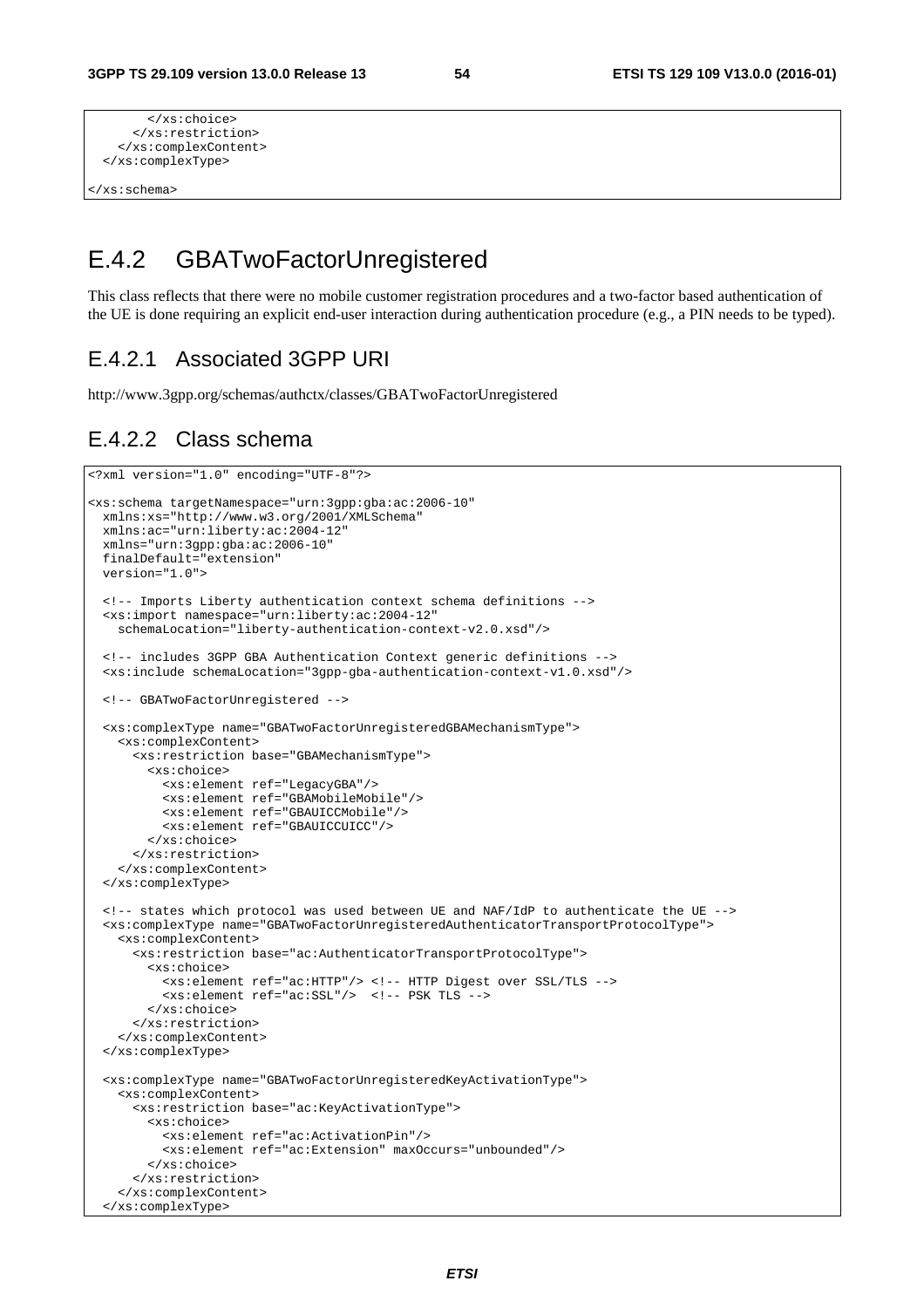</xs:schema>

## E.4.3 GBAOneFactorContract

This class reflects that mobile customer registration procedures have taken place and an authentication of the UE is done without requiring explicit end-user interaction.

## E.4.3.1 Associated 3GPP URI

http://www.3gpp.org/schemas/authctx/classes/GBAOneFactorContract

### E.4.3.2 Class schema

```
<?xml version="1.0" encoding="UTF-8"?> 
<xs:schema targetNamespace="urn:3gpp:gba:ac:2006-10" 
  xmlns:xs="http://www.w3.org/2001/XMLSchema" 
  xmlns:ac="urn:liberty:ac:2004-12" 
  xmlns="urn:3gpp:gba:ac:2006-10" 
  finalDefault="extension" 
  version="1.0"> 
  <!-- Imports Liberty authentication context schema definitions --> 
  <xs:import namespace="urn:liberty:ac:2004-12" 
    schemaLocation="liberty-authentication-context-v2.0.xsd"/> 
  <!-- includes 3GPP GBA Authentication Context generic definitions --> 
  <xs:include schemaLocation="3gpp-gba-authentication-context-v1.0.xsd"/> 
  <!-- GBAOneFactorContract --> 
  <xs:complexType name="GBAOneFactorContractGBAMechanismType"> 
    <xs:complexContent> 
      <xs:restriction base="GBAMechanismType"> 
         <xs:choice> 
           <xs:element ref="LegacyGBA"/> 
           <xs:element ref="GBAMobileMobile"/> 
           <xs:element ref="GBAUICCMobile"/> 
           <xs:element ref="GBAUICCUICC"/> 
         </xs:choice> 
      </xs:restriction> 
    </xs:complexContent> 
  </xs:complexType> 
  <!-- states which protocol was used between UE and NAF/IdP to authenticate the UE --> 
  <xs:complexType name="GBAOneFactorContractAuthenticatorTransportProtocolType"> 
    <xs:complexContent> 
       <xs:restriction base="ac:AuthenticatorTransportProtocolType"> 
         <xs:choice> 
           <xs:element ref="ac:HTTP"/> <!-- HTTP Digest over SSL/TLS --> 
           <xs:element ref="ac:SSL"/> <!-- PSK TLS --> 
         </xs:choice> 
       </xs:restriction> 
    </xs:complexContent> 
  </xs:complexType> 
  <xs:complexType name="GBAOneFactorContractIdentificationType"> 
    <xs:complexContent> 
       <xs:restriction base="ac:IdentificationType"> 
         <xs:sequence> 
           <xs:element ref="ac:PhysicalVerification"/> 
           <xs:element ref="ac:WrittenConsent"/> 
           <xs:element ref="ac:Extension" minOccurs="0" maxOccurs="unbounded"/> 
         </xs:sequence> 
       </xs:restriction> 
     </xs:complexContent> 
   </xs:complexType> 
</xs:schema>
```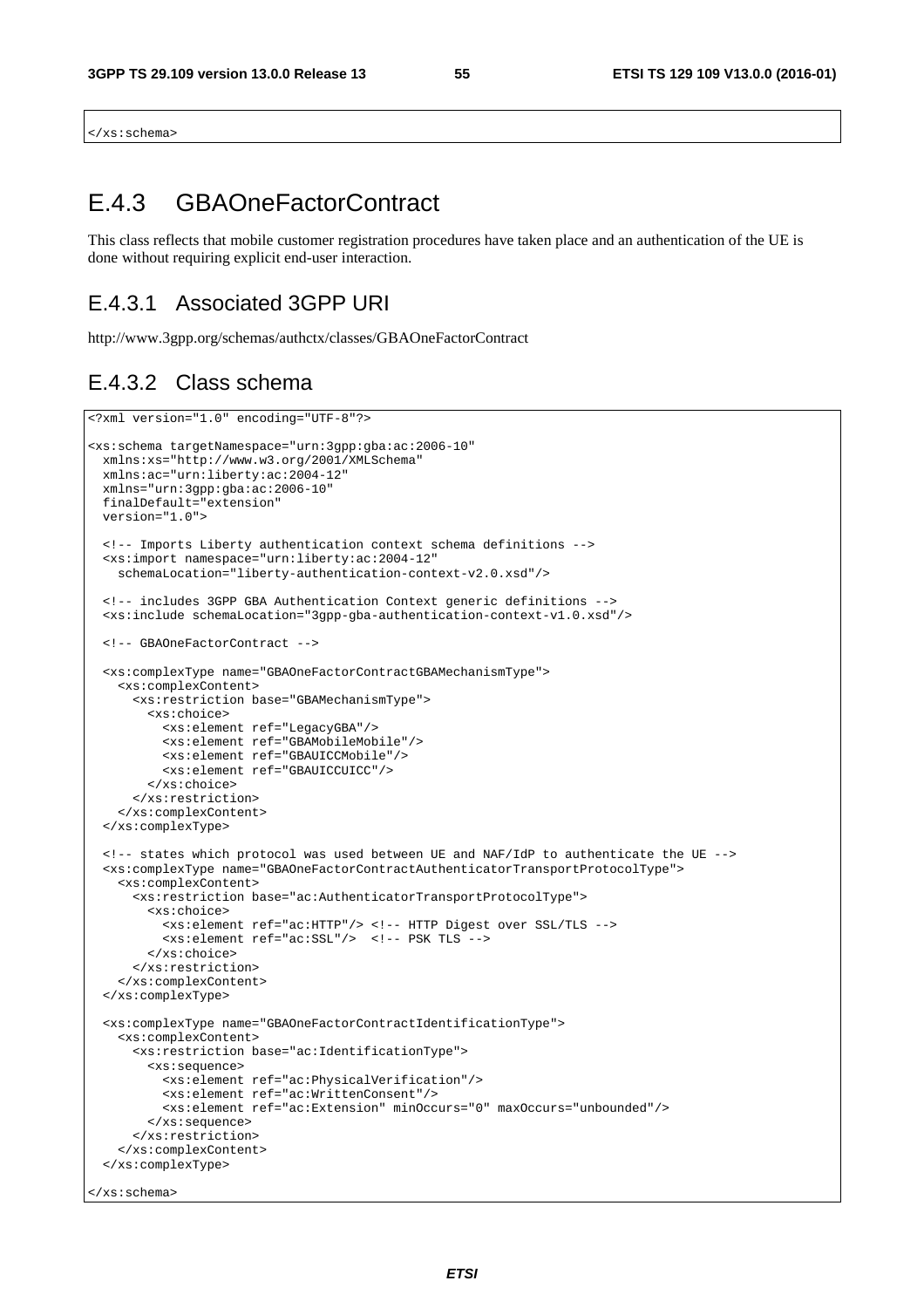## E.4.4 GBATwoFactorContract

This class reflects that mobile customer registration procedures have taken place and a two-factor based authentication of the UE is done requiring an explicit end-user interaction during authentication procedure (e.g., a PIN needs to be typed).

## E.4.4.1 Associated 3GPP URI

<?xml version="1.0" encoding="UTF-8"?>

http://www.3gpp.org/schemas/authctx/classes/GBATwoFactorContact

### E.4.4.2 Class schema

```
<xs:schema targetNamespace="urn:3gpp:gba:ac:2006-10" 
  xmlns:xs="http://www.w3.org/2001/XMLSchema" 
  xmlns:ac="urn:liberty:ac:2004-12" 
  xmlns="urn:3gpp:gba:ac:2006-10" 
  finalDefault="extension" 
  version="1.0"> 
   <!-- Imports Liberty authentication context schema definitions --> 
  <xs:import namespace="urn:liberty:ac:2004-12" 
    schemaLocation="liberty-authentication-context-v2.0.xsd"/> 
  <!-- includes 3GPP GBA Authentication Context generic definitions --> 
   <xs:include schemaLocation="3gpp-gba-authentication-context-v1.0.xsd"/> 
   <!-- GBATwoFactorContract --> 
  <xs:complexType name="GBATwoFactorContractGBAMechanismType"> 
     <xs:complexContent> 
       <xs:restriction base="GBAMechanismType"> 
         <xs:choice> 
           <xs:element ref="LegacyGBA"/> 
           <xs:element ref="GBAMobileMobile"/> 
           <xs:element ref="GBAUICCMobile"/> 
           <xs:element ref="GBAUICCUICC"/> 
         </xs:choice> 
       </xs:restriction> 
     </xs:complexContent> 
   </xs:complexType> 
   <!-- states which protocol was used between UE and NAF/IdP to authenticate the UE --> 
   <xs:complexType name="GBATwoFactorContractAuthenticatorTransportProtocolType"> 
     <xs:complexContent> 
       <xs:restriction base="ac:AuthenticatorTransportProtocolType"> 
         <xs:choice> 
           <xs:element ref="ac:HTTP"/> <!-- HTTP Digest over SSL/TLS --> 
           <xs:element ref="ac:SSL"/> <!-- PSK TLS --> 
         </xs:choice> 
       </xs:restriction> 
     </xs:complexContent> 
   </xs:complexType> 
   <xs:complexType name="GBATwoFactorContractKeyActivationType"> 
    <xs:complexContent> 
       <xs:restriction base="ac:KeyActivationType"> 
         <xs:choice> 
           <xs:element ref="ac:ActivationPin"/> 
           <xs:element ref="ac:Extension" maxOccurs="unbounded"/> 
         </xs:choice> 
       </xs:restriction> 
     </xs:complexContent> 
   </xs:complexType> 
   <xs:complexType name="GBATwoFactorContractIdentificationType"> 
     <xs:complexContent> 
       <xs:restriction base="ac:IdentificationType"> 
         <xs:sequence>
```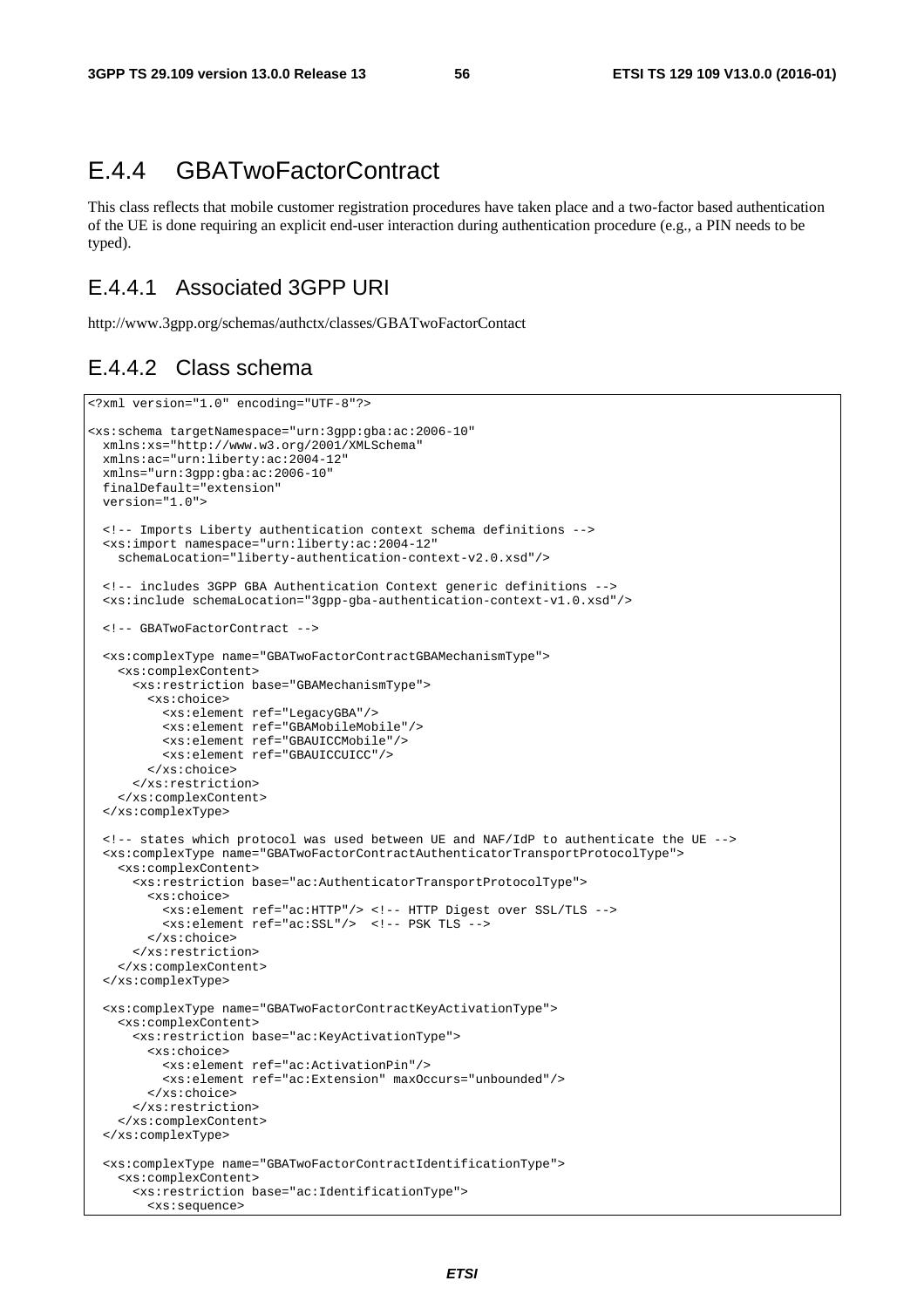*ETSI* 

```
 <xs:element ref="ac:PhysicalVerification"/> 
 <xs:element ref="ac:WrittenConsent"/> 
          <xs:element ref="ac:Extension" minOccurs="0" maxOccurs="unbounded"/> 
        </xs:sequence> 
      </xs:restriction> 
    </xs:complexContent> 
  </xs:complexType> 
</xs:schema>
```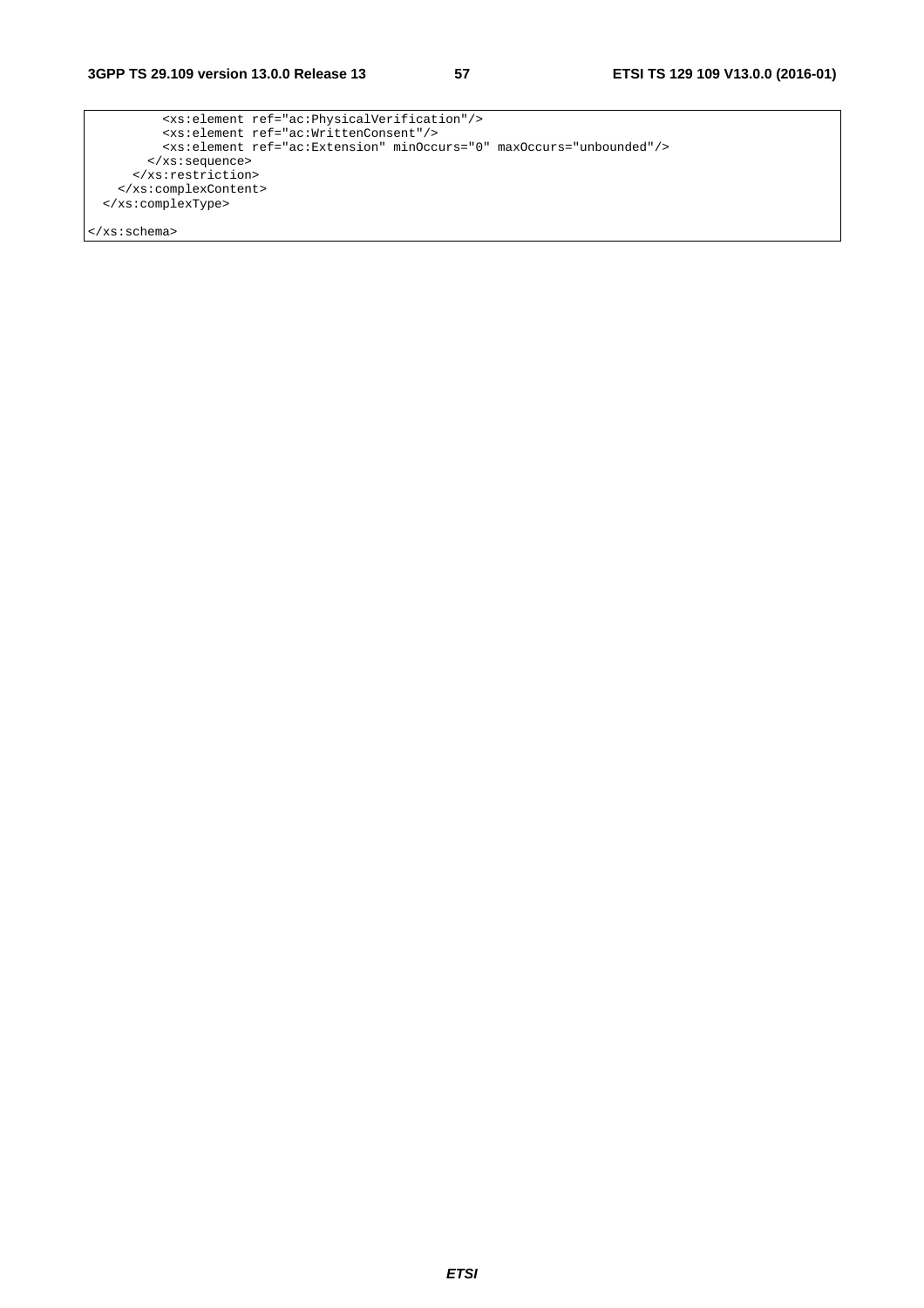# Annex F (informative): SAML authentication context definitions for GBA

# F.1 Introduction

This clause describes the GBA Authentication Context definition that an Identity Provider (IdP) uses to describe GBA parameters to a Service Provider (SP). SAML authentication contexts are further discussed in the SAML Authentication Context specification [19].

## F.2 GBA authentication context declaration data model

Similarly to Liberty (cf. Annex E), a SAML authentication context declaration captures characteristics of the processes, procedures, and mechanisms by which the authentication authority verified the subject before issuing an identity, protects the secrets on which subsequent authentications are based, and the mechanisms used for this authentication (identification, technical protection, operational protection, authentication method and governing agreements) OASIS Standard [22].

Compared to the SAML authentication context declaration data model OASIS Standard [22], the GBA authentication context declaration data model extends the SAML model by adding a description of which GBA mechanism was used during bootstrapping with the BSF, and at the same time restricts the SAML model in a number of respects specific to GBA (only shared secret as authenticator type, only HTTP or SSL as authenticator transport protocol, secret key activation by PIN, only mobile device or smartcard as key storage medium).

The authentication contexts classes specific to mobile terminals specified by SAML are:

- MobileOneFactorUnregistered,
- MobileTwoFactorUnregistered,
- MobileOneFactorContract, and
- MobileTwoFactorContract.

The GBA authentication context classes introduced herein correspond to the above ones and are:

- GBAOneFactorUnregistered,
- GBATwoFactorUnregistered,
- GBAOneFactorContract, and
- GBATwoFactorContract.

The GBA authentication context classes are derived from the corresponding SAML authentication context classes by means of the following patterns:

- The GBA mechanism (corresponding to ME-based GBA, UICC-based GBA, 2G GBA, etc.) is added to the authentication method type for all the four classes.
- A set of GBA-specific restrictions (only shared secret as authenticator type, only HTTP or SSL as authenticator transport protocol, only mobile device or smartcard as key storage medium) is applied to all the four classes.
- For the 'OneFactor' classes (GBAOneFactorUnregistered and GBAOneFactorContract), there is no more difference (compared to the corresponding SAML class) in addition to the two changes described above.
- For the 'TwoFactor' classes (GBATwoFactorUnregistered and GBATwoFactorContract), the key activation by means of PIN is mandatory in secret key protection.

Given the above patterns, the rest of this annex is expected to be understood without further detailed explanations.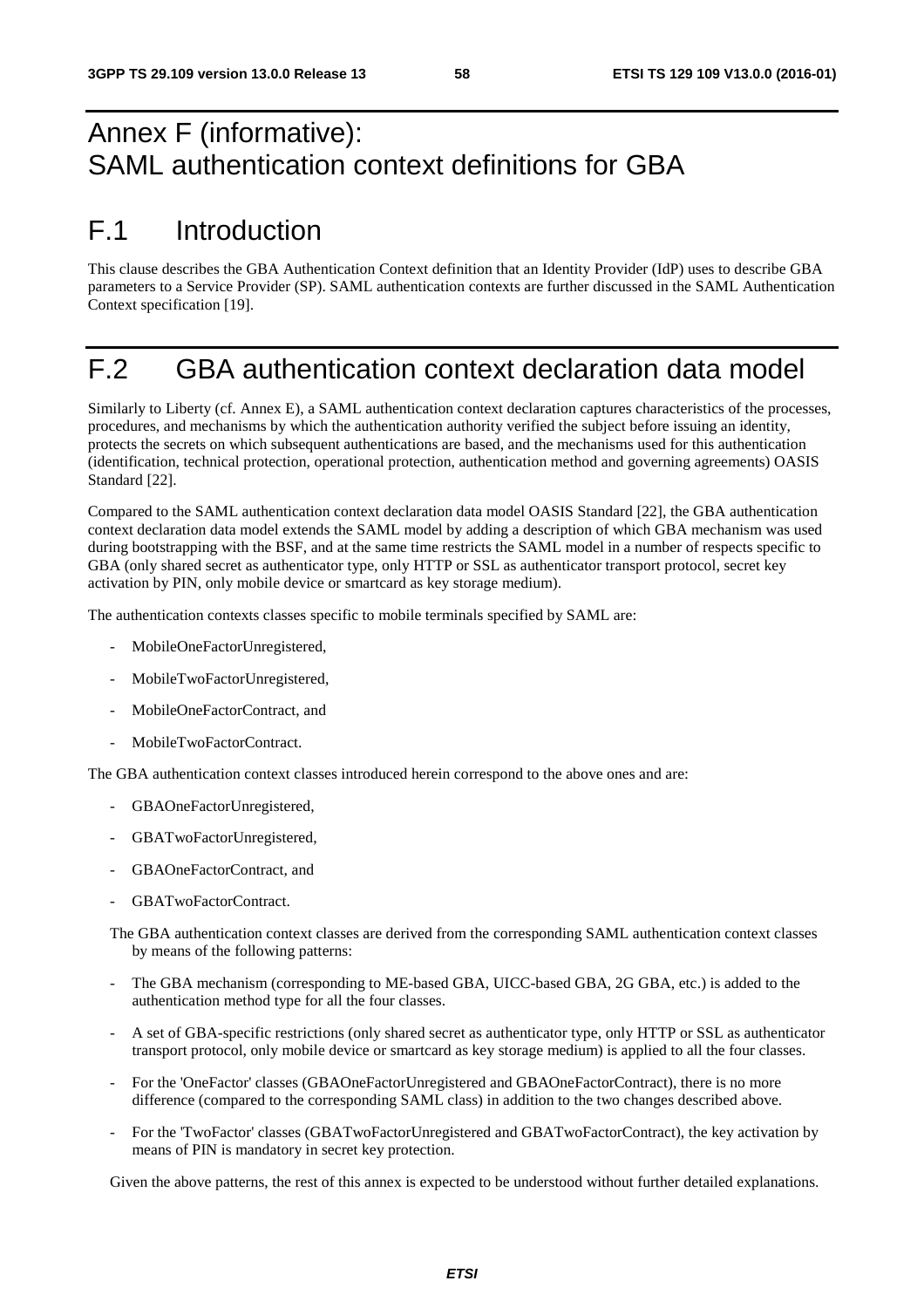# F.3 GBA authentication context declaration types

This section lists the type definitions common to all the four GBA authentication context declaration classes. It adds the GBA mechanism elements (and the necessary type definitions) to the SAML types.

```
<?xml version="1.0" encoding="UTF-8"?> 
<xs:schema xmlns:xs="http://www.w3.org/2001/XMLSchema"> 
  <xs:annotation> 
     <xs:documentation> 
       These types are intended to be used in the definition of 
       the authentication context classes in 3GPP and 3GPP2 Generic 
      Bootstrapping Architecture (GBA). The new authentication 
       context classes are defined separately. 
     </xs:documentation> 
   </xs:annotation> 
   <!-- SAML authentication context types --> 
   <xs:include schemaLocation="http://docs.oasis-open.org/security/saml/v2.0/saml-schema-authn-
context-types-2.0.xsd"/> 
   <!-- new type definitions for different GBA procedures --> 
  <xs:complexType name="GBAMechanismTypeType"> 
     <xs:annotation> 
       <xs:documentation> 
         GBA mechanism used in the bootstrapping procedure. 
       </xs:documentation> 
     </xs:annotation> 
   </xs:complexType> 
   <xs:element name="LegacyGBA" type="GBAMechanismTypeType"> 
     <xs:annotation> 
       <xs:documentation> 
         Legacy GBA where existing old authentication 
         frameworks are used for bootstrapping such 
         2G GBA in 3GPP, and CDMA 1x and CDMA 1xEvDo 
         in 3GPP2. 
       </xs:documentation> 
     </xs:annotation> 
   </xs:element> 
   <xs:element name="GBAMobileMobile" type="GBAMechanismTypeType"> 
     <xs:annotation> 
       <xs:documentation> 
         GBA using AKA as specified in 3GPP and 3GPP2. 
         The shared secret is derived in the mobile and 
         used in the mobile. 
       </xs:documentation> 
     </xs:annotation> 
   </xs:element> 
   <xs:element name="GBAUICCMobile" type="GBAMechanismTypeType"> 
     <xs:annotation> 
       <xs:documentation> 
         GBA_U using AKA as specified in 3GPP and 3GPP2. 
         The shared secret is derived in the UICC and used 
         in the mobile. 
       </xs:documentation> 
     </xs:annotation> 
   </xs:element> 
   <xs:element name="GBAUICCUICC" type="GBAMechanismTypeType"> 
     <xs:annotation> 
       <xs:documentation> 
         GBA_U using AKA as specified in 3GPP and 3GPP2. 
         The shared secret is derived in the UICC and used 
        in the UICC.
       </xs:documentation> 
     </xs:annotation> 
   </xs:element> 
   <xs:complexType name="GBAMechanismType"> 
     <xs:choice> 
       <xs:element ref="LegacyGBA"/> 
       <xs:element ref="GBAMobileMobile"/> 
       <xs:element ref="GBAUICCMobile"/> 
       <xs:element ref="GBAUICCUICC"/> 
     </xs:choice> 
   </xs:complexType> 
   <!-- new element for GBA authentication context classes --> 
   <xs:element name="GBAMechanism" type="GBAMechanismType"/> 
</xs:schema>
```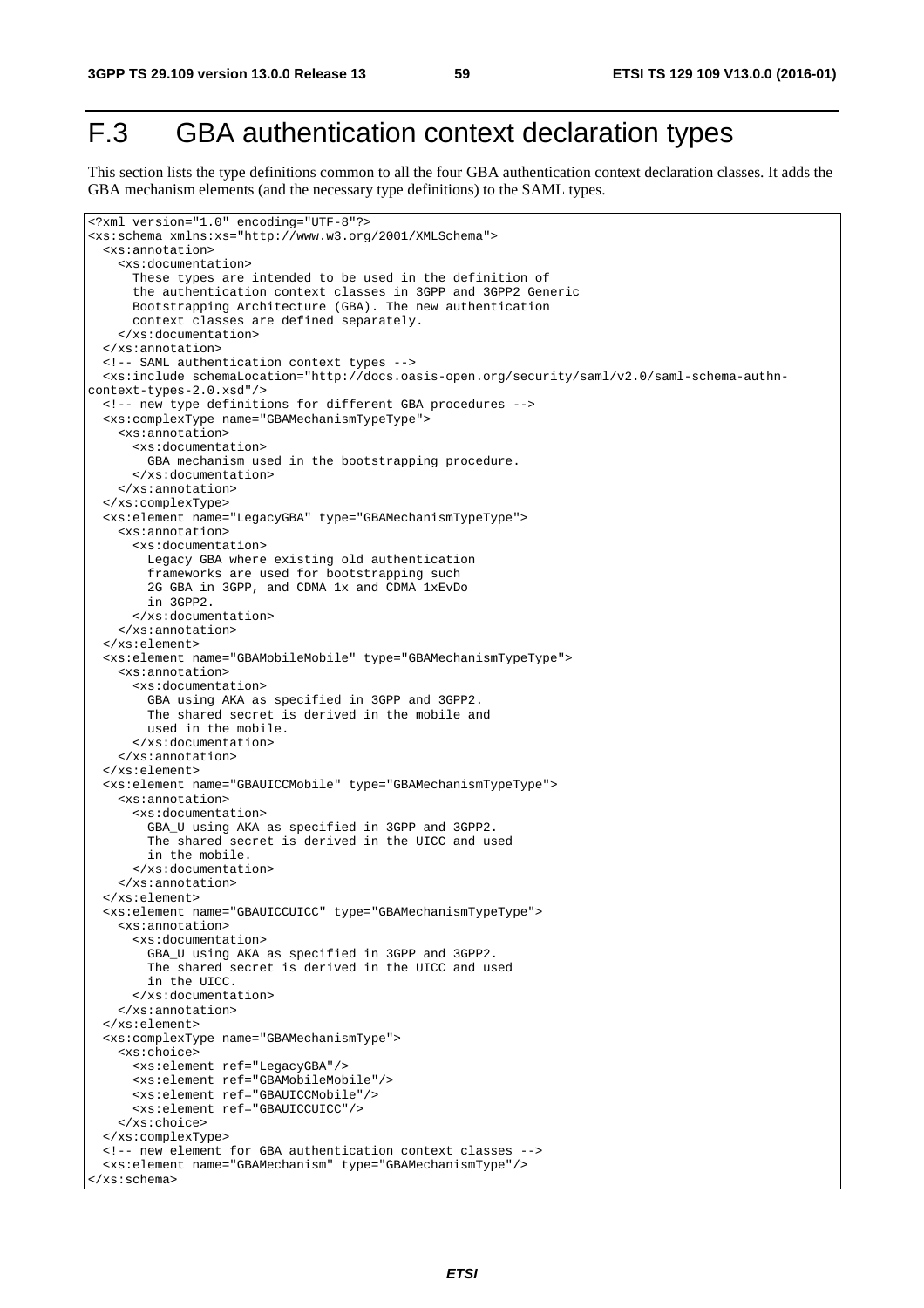# F.4 GBA authentication context declaration classes

## F.4.1 GBAOneFactorUnregistered

This class reflects that there were no mobile customer registration procedures and an authentication of the UE is done without requiring explict end-user interaction.

### F.4.1.1 Associated 3GPP URI

urn:3gpp:gba:ac:saml:2007-08:classes:GBAOneFactorUnregistered

### F.4.1.2 Class schema

```
<?xml version="1.0" encoding="UTF-8"?> 
<xs:schema 
  xmlns:xs=http://www.w3.org/2001/XMLSchema
  xmlns="urn:3gpp:gba:ac:saml:2007-08:classes:GBAOneFactorUnregistered" 
  targetNamespace="urn:3gpp:gba:ac:saml:2007-08:classes:GBAOneFactorUnregistered" 
  finalDefault="extension" 
  version="1.0"> 
   <xs:redefine schemaLocation="3gpp-gba-saml-authn-context-types-1.0.xsd"> 
     <xs:annotation> 
       <xs:documentation> 
         The GBA authentication context class comparable to 
         the SAML MobileOneFactorUnregistered class. 
         Id: 3gpp-gba-saml-authn-context-gbaonefactor-unreg-1.0.xsd 
       </xs:documentation> 
     </xs:annotation> 
     <xs:complexType name="AuthnContextDeclarationBaseType"> 
       <xs:complexContent> 
         <xs:restriction base="AuthnContextDeclarationBaseType"> 
           <xs:sequence> 
             <xs:element ref="Identification" minOccurs="0"/> 
             <xs:element ref="TechnicalProtection" minOccurs="0"/> 
             <xs:element ref="OperationalProtection" minOccurs="0"/> 
             <xs:element ref="AuthnMethod"/> 
             <xs:element ref="GoverningAgreements" minOccurs="0"/> 
             <xs:element ref="Extension" minOccurs="0" maxOccurs="unbounded"/> 
           </xs:sequence> 
           <xs:attribute name="ID" type="xs:ID" use="optional"/> 
         </xs:restriction> 
       </xs:complexContent> 
       <!-- no difference compared to SAML --> 
     </xs:complexType> 
     <xs:complexType name="AuthnMethodBaseType"> 
       <xs:complexContent> 
         <xs:extension base="AuthnMethodBaseType"> 
           <xs:sequence> 
             <xs:element ref="GBAMechanism" minOccurs="0"/> 
           </xs:sequence> 
         </xs:extension> 
       </xs:complexContent> 
       <!-- difference compared to SAML: GBAMechanism --> 
     </xs:complexType> 
     <xs:complexType name="AuthenticatorBaseType"> 
       <xs:complexContent> 
         <xs:restriction base="AuthenticatorBaseType"> 
           <xs:sequence> 
             <xs:choice> 
               <xs:element ref="SharedSecretChallengeResponse"/> 
             </xs:choice> 
             <xs:element ref="Extension" minOccurs="0" maxOccurs="unbounded"/> 
           </xs:sequence> 
         </xs:restriction> 
       </xs:complexContent> 
       <!-- difference compared to SAML: only shared secret --> 
     </xs:complexType> 
     <xs:complexType name="AuthenticatorTransportProtocolType"> 
       <xs:complexContent> 
         <xs:restriction base="AuthenticatorTransportProtocolType"> 
           <xs:sequence>
```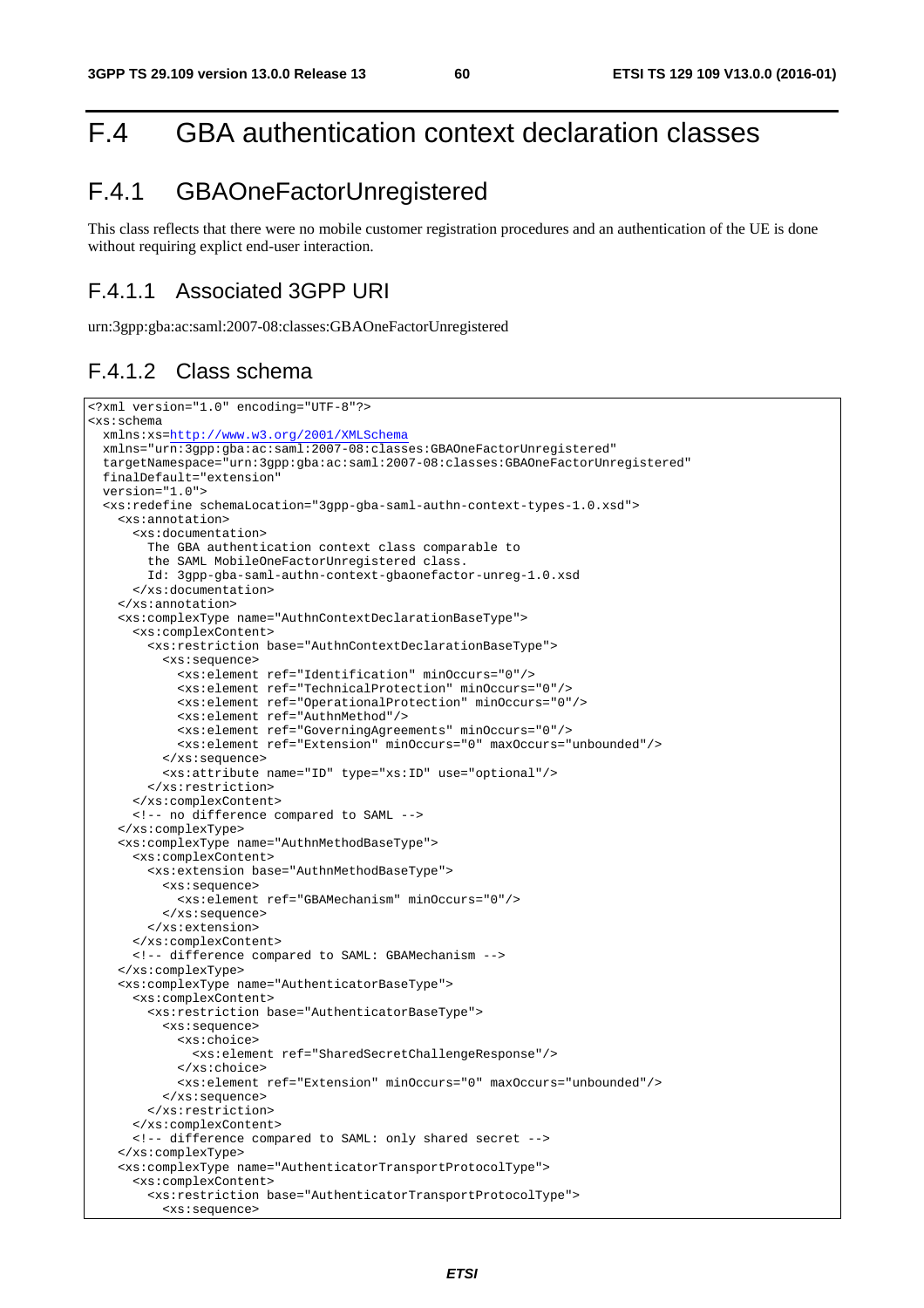```
 <xs:choice> 
            <xs:element ref="HTTP"/> 
            <xs:element ref="SSL"/> 
         </xs:choice> 
         <xs:element ref="Extension" minOccurs="0" maxOccurs="unbounded"/> 
       </xs:sequence> 
     </xs:restriction> 
   </xs:complexContent> 
   <!-- difference compared to SAML: only HTTP (Digest) or SSL (PSK TLS) --> 
 </xs:complexType> 
 <xs:complexType name="OperationalProtectionType"> 
   <xs:complexContent> 
     <xs:restriction base="OperationalProtectionType"> 
       <xs:sequence> 
         <xs:element ref="SecurityAudit"/> 
          <xs:element ref="DeactivationCallCenter"/> 
         <xs:element ref="Extension" minOccurs="0" maxOccurs="unbounded"/> 
       </xs:sequence> 
     </xs:restriction> 
   </xs:complexContent> 
   <!-- no difference compared to SAML --> 
 </xs:complexType> 
 <xs:complexType name="TechnicalProtectionBaseType"> 
   <xs:complexContent> 
     <xs:restriction base="TechnicalProtectionBaseType"> 
       <xs:sequence> 
         <xs:choice> 
            <xs:element ref="SecretKeyProtection"/> 
         </xs:choice> 
         <xs:element ref="Extension" minOccurs="0" maxOccurs="unbounded"/> 
       </xs:sequence> 
     </xs:restriction> 
   </xs:complexContent> 
   <!-- difference compared to SAML: only secret key (no private key) --> 
 </xs:complexType> 
 <!-- no PrivateKeyProtectionType --> 
 <xs:complexType name="SecretKeyProtectionType"> 
   <xs:complexContent> 
     <xs:restriction base="SecretKeyProtectionType"> 
       <xs:sequence> 
         <xs:element ref="KeyStorage"/> 
          <xs:element ref="Extension" minOccurs="0" maxOccurs="unbounded"/> 
       </xs:sequence> 
     </xs:restriction> 
   </xs:complexContent> 
   <!-- no difference compared to SAML --> 
 </xs:complexType> 
 <xs:complexType name="KeyStorageType"> 
   <xs:complexContent> 
     <xs:restriction base="KeyStorageType"> 
       <xs:attribute name="medium" use="required"> 
         <xs:simpleType> 
           <xs:restriction base="mediumType"> 
              <xs:enumeration value="MobileDevice"/> 
              <xs:enumeration value="smartcard"/> 
             <!-- MobileDevice: GBA_ME Ks_NAF, GBA_U Ks_ext_NAF --> 
             <!-- smartcard: GBA_U Ks_int_NAF --> 
           </xs:restriction> 
         </xs:simpleType> 
       </xs:attribute> 
     </xs:restriction> 
   </xs:complexContent> 
   <!-- difference compared to SAML: only mobile dev, smartcard --> 
 </xs:complexType> 
 <xs:complexType name="SecurityAuditType"> 
   <xs:complexContent> 
     <xs:restriction base="SecurityAuditType"> 
       <xs:sequence> 
         <xs:element ref="SwitchAudit"/> 
         <xs:element ref="Extension" minOccurs="0" maxOccurs="unbounded"/> 
       </xs:sequence> 
     </xs:restriction> 
   </xs:complexContent> 
   <!-- no difference compared to SAML --> 
 </xs:complexType> 
 <xs:complexType name="IdentificationType"> 
   <xs:complexContent> 
     <xs:restriction base="IdentificationType">
```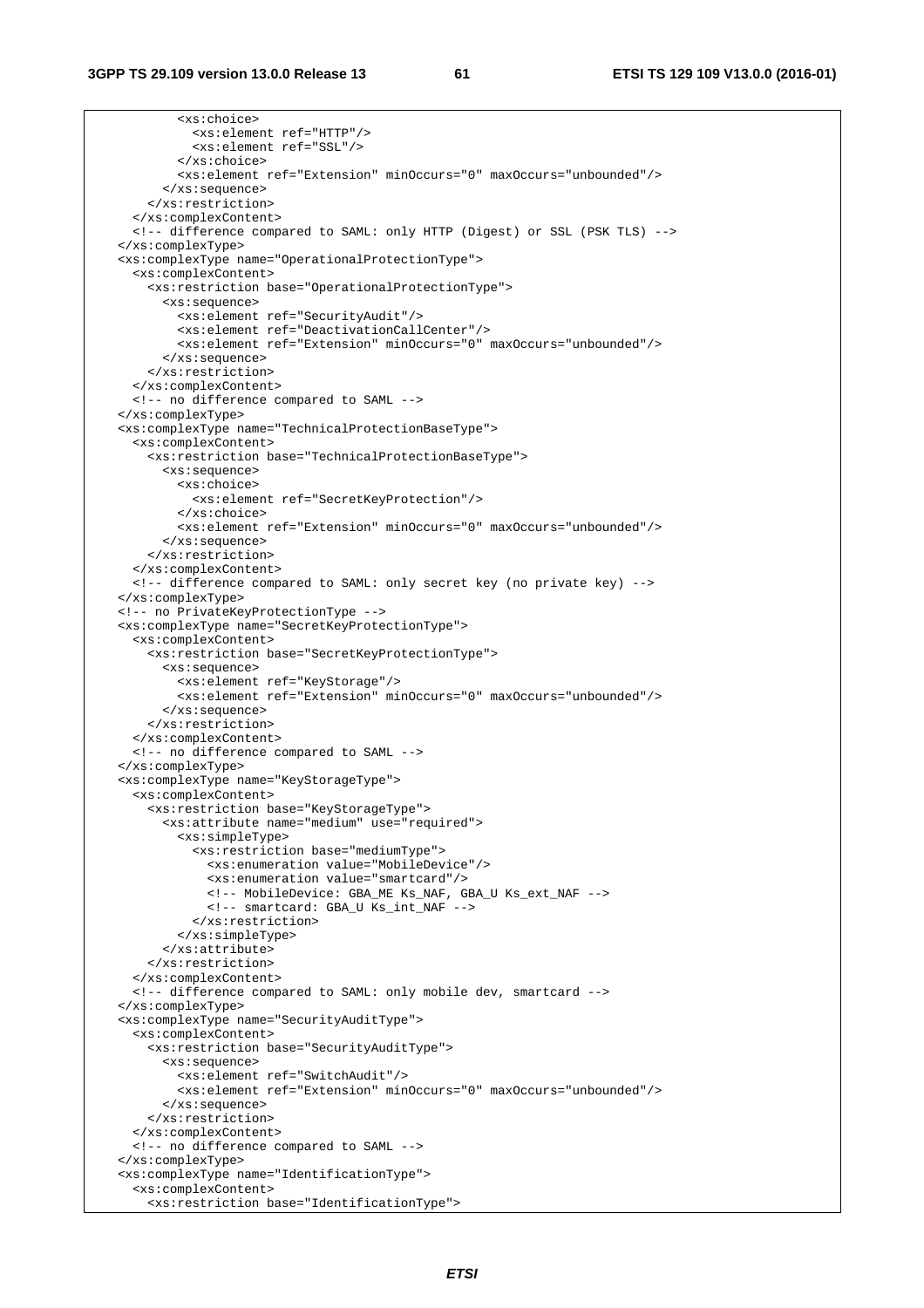| <xs:sequence></xs:sequence>                                                   |
|-------------------------------------------------------------------------------|
| <xs:element ref="GoverningAgreements"></xs:element>                           |
| <xs:element maxoccurs="unbounded" minoccurs="0" ref="Extension"></xs:element> |
| $\langle xs : \text{sequence} \rangle$                                        |
| <xs:attribute name="nym"></xs:attribute>                                      |
| <xs:simpletype></xs:simpletype>                                               |
| <xs:restriction base="nymType"></xs:restriction>                              |
| <xs:enumeration value="anonymity"></xs:enumeration>                           |
| <xs:enumeration value="pseudonymity"></xs:enumeration>                        |
|                                                                               |
|                                                                               |
|                                                                               |
|                                                                               |
|                                                                               |
| no difference compared to SAML                                                |
|                                                                               |
| $\langle x s : redefine \rangle$                                              |
| $\langle xs:schema \rangle$                                                   |

## F.4.2 GBATwoFactorUnregistered

This class reflects that there were no mobile customer registration procedures and a two-factor based authentication of the UE is done requiring an explicit end-user interaction during authentication procedure (e.g., a PIN needs to be typed).

### F.4.2.1 Associated 3GPP URI

urn:3gpp:gba:ac:saml:2007-08:classes:GBATwoFactorUnregistered

## F.4.2.2 Class schema

```
<?xml version="1.0" encoding="UTF-8"?> 
<xs:schema 
  xmlns:xs=http://www.w3.org/2001/XMLSchema
  xmlns="urn:3gpp:gba:ac:saml:2007-08:classes:GBATwoFactorUnregistered" 
  targetNamespace="urn:3gpp:gba:ac:saml:2007-08:classes:GBATwoFactorUnregistered" 
  finalDefault="extension" 
  version="1.0"> 
   <xs:redefine schemaLocation="3gpp-gba-saml-authn-context-types-1.0.xsd"> 
     <xs:annotation> 
       <xs:documentation> 
         The GBA authentication context class comparable to 
         the SAML MobileTwoFactorUnregistered class. 
         Id: 3gpp-gba-saml-authn-context-gbatwofactor-unreg-1.0.xsd 
       </xs:documentation> 
     </xs:annotation> 
     <xs:complexType name="AuthnContextDeclarationBaseType"> 
       <xs:complexContent> 
         <xs:restriction base="AuthnContextDeclarationBaseType"> 
           <xs:sequence> 
             <xs:element ref="Identification" minOccurs="0"/> 
             <xs:element ref="TechnicalProtection" minOccurs="0"/> 
             <xs:element ref="OperationalProtection" minOccurs="0"/> 
             <xs:element ref="AuthnMethod"/> 
             <xs:element ref="GoverningAgreements" minOccurs="0"/> 
             <xs:element ref="Extension" minOccurs="0" maxOccurs="unbounded"/> 
           </xs:sequence> 
           <xs:attribute name="ID" type="xs:ID" use="optional"/> 
         </xs:restriction> 
       </xs:complexContent> 
       <!-- no difference compared to SAML --> 
     </xs:complexType> 
     <xs:complexType name="AuthnMethodBaseType"> 
       <xs:complexContent> 
         <xs:extension base="AuthnMethodBaseType"> 
           <xs:sequence> 
             <xs:element ref="GBAMechanism" minOccurs="0"/> 
           </xs:sequence> 
         </xs:extension> 
       </xs:complexContent> 
       <!-- difference compared to SAML: GBAMechanism --> 
     </xs:complexType>
```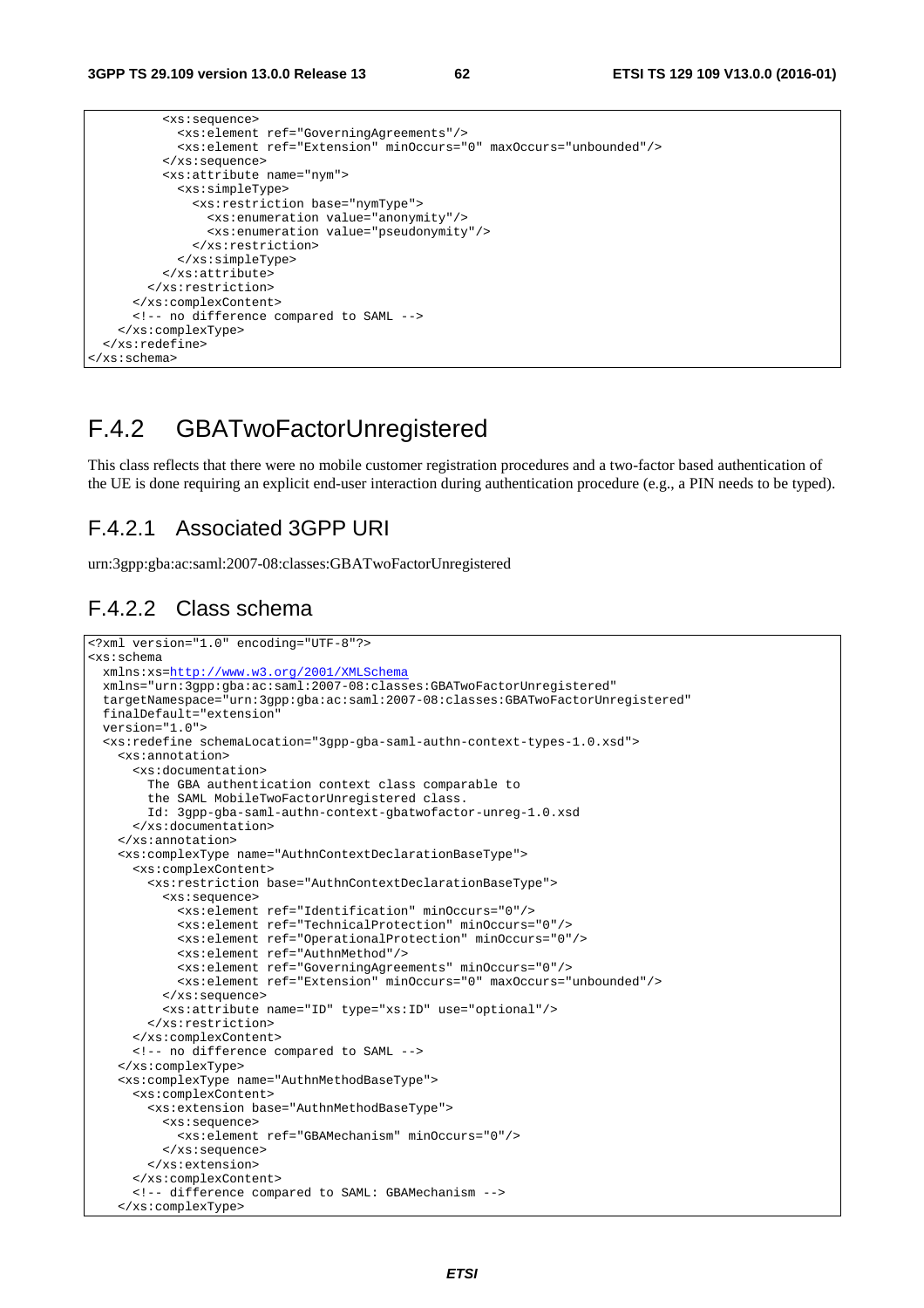<xs:complexType name="AuthenticatorBaseType"> <xs:complexContent> <xs:restriction base="AuthenticatorBaseType"> <xs:sequence> <xs:choice> <xs:element ref="SharedSecretChallengeResponse"/> </xs:choice> <xs:element ref="Extension" minOccurs="0" maxOccurs="unbounded"/> </xs:sequence> </xs:restriction> </xs:complexContent> <!-- difference compared to SAML: only shared secret --> </xs:complexType> <xs:complexType name="AuthenticatorTransportProtocolType"> <xs:complexContent> <xs:restriction base="AuthenticatorTransportProtocolType"> <xs:sequence> <xs:choice> <xs:element ref="HTTP"/> <xs:element ref="SSL"/> </xs:choice> <xs:element ref="Extension" minOccurs="0" maxOccurs="unbounded"/> </xs:sequence> </xs:restriction> </xs:complexContent> <!-- difference compared to SAML: only HTTP (Digest) or SSL (PSK TLS) --> </xs:complexType> <xs:complexType name="OperationalProtectionType"> <xs:complexContent> <xs:restriction base="OperationalProtectionType"> <xs:sequence> <xs:element ref="SecurityAudit"/> <xs:element ref="DeactivationCallCenter"/> <xs:element ref="Extension" minOccurs="0" maxOccurs="unbounded"/> </xs:sequence> </xs:restriction> </xs:complexContent> <!-- no difference compared to SAML --> </xs:complexType> <xs:complexType name="TechnicalProtectionBaseType"> <xs:complexContent> <xs:restriction base="TechnicalProtectionBaseType"> <xs:sequence> <xs:choice> <xs:element ref="SecretKeyProtection"/> </xs:choice> <xs:element ref="Extension" minOccurs="0" maxOccurs="unbounded"/> </xs:sequence> </xs:restriction> </xs:complexContent> <!-- difference compared to SAML: only secret key (no private key) --> </xs:complexType> <!-- no PrivateKeyProtectionType --> <xs:complexType name="SecretKeyProtectionType"> <xs:complexContent> <xs:restriction base="SecretKeyProtectionType"> <xs:sequence> <xs:element ref="KeyActivation"/> <xs:element ref="KeyStorage"/> <xs:element ref="Extension" minOccurs="0" maxOccurs="unbounded"/> </xs:sequence> </xs:restriction> </xs:complexContent> <!-- difference compared to SAML: storage, activation mandatory --> </xs:complexType> <xs:complexType name="KeyActivationType"> <xs:complexContent> <xs:restriction base="KeyActivationType"> <xs:sequence> <xs:element ref="ActivationPin"/> <xs:element ref="Extension" minOccurs="0" maxOccurs="unbounded"/> </xs:sequence> </xs:restriction> </xs:complexContent> <!-- not explicitely redefined by corresponding class in SAML --> </xs:complexType> <xs:complexType name="KeyStorageType"> <xs:complexContent>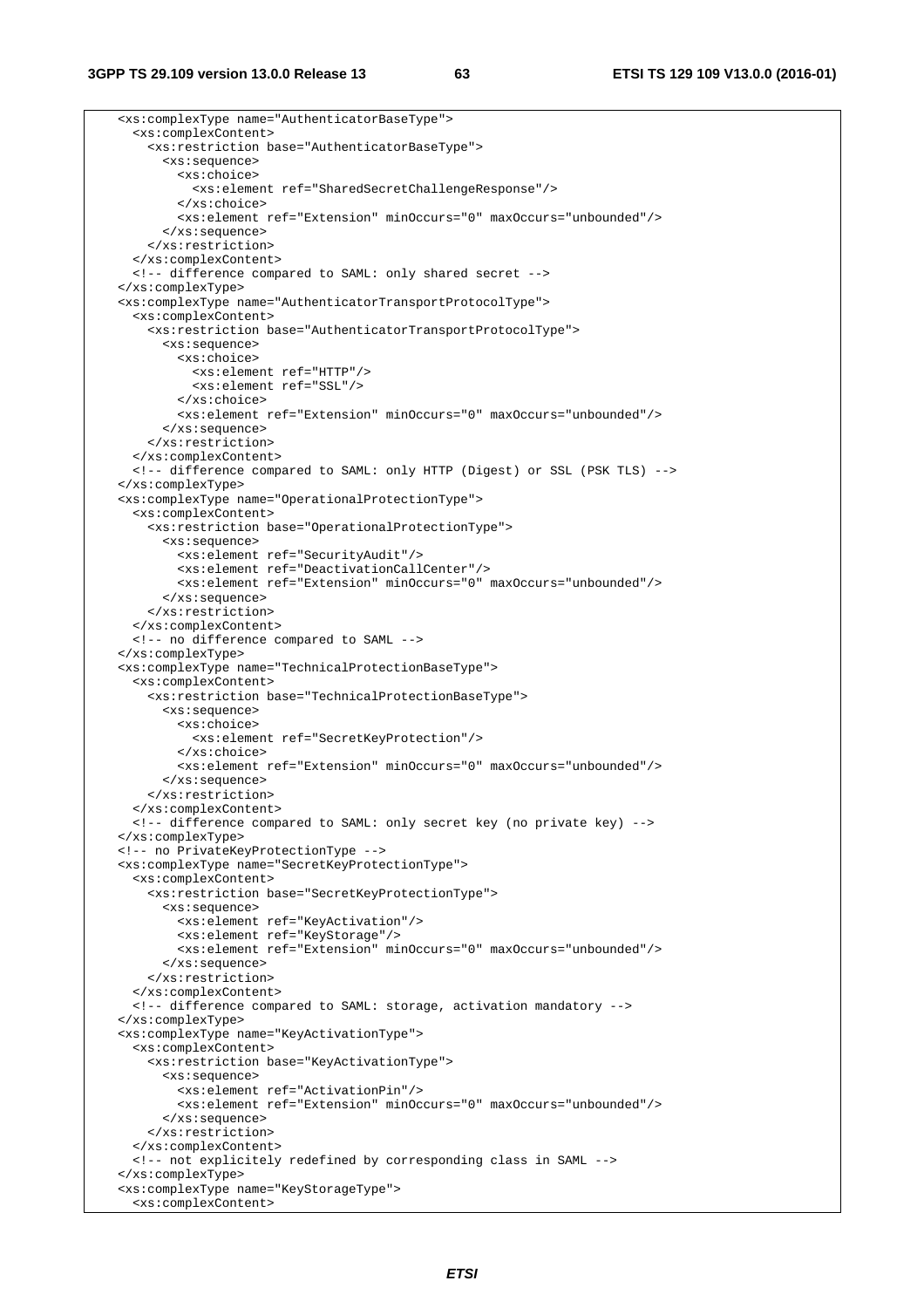```
 <xs:restriction base="KeyStorageType"> 
           <xs:attribute name="medium" use="required"> 
             <xs:simpleType> 
               <xs:restriction base="mediumType"> 
                 <xs:enumeration value="MobileDevice"/> 
                 <xs:enumeration value="smartcard"/> 
                 <!-- MobileDevice: GBA_ME Ks_NAF, GBA_U Ks_ext_NAF --> 
                 <!-- smartcard: GBA_U Ks_int_NAF --> 
               </xs:restriction> 
             </xs:simpleType> 
           </xs:attribute> 
        </xs:restriction> 
      </xs:complexContent> 
      <!-- difference compared to SAML: only mobile dev, smartcard --> 
    </xs:complexType> 
    <xs:complexType name="SecurityAuditType"> 
      <xs:complexContent> 
        <xs:restriction base="SecurityAuditType"> 
          <xs:sequence> 
             <xs:element ref="SwitchAudit"/> 
             <xs:element ref="Extension" minOccurs="0" maxOccurs="unbounded"/> 
          </xs:sequence> 
        </xs:restriction> 
      </xs:complexContent> 
      <!-- no difference compared to SAML --> 
    </xs:complexType> 
    <xs:complexType name="IdentificationType"> 
      <xs:complexContent> 
         <xs:restriction base="IdentificationType"> 
          <xs:sequence> 
             <xs:element ref="GoverningAgreements"/> 
             <xs:element ref="Extension" minOccurs="0" maxOccurs="unbounded"/> 
          </xs:sequence> 
           <xs:attribute name="nym"> 
             <xs:simpleType> 
               <xs:restriction base="nymType"> 
                 <xs:enumeration value="anonymity"/> 
                 <xs:enumeration value="pseudonymity"/> 
               </xs:restriction> 
             </xs:simpleType> 
           </xs:attribute> 
        </xs:restriction> 
      </xs:complexContent> 
      <!-- no difference compared to SAML --> 
    </xs:complexType> 
  </xs:redefine> 
</xs:schema>
```
## F.4.3 GBAOneFactorContract

This class reflects that mobile customer registration procedures have taken place and an authentication of the UE is done without requiring explicit end-user interaction.

## F.4.3.1 Associated 3GPP URI

urn:3gpp:gba:ac:saml:2007-08:classes:GBAOneFactorContract

## F.4.3.2 Class schema

```
<?xml version="1.0" encoding="UTF-8"?> 
<xs:schema 
  xmlns:xs=http://www.w3.org/2001/XMLSchema
  xmlns="urn:3gpp:gba:ac:saml:2007-08:classes:GBAOneFactorContract" 
  targetNamespace="urn:3gpp:gba:ac:saml:2007-08:classes:GBAOneFactorContract" 
  finalDefault="extension" 
  version="1.0"> 
  <xs:redefine schemaLocation="3gpp-gba-saml-authn-context-types-1.0.xsd"> 
    <xs:annotation> 
       <xs:documentation> 
         The GBA authentication context class comparable to 
         the SAML MobileOneFactorContract class.
```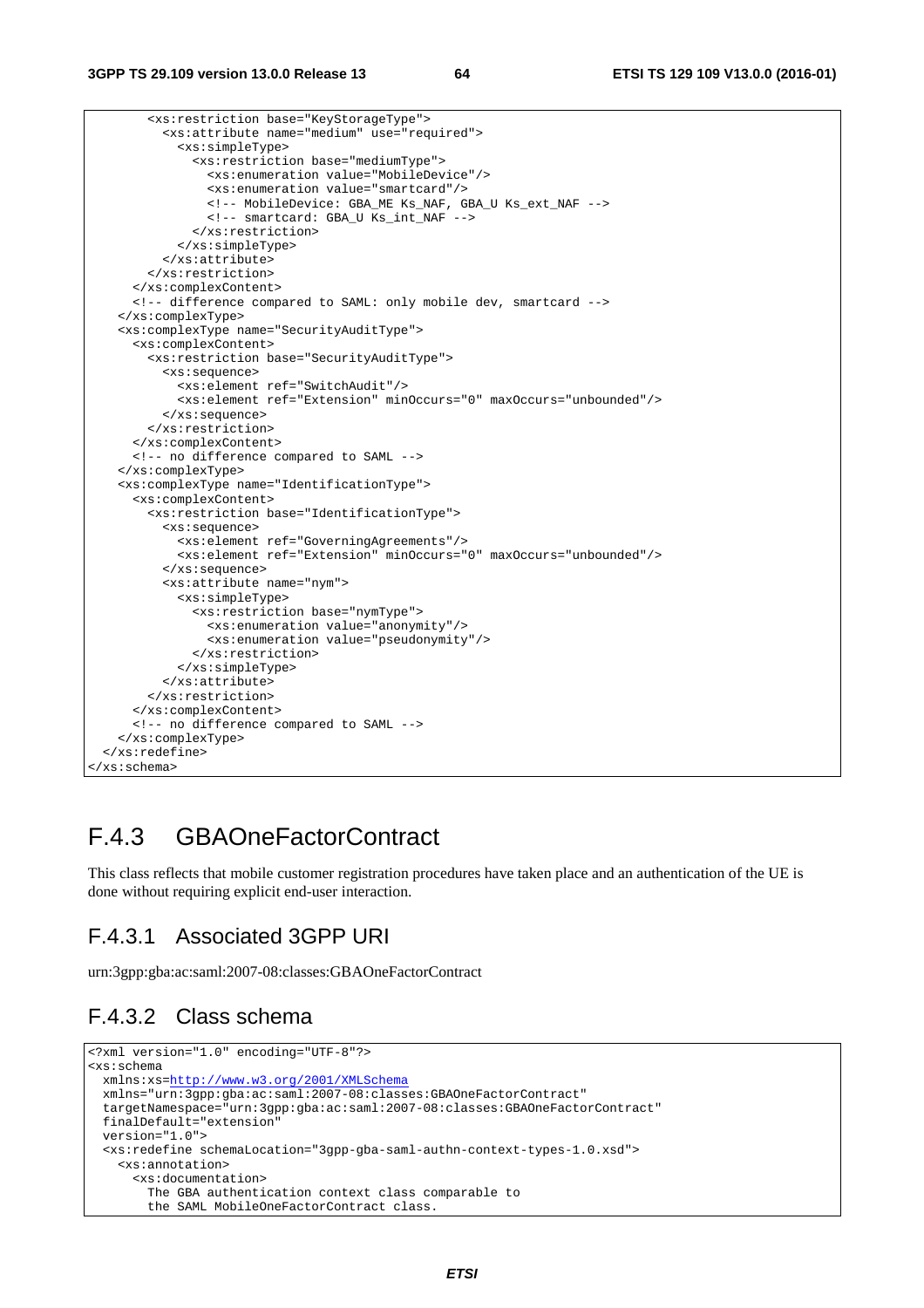**3GPP TS 29.109 version 13.0.0 Release 13 65 ETSI TS 129 109 V13.0.0 (2016-01)**

 Id: 3gpp-gba-saml-authn-context-gbaonefactor-reg-1.0.xsd </xs:documentation> </xs:annotation> <xs:complexType name="AuthnContextDeclarationBaseType"> <xs:complexContent> <xs:restriction base="AuthnContextDeclarationBaseType"> <xs:sequence> <xs:element ref="Identification" minOccurs="0"/> <xs:element ref="TechnicalProtection" minOccurs="0"/> <xs:element ref="OperationalProtection" minOccurs="0"/> <xs:element ref="AuthnMethod"/> <xs:element ref="GoverningAgreements" minOccurs="0"/> <xs:element ref="Extension" minOccurs="0" maxOccurs="unbounded"/> </xs:sequence> <xs:attribute name="ID" type="xs:ID" use="optional"/> </xs:restriction> </xs:complexContent> <!-- no difference compared to SAML --> </xs:complexType> <xs:complexType name="AuthnMethodBaseType"> <xs:complexContent> <xs:extension base="AuthnMethodBaseType"> <xs:sequence> <xs:element ref="GBAMechanism" minOccurs="0"/> </xs:sequence> </xs:extension> </xs:complexContent> <!-- difference compared to SAML: GBAMechanism --> </xs:complexType> <xs:complexType name="AuthenticatorBaseType"> <xs:complexContent> <xs:restriction base="AuthenticatorBaseType"> <xs:sequence> <xs:choice> <xs:element ref="SharedSecretChallengeResponse"/> </xs:choice> <xs:element ref="Extension" minOccurs="0" maxOccurs="unbounded"/> </xs:sequence> </xs:restriction> </xs:complexContent> <!-- difference compared to SAML: only shared secret --> </xs:complexType> <xs:complexType name="AuthenticatorTransportProtocolType"> <xs:complexContent> <xs:restriction base="AuthenticatorTransportProtocolType"> <xs:sequence> <xs:choice> <xs:element ref="HTTP"/> <xs:element ref="SSL"/> </xs:choice> <xs:element ref="Extension" minOccurs="0" maxOccurs="unbounded"/> </xs:sequence> </xs:restriction> </xs:complexContent> <!-- difference compared to SAML: only HTTP (Digest) or SSL (PSK TLS) --> </xs:complexType> <xs:complexType name="OperationalProtectionType"> <xs:complexContent> <xs:restriction base="OperationalProtectionType"> <xs:sequence> <xs:element ref="SecurityAudit"/> <xs:element ref="DeactivationCallCenter"/> <xs:element ref="Extension" minOccurs="0" maxOccurs="unbounded"/> </xs:sequence> </xs:restriction> </xs:complexContent> <!-- no difference compared to SAML --> </xs:complexType> <xs:complexType name="TechnicalProtectionBaseType"> <xs:complexContent> <xs:restriction base="TechnicalProtectionBaseType"> <xs:sequence> <xs:choice> <xs:element ref="SecretKeyProtection"/> </xs:choice> <xs:element ref="Extension" minOccurs="0" maxOccurs="unbounded"/> </xs:sequence>

```
 </xs:restriction>
```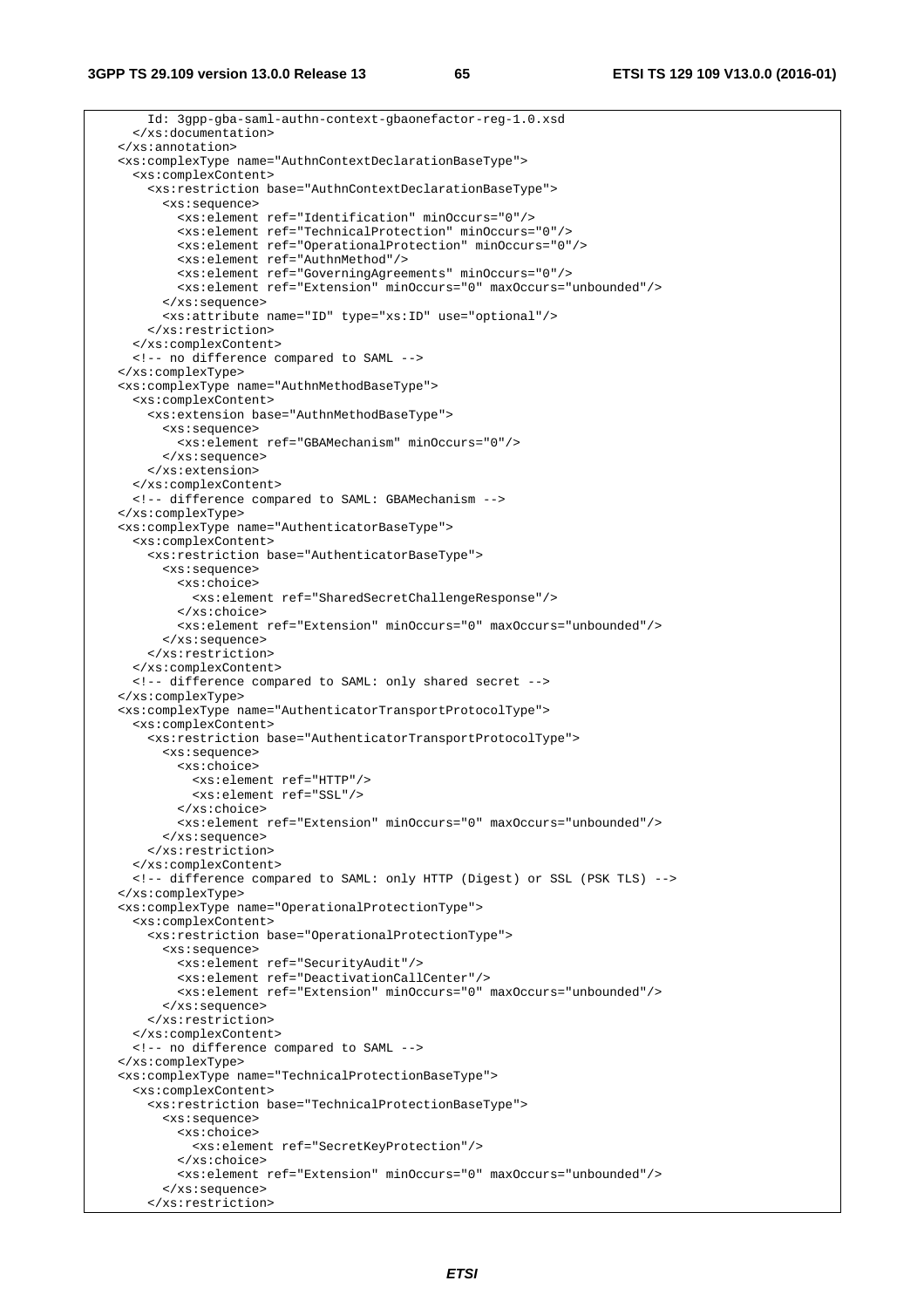</xs:complexContent> <!-- difference compared to SAML: only secret key (no private key) --> </xs:complexType> <!-- no PrivateKeyProtectionType --> <xs:complexType name="SecretKeyProtectionType"> <xs:complexContent> <xs:restriction base="SecretKeyProtectionType"> <xs:sequence> <xs:element ref="KeyStorage"/> <xs:element ref="Extension" minOccurs="0" maxOccurs="unbounded"/> </xs:sequence> </xs:restriction> </xs:complexContent> <!-- no difference compared to SAML --> </xs:complexType> <xs:complexType name="KeyStorageType"> <xs:complexContent> <xs:restriction base="KeyStorageType"> <xs:attribute name="medium" use="required"> <xs:simpleType> <xs:restriction base="mediumType"> <xs:enumeration value="MobileDevice"/> <xs:enumeration value="smartcard"/> <!-- MobileDevice: GBA\_ME Ks\_NAF, GBA\_U Ks\_ext\_NAF --> <!-- smartcard: GBA\_U Ks\_int\_NAF --> </xs:restriction> </xs:simpleType> </xs:attribute> </xs:restriction> </xs:complexContent> <!-- difference compared to SAML: only mobile dev, smartcard --> </xs:complexType> <xs:complexType name="SecurityAuditType"> <xs:complexContent> <xs:restriction base="SecurityAuditType"> <xs:sequence> <xs:element ref="SwitchAudit"/> <xs:element ref="Extension" minOccurs="0" maxOccurs="unbounded"/> </xs:sequence> </xs:restriction> </xs:complexContent> <!-- no difference compared to SAML --> </xs:complexType> <xs:complexType name="IdentificationType"> <xs:complexContent> <xs:restriction base="IdentificationType"> <xs:sequence> <xs:element ref="GoverningAgreements"/> <xs:element ref="Extension" minOccurs="0" maxOccurs="unbounded"/> </xs:sequence> <xs:attribute name="nym"> <xs:simpleType> <xs:restriction base="nymType"> <xs:enumeration value="anonymity"/> <xs:enumeration value="verinymity"/> <xs:enumeration value="pseudonymity"/> </xs:restriction> </xs:simpleType> </xs:attribute> </xs:restriction> </xs:complexContent> <!-- no difference compared to SAML --> </xs:complexType> </xs:redefine> </xs:schema>

## F.4.4 GBATwoFactorContract

This class reflects that mobile customer registration procedures have taken place and a two-factor based authentication of the UE is done requiring an explicit end-user interaction during authentication procedure (e.g., a PIN needs to be typed).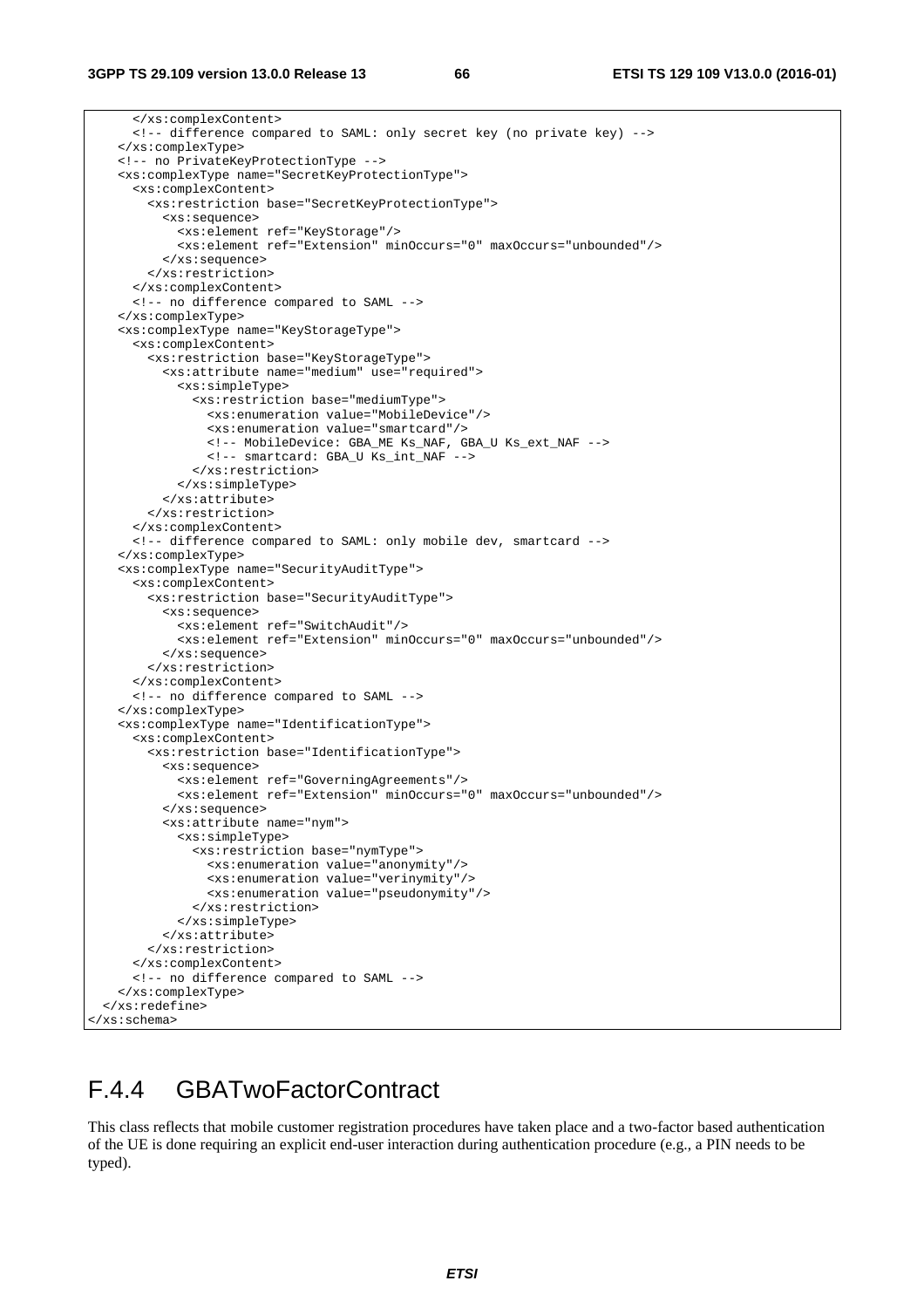## F.4.4.1 Associated 3GPP URI

urn:3gpp:gba:ac:saml:2007-08:classes:GBATwoFactorContract

### F.4.4.2 Class schema

```
<?xml version="1.0" encoding="UTF-8"?> 
<xs:schema 
  xmlns:xs=http://www.w3.org/2001/XMLSchema
  xmlns="urn:3gpp:gba:ac:saml:2007-08:classes:GBATwoFactorContract" 
   targetNamespace="urn:3gpp:gba:ac:saml:2007-08:classes:GBATwoFactorContract" 
  finalDefault="extension" 
  version="1.0"> 
  <xs:redefine schemaLocation="3gpp-gba-saml-authn-context-types-1.0.xsd"> 
     <xs:annotation> 
       <xs:documentation> 
         The GBA authentication context class comparable to 
         the SAML MobileTwoFactorContract class. 
         Id: 3gpp-gba-saml-authn-context-mobiletwofactor-reg-1.0.xsd 
       </xs:documentation> 
     </xs:annotation> 
     <xs:complexType name="AuthnContextDeclarationBaseType"> 
       <xs:complexContent> 
         <xs:restriction base="AuthnContextDeclarationBaseType"> 
           <xs:sequence> 
             <xs:element ref="Identification" minOccurs="0"/> 
             <xs:element ref="TechnicalProtection" minOccurs="0"/> 
             <xs:element ref="OperationalProtection" minOccurs="0"/> 
             <xs:element ref="AuthnMethod"/> 
             <xs:element ref="GoverningAgreements" minOccurs="0"/> 
             <xs:element ref="Extension" minOccurs="0" maxOccurs="unbounded"/> 
           </xs:sequence> 
           <xs:attribute name="ID" type="xs:ID" use="optional"/> 
         </xs:restriction> 
       </xs:complexContent> 
       <!-- no difference compared to SAML --> 
     </xs:complexType> 
     <xs:complexType name="AuthnMethodBaseType"> 
       <xs:complexContent> 
         <xs:extension base="AuthnMethodBaseType"> 
           <xs:sequence> 
             <xs:element ref="GBAMechanism" minOccurs="0"/> 
           </xs:sequence> 
         </xs:extension> 
       </xs:complexContent> 
       <!-- difference compared to SAML: GBAMechanism --> 
     </xs:complexType> 
     <xs:complexType name="AuthenticatorBaseType"> 
       <xs:complexContent> 
         <xs:restriction base="AuthenticatorBaseType"> 
           <xs:sequence> 
             <xs:choice> 
               <xs:element ref="SharedSecretChallengeResponse"/> 
             </xs:choice> 
             <xs:element ref="Extension" minOccurs="0" maxOccurs="unbounded"/> 
           </xs:sequence> 
         </xs:restriction> 
       </xs:complexContent> 
       <!-- difference compared to SAML: only shared secret --> 
     </xs:complexType> 
     <xs:complexType name="AuthenticatorTransportProtocolType"> 
       <xs:complexContent> 
         <xs:restriction base="AuthenticatorTransportProtocolType"> 
           <xs:sequence> 
             <xs:choice> 
               <xs:element ref="HTTP"/> 
               <xs:element ref="SSL"/> 
             </xs:choice> 
             <xs:element ref="Extension" minOccurs="0" maxOccurs="unbounded"/> 
           </xs:sequence> 
         </xs:restriction> 
       </xs:complexContent> 
       <!-- difference compared to SAML: only HTTP (Digest) or SSL (PSK TLS) --> 
     </xs:complexType> 
     <xs:complexType name="OperationalProtectionType"> 
       <xs:complexContent>
```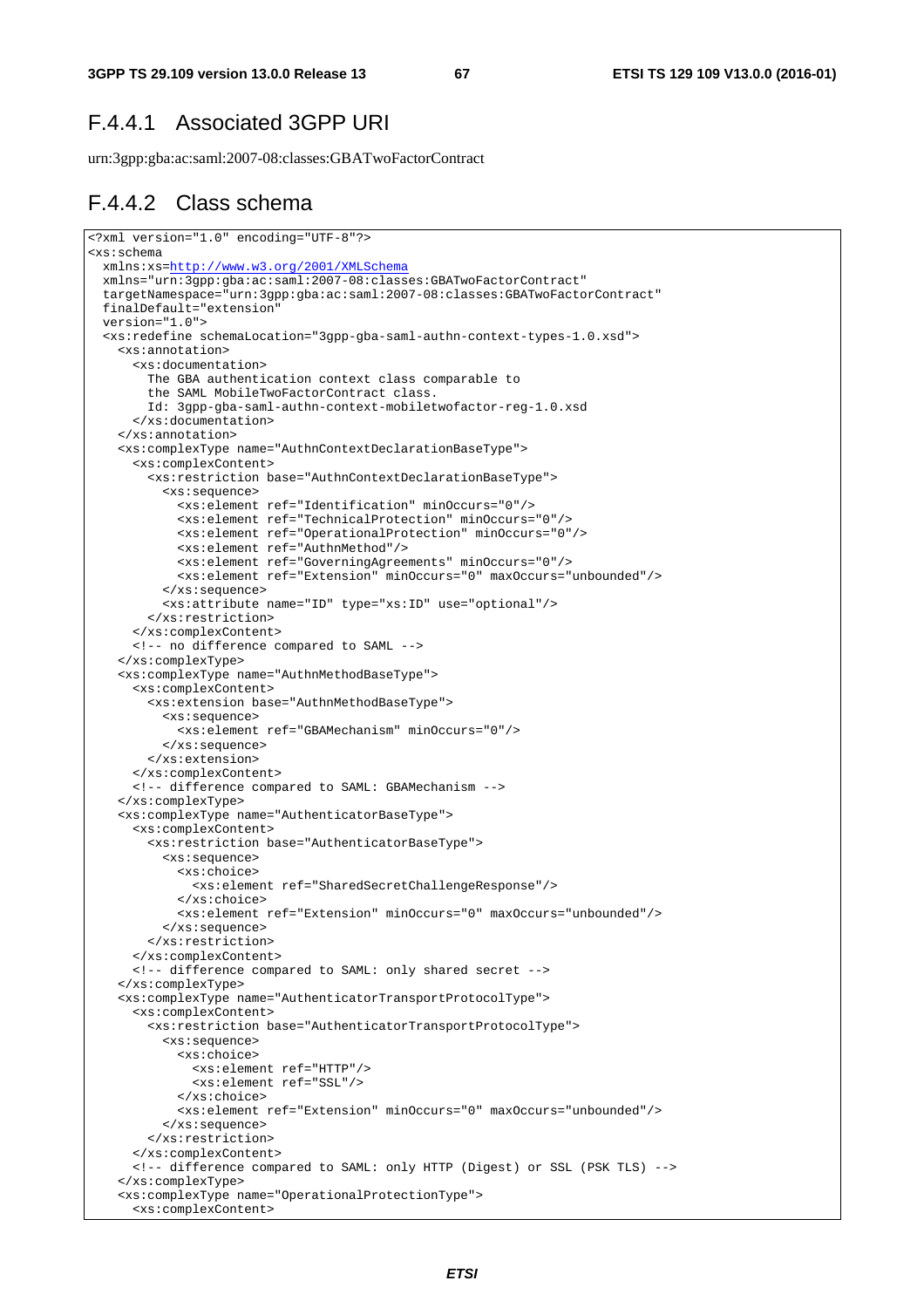```
 <xs:restriction base="OperationalProtectionType"> 
       <xs:sequence> 
         <xs:element ref="SecurityAudit"/> 
         <xs:element ref="DeactivationCallCenter"/> 
         <xs:element ref="Extension" minOccurs="0" maxOccurs="unbounded"/> 
       </xs:sequence> 
     </xs:restriction> 
   </xs:complexContent> 
   <!-- no difference compared to SAML --> 
 </xs:complexType> 
 <xs:complexType name="TechnicalProtectionBaseType"> 
   <xs:complexContent> 
     <xs:restriction base="TechnicalProtectionBaseType"> 
       <xs:sequence> 
         <xs:choice> 
            <xs:element ref="SecretKeyProtection"/> 
         </xs:choice> 
         <xs:element ref="Extension" minOccurs="0" maxOccurs="unbounded"/> 
       </xs:sequence> 
     </xs:restriction> 
   </xs:complexContent> 
   <!-- difference compared to SAML: only secret key (no private key) --> 
 </xs:complexType> 
 <!-- no PrivateKeyProtectionType --> 
 <xs:complexType name="SecretKeyProtectionType"> 
   <xs:complexContent> 
     <xs:restriction base="SecretKeyProtectionType"> 
       <xs:sequence> 
         <xs:element ref="KeyActivation"/> 
         <xs:element ref="KeyStorage"/> 
         <xs:element ref="Extension" minOccurs="0" maxOccurs="unbounded"/> 
       </xs:sequence> 
     </xs:restriction> 
   </xs:complexContent> 
   <!-- difference compared to SAML: storage, activation mandatory --> 
 </xs:complexType> 
 <xs:complexType name="KeyActivationType"> 
   <xs:complexContent> 
     <xs:restriction base="KeyActivationType"> 
       <xs:sequence> 
         <xs:element ref="ActivationPin"/> 
         <xs:element ref="Extension" minOccurs="0" maxOccurs="unbounded"/> 
       </xs:sequence> 
     </xs:restriction> 
   </xs:complexContent> 
   <!-- not explicitely redefined by corresponding class in SAML --> 
 </xs:complexType> 
 <xs:complexType name="KeyStorageType"> 
   <xs:complexContent> 
     <xs:restriction base="KeyStorageType"> 
       <xs:attribute name="medium" use="required"> 
         <xs:simpleType> 
           <xs:restriction base="mediumType"> 
              <xs:enumeration value="MobileDevice"/> 
              <xs:enumeration value="smartcard"/> 
             <!-- MobileDevice: GBA_ME Ks_NAF, GBA_U Ks_ext_NAF --> 
             <!-- smartcard: GBA_U Ks_int_NAF --> 
           </xs:restriction> 
         </xs:simpleType> 
       </xs:attribute> 
     </xs:restriction> 
   </xs:complexContent> 
   <!-- difference compared to SAML: only mobile dev, smartcard --> 
 </xs:complexType> 
 <xs:complexType name="SecurityAuditType"> 
   <xs:complexContent> 
     <xs:restriction base="SecurityAuditType"> 
       <xs:sequence> 
         <xs:element ref="SwitchAudit"/> 
         <xs:element ref="Extension" minOccurs="0" maxOccurs="unbounded"/> 
       </xs:sequence> 
     </xs:restriction> 
   </xs:complexContent> 
   <!-- no difference compared to SAML --> 
 </xs:complexType> 
 <xs:complexType name="IdentificationType"> 
   <xs:complexContent> 
     <xs:restriction base="IdentificationType">
```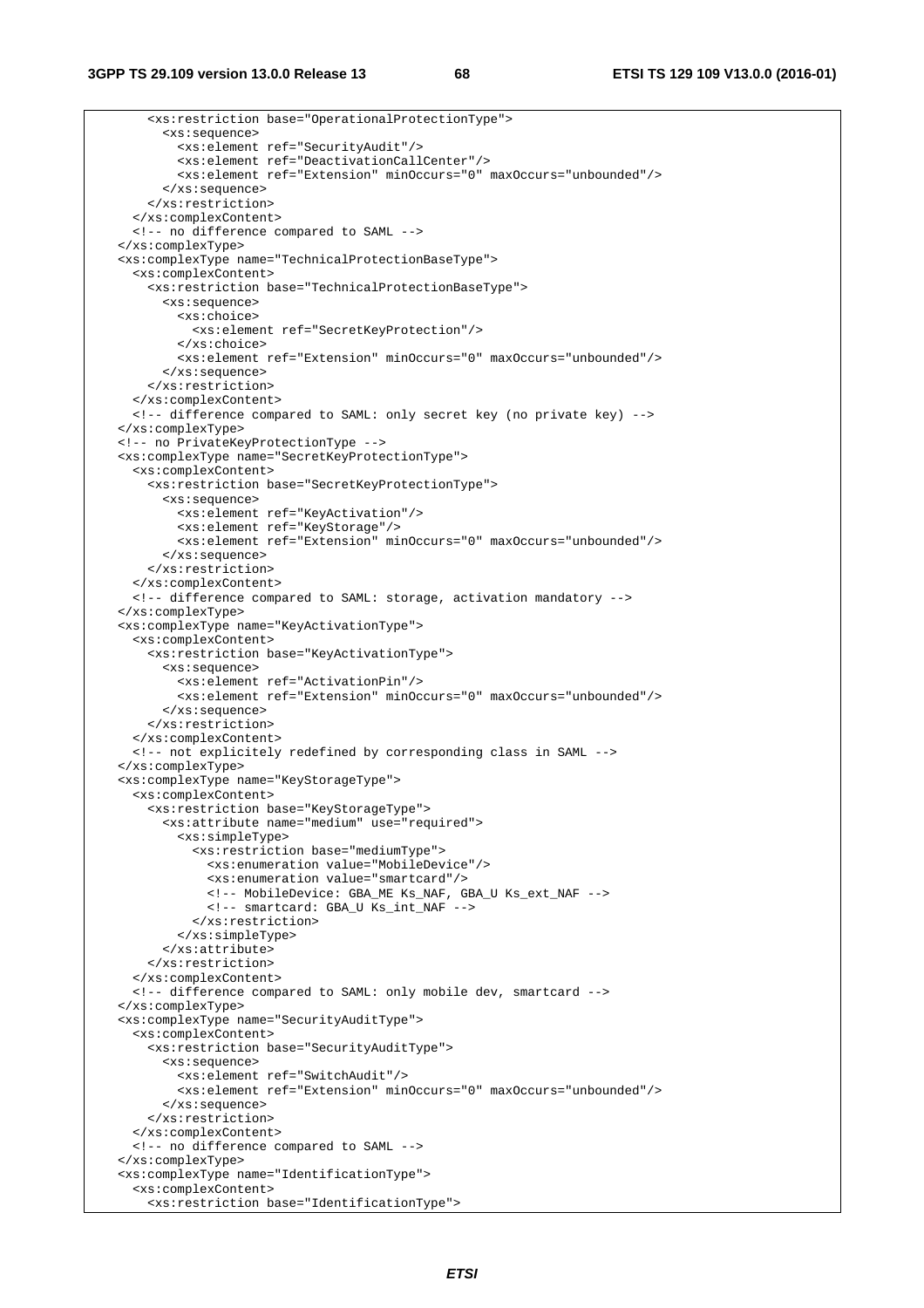| <xs:sequence></xs:sequence>                                                                                                       |
|-----------------------------------------------------------------------------------------------------------------------------------|
| <xs:element ref="GoverningAgreements"></xs:element>                                                                               |
| <xs:element_ref="extension"_minoccurs="0"_maxoccurs="unbounded"></xs:element_ref="extension"_minoccurs="0"_maxoccurs="unbounded"> |
| $\langle xs : \text{sequence} \rangle$                                                                                            |
| <xs:attribute name="nym"></xs:attribute>                                                                                          |
| <xs:simpletype></xs:simpletype>                                                                                                   |
| <xs:restriction base="nymType"></xs:restriction>                                                                                  |
| <xs:enumeration value="anonymity"></xs:enumeration>                                                                               |
| <xs:enumeration value="verinymity"></xs:enumeration>                                                                              |
| <xs:enumeration value="pseudonymity"></xs:enumeration>                                                                            |
|                                                                                                                                   |
|                                                                                                                                   |
|                                                                                                                                   |
|                                                                                                                                   |
|                                                                                                                                   |
| no difference compared to SAML                                                                                                    |
|                                                                                                                                   |
| $\langle x s : redefine \rangle$                                                                                                  |
| $\langle x s : \text{scheme}\rangle$                                                                                              |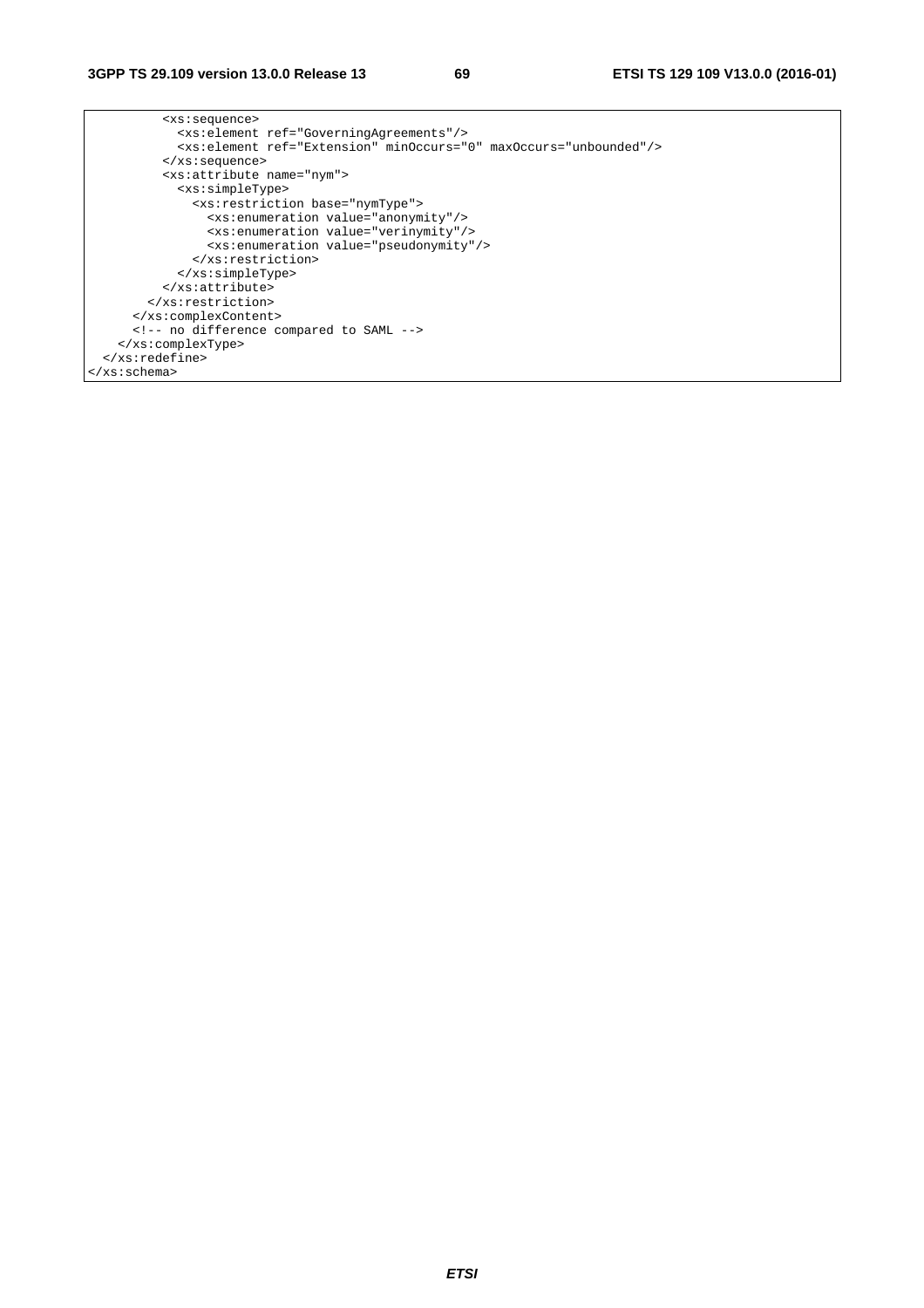## Annex G (normative): Web Services Definition for Zpn interface

This annex contains the Web Services Definition Language (WSDL) [14] for Zpn interface:

```
<?xml version="1.0" encoding="UTF-8"?> 
<wsdl:definitions name="GBAService" 
                   targetNamespace="urn:3gpp:gba:GBAService:2007-05" 
                   xmlns:typens="urn:3gpp:gba:GBAService:2007-05" 
                   xmlns:wsdl="http://schemas.xmlsoap.org/wsdl/" 
                   xmlns:soap="http://schemas.xmlsoap.org/wsdl/soap/" 
                   xmlns:xsd="http://www.w3.org/2001/XMLSchema" 
                   xmlns:soapenc="http://schemas.xmlsoap.org/soap/encoding/"> 
   <wsdl:types> 
     <xsd:schema targetNamespace="urn:3gpp:gba:GBAService:2007-05"> 
       <!-- Extension element definition --> 
       <xsd:complexType name="tExtension"> 
         <xsd:sequence> 
           <xsd:any processContents="lax" minOccurs="0" maxOccurs="unbounded"/> 
         </xsd:sequence> 
       </xsd:complexType> 
       <!-- Request Bootstrapping info request parameter definitions --> 
       <xsd:element name="requestGbaPushInfoRequest"> 
         <xsd:complexType> 
           <xsd:sequence> 
             <xsd:element name="ptid" type="xsd:string"/> 
             <xsd:element name="nafid" type="xsd:base64Binary"/> 
             <xsd:element name="gsid" type="xsd:string" minOccurs="0" maxOccurs="unbounded"/> 
             <xsd:element name="gbaUAware" type="xsd:boolean" minOccurs="0"/> 
             <xsd:element name="userId" type="xsd:string"/> 
             <xsd:element name="userIdType" type="xsd:boolean"/> 
             <xsd:element name="uiccAppLabel" type="xsd:string"/> 
             <xsd:element name="uiccOrMe" type="xsd:boolean"/> 
             <xsd:element name="requestedLifeTime" type="xsd:dateTime"/> 
            <xsd:element name="privateIdRequest" type="xsd:boolean" minOccurs="0"/> 
            <xsd:element name="securityFeaturesRequest" type="xsd:string" minOccurs="0"/> 
             <xsd:element name="extension" type="typens:tExtension" minOccurs="0"/> 
           </xsd:sequence> 
         </xsd:complexType> 
       </xsd:element> 
       <!-- Request Bootstrapping info response parameter definitions --> 
       <xsd:element name="requestGbaPushInfoResponse"> 
         <xsd:complexType> 
           <xsd:sequence> 
             <xsd:element name="impi" type="xsd:string" minOccurs="0"/> 
             <xsd:element name="meKeyMaterial" type="xsd:base64Binary"/> 
             <xsd:element name="uiccKeyMaterial" type="xsd:base64Binary" minOccurs="0"/> 
             <xsd:element name="keyExpiryTime" type="xsd:dateTime"/> 
             <xsd:element name="bootstrappingInfoCreationTime" type="xsd:dateTime"/> 
 <xsd:element name="gbaType" type="xsd:string" minOccurs="0"/> 
 <xsd:element name="ussList" type="xsd:string" minOccurs="0"/> 
             <xsd:element name="gbaPushInfo" type="xsd:string" minOccurs="0"/> 
             <xsd:element name="securityFeaturesResponse" type="xsd:string" minOccurs="0"/> 
             <xsd:element name="extension" type="typens:tExtension" minOccurs="0"/> 
           </xsd:sequence> 
         </xsd:complexType> 
       </xsd:element> 
       <!-- Request Bootstrapping info fault parameter definitions --> 
       <xsd:element name="requestGbaPushInfoFault"> 
         <xsd:complexType> 
           <xsd:sequence> 
             <xsd:element name="errorCode" type="xsd:integer"/> 
             <xsd:element name="errorText" type="xsd:string" minOccurs="0"/> 
           </xsd:sequence> 
         </xsd:complexType> 
       </xsd:element> 
     </xsd:schema>
```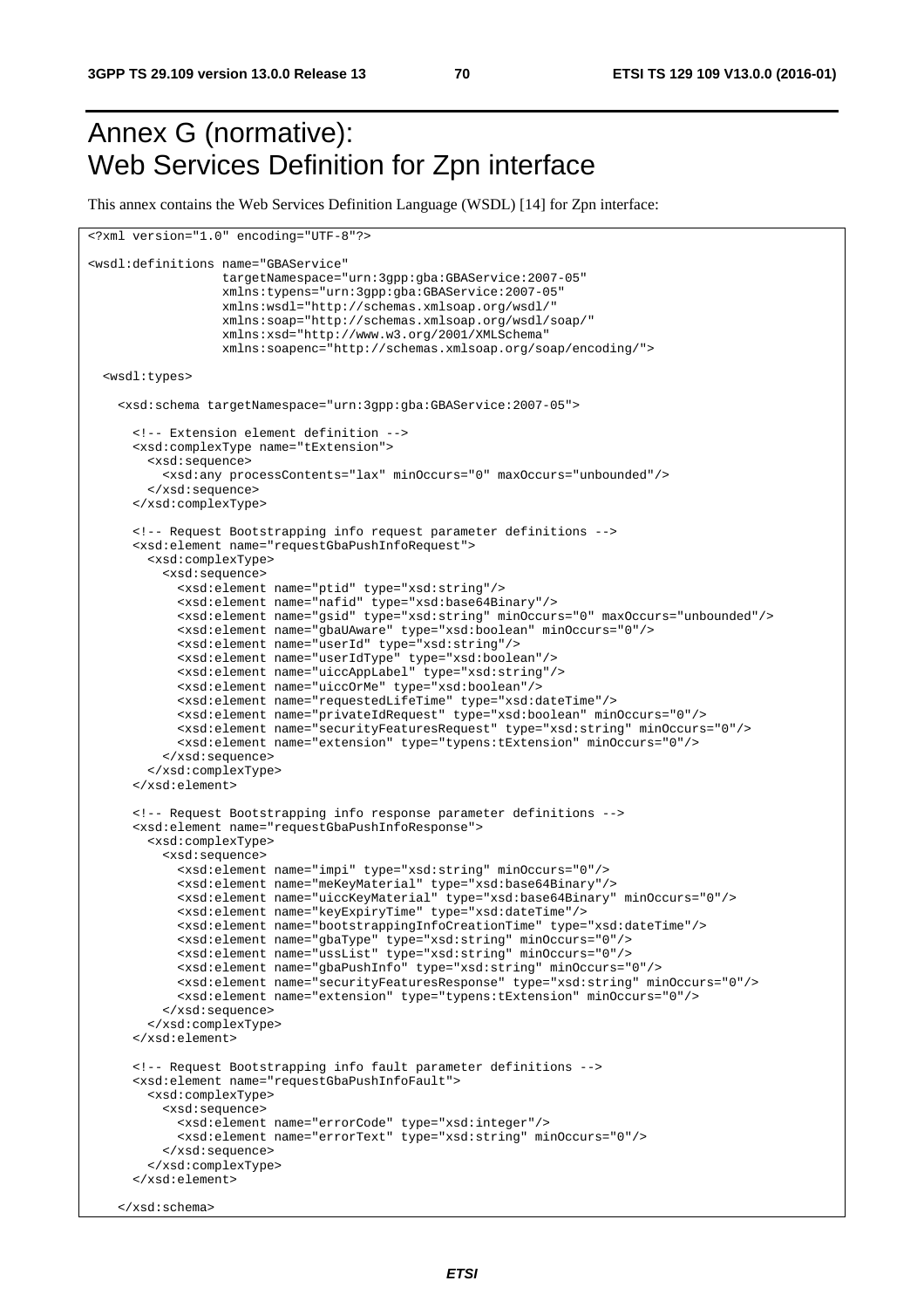#### **3GPP TS 29.109 version 13.0.0 Release 13 71 ETSI TS 129 109 V13.0.0 (2016-01)**

```
 </wsdl:types> 
 <wsdl:message name="requestGbaPushInfoRequestMessage"> 
   <wsdl:part name="body" element="typens:requestGbaPushInfoRequest"/> 
 </wsdl:message> 
 <wsdl:message name="requestGbaPushInfoResponseMessage"> 
   <wsdl:part name="body" element="typens:requestGbaPushInfoResponse"/> 
 </wsdl:message> 
 <wsdl:message name="requestGbaPushInfoFaultMessage"> 
   <wsdl:part name="body" element="typens:requestGbaPushInfoFault"/> 
 </wsdl:message> 
 <wsdl:portType name="GBAServicePortType"> 
   <wsdl:operation name="requestGbaPushInfo"> 
     <wsdl:input message="typens:requestGbaPushInfoRequestMessage"/> 
     <wsdl:output message="typens:requestGbaPushInfoResponseMessage"/> 
     <wsdl:fault name="FaultName" message="typens:requestGbaPushInfoFaultMessage"/> 
   </wsdl:operation> 
 </wsdl:portType> 
 <wsdl:binding name="GBAServiceBinding" type="typens:GBAServicePortType"> 
   <soap:binding style="document" transport="http://schemas.xmlsoap.org/soap/http"/> 
   <wsdl:operation name="requestGbaPushInfo"> 
    <soap:operation soapAction="urn:3gpp:gba:GBAServiceAction:2007-05"/> 
    <wsdl:input> 
      <soap:body use="literal"/> 
     </wsdl:input> 
     <wsdl:output> 
      <soap:body use="literal"/> 
     </wsdl:output> 
     <wsdl:fault name="FaultName"> 
       <soap:fault name="FaultName" use="literal"/> 
     </wsdl:fault> 
   </wsdl:operation> 
 </wsdl:binding> 
 <wsdl:service name="GBAService"> 
  <wsdl:port name="GBAServicePort" binding="typens:GBAServiceBinding"> 
    <!-- add SOAP address location URI below --> 
     <soap:address location="http://add.here.uri.to/GBAService"/> 
   </wsdl:port> 
 </wsdl:service>
```
</wsdl:definitions>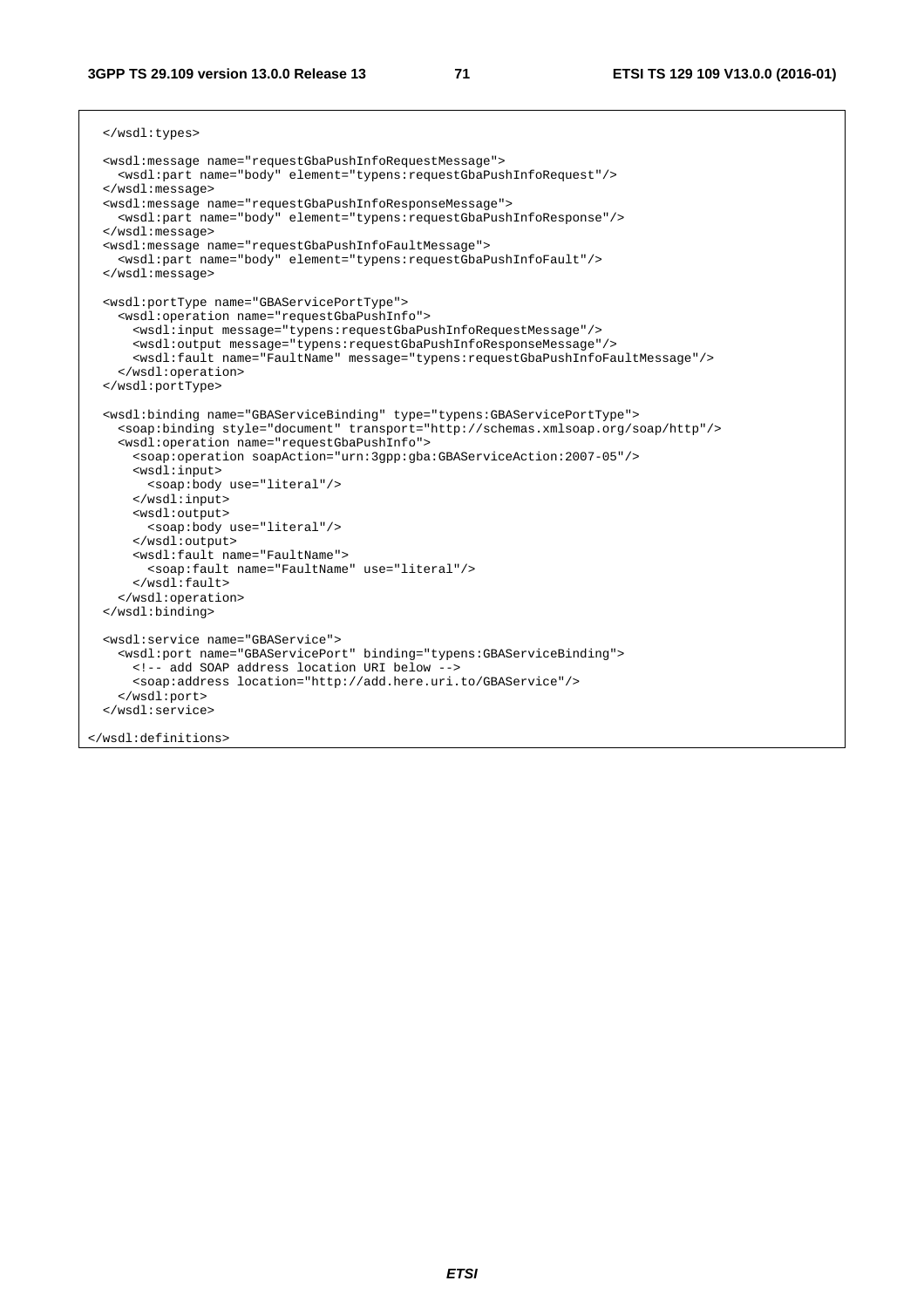## Annex H (informative): Change history

| Subject/Comment<br>TSG#<br>TSG Doc.<br><b>CR</b><br>Old<br><b>New</b><br><b>Date</b><br>R<br>e<br>$\mathbf{v}$<br><b>CN#25</b><br>2004-09<br>NP-040410<br>Version 2.0.0 approved in CN#25<br>2.0.0<br>6.0.0<br>2004-12<br>CN#26<br>NP-040580<br>Authorization Flag Code Annex<br>001<br>6.0.0<br>6.1.0<br>2004-12<br>002<br>Finalization of GAA Service Identifier<br>003<br>BSF control information (bsfInfo) tag to GUSS<br>2004-12<br>2004-12<br>005<br>Structure to GAA Service Indentifier<br>2004-12<br>006<br>Finalisation of terminology<br>1<br>$\overline{008}$<br>2004-12<br>Command code 310 Zn messages<br>2004-12<br>Introduction of NAF groups<br>009<br>2005-01<br>Fix Word problem<br>6.1.0<br>6.1.1<br><b>CN#27</b><br>010<br><b>GAA Error Codes</b><br>6.1.1<br>2005-03<br>NP-050041<br>6.2.0<br>011<br>Only one AV from HSS to BSF<br>Clarification of LifeTime/ExpiryTime terminology<br>012<br>$\overline{013}$<br>Application identifiers to Z-interfaces<br>014<br>Modification of key lifetime material<br><b>CT#28</b><br>0015<br><b>XML</b> extensibility<br>2005-06<br>CP-050090<br>6.2.0<br>6.3.0<br>Remove BSF from visited network<br>0016<br>1<br>2005-09<br>CT#29<br>CP-050300<br>0017<br>Correction for GBA with multiple HSS"s<br>6.3.0<br>6.4.0<br>0021<br>Key naming alignment with TS 33.220<br>CT#29<br>Key indication in USS<br>7.0.0<br>2005-09<br>CP-050317<br>0019<br>6.4.0<br>Addition of GUSS timestamp to Zh reference point<br>0020<br>$\overline{2}$<br>CT#30<br>CP-050613<br>0019<br>7.1.0<br>2005-12<br>XML syntax correction<br>7.0.0<br>0022<br>2G GBA implementation to Zh and Zn<br>CP-050624<br>CT#31<br>CP-060071<br>0025<br>Correction of NAF_ID<br>7.2.0<br>2006-03<br>7.1.0<br>0026<br>HTTP based Zn interface<br>0027<br>Liberty authentication context for GAA<br>CT#32<br>CP-060318<br>0028<br>Optionality of the HTTP based Zn interface for NAF<br>7.2.0<br>7.3.0<br>2006-06<br>0029<br>Replacement of "GAA-Application-Type-Code" with "GAA Service<br>Type Code"<br>Inconsistent description about the proxy between BSF and visted<br>0030<br>CT#33<br>CP-060415<br>7.3.0<br>2006-09<br>1<br>7.4.0<br><b>NAF</b><br>Only one instance of SIP-Auth-Data-Item sent in MAA<br>0031<br>CT#34<br>0032<br>Zh MAR/MAA Diameter Application identifier<br>7.4.0<br>2006-12<br>CP-060567<br>7.5.0<br>0033<br>Definition of GAA Service Type Code for Liberty Alliance<br>Interworking<br>Corrections to GAA authentication context schema<br>0034<br>0035<br>WSDL definition enhancements for Zn interface<br>CT#36<br>0037<br>2007-06<br>CP-070320<br>Addition of Service Type For Rel-7<br>7.5.0<br>7.6.0<br>0038<br>Bug fixes on Zn WSDL definition<br>CP-070320<br>GUSS schema fix<br>CP-070317<br>0040<br>CT#37<br>2007-09<br>CP-070528<br>0036<br><b>HLR support for BSF</b><br>7.6.0<br>7.7.0<br>0041<br>Addition of SAML authentication context declaration classes<br>1<br>2007-12<br>CP-070741<br>GUSS and USS handling corrections<br>7.8.0<br>CT#38<br>0042<br>7.7.0<br>CT#39<br>CP-080013<br>GBA-UserSecSettings XML fix<br>2008-03<br>0045<br>7.8.0<br>7.9.0<br>2008-06<br>CT#40<br>CP-080275<br>0047<br>Key choice correction<br>7.9.0<br>7.10.0<br>2<br>2008-12<br>CT#42<br>Upgraded unchanged from Rel-7<br>7.10.0<br>8.0.0<br>Introduction of GBA Push within TS 29.109 - Scope, References<br>CT#43<br>CP-090033<br>0048<br>2008-03<br>8.0.0<br>8.1.0<br>and Definitions<br>Introduction of GBA Push within TS 29.109 - Zpn Interface<br>0049<br>2<br>0050<br>Introduction of GBA Push within TS 29.109 - Impacts on Zh<br>$\mathbf{1}$<br>Interface<br>User identity to HSS Resolution mechanism using a Diameter<br>0051<br>3<br>Proxy<br>Renaming of the reference point between BSF and HLR<br>0055<br>1<br>CT#44<br>2009-06<br>CP-090486<br>0056<br><b>ANDSF Service Authorization</b><br>8.1.0<br>8.2.0<br>2<br>CT#45<br>2009-09<br>CP-090554<br>0057<br>Additional GBA Service Codes<br>8.2.0<br>8.3.0<br>1<br>MSISDN support in GBA<br>2<br>0059<br>CT#45<br>0058<br>GBA Service Type Codes and Authorziation Flag<br>2009-09<br>CP-090555<br>9.0.0<br>8.3.0<br>1<br>2009-12<br>CT#46<br>CP-091031<br>0068<br>2G GBA Option not supported in HSS<br>9.0.0<br>9.1.0<br>2<br>Synchronization Failure Recovery over Zh<br>CP-091031<br>0069<br>2<br>2 |  |           |      | <b>Change history</b>      |  |
|-----------------------------------------------------------------------------------------------------------------------------------------------------------------------------------------------------------------------------------------------------------------------------------------------------------------------------------------------------------------------------------------------------------------------------------------------------------------------------------------------------------------------------------------------------------------------------------------------------------------------------------------------------------------------------------------------------------------------------------------------------------------------------------------------------------------------------------------------------------------------------------------------------------------------------------------------------------------------------------------------------------------------------------------------------------------------------------------------------------------------------------------------------------------------------------------------------------------------------------------------------------------------------------------------------------------------------------------------------------------------------------------------------------------------------------------------------------------------------------------------------------------------------------------------------------------------------------------------------------------------------------------------------------------------------------------------------------------------------------------------------------------------------------------------------------------------------------------------------------------------------------------------------------------------------------------------------------------------------------------------------------------------------------------------------------------------------------------------------------------------------------------------------------------------------------------------------------------------------------------------------------------------------------------------------------------------------------------------------------------------------------------------------------------------------------------------------------------------------------------------------------------------------------------------------------------------------------------------------------------------------------------------------------------------------------------------------------------------------------------------------------------------------------------------------------------------------------------------------------------------------------------------------------------------------------------------------------------------------------------------------------------------------------------------------------------------------------------------------------------------------------------------------------------------------------------------------------------------------------------------------------------------------------------------------------------------------------------------------------------------------------------------------------------------------------------------------------------------------------------------------------------------------------------------------------------------------------------------------------------------------------------------------------------------------------------------------------------------------------------------------------------------------------------------------------------------------------------------------------------------------------------------------------------------------------------------------------------------------------------------------------------------------------------------------------------------------------------------------------------------------------------------------------------------------------------------------------------------------------------------------------------------------------------------------------------------------------------|--|-----------|------|----------------------------|--|
|                                                                                                                                                                                                                                                                                                                                                                                                                                                                                                                                                                                                                                                                                                                                                                                                                                                                                                                                                                                                                                                                                                                                                                                                                                                                                                                                                                                                                                                                                                                                                                                                                                                                                                                                                                                                                                                                                                                                                                                                                                                                                                                                                                                                                                                                                                                                                                                                                                                                                                                                                                                                                                                                                                                                                                                                                                                                                                                                                                                                                                                                                                                                                                                                                                                                                                                                                                                                                                                                                                                                                                                                                                                                                                                                                                                                                                                                                                                                                                                                                                                                                                                                                                                                                                                                                                                                         |  |           |      |                            |  |
|                                                                                                                                                                                                                                                                                                                                                                                                                                                                                                                                                                                                                                                                                                                                                                                                                                                                                                                                                                                                                                                                                                                                                                                                                                                                                                                                                                                                                                                                                                                                                                                                                                                                                                                                                                                                                                                                                                                                                                                                                                                                                                                                                                                                                                                                                                                                                                                                                                                                                                                                                                                                                                                                                                                                                                                                                                                                                                                                                                                                                                                                                                                                                                                                                                                                                                                                                                                                                                                                                                                                                                                                                                                                                                                                                                                                                                                                                                                                                                                                                                                                                                                                                                                                                                                                                                                                         |  |           |      |                            |  |
|                                                                                                                                                                                                                                                                                                                                                                                                                                                                                                                                                                                                                                                                                                                                                                                                                                                                                                                                                                                                                                                                                                                                                                                                                                                                                                                                                                                                                                                                                                                                                                                                                                                                                                                                                                                                                                                                                                                                                                                                                                                                                                                                                                                                                                                                                                                                                                                                                                                                                                                                                                                                                                                                                                                                                                                                                                                                                                                                                                                                                                                                                                                                                                                                                                                                                                                                                                                                                                                                                                                                                                                                                                                                                                                                                                                                                                                                                                                                                                                                                                                                                                                                                                                                                                                                                                                                         |  |           |      |                            |  |
|                                                                                                                                                                                                                                                                                                                                                                                                                                                                                                                                                                                                                                                                                                                                                                                                                                                                                                                                                                                                                                                                                                                                                                                                                                                                                                                                                                                                                                                                                                                                                                                                                                                                                                                                                                                                                                                                                                                                                                                                                                                                                                                                                                                                                                                                                                                                                                                                                                                                                                                                                                                                                                                                                                                                                                                                                                                                                                                                                                                                                                                                                                                                                                                                                                                                                                                                                                                                                                                                                                                                                                                                                                                                                                                                                                                                                                                                                                                                                                                                                                                                                                                                                                                                                                                                                                                                         |  |           |      |                            |  |
|                                                                                                                                                                                                                                                                                                                                                                                                                                                                                                                                                                                                                                                                                                                                                                                                                                                                                                                                                                                                                                                                                                                                                                                                                                                                                                                                                                                                                                                                                                                                                                                                                                                                                                                                                                                                                                                                                                                                                                                                                                                                                                                                                                                                                                                                                                                                                                                                                                                                                                                                                                                                                                                                                                                                                                                                                                                                                                                                                                                                                                                                                                                                                                                                                                                                                                                                                                                                                                                                                                                                                                                                                                                                                                                                                                                                                                                                                                                                                                                                                                                                                                                                                                                                                                                                                                                                         |  |           |      |                            |  |
|                                                                                                                                                                                                                                                                                                                                                                                                                                                                                                                                                                                                                                                                                                                                                                                                                                                                                                                                                                                                                                                                                                                                                                                                                                                                                                                                                                                                                                                                                                                                                                                                                                                                                                                                                                                                                                                                                                                                                                                                                                                                                                                                                                                                                                                                                                                                                                                                                                                                                                                                                                                                                                                                                                                                                                                                                                                                                                                                                                                                                                                                                                                                                                                                                                                                                                                                                                                                                                                                                                                                                                                                                                                                                                                                                                                                                                                                                                                                                                                                                                                                                                                                                                                                                                                                                                                                         |  |           |      |                            |  |
|                                                                                                                                                                                                                                                                                                                                                                                                                                                                                                                                                                                                                                                                                                                                                                                                                                                                                                                                                                                                                                                                                                                                                                                                                                                                                                                                                                                                                                                                                                                                                                                                                                                                                                                                                                                                                                                                                                                                                                                                                                                                                                                                                                                                                                                                                                                                                                                                                                                                                                                                                                                                                                                                                                                                                                                                                                                                                                                                                                                                                                                                                                                                                                                                                                                                                                                                                                                                                                                                                                                                                                                                                                                                                                                                                                                                                                                                                                                                                                                                                                                                                                                                                                                                                                                                                                                                         |  |           |      |                            |  |
|                                                                                                                                                                                                                                                                                                                                                                                                                                                                                                                                                                                                                                                                                                                                                                                                                                                                                                                                                                                                                                                                                                                                                                                                                                                                                                                                                                                                                                                                                                                                                                                                                                                                                                                                                                                                                                                                                                                                                                                                                                                                                                                                                                                                                                                                                                                                                                                                                                                                                                                                                                                                                                                                                                                                                                                                                                                                                                                                                                                                                                                                                                                                                                                                                                                                                                                                                                                                                                                                                                                                                                                                                                                                                                                                                                                                                                                                                                                                                                                                                                                                                                                                                                                                                                                                                                                                         |  |           |      |                            |  |
|                                                                                                                                                                                                                                                                                                                                                                                                                                                                                                                                                                                                                                                                                                                                                                                                                                                                                                                                                                                                                                                                                                                                                                                                                                                                                                                                                                                                                                                                                                                                                                                                                                                                                                                                                                                                                                                                                                                                                                                                                                                                                                                                                                                                                                                                                                                                                                                                                                                                                                                                                                                                                                                                                                                                                                                                                                                                                                                                                                                                                                                                                                                                                                                                                                                                                                                                                                                                                                                                                                                                                                                                                                                                                                                                                                                                                                                                                                                                                                                                                                                                                                                                                                                                                                                                                                                                         |  |           |      |                            |  |
|                                                                                                                                                                                                                                                                                                                                                                                                                                                                                                                                                                                                                                                                                                                                                                                                                                                                                                                                                                                                                                                                                                                                                                                                                                                                                                                                                                                                                                                                                                                                                                                                                                                                                                                                                                                                                                                                                                                                                                                                                                                                                                                                                                                                                                                                                                                                                                                                                                                                                                                                                                                                                                                                                                                                                                                                                                                                                                                                                                                                                                                                                                                                                                                                                                                                                                                                                                                                                                                                                                                                                                                                                                                                                                                                                                                                                                                                                                                                                                                                                                                                                                                                                                                                                                                                                                                                         |  |           |      |                            |  |
|                                                                                                                                                                                                                                                                                                                                                                                                                                                                                                                                                                                                                                                                                                                                                                                                                                                                                                                                                                                                                                                                                                                                                                                                                                                                                                                                                                                                                                                                                                                                                                                                                                                                                                                                                                                                                                                                                                                                                                                                                                                                                                                                                                                                                                                                                                                                                                                                                                                                                                                                                                                                                                                                                                                                                                                                                                                                                                                                                                                                                                                                                                                                                                                                                                                                                                                                                                                                                                                                                                                                                                                                                                                                                                                                                                                                                                                                                                                                                                                                                                                                                                                                                                                                                                                                                                                                         |  |           |      |                            |  |
|                                                                                                                                                                                                                                                                                                                                                                                                                                                                                                                                                                                                                                                                                                                                                                                                                                                                                                                                                                                                                                                                                                                                                                                                                                                                                                                                                                                                                                                                                                                                                                                                                                                                                                                                                                                                                                                                                                                                                                                                                                                                                                                                                                                                                                                                                                                                                                                                                                                                                                                                                                                                                                                                                                                                                                                                                                                                                                                                                                                                                                                                                                                                                                                                                                                                                                                                                                                                                                                                                                                                                                                                                                                                                                                                                                                                                                                                                                                                                                                                                                                                                                                                                                                                                                                                                                                                         |  |           |      |                            |  |
|                                                                                                                                                                                                                                                                                                                                                                                                                                                                                                                                                                                                                                                                                                                                                                                                                                                                                                                                                                                                                                                                                                                                                                                                                                                                                                                                                                                                                                                                                                                                                                                                                                                                                                                                                                                                                                                                                                                                                                                                                                                                                                                                                                                                                                                                                                                                                                                                                                                                                                                                                                                                                                                                                                                                                                                                                                                                                                                                                                                                                                                                                                                                                                                                                                                                                                                                                                                                                                                                                                                                                                                                                                                                                                                                                                                                                                                                                                                                                                                                                                                                                                                                                                                                                                                                                                                                         |  |           |      |                            |  |
|                                                                                                                                                                                                                                                                                                                                                                                                                                                                                                                                                                                                                                                                                                                                                                                                                                                                                                                                                                                                                                                                                                                                                                                                                                                                                                                                                                                                                                                                                                                                                                                                                                                                                                                                                                                                                                                                                                                                                                                                                                                                                                                                                                                                                                                                                                                                                                                                                                                                                                                                                                                                                                                                                                                                                                                                                                                                                                                                                                                                                                                                                                                                                                                                                                                                                                                                                                                                                                                                                                                                                                                                                                                                                                                                                                                                                                                                                                                                                                                                                                                                                                                                                                                                                                                                                                                                         |  |           |      |                            |  |
|                                                                                                                                                                                                                                                                                                                                                                                                                                                                                                                                                                                                                                                                                                                                                                                                                                                                                                                                                                                                                                                                                                                                                                                                                                                                                                                                                                                                                                                                                                                                                                                                                                                                                                                                                                                                                                                                                                                                                                                                                                                                                                                                                                                                                                                                                                                                                                                                                                                                                                                                                                                                                                                                                                                                                                                                                                                                                                                                                                                                                                                                                                                                                                                                                                                                                                                                                                                                                                                                                                                                                                                                                                                                                                                                                                                                                                                                                                                                                                                                                                                                                                                                                                                                                                                                                                                                         |  |           |      |                            |  |
|                                                                                                                                                                                                                                                                                                                                                                                                                                                                                                                                                                                                                                                                                                                                                                                                                                                                                                                                                                                                                                                                                                                                                                                                                                                                                                                                                                                                                                                                                                                                                                                                                                                                                                                                                                                                                                                                                                                                                                                                                                                                                                                                                                                                                                                                                                                                                                                                                                                                                                                                                                                                                                                                                                                                                                                                                                                                                                                                                                                                                                                                                                                                                                                                                                                                                                                                                                                                                                                                                                                                                                                                                                                                                                                                                                                                                                                                                                                                                                                                                                                                                                                                                                                                                                                                                                                                         |  |           |      |                            |  |
|                                                                                                                                                                                                                                                                                                                                                                                                                                                                                                                                                                                                                                                                                                                                                                                                                                                                                                                                                                                                                                                                                                                                                                                                                                                                                                                                                                                                                                                                                                                                                                                                                                                                                                                                                                                                                                                                                                                                                                                                                                                                                                                                                                                                                                                                                                                                                                                                                                                                                                                                                                                                                                                                                                                                                                                                                                                                                                                                                                                                                                                                                                                                                                                                                                                                                                                                                                                                                                                                                                                                                                                                                                                                                                                                                                                                                                                                                                                                                                                                                                                                                                                                                                                                                                                                                                                                         |  |           |      |                            |  |
|                                                                                                                                                                                                                                                                                                                                                                                                                                                                                                                                                                                                                                                                                                                                                                                                                                                                                                                                                                                                                                                                                                                                                                                                                                                                                                                                                                                                                                                                                                                                                                                                                                                                                                                                                                                                                                                                                                                                                                                                                                                                                                                                                                                                                                                                                                                                                                                                                                                                                                                                                                                                                                                                                                                                                                                                                                                                                                                                                                                                                                                                                                                                                                                                                                                                                                                                                                                                                                                                                                                                                                                                                                                                                                                                                                                                                                                                                                                                                                                                                                                                                                                                                                                                                                                                                                                                         |  |           |      |                            |  |
|                                                                                                                                                                                                                                                                                                                                                                                                                                                                                                                                                                                                                                                                                                                                                                                                                                                                                                                                                                                                                                                                                                                                                                                                                                                                                                                                                                                                                                                                                                                                                                                                                                                                                                                                                                                                                                                                                                                                                                                                                                                                                                                                                                                                                                                                                                                                                                                                                                                                                                                                                                                                                                                                                                                                                                                                                                                                                                                                                                                                                                                                                                                                                                                                                                                                                                                                                                                                                                                                                                                                                                                                                                                                                                                                                                                                                                                                                                                                                                                                                                                                                                                                                                                                                                                                                                                                         |  |           |      |                            |  |
|                                                                                                                                                                                                                                                                                                                                                                                                                                                                                                                                                                                                                                                                                                                                                                                                                                                                                                                                                                                                                                                                                                                                                                                                                                                                                                                                                                                                                                                                                                                                                                                                                                                                                                                                                                                                                                                                                                                                                                                                                                                                                                                                                                                                                                                                                                                                                                                                                                                                                                                                                                                                                                                                                                                                                                                                                                                                                                                                                                                                                                                                                                                                                                                                                                                                                                                                                                                                                                                                                                                                                                                                                                                                                                                                                                                                                                                                                                                                                                                                                                                                                                                                                                                                                                                                                                                                         |  |           |      |                            |  |
|                                                                                                                                                                                                                                                                                                                                                                                                                                                                                                                                                                                                                                                                                                                                                                                                                                                                                                                                                                                                                                                                                                                                                                                                                                                                                                                                                                                                                                                                                                                                                                                                                                                                                                                                                                                                                                                                                                                                                                                                                                                                                                                                                                                                                                                                                                                                                                                                                                                                                                                                                                                                                                                                                                                                                                                                                                                                                                                                                                                                                                                                                                                                                                                                                                                                                                                                                                                                                                                                                                                                                                                                                                                                                                                                                                                                                                                                                                                                                                                                                                                                                                                                                                                                                                                                                                                                         |  |           |      |                            |  |
|                                                                                                                                                                                                                                                                                                                                                                                                                                                                                                                                                                                                                                                                                                                                                                                                                                                                                                                                                                                                                                                                                                                                                                                                                                                                                                                                                                                                                                                                                                                                                                                                                                                                                                                                                                                                                                                                                                                                                                                                                                                                                                                                                                                                                                                                                                                                                                                                                                                                                                                                                                                                                                                                                                                                                                                                                                                                                                                                                                                                                                                                                                                                                                                                                                                                                                                                                                                                                                                                                                                                                                                                                                                                                                                                                                                                                                                                                                                                                                                                                                                                                                                                                                                                                                                                                                                                         |  |           |      |                            |  |
|                                                                                                                                                                                                                                                                                                                                                                                                                                                                                                                                                                                                                                                                                                                                                                                                                                                                                                                                                                                                                                                                                                                                                                                                                                                                                                                                                                                                                                                                                                                                                                                                                                                                                                                                                                                                                                                                                                                                                                                                                                                                                                                                                                                                                                                                                                                                                                                                                                                                                                                                                                                                                                                                                                                                                                                                                                                                                                                                                                                                                                                                                                                                                                                                                                                                                                                                                                                                                                                                                                                                                                                                                                                                                                                                                                                                                                                                                                                                                                                                                                                                                                                                                                                                                                                                                                                                         |  |           |      |                            |  |
|                                                                                                                                                                                                                                                                                                                                                                                                                                                                                                                                                                                                                                                                                                                                                                                                                                                                                                                                                                                                                                                                                                                                                                                                                                                                                                                                                                                                                                                                                                                                                                                                                                                                                                                                                                                                                                                                                                                                                                                                                                                                                                                                                                                                                                                                                                                                                                                                                                                                                                                                                                                                                                                                                                                                                                                                                                                                                                                                                                                                                                                                                                                                                                                                                                                                                                                                                                                                                                                                                                                                                                                                                                                                                                                                                                                                                                                                                                                                                                                                                                                                                                                                                                                                                                                                                                                                         |  |           |      |                            |  |
|                                                                                                                                                                                                                                                                                                                                                                                                                                                                                                                                                                                                                                                                                                                                                                                                                                                                                                                                                                                                                                                                                                                                                                                                                                                                                                                                                                                                                                                                                                                                                                                                                                                                                                                                                                                                                                                                                                                                                                                                                                                                                                                                                                                                                                                                                                                                                                                                                                                                                                                                                                                                                                                                                                                                                                                                                                                                                                                                                                                                                                                                                                                                                                                                                                                                                                                                                                                                                                                                                                                                                                                                                                                                                                                                                                                                                                                                                                                                                                                                                                                                                                                                                                                                                                                                                                                                         |  |           |      |                            |  |
|                                                                                                                                                                                                                                                                                                                                                                                                                                                                                                                                                                                                                                                                                                                                                                                                                                                                                                                                                                                                                                                                                                                                                                                                                                                                                                                                                                                                                                                                                                                                                                                                                                                                                                                                                                                                                                                                                                                                                                                                                                                                                                                                                                                                                                                                                                                                                                                                                                                                                                                                                                                                                                                                                                                                                                                                                                                                                                                                                                                                                                                                                                                                                                                                                                                                                                                                                                                                                                                                                                                                                                                                                                                                                                                                                                                                                                                                                                                                                                                                                                                                                                                                                                                                                                                                                                                                         |  |           |      |                            |  |
|                                                                                                                                                                                                                                                                                                                                                                                                                                                                                                                                                                                                                                                                                                                                                                                                                                                                                                                                                                                                                                                                                                                                                                                                                                                                                                                                                                                                                                                                                                                                                                                                                                                                                                                                                                                                                                                                                                                                                                                                                                                                                                                                                                                                                                                                                                                                                                                                                                                                                                                                                                                                                                                                                                                                                                                                                                                                                                                                                                                                                                                                                                                                                                                                                                                                                                                                                                                                                                                                                                                                                                                                                                                                                                                                                                                                                                                                                                                                                                                                                                                                                                                                                                                                                                                                                                                                         |  |           |      |                            |  |
|                                                                                                                                                                                                                                                                                                                                                                                                                                                                                                                                                                                                                                                                                                                                                                                                                                                                                                                                                                                                                                                                                                                                                                                                                                                                                                                                                                                                                                                                                                                                                                                                                                                                                                                                                                                                                                                                                                                                                                                                                                                                                                                                                                                                                                                                                                                                                                                                                                                                                                                                                                                                                                                                                                                                                                                                                                                                                                                                                                                                                                                                                                                                                                                                                                                                                                                                                                                                                                                                                                                                                                                                                                                                                                                                                                                                                                                                                                                                                                                                                                                                                                                                                                                                                                                                                                                                         |  |           |      |                            |  |
|                                                                                                                                                                                                                                                                                                                                                                                                                                                                                                                                                                                                                                                                                                                                                                                                                                                                                                                                                                                                                                                                                                                                                                                                                                                                                                                                                                                                                                                                                                                                                                                                                                                                                                                                                                                                                                                                                                                                                                                                                                                                                                                                                                                                                                                                                                                                                                                                                                                                                                                                                                                                                                                                                                                                                                                                                                                                                                                                                                                                                                                                                                                                                                                                                                                                                                                                                                                                                                                                                                                                                                                                                                                                                                                                                                                                                                                                                                                                                                                                                                                                                                                                                                                                                                                                                                                                         |  |           |      |                            |  |
|                                                                                                                                                                                                                                                                                                                                                                                                                                                                                                                                                                                                                                                                                                                                                                                                                                                                                                                                                                                                                                                                                                                                                                                                                                                                                                                                                                                                                                                                                                                                                                                                                                                                                                                                                                                                                                                                                                                                                                                                                                                                                                                                                                                                                                                                                                                                                                                                                                                                                                                                                                                                                                                                                                                                                                                                                                                                                                                                                                                                                                                                                                                                                                                                                                                                                                                                                                                                                                                                                                                                                                                                                                                                                                                                                                                                                                                                                                                                                                                                                                                                                                                                                                                                                                                                                                                                         |  |           |      |                            |  |
|                                                                                                                                                                                                                                                                                                                                                                                                                                                                                                                                                                                                                                                                                                                                                                                                                                                                                                                                                                                                                                                                                                                                                                                                                                                                                                                                                                                                                                                                                                                                                                                                                                                                                                                                                                                                                                                                                                                                                                                                                                                                                                                                                                                                                                                                                                                                                                                                                                                                                                                                                                                                                                                                                                                                                                                                                                                                                                                                                                                                                                                                                                                                                                                                                                                                                                                                                                                                                                                                                                                                                                                                                                                                                                                                                                                                                                                                                                                                                                                                                                                                                                                                                                                                                                                                                                                                         |  |           |      |                            |  |
|                                                                                                                                                                                                                                                                                                                                                                                                                                                                                                                                                                                                                                                                                                                                                                                                                                                                                                                                                                                                                                                                                                                                                                                                                                                                                                                                                                                                                                                                                                                                                                                                                                                                                                                                                                                                                                                                                                                                                                                                                                                                                                                                                                                                                                                                                                                                                                                                                                                                                                                                                                                                                                                                                                                                                                                                                                                                                                                                                                                                                                                                                                                                                                                                                                                                                                                                                                                                                                                                                                                                                                                                                                                                                                                                                                                                                                                                                                                                                                                                                                                                                                                                                                                                                                                                                                                                         |  |           |      |                            |  |
|                                                                                                                                                                                                                                                                                                                                                                                                                                                                                                                                                                                                                                                                                                                                                                                                                                                                                                                                                                                                                                                                                                                                                                                                                                                                                                                                                                                                                                                                                                                                                                                                                                                                                                                                                                                                                                                                                                                                                                                                                                                                                                                                                                                                                                                                                                                                                                                                                                                                                                                                                                                                                                                                                                                                                                                                                                                                                                                                                                                                                                                                                                                                                                                                                                                                                                                                                                                                                                                                                                                                                                                                                                                                                                                                                                                                                                                                                                                                                                                                                                                                                                                                                                                                                                                                                                                                         |  |           |      |                            |  |
|                                                                                                                                                                                                                                                                                                                                                                                                                                                                                                                                                                                                                                                                                                                                                                                                                                                                                                                                                                                                                                                                                                                                                                                                                                                                                                                                                                                                                                                                                                                                                                                                                                                                                                                                                                                                                                                                                                                                                                                                                                                                                                                                                                                                                                                                                                                                                                                                                                                                                                                                                                                                                                                                                                                                                                                                                                                                                                                                                                                                                                                                                                                                                                                                                                                                                                                                                                                                                                                                                                                                                                                                                                                                                                                                                                                                                                                                                                                                                                                                                                                                                                                                                                                                                                                                                                                                         |  |           |      |                            |  |
|                                                                                                                                                                                                                                                                                                                                                                                                                                                                                                                                                                                                                                                                                                                                                                                                                                                                                                                                                                                                                                                                                                                                                                                                                                                                                                                                                                                                                                                                                                                                                                                                                                                                                                                                                                                                                                                                                                                                                                                                                                                                                                                                                                                                                                                                                                                                                                                                                                                                                                                                                                                                                                                                                                                                                                                                                                                                                                                                                                                                                                                                                                                                                                                                                                                                                                                                                                                                                                                                                                                                                                                                                                                                                                                                                                                                                                                                                                                                                                                                                                                                                                                                                                                                                                                                                                                                         |  |           |      |                            |  |
|                                                                                                                                                                                                                                                                                                                                                                                                                                                                                                                                                                                                                                                                                                                                                                                                                                                                                                                                                                                                                                                                                                                                                                                                                                                                                                                                                                                                                                                                                                                                                                                                                                                                                                                                                                                                                                                                                                                                                                                                                                                                                                                                                                                                                                                                                                                                                                                                                                                                                                                                                                                                                                                                                                                                                                                                                                                                                                                                                                                                                                                                                                                                                                                                                                                                                                                                                                                                                                                                                                                                                                                                                                                                                                                                                                                                                                                                                                                                                                                                                                                                                                                                                                                                                                                                                                                                         |  |           |      |                            |  |
|                                                                                                                                                                                                                                                                                                                                                                                                                                                                                                                                                                                                                                                                                                                                                                                                                                                                                                                                                                                                                                                                                                                                                                                                                                                                                                                                                                                                                                                                                                                                                                                                                                                                                                                                                                                                                                                                                                                                                                                                                                                                                                                                                                                                                                                                                                                                                                                                                                                                                                                                                                                                                                                                                                                                                                                                                                                                                                                                                                                                                                                                                                                                                                                                                                                                                                                                                                                                                                                                                                                                                                                                                                                                                                                                                                                                                                                                                                                                                                                                                                                                                                                                                                                                                                                                                                                                         |  |           |      |                            |  |
|                                                                                                                                                                                                                                                                                                                                                                                                                                                                                                                                                                                                                                                                                                                                                                                                                                                                                                                                                                                                                                                                                                                                                                                                                                                                                                                                                                                                                                                                                                                                                                                                                                                                                                                                                                                                                                                                                                                                                                                                                                                                                                                                                                                                                                                                                                                                                                                                                                                                                                                                                                                                                                                                                                                                                                                                                                                                                                                                                                                                                                                                                                                                                                                                                                                                                                                                                                                                                                                                                                                                                                                                                                                                                                                                                                                                                                                                                                                                                                                                                                                                                                                                                                                                                                                                                                                                         |  |           |      |                            |  |
|                                                                                                                                                                                                                                                                                                                                                                                                                                                                                                                                                                                                                                                                                                                                                                                                                                                                                                                                                                                                                                                                                                                                                                                                                                                                                                                                                                                                                                                                                                                                                                                                                                                                                                                                                                                                                                                                                                                                                                                                                                                                                                                                                                                                                                                                                                                                                                                                                                                                                                                                                                                                                                                                                                                                                                                                                                                                                                                                                                                                                                                                                                                                                                                                                                                                                                                                                                                                                                                                                                                                                                                                                                                                                                                                                                                                                                                                                                                                                                                                                                                                                                                                                                                                                                                                                                                                         |  |           |      |                            |  |
|                                                                                                                                                                                                                                                                                                                                                                                                                                                                                                                                                                                                                                                                                                                                                                                                                                                                                                                                                                                                                                                                                                                                                                                                                                                                                                                                                                                                                                                                                                                                                                                                                                                                                                                                                                                                                                                                                                                                                                                                                                                                                                                                                                                                                                                                                                                                                                                                                                                                                                                                                                                                                                                                                                                                                                                                                                                                                                                                                                                                                                                                                                                                                                                                                                                                                                                                                                                                                                                                                                                                                                                                                                                                                                                                                                                                                                                                                                                                                                                                                                                                                                                                                                                                                                                                                                                                         |  |           |      |                            |  |
|                                                                                                                                                                                                                                                                                                                                                                                                                                                                                                                                                                                                                                                                                                                                                                                                                                                                                                                                                                                                                                                                                                                                                                                                                                                                                                                                                                                                                                                                                                                                                                                                                                                                                                                                                                                                                                                                                                                                                                                                                                                                                                                                                                                                                                                                                                                                                                                                                                                                                                                                                                                                                                                                                                                                                                                                                                                                                                                                                                                                                                                                                                                                                                                                                                                                                                                                                                                                                                                                                                                                                                                                                                                                                                                                                                                                                                                                                                                                                                                                                                                                                                                                                                                                                                                                                                                                         |  |           |      |                            |  |
|                                                                                                                                                                                                                                                                                                                                                                                                                                                                                                                                                                                                                                                                                                                                                                                                                                                                                                                                                                                                                                                                                                                                                                                                                                                                                                                                                                                                                                                                                                                                                                                                                                                                                                                                                                                                                                                                                                                                                                                                                                                                                                                                                                                                                                                                                                                                                                                                                                                                                                                                                                                                                                                                                                                                                                                                                                                                                                                                                                                                                                                                                                                                                                                                                                                                                                                                                                                                                                                                                                                                                                                                                                                                                                                                                                                                                                                                                                                                                                                                                                                                                                                                                                                                                                                                                                                                         |  |           |      |                            |  |
|                                                                                                                                                                                                                                                                                                                                                                                                                                                                                                                                                                                                                                                                                                                                                                                                                                                                                                                                                                                                                                                                                                                                                                                                                                                                                                                                                                                                                                                                                                                                                                                                                                                                                                                                                                                                                                                                                                                                                                                                                                                                                                                                                                                                                                                                                                                                                                                                                                                                                                                                                                                                                                                                                                                                                                                                                                                                                                                                                                                                                                                                                                                                                                                                                                                                                                                                                                                                                                                                                                                                                                                                                                                                                                                                                                                                                                                                                                                                                                                                                                                                                                                                                                                                                                                                                                                                         |  |           |      |                            |  |
|                                                                                                                                                                                                                                                                                                                                                                                                                                                                                                                                                                                                                                                                                                                                                                                                                                                                                                                                                                                                                                                                                                                                                                                                                                                                                                                                                                                                                                                                                                                                                                                                                                                                                                                                                                                                                                                                                                                                                                                                                                                                                                                                                                                                                                                                                                                                                                                                                                                                                                                                                                                                                                                                                                                                                                                                                                                                                                                                                                                                                                                                                                                                                                                                                                                                                                                                                                                                                                                                                                                                                                                                                                                                                                                                                                                                                                                                                                                                                                                                                                                                                                                                                                                                                                                                                                                                         |  |           |      |                            |  |
|                                                                                                                                                                                                                                                                                                                                                                                                                                                                                                                                                                                                                                                                                                                                                                                                                                                                                                                                                                                                                                                                                                                                                                                                                                                                                                                                                                                                                                                                                                                                                                                                                                                                                                                                                                                                                                                                                                                                                                                                                                                                                                                                                                                                                                                                                                                                                                                                                                                                                                                                                                                                                                                                                                                                                                                                                                                                                                                                                                                                                                                                                                                                                                                                                                                                                                                                                                                                                                                                                                                                                                                                                                                                                                                                                                                                                                                                                                                                                                                                                                                                                                                                                                                                                                                                                                                                         |  |           |      |                            |  |
|                                                                                                                                                                                                                                                                                                                                                                                                                                                                                                                                                                                                                                                                                                                                                                                                                                                                                                                                                                                                                                                                                                                                                                                                                                                                                                                                                                                                                                                                                                                                                                                                                                                                                                                                                                                                                                                                                                                                                                                                                                                                                                                                                                                                                                                                                                                                                                                                                                                                                                                                                                                                                                                                                                                                                                                                                                                                                                                                                                                                                                                                                                                                                                                                                                                                                                                                                                                                                                                                                                                                                                                                                                                                                                                                                                                                                                                                                                                                                                                                                                                                                                                                                                                                                                                                                                                                         |  |           |      |                            |  |
|                                                                                                                                                                                                                                                                                                                                                                                                                                                                                                                                                                                                                                                                                                                                                                                                                                                                                                                                                                                                                                                                                                                                                                                                                                                                                                                                                                                                                                                                                                                                                                                                                                                                                                                                                                                                                                                                                                                                                                                                                                                                                                                                                                                                                                                                                                                                                                                                                                                                                                                                                                                                                                                                                                                                                                                                                                                                                                                                                                                                                                                                                                                                                                                                                                                                                                                                                                                                                                                                                                                                                                                                                                                                                                                                                                                                                                                                                                                                                                                                                                                                                                                                                                                                                                                                                                                                         |  |           |      |                            |  |
|                                                                                                                                                                                                                                                                                                                                                                                                                                                                                                                                                                                                                                                                                                                                                                                                                                                                                                                                                                                                                                                                                                                                                                                                                                                                                                                                                                                                                                                                                                                                                                                                                                                                                                                                                                                                                                                                                                                                                                                                                                                                                                                                                                                                                                                                                                                                                                                                                                                                                                                                                                                                                                                                                                                                                                                                                                                                                                                                                                                                                                                                                                                                                                                                                                                                                                                                                                                                                                                                                                                                                                                                                                                                                                                                                                                                                                                                                                                                                                                                                                                                                                                                                                                                                                                                                                                                         |  |           |      |                            |  |
|                                                                                                                                                                                                                                                                                                                                                                                                                                                                                                                                                                                                                                                                                                                                                                                                                                                                                                                                                                                                                                                                                                                                                                                                                                                                                                                                                                                                                                                                                                                                                                                                                                                                                                                                                                                                                                                                                                                                                                                                                                                                                                                                                                                                                                                                                                                                                                                                                                                                                                                                                                                                                                                                                                                                                                                                                                                                                                                                                                                                                                                                                                                                                                                                                                                                                                                                                                                                                                                                                                                                                                                                                                                                                                                                                                                                                                                                                                                                                                                                                                                                                                                                                                                                                                                                                                                                         |  |           |      |                            |  |
|                                                                                                                                                                                                                                                                                                                                                                                                                                                                                                                                                                                                                                                                                                                                                                                                                                                                                                                                                                                                                                                                                                                                                                                                                                                                                                                                                                                                                                                                                                                                                                                                                                                                                                                                                                                                                                                                                                                                                                                                                                                                                                                                                                                                                                                                                                                                                                                                                                                                                                                                                                                                                                                                                                                                                                                                                                                                                                                                                                                                                                                                                                                                                                                                                                                                                                                                                                                                                                                                                                                                                                                                                                                                                                                                                                                                                                                                                                                                                                                                                                                                                                                                                                                                                                                                                                                                         |  |           |      |                            |  |
|                                                                                                                                                                                                                                                                                                                                                                                                                                                                                                                                                                                                                                                                                                                                                                                                                                                                                                                                                                                                                                                                                                                                                                                                                                                                                                                                                                                                                                                                                                                                                                                                                                                                                                                                                                                                                                                                                                                                                                                                                                                                                                                                                                                                                                                                                                                                                                                                                                                                                                                                                                                                                                                                                                                                                                                                                                                                                                                                                                                                                                                                                                                                                                                                                                                                                                                                                                                                                                                                                                                                                                                                                                                                                                                                                                                                                                                                                                                                                                                                                                                                                                                                                                                                                                                                                                                                         |  |           |      |                            |  |
|                                                                                                                                                                                                                                                                                                                                                                                                                                                                                                                                                                                                                                                                                                                                                                                                                                                                                                                                                                                                                                                                                                                                                                                                                                                                                                                                                                                                                                                                                                                                                                                                                                                                                                                                                                                                                                                                                                                                                                                                                                                                                                                                                                                                                                                                                                                                                                                                                                                                                                                                                                                                                                                                                                                                                                                                                                                                                                                                                                                                                                                                                                                                                                                                                                                                                                                                                                                                                                                                                                                                                                                                                                                                                                                                                                                                                                                                                                                                                                                                                                                                                                                                                                                                                                                                                                                                         |  |           |      |                            |  |
|                                                                                                                                                                                                                                                                                                                                                                                                                                                                                                                                                                                                                                                                                                                                                                                                                                                                                                                                                                                                                                                                                                                                                                                                                                                                                                                                                                                                                                                                                                                                                                                                                                                                                                                                                                                                                                                                                                                                                                                                                                                                                                                                                                                                                                                                                                                                                                                                                                                                                                                                                                                                                                                                                                                                                                                                                                                                                                                                                                                                                                                                                                                                                                                                                                                                                                                                                                                                                                                                                                                                                                                                                                                                                                                                                                                                                                                                                                                                                                                                                                                                                                                                                                                                                                                                                                                                         |  |           |      |                            |  |
|                                                                                                                                                                                                                                                                                                                                                                                                                                                                                                                                                                                                                                                                                                                                                                                                                                                                                                                                                                                                                                                                                                                                                                                                                                                                                                                                                                                                                                                                                                                                                                                                                                                                                                                                                                                                                                                                                                                                                                                                                                                                                                                                                                                                                                                                                                                                                                                                                                                                                                                                                                                                                                                                                                                                                                                                                                                                                                                                                                                                                                                                                                                                                                                                                                                                                                                                                                                                                                                                                                                                                                                                                                                                                                                                                                                                                                                                                                                                                                                                                                                                                                                                                                                                                                                                                                                                         |  |           |      |                            |  |
|                                                                                                                                                                                                                                                                                                                                                                                                                                                                                                                                                                                                                                                                                                                                                                                                                                                                                                                                                                                                                                                                                                                                                                                                                                                                                                                                                                                                                                                                                                                                                                                                                                                                                                                                                                                                                                                                                                                                                                                                                                                                                                                                                                                                                                                                                                                                                                                                                                                                                                                                                                                                                                                                                                                                                                                                                                                                                                                                                                                                                                                                                                                                                                                                                                                                                                                                                                                                                                                                                                                                                                                                                                                                                                                                                                                                                                                                                                                                                                                                                                                                                                                                                                                                                                                                                                                                         |  |           |      |                            |  |
|                                                                                                                                                                                                                                                                                                                                                                                                                                                                                                                                                                                                                                                                                                                                                                                                                                                                                                                                                                                                                                                                                                                                                                                                                                                                                                                                                                                                                                                                                                                                                                                                                                                                                                                                                                                                                                                                                                                                                                                                                                                                                                                                                                                                                                                                                                                                                                                                                                                                                                                                                                                                                                                                                                                                                                                                                                                                                                                                                                                                                                                                                                                                                                                                                                                                                                                                                                                                                                                                                                                                                                                                                                                                                                                                                                                                                                                                                                                                                                                                                                                                                                                                                                                                                                                                                                                                         |  |           |      |                            |  |
|                                                                                                                                                                                                                                                                                                                                                                                                                                                                                                                                                                                                                                                                                                                                                                                                                                                                                                                                                                                                                                                                                                                                                                                                                                                                                                                                                                                                                                                                                                                                                                                                                                                                                                                                                                                                                                                                                                                                                                                                                                                                                                                                                                                                                                                                                                                                                                                                                                                                                                                                                                                                                                                                                                                                                                                                                                                                                                                                                                                                                                                                                                                                                                                                                                                                                                                                                                                                                                                                                                                                                                                                                                                                                                                                                                                                                                                                                                                                                                                                                                                                                                                                                                                                                                                                                                                                         |  |           |      |                            |  |
|                                                                                                                                                                                                                                                                                                                                                                                                                                                                                                                                                                                                                                                                                                                                                                                                                                                                                                                                                                                                                                                                                                                                                                                                                                                                                                                                                                                                                                                                                                                                                                                                                                                                                                                                                                                                                                                                                                                                                                                                                                                                                                                                                                                                                                                                                                                                                                                                                                                                                                                                                                                                                                                                                                                                                                                                                                                                                                                                                                                                                                                                                                                                                                                                                                                                                                                                                                                                                                                                                                                                                                                                                                                                                                                                                                                                                                                                                                                                                                                                                                                                                                                                                                                                                                                                                                                                         |  | CP-091031 | 0070 | Zh and Zn Unable to Comply |  |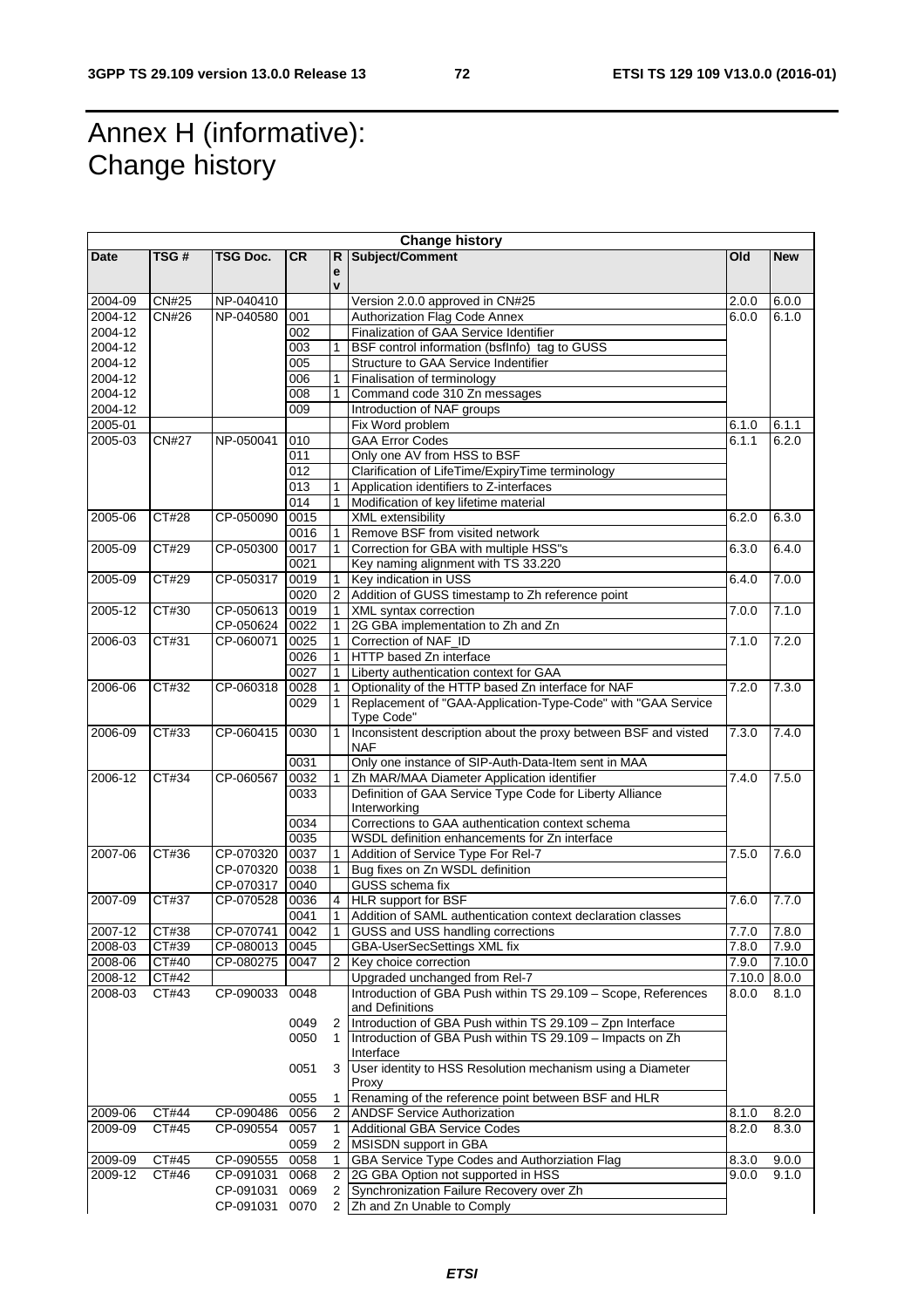|         |                | CP-090782 | 0071 |                | Zh identity unknown                                             |        |               |
|---------|----------------|-----------|------|----------------|-----------------------------------------------------------------|--------|---------------|
|         |                | CP-090782 | 0072 | 2              | Only User-Name or Public-Identity AVP shall be present in a MAR |        |               |
|         |                |           |      |                | request                                                         |        |               |
| 2010-03 | CT#47          | CP-100036 | 0073 | 2              | GPL U support in TS 29.109                                      | 9.1.0  | 9.2.0         |
|         |                |           | 0074 |                | Correction to WSDL schema of Zn/Zpn reference point             |        |               |
| 2011-03 |                |           |      | ۰              | Update to Rel-10 version (MCC)                                  | 9.2.0  | 10.0.0        |
| 2012-03 | CT#55          | CP-120043 | 0077 | $\overline{2}$ | SIP Digest over Zh                                              | 10.0.0 | 11.0.0        |
| 2012-06 | CT#56          | CP-120225 | 0078 |                | GBA Digest over Zn                                              | 11.0.0 | 11.1.0        |
| 2012-12 | CT#58          | CP-120712 | 0083 |                | Introduction of GBA Push within TS 29.109 - Zpn Interface       |        | 11.1.0 11.2.0 |
|         |                | CP-120752 | 0079 |                | USS example                                                     |        |               |
| 2013-01 |                |           |      |                | Annex numbering corrected                                       | 11.2.0 | 11.2.1        |
| 2013-03 | CT#59          | CP-130011 | 0084 |                | Error codes in Zn and Zpn                                       | 11.2.1 | 11.3.0        |
| 2013-12 | CT#62          | CP-130601 | 0092 |                | Lack of element definitions and wrong references for Zn and Zpn | 11.3.0 | 11.4.0        |
|         |                |           |      |                | based on Web Services                                           |        |               |
| 2014-03 | CT#63          | CP-140015 | 0096 |                | userIdType and uiccOrMe in requestGbaPushInfoRequest            | 11.4.0 | 11.5.0        |
|         |                |           |      |                | message                                                         |        |               |
| 2014-09 | $\blacksquare$ |           |      | ۰              | Update to Rel-12 version (MCC)                                  | 11.5.0 | 12.0.0        |
| 2015-03 | CT#67          | CP-150017 | 0098 |                | Authentication scheme Digest-AKAv1-MD5 in MAR                   | 12.0.0 | 12.1.0        |
| 2015-06 | CT#68          | CP-150244 | 0099 |                | Auth-Session-State in BIR/BIA                                   | 12.1.0 | 12.2.0        |
| 2015-12 |                |           |      | ۰              | Update to Rel-13 version (MCC)                                  | 12.2.0 | 13.0.0        |